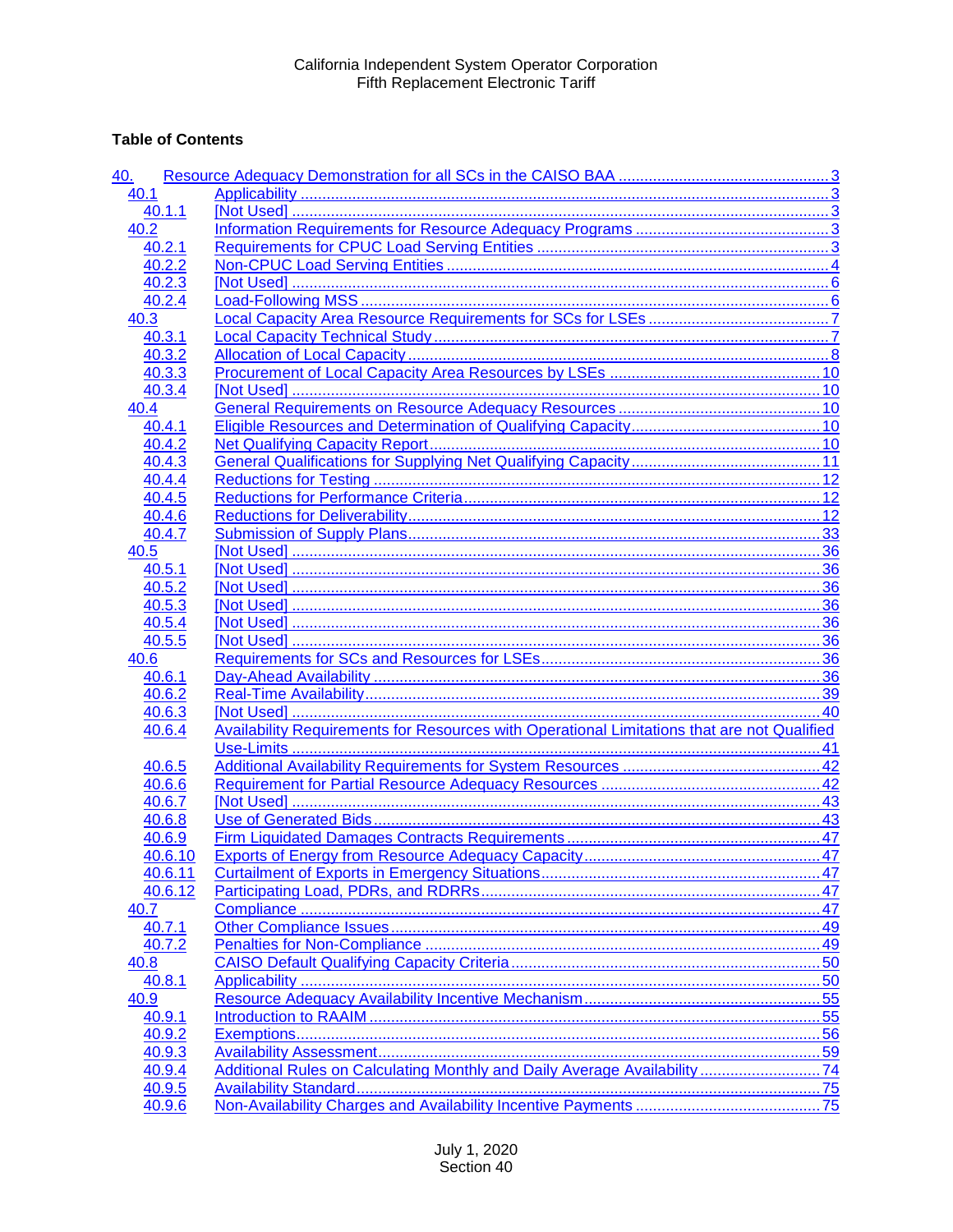| 40.9.7              |  |
|---------------------|--|
| 40.10               |  |
| $\frac{1}{40.10.1}$ |  |
| 40.10.2             |  |
| 40.10.3             |  |
| 40.10.4             |  |
| 40.10.5             |  |
| 40106               |  |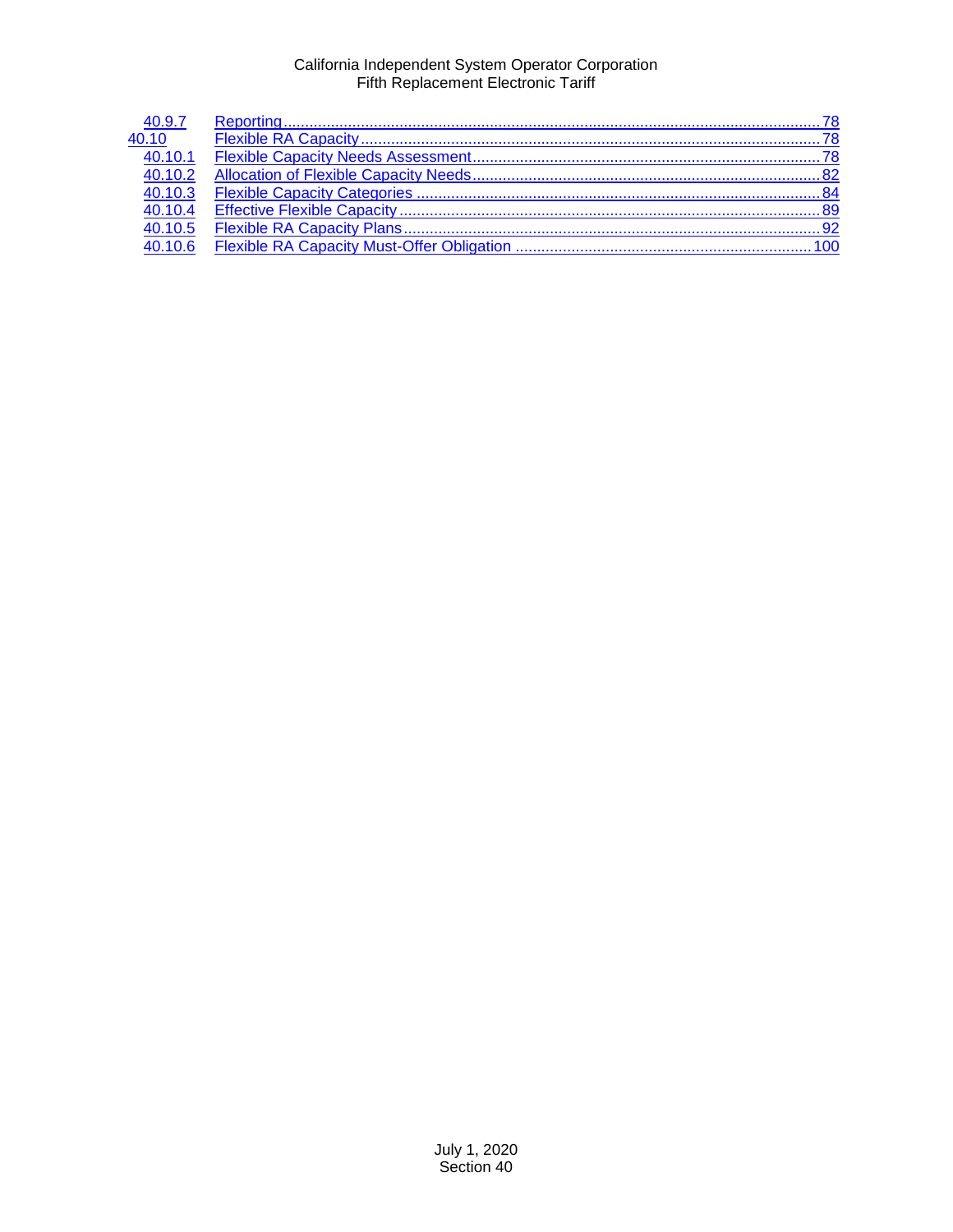### <span id="page-2-0"></span>**40. Resource Adequacy Demonstration for all SCs in the CAISO BAA**

#### <span id="page-2-1"></span>**40.1 Applicability**

A Load Serving Entity, and its Scheduling Coordinator, shall be exempt from this Section 40 during the next Resource Adequacy Compliance Year, if the metered peak Demand of the Load Serving Entity did not exceed one (1) MW during the twelve months preceding October 1 of the year preceding the Resource Adequacy Compliance Year in question. This Section 40 shall apply to all other Load Serving Entities and their respective Scheduling Coordinators. For purposes of Section 40, a Load Serving Entity shall not include any entity satisfying the terms of California Public Utilities Code Section 380(j)(3).

#### <span id="page-2-2"></span>**40.1.1 [Not Used]**

#### <span id="page-2-3"></span>**40.2 Information Requirements for Resource Adequacy Programs**

#### <span id="page-2-4"></span>**40.2.1 Requirements for CPUC Load Serving Entities**

- (a) The Scheduling Coordinator for a CPUC Load Serving Entity must provide the CAISO with all information or data to be provided to the CAISO as required by the CPUC and pursuant to the schedule adopted by the CPUC, except that the monthly Resource Adequacy Plans or the same information as required to be included in the monthly Resource Adequacy Plans, plus any other information the CAISO requires as identified in the Business Practice Manual, shall be submitted to the CAISO no less than 45 days in advance of the first day of the month covered by the plan, as provided in Section 40.2.1.1(e).
- (b) Where the information or data provided to the CAISO under Section 40.2.1.1(a) does not include Reserve Margin(s), then the provisions of Section 40.2.2.1(b) shall apply.
- (c) Where the information or data provided to the CAISO under Section 40.2.1.1(a) does not include criteria for determining qualifying resource types and their Qualifying Capacity, then the provisions of Section 40.8 shall apply.
- (d) Where the information or data provided to the CAISO under Section 40.2.1.1(a) does not include annual and monthly Demand Forecast requirements, then the provisions of Section 40.2.2.3 shall apply.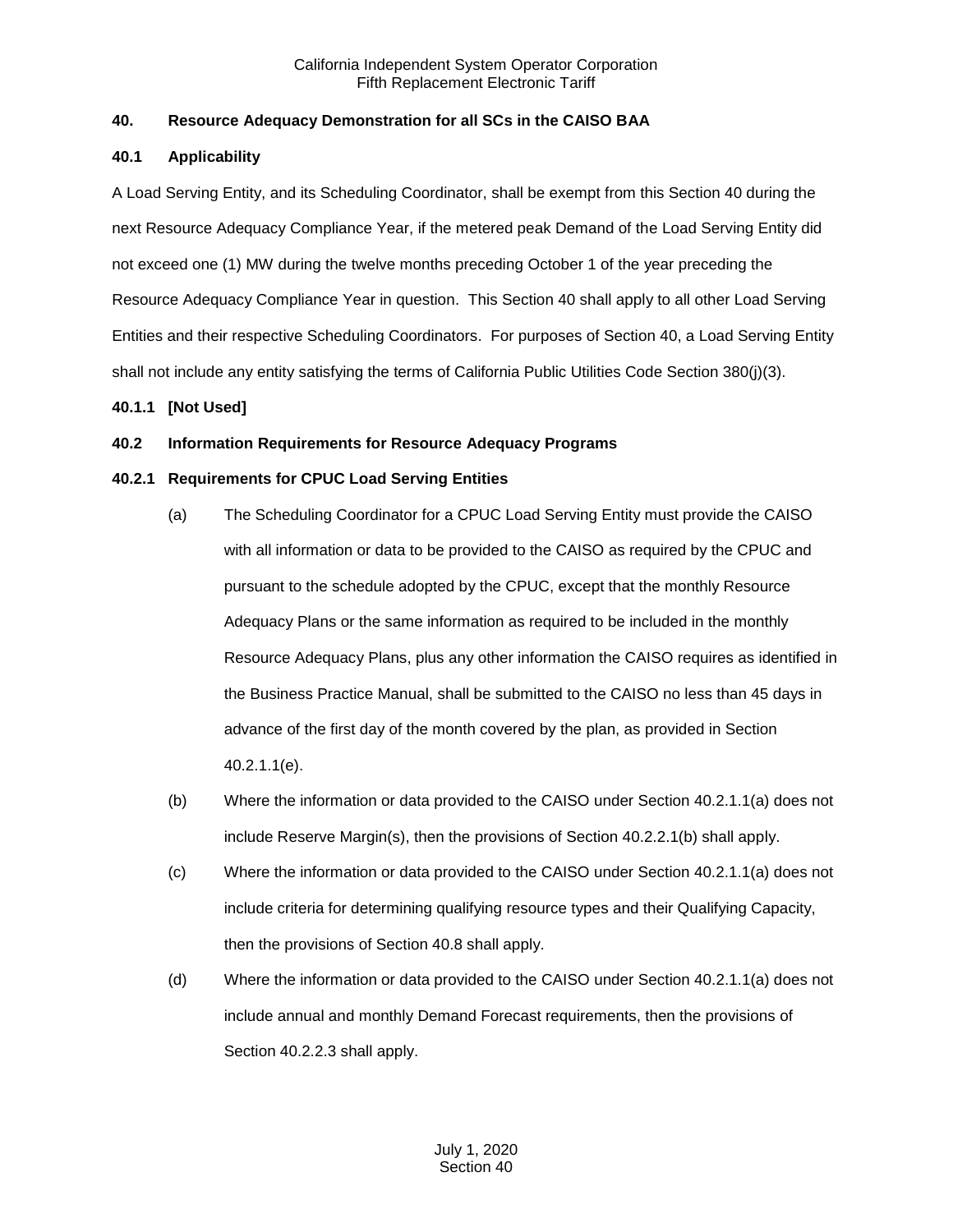(e) Where the information or data provided to the CAISO under Section 40.2.1.1(a) does not include annual and monthly Resource Adequacy Plan requirements that include, at a minimum, identifying Local Capacity Area Resources and Listed Local RA Capacity, or where there is a requirement to submit monthly Resource Adequacy Plans but the submission date is less than 45 days in advance of the first day of the month covered by the plan, then Section 40.2.2.4 shall apply.

#### <span id="page-3-0"></span>**40.2.2 Non-CPUC Load Serving Entities**

#### **40.2.2.1 Reserve Margin**

- (a) The Scheduling Coordinator for a Non-CPUC Load Serving Entity must provide the CAISO with the Reserve Margin(s) adopted by the appropriate Local Regulatory Authority or federal agency for use in the annual Resource Adequacy Plan and monthly Resource Adequacy Plans listed as a percentage of the Demand Forecasts developed in accordance with Section 40.2.2.3.
- (b) For the Scheduling Coordinator for a Non-CPUC Load Serving Entity for which the appropriate Local Regulatory Authority or federal agency has not established a Reserve Margin(s) or a CPUC Load Serving Entity subject to Section 40.2.1.1(b), the Reserve Margin for each month shall be no less than fifteen percent (15%) of the LSE's peak hourly Demand for the applicable month, as determined by the Demand Forecasts developed in accordance with Section 40.2.2.3.

#### **40.2.2.2 Qualifying Capacity Criteria**

The Scheduling Coordinator for a Non-CPUC Load Serving Entity must provide the CAISO with a description of the criteria adopted by the Local Regulatory Authority or federal agency for determining qualifying resource types and the Qualifying Capacity from such resources and any modifications thereto as they are implemented from time to time. The LSE may elect to utilize the criteria set forth in Section 40.8.

#### **40.2.2.3 Demand Forecasts**

If the California Energy Commission does not produce a coincident peak Demand Forecast for a Load Serving Entity, the Scheduling Coordinator for that Load Serving Entity must provide the information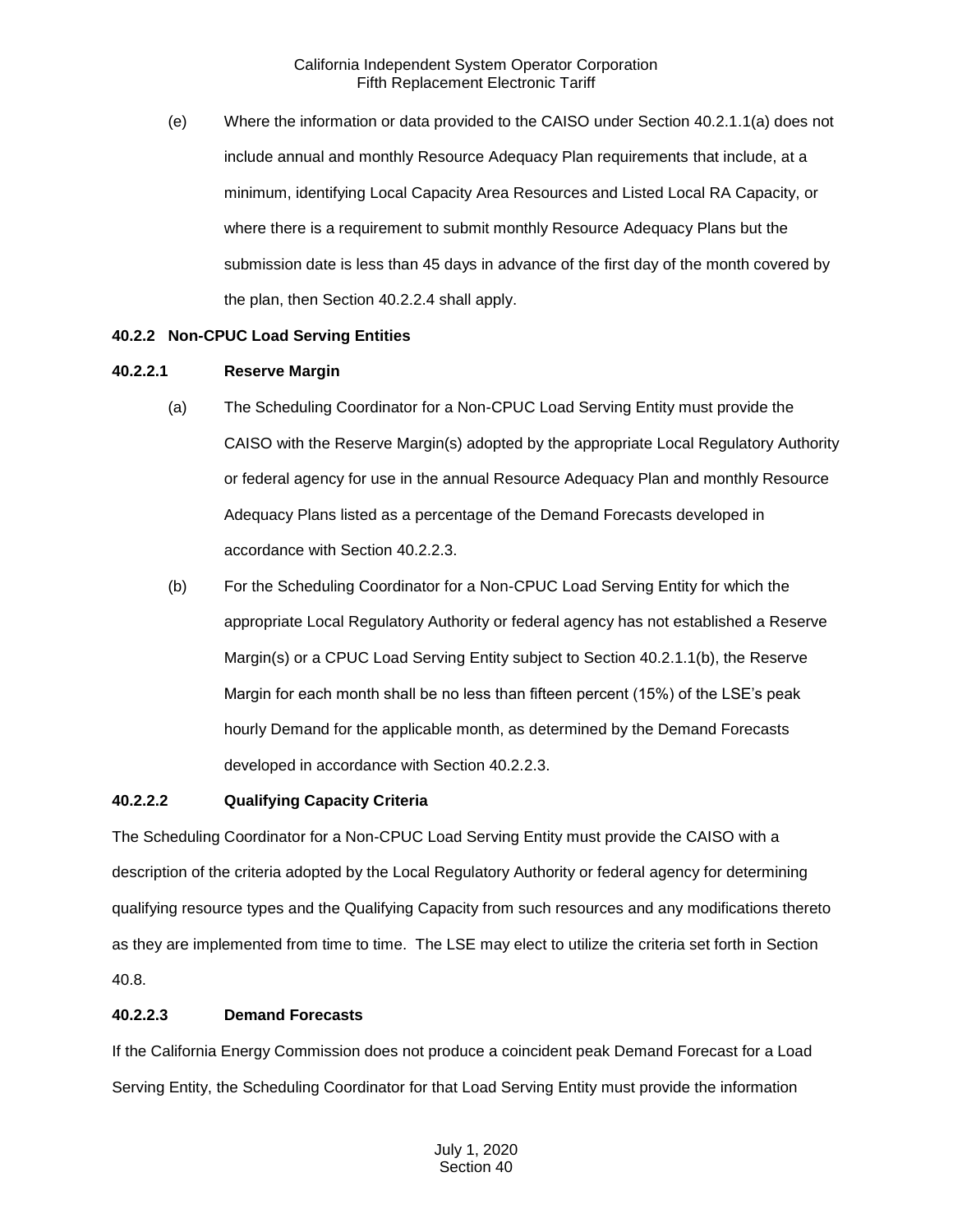requested by the CAISO on the schedule and in the reporting format(s) set forth in the Business Practice Manual.

#### **40.2.2.4 Annual and Monthly Resource Adequacy Plans**

The Scheduling Coordinator for a Non-CPUC Load Serving Entity or a CPUC Load Serving Entity subject to Section 40.2.1.1(b) must provide annual and monthly Resource Adequacy Plans for such Load Serving Entity, as follows:

- (a) Each annual Resource Adequacy Plan must be submitted to the CAISO on a schedule and in the reporting format(s) set forth in the Business Practice Manual. The annual Resource Adequacy Plan must, at a minimum, set forth the Local Capacity Area Resources, if any, procured by the Load Serving Entity as described in Section 40.3, and may identify a Local Capacity Area Resource as Listed Local RA Capacity.
- (b) Each monthly Resource Adequacy Plan or the same information as required to be included in the monthly Resource Adequacy Plan, plus any other information the CAISO requires as identified in the Business Practice Manual, must be submitted to the CAISO at least 45 days in advance of the first day of the month covered by the plan, and in accordance with the schedule and in the reporting format(s) set forth in the Business Practice Manual. The monthly Resource Adequacy Plan must identify all resources, including Local Capacity Area Resources, the Load Serving Entity will rely upon to satisfy the applicable month's peak hour Demand of the Load Serving Entity as determined by the Demand Forecasts developed in accordance with Section 40.2.2.3 and applicable Reserve Margin. For each Local Capacity Area Resource identified on the monthly Resource Adequacy Plan, the Load Serving Entity also may identify RA Capacity from such resource as Listed Local RA Capacity. Resource Adequacy Plans must utilize the Net Qualifying Capacity requirements of Section 40.4. A Load Serving Entity is not obligated to commit a type of RA capacity on a monthly Resource Adequacy Plan if it holds a monthly obligation of less than 1 MW for that type of RA capacity but is not exempt from committing any other type of RA capacity for that month for which it holds a monthly obligation of 1 MW or greater and is not exempt for any relevant cost allocation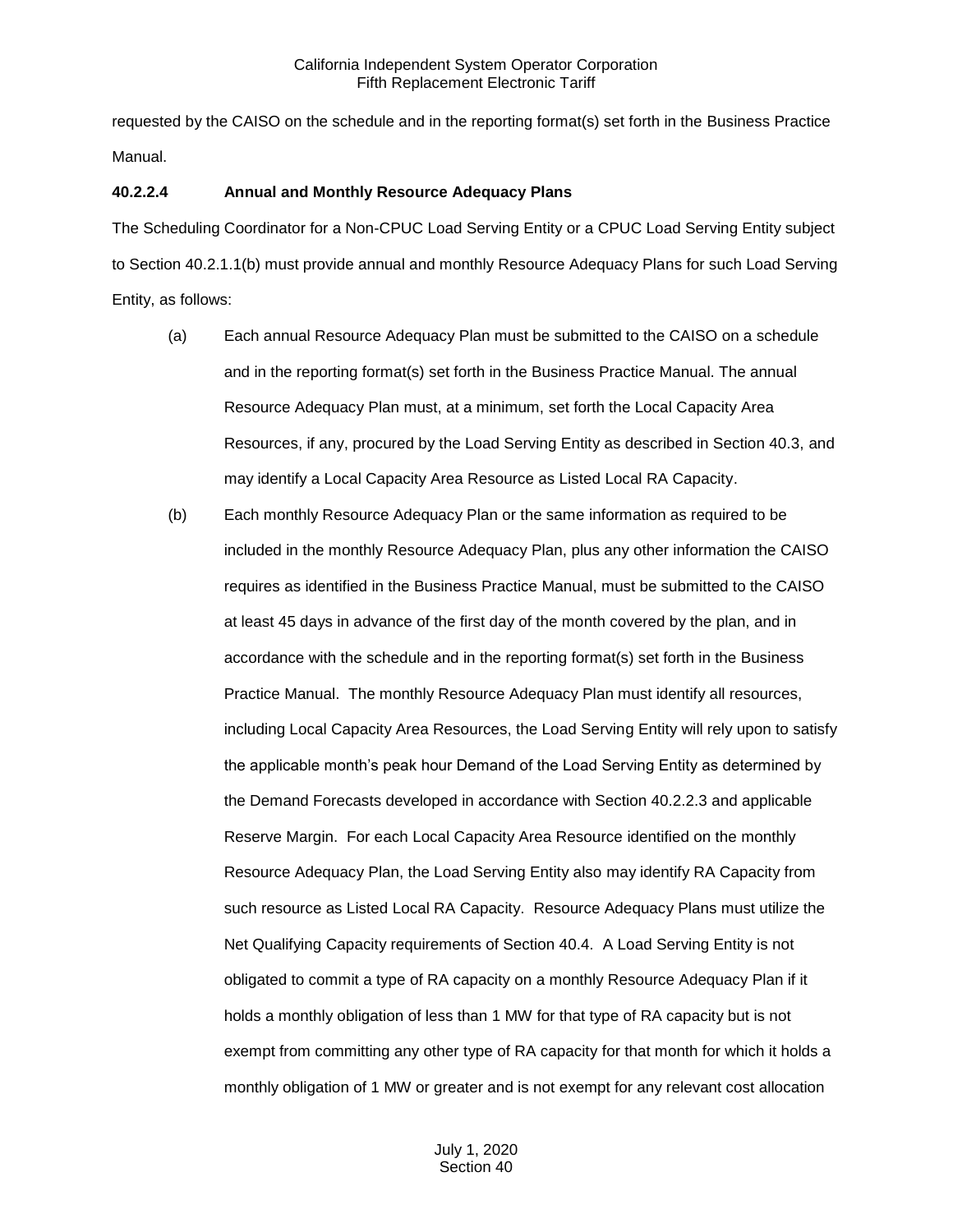from a CPM designation made pursuant to Section 43A associated with a monthly RA capacity obligation of less than 1 MW.

- (c) The Scheduling Coordinator for the Load Serving Entity may submit at any time from 45 days through 30 days in advance of the relevant month, a revision to its monthly Resource Adequacy Plan to correct either: (i) (i) a discrepancy between its monthly Resource Adequacy Plan and the monthly Supply Plan of a Resource Adequacy Resource providing that Load Serving Entity with Resource Adequacy Capacity, as provided in Section 40.7(b); or (ii) a deficiency in how much Resource Adequacy Capacity was provided on the monthly Resource Adequacy Plan. The CAISO will not accept any revisions to a monthly Resource Adequacy Plan from 30 days in advance of the relevant month through the end of the month, unless the Scheduling Coordinator for the Load Serving Entity demonstrates good cause for the change and explains why it was not possible to submit the change earlier.
- (d) The Scheduling Coordinator for the Load Serving Entity that submits a revision to its monthly Resource Adequacy Plan to correct a deficiency or discrepancy must include in the revision a MW amount of Resource Adequacy Capacity for each day of the month that is no less than the MW amount of Resource Adequacy Capacity included in its original plan for each day of the month.

#### <span id="page-5-0"></span>**40.2.3 [Not Used]**

#### <span id="page-5-1"></span>**40.2.4 Load-Following MSS**

- **(1) Applicability.** Unless otherwise provided in Section 40, Scheduling Coordinators for Load-following MSSs are subject solely to Sections 40.2.4, 40.3, and with respect to their Local Capacity Area Resources identified in accordance with Section 40.2.4, Section 40.9, and with respect to Flexible Resource Adequacy Capacity, Section 40.10.
- **(2) Annual RA Plan.** A Scheduling Coordinator for a Load-following MSS must provide an annual Resource Adequacy Plan that sets forth, at a minimum, the Local Capacity Area Resources, if any, procured by the Load-following MSS as described in Section 40.3. The annual Resource Adequacy Plan shall utilize the annual coincident peak Demand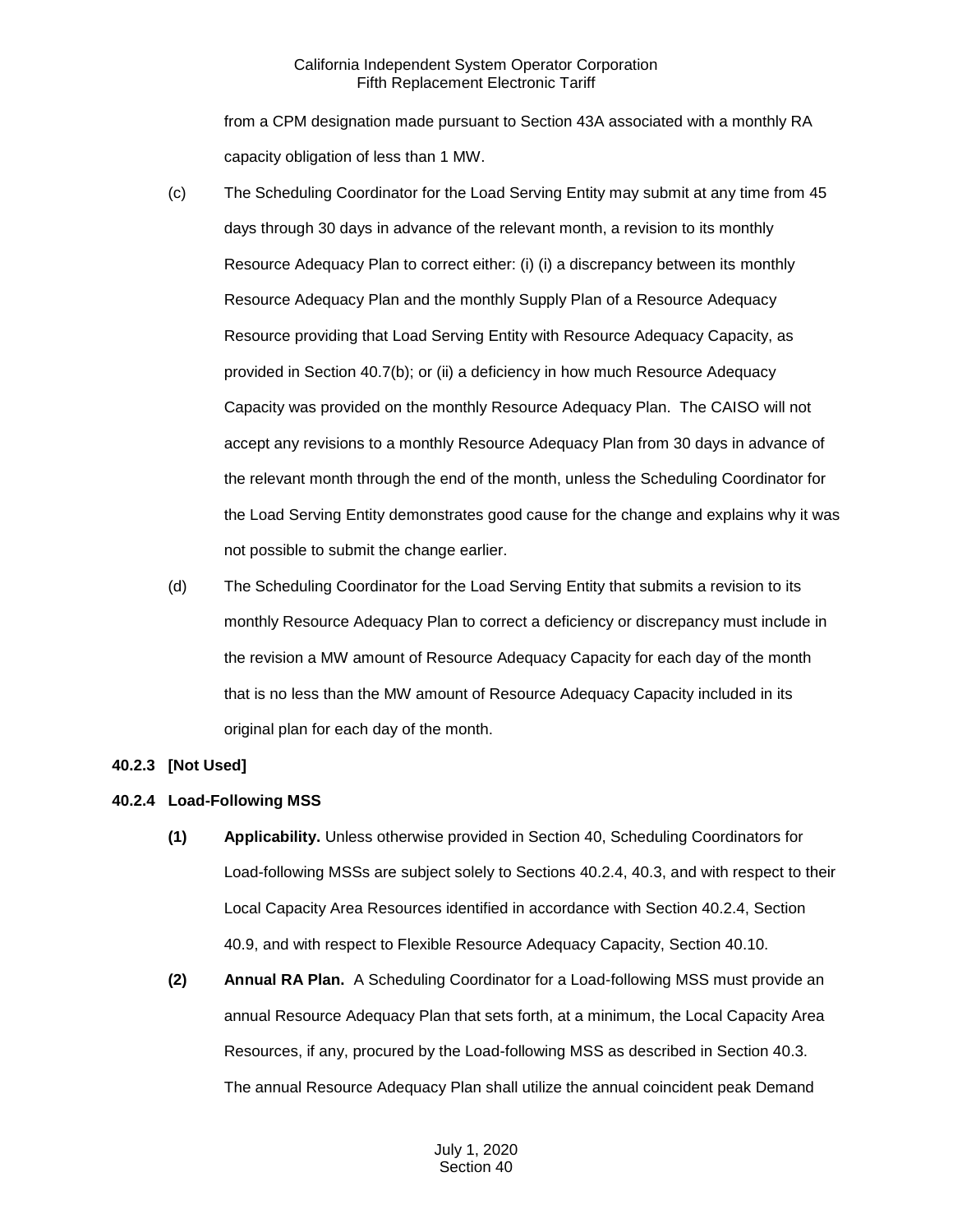determination provided by the California Energy Commission for such Load-following MSS using Demand Forecast data submitted to the California Energy Commission by the Load-following MSS, or, if the California Energy Commission does not produce coincident peak Demand Forecasts for the Load-following MSS, the annual coincident peak Demand Forecast produced by the CAISO for such Load-following MSS in accordance with its Business Practice Manual using Demand Forecast data submitted to the CAISO by the Load-following MSS.

**(3) Monthly RA Plan and Supply Plan.** The Scheduling Coordinator for a Load-following MSS must submit a monthly Resource Adequacy Plan and Supply Plan on the schedule set forth in the Business Practice Manual.

#### <span id="page-6-0"></span>**40.3 Local Capacity Area Resource Requirements for SCs for LSEs**

### <span id="page-6-1"></span>**40.3.1 Local Capacity Technical Study**

On an annual basis, pursuant to the schedule set forth in the Business Practice Manual, the CAISO will, perform, and publish on the CAISO Website the Local Capacity Technical Study. The Local Capacity Technical Study shall identify Local Capacity Areas, determine the minimum amount of Local Capacity Area Resources in MW that must be available to the CAISO within each identified Local Capacity Area, and identify the Generating Units within each identified Local Capacity Area. The CAISO shall collaborate with the CPUC, Local Regulatory Authorities within the CAISO Balancing Authority Area, federal agencies, and Market Participants to ensure that the Local Capacity Technical Study is performed in accordance with this Section 40.3 and to establish for inclusion in the Business Practice Manual other parameters and assumptions applicable to the Local Capacity Technical Study and a schedule that provides for: (i) reasonable time for review of a draft Local Capacity Technical Study, (ii) reasonable time for Participating TOs to propose operating solutions, and (iii) release of the final Local Capacity Technical Study no later than 120 days prior to the date annual Resource Adequacy Plans must be submitted under this Section 40.

## **40.3.1.1 Local Capacity Technical Study Criteria**

The Local Capacity Technical Study will determine the minimum amount of Local Capacity Area Resources needed to address the Contingencies identified in Section 40.3.1.2. In performing the Local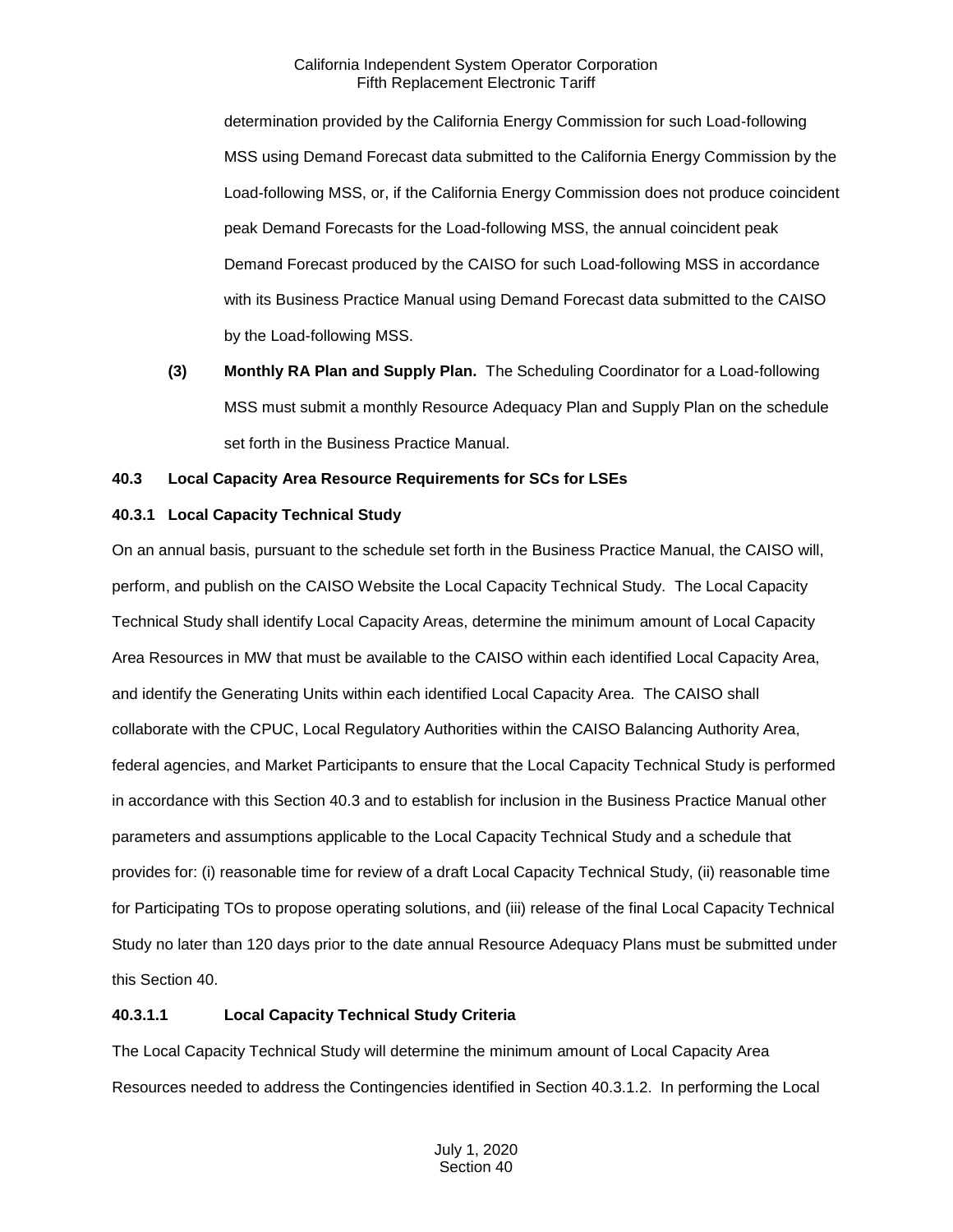Capacity Technical Study, the CAISO will apply those methods for resolving Contingencies considered appropriate for the performance level that corresponds to a particular studied Contingency, as provided in NERC Reliability Standards regarding Transmission System Planning Performance Requirements (TPL-001-4 or its successor), as augmented by CAISO Reliability Criteria in accordance with the Transmission Control Agreement and Section 24.3.1. The CAISO Reliability Criteria shall include:

- (1) Time Allowed for Manual Readjustment: This is the amount of time required for the Operator to take all actions necessary to prepare the system for the next Contingency. This time should not be more than thirty (30) minutes.
- (2) No voltage collapse or dynamic instability shall be allowed for a Contingency in Category Extreme Events [any P1 system readjusted (Common Structure) P7], as listed in TPL-001-4 in areas with load of 250 MW or more. For areas with less than 250 MW of load, mitigation will only be proposed if there is a risk of cascading beyond the area directly affected by the outage.

#### **40.3.1.2 Local Capacity Technical Study Contingencies.**

The Local Capacity Technical Study shall assess all the Contingencies and appropriate performance levels required by mandatory standards including, but not limited to, NERC, WECC and CAISO Planning Standards.

#### <span id="page-7-0"></span>**40.3.2 Allocation of Local Capacity**

The CAISO will allocate Local Capacity Area Resource requirements to Scheduling Coordinators for Load Serving Entities in the following sequential manner:

(a) The responsibility for the aggregate Local Capacity Area Resources required for all Local Capacity Areas within each TAC Area as determined by the Local Capacity Technical Study will be allocated to all Scheduling Coordinators for Load Serving Entities that serve Load in the TAC Area in accordance with the Load Serving Entity's proportionate share of the LSE's TAC Area Load at the time of the CAISO's annual coincident peak Demand set forth in the annual peak Demand Forecast for the next Resource Adequacy Compliance Year as determined by the California Energy Commission. Expressed as a formula, the allocation of Local Area Capacity Resource obligations will be as follows: (∑ Local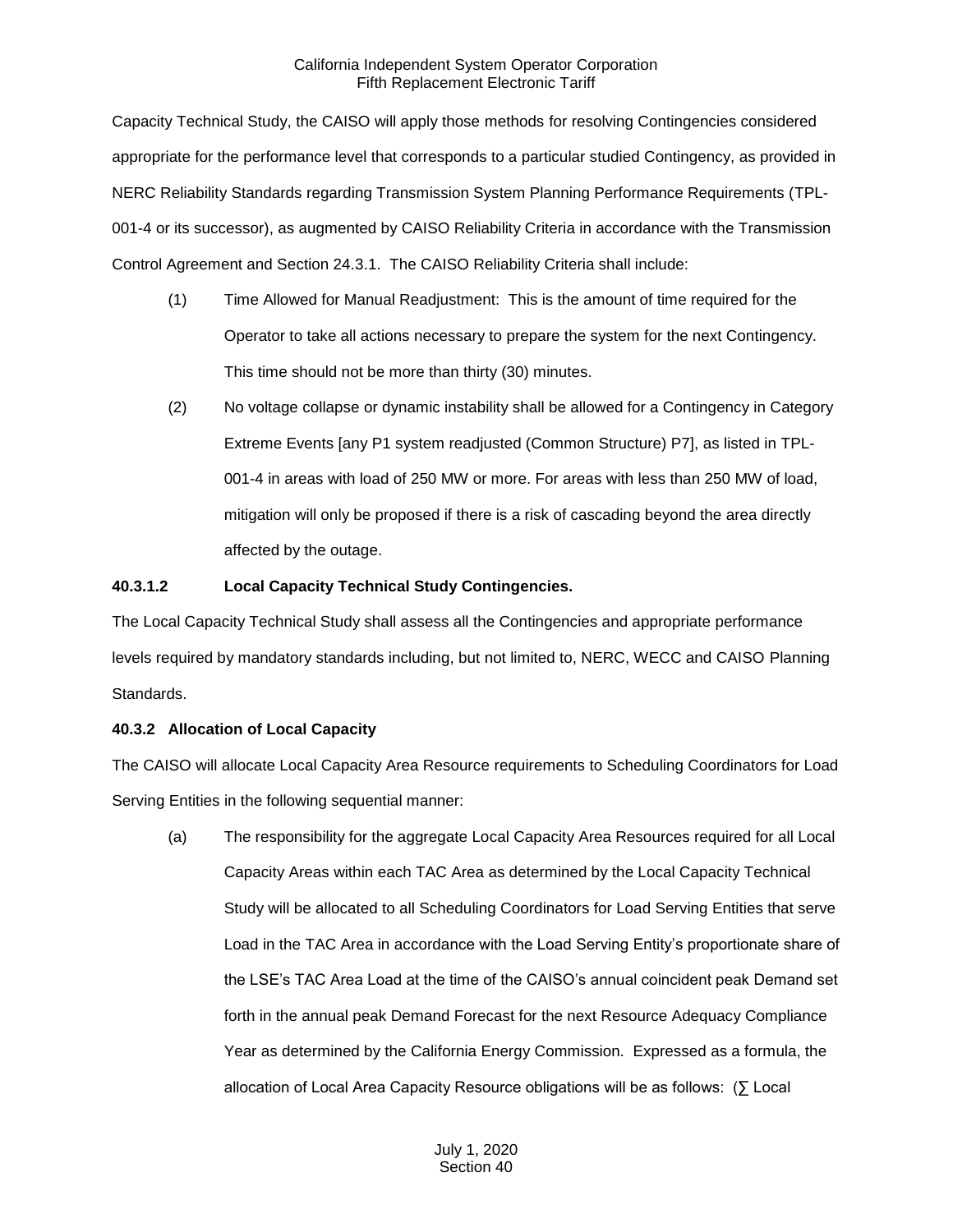Capacity Area MW in TAC Area from the Local Capacity Technical Study) \* (LSE Demand in TAC Area at CAISO annual coincident peak Demand)/(Total TAC Area Demand at the time of CAISO annual coincident peak Demand). This will result in a MW responsibility for each Load Serving Entity for each TAC Area in which the LSE serves Load. In no instance, however, is a Load Serving Entity obligated to commit, on a monthly Resource Adequacy Plan, Local Capacity Area Resources in a particular TAC Area in excess of the quantity of capacity needed by that Load Serving Entity to meet its applicable Demand and Reserve Margin requirements for the applicable compliance month. If the CAISO determines that a Load Serving Entity would have an obligation to show Local Capacity Area Resources of less than 1 MW in a particular TAC Area, then the Load Serving Entity will have an obligation of zero (0) MWs for that TAC Area in that year. The LSE may meet its MW responsibility, as assigned under this Section, for each TAC Area in which the LSE serves Load by procurement of that MW quantity in any Local Capacity Area in the TAC Area.

- (b) For Scheduling Coordinators for Non-CPUC Load Serving Entities, the Local Capacity Area Resource obligation will be allocated based on Section 40.3.2(a) above.
- (c) For Scheduling Coordinators for CPUC Load Serving Entities, the CAISO will calculate the individual and total Local Capacity Area Resource obligations attributable to the CPUC jurisdictional Load Serving Entities and will transmit them to the CPUC. The CPUC may then allocate the Local Capacity Area Resource obligation to its jurisdictional LSEs based on a method adopted by the CPUC. However, if the allocation methodology adopted by the CPUC does not fully allocate the total sum of each CPUC Load Serving Entity's proportionate share calculated under Section 40.3.2(a), the CAISO will allocate the difference to all Scheduling Coordinators for CPUC Load Serving Entities in accordance with their proportionate share calculated under 40.3.2(a). If the CPUC does not adopt an allocation methodology, the CAISO will allocate Local Capacity Area Resources to Scheduling Coordinators for CPUC Load Serving Entities based on Section 40.3.2(a).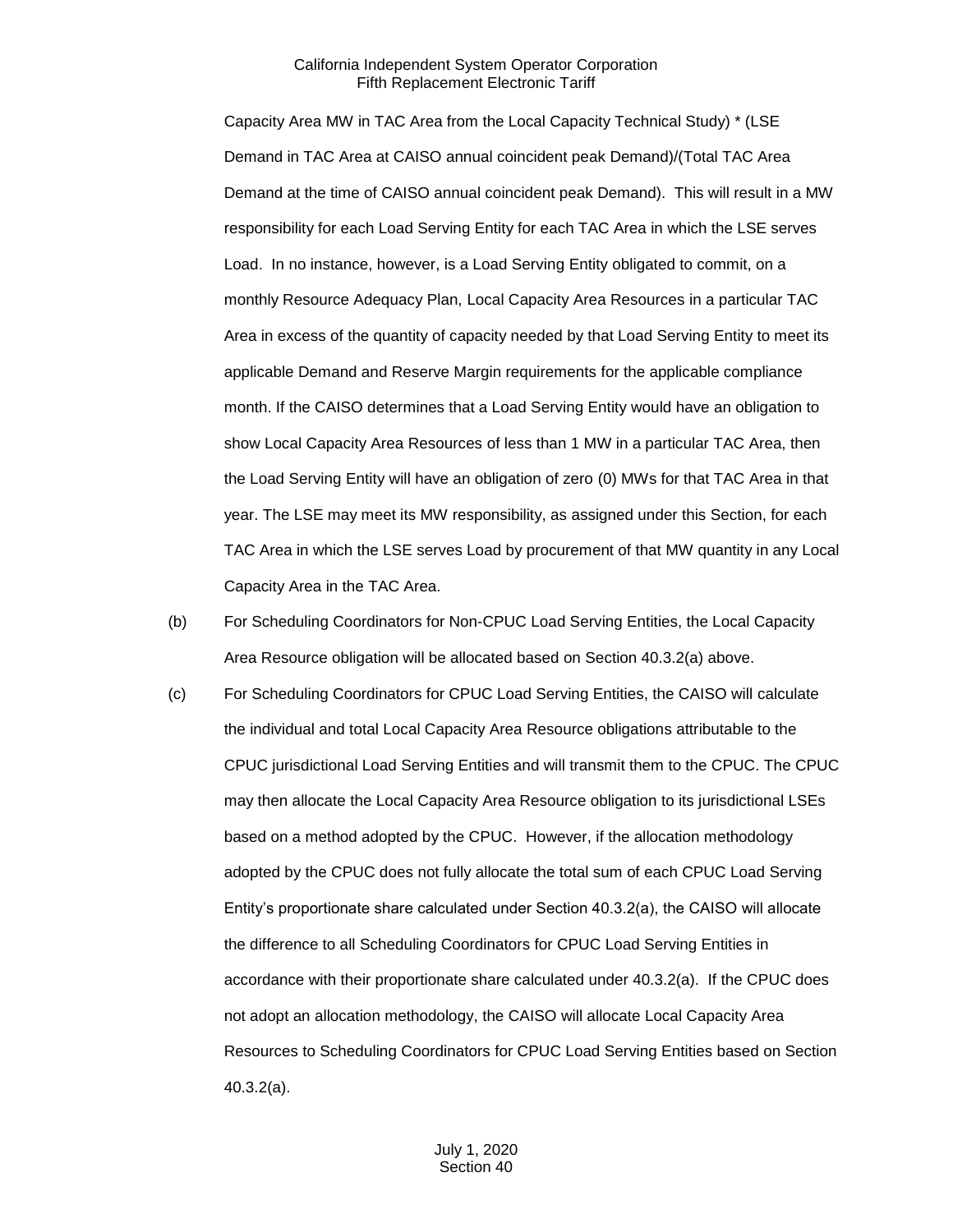Once the CAISO has allocated the total responsibility for Local Capacity Area Resources, the CAISO will inform the CPUC and the Scheduling Coordinators for each non-CPUC jurisdictional LSE of the LSE's specific allocated responsibility for Local Capacity Area Resources in each TAC Area in which the LSE serves Load.

#### <span id="page-9-0"></span>**40.3.3 Procurement of Local Capacity Area Resources by LSEs**

Nothing in this Section 40 obligates any Scheduling Coordinator to demonstrate on behalf of a Load Serving Entity that the Load Serving Entity has procured Local Capacity Area Resources to satisfy capacity requirements for each Local Capacity Area identified in the technical study. Scheduling Coordinators for Load Serving Entities may aggregate responsibilities for procurement of Local Capacity Area Resources. If a Load Serving Entity has procured Local Capacity Area Resources that satisfy generation capacity requirements for Local Capacity Areas, the Scheduling Coordinator for such Load Serving Entity shall include this information in its annual and monthly Resource Adequacy Plan(s).

<span id="page-9-1"></span>**40.3.4 [Not Used]**

#### <span id="page-9-2"></span>**40.4 General Requirements on Resource Adequacy Resources**

#### <span id="page-9-3"></span>**40.4.1 Eligible Resources and Determination of Qualifying Capacity**

The CAISO shall use the criteria provided by the CPUC or Local Regulatory Authority to determine and verify, if necessary, the Qualifying Capacity of all Resource Adequacy Resources; however, to the extent a resource is listed by one or more Scheduling Coordinators in their Resource Adequacy Plans, which apply the criteria of more than one Local Regulatory Authority that leads to conflicting Qualifying Capacity values for that resource, the CAISO will accept the methodology that results in the highest Qualifying Capacity value. Only if the CPUC, Local Regulatory Authority, or federal agency has not established any Qualifying Capacity criteria, or chooses to rely on the criteria in this CAISO Tariff, will the provisions of Section 40.8 apply.

#### <span id="page-9-4"></span>**40.4.2 Net Qualifying Capacity Report**

The CAISO shall produce an annual report posted to the CAISO Website on the schedule set forth in the Business Practice Manual that sets forth the Net Qualifying Capacity of all Participating Generators. All

> July 1, 2020 Section 40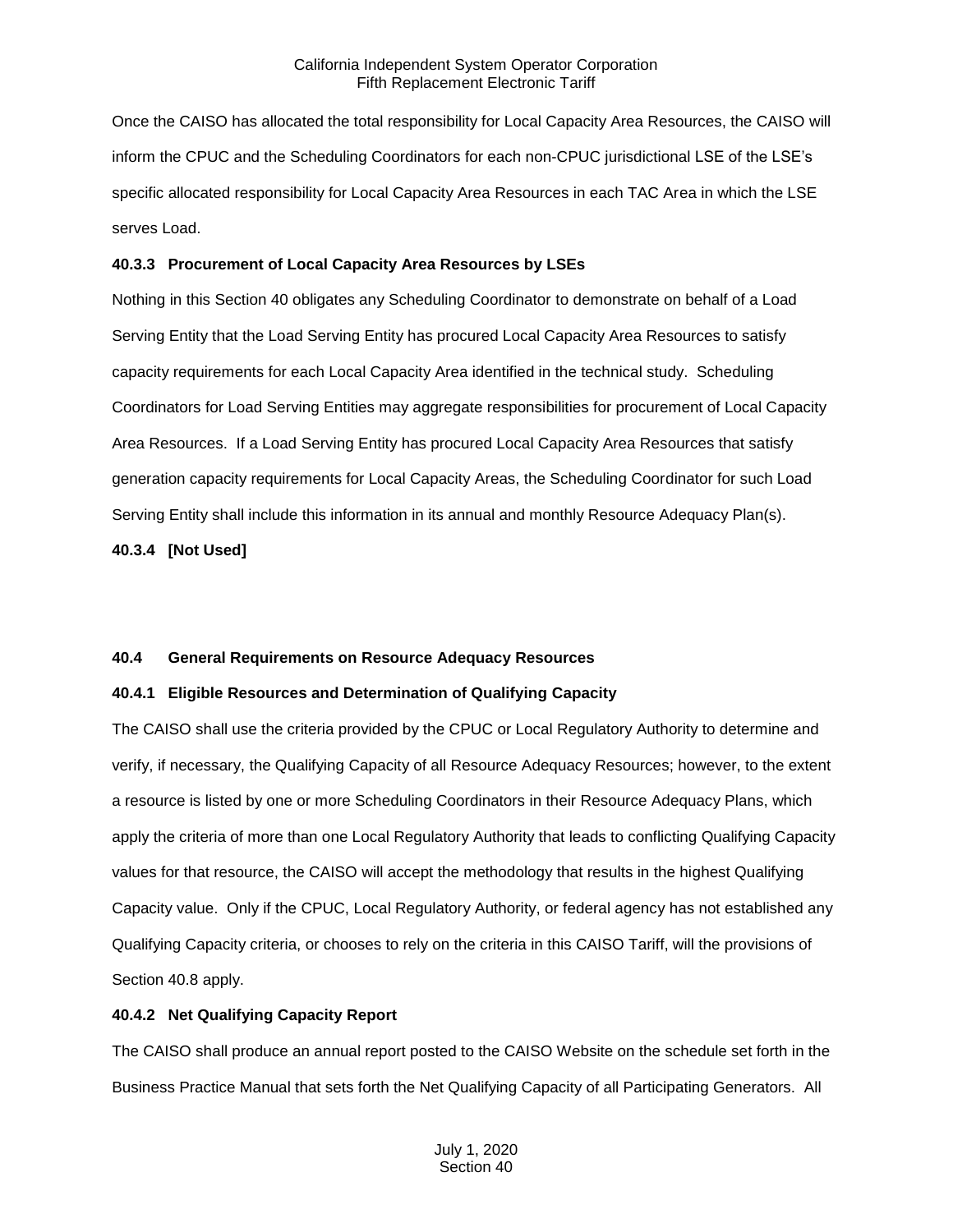other Resource Adequacy Resources may be included in the annual report under Section 40.4.2 upon their request. The Net Qualifying Capacity of any resource included in the annual report, once posted to the CAISO Website, shall not be reduced by the CAISO for the next Resource Adequacy Compliance Year. Any change proposed to be made to a Net Qualifying Capacity value for a resource included in a prior annual report shall be explained, and any test results or analyses underlying the change provided, to the Scheduling Coordinator within ten (10) days of the CAISO's determination that a change to the resource's Net Qualifying Capacity is appropriate, which also must be at least fifteen (15) days prior to the posting on the CAISO Website of the annual report. Any disputes as to the CAISO's determination regarding Net Qualifying Capacity shall be subject to the CAISO ADR Procedures.

#### <span id="page-10-0"></span>**40.4.3 General Qualifications for Supplying Net Qualifying Capacity**

Resource Adequacy Resources included in a Resource Adequacy Plan submitted by a Scheduling Coordinator on behalf of a Load Serving Entity serving Load in the CAISO Balancing Authority Area must:

- (1) Be available for testing by the CAISO to validate Qualifying Capacity, which can be no less than a resource's PMin as registered in the Master File even if the resource's contractual Resource Adequacy Capacity is less than its PMin, and determine Net Qualifying Capacity for the next Resource Adequacy Compliance Year;
- (2) Provide any information requested by the CAISO to apply the performance criteria to be adopted by the CAISO pursuant to Section 40.4.5;
- (3) Submit Bids into the CAISO Markets as required by this CAISO Tariff;
- (4) Be in compliance, as of the date that the CAISO performs any testing or otherwise determines Net Qualifying Capacity for the next Resource Adequacy Compliance Year, with the criteria for Qualifying Capacity established by the CPUC, relevant Local Regulatory Authority, or federal agency and provided to the CAISO; and
- (5) Be subject to Sanctions for non-performance as specified in the CAISO Tariff; and
- (6) For a resource with contractual Resource Adequacy Capacity less than PMin as registered in the Master File, make the PMin available to the CAISO for commitment or dispatch at PMin, subject to Section 11.8 provisions for Bid Cost Recovery, so that the resource's Resource Adequacy Capacity can be utilized as required by this CAISO Tariff.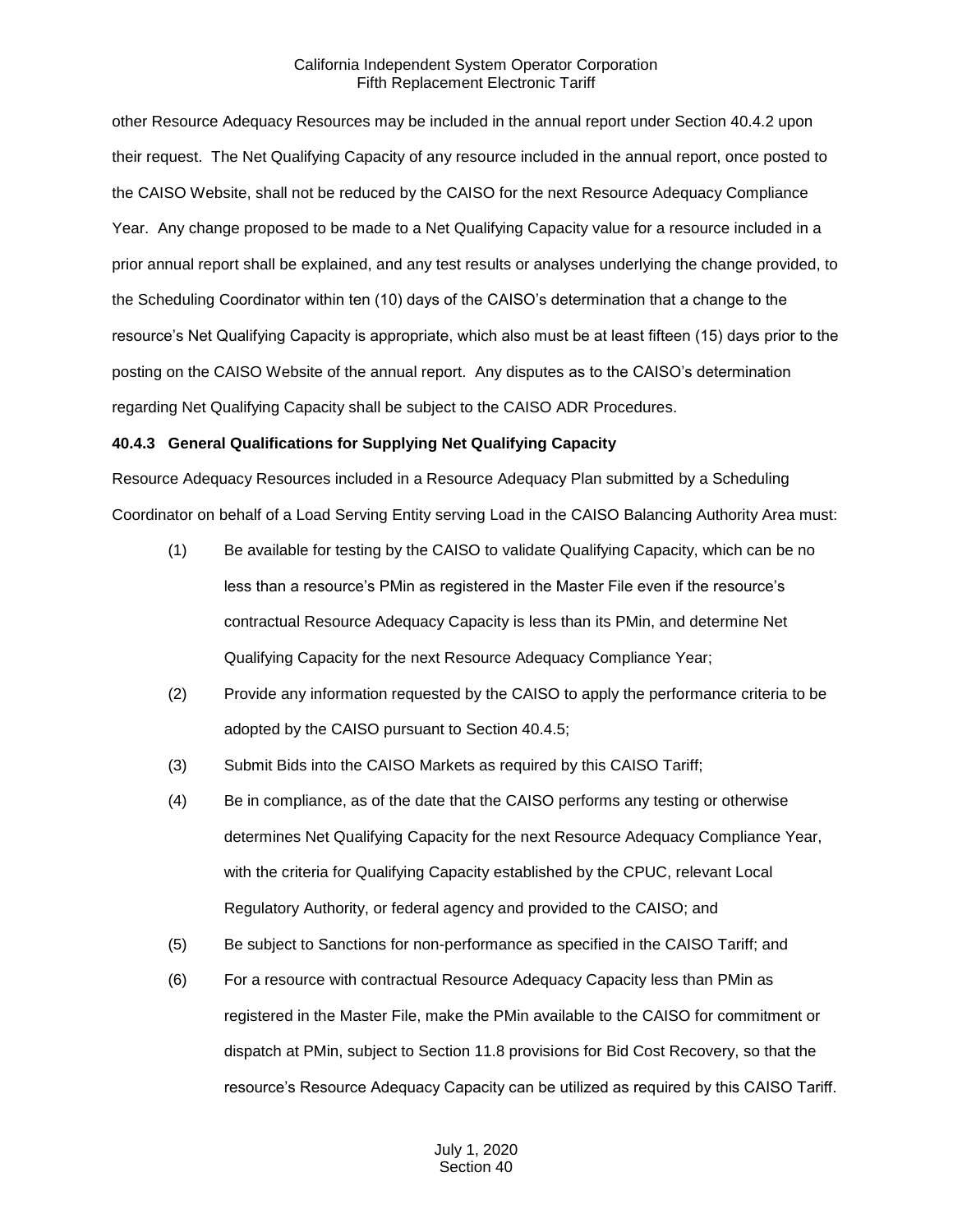#### <span id="page-11-0"></span>**40.4.4 Reductions for Testing**

In accordance with the procedures specified in the Business Practice Manual, the Generating Unit of a Participating Generator or other Generating Units, System Units or Loads of Participating Loads, Reliability Demand Response Resources, or Proxy Demand Resources included in a Resource Adequacy Plan submitted by a Scheduling Coordinator on behalf of a Load Serving Entity can have its Qualifying Capacity reduced, for purposes of the Net Qualifying Capacity annual report under Section 40.4.2 for the next Resource Adequacy Compliance Year, if a CAISO testing program determines that it is not capable of supplying the full Qualifying Capacity amount.

#### <span id="page-11-1"></span>**40.4.5 Reductions for Performance Criteria**

No later than 12 months after the effective date of this Section 40, the CAISO will issue a report outlining a proposal with respect to performance criteria for Resource Adequacy Resources. The CAISO will collaborate with the CPUC and other Local Regulatory Authorities to develop the performance criteria to be submitted to FERC. The Scheduling Coordinator for a Resource Adequacy Resource shall provide or make available to the CAISO, subject to the confidentiality provisions of this CAISO Tariff, all documentation requested by the CAISO to determine, develop or implement the performance criteria, including, but not limited to, NERC Generating Availability Data System data.

#### <span id="page-11-2"></span>**40.4.6 Reductions for Deliverability**

#### **40.4.6.1 Deliverability within the CAISO Balancing Authority Area**

In order to determine Net Qualifying Capacity from Resource Adequacy Resources subject to this Section 40.4, the CAISO will determine that a Resource Adequacy Resource is available to serve the aggregate of Load by means of a deliverability study. Documentation explaining the CAISO's deliverability analysis will be posted on the CAISO Website. The deliverability study will be performed annually and shall focus on peak Demand conditions. The results of the deliverability study shall be incorporated into the Net Qualifying Capacity annual report under Section 40.4.2 and will be effective for the next Resource Adequacy Compliance Year. To the extent the deliverability study shows that the Qualifying Capacity is not deliverable to the aggregate of Demand under the conditions studied, the Qualifying Capacity of the Resource Adequacy Resource will be reduced on a MW basis for the capacity that is undeliverable. Resources will be electrically grouped in a manner consistent with the CAISO Deliverability Assessment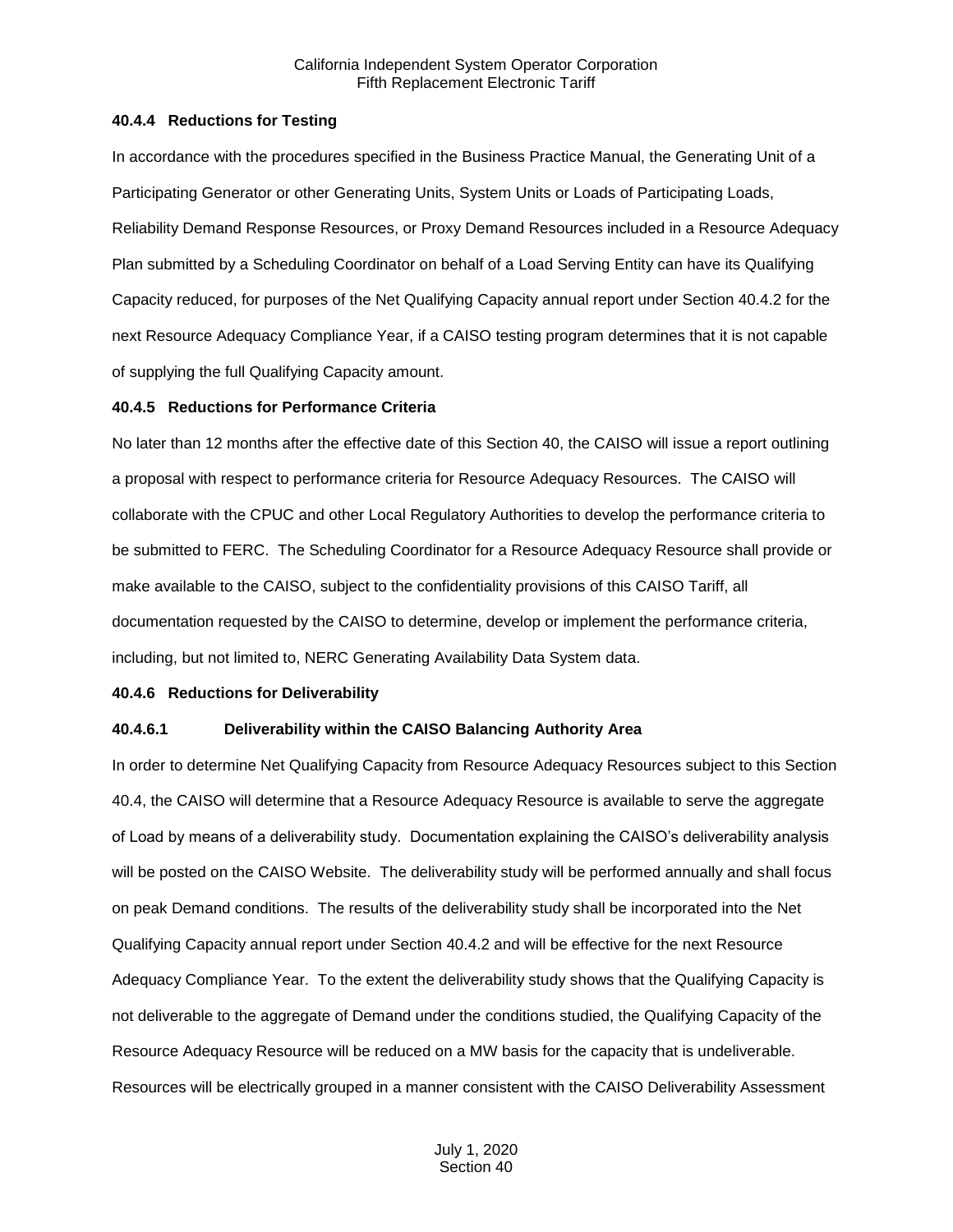methodology posted on the CAISO Website. For Resource Adequacy Resources in the same electrical group which have identified deliverability constraints, the Qualifying Capacity of the Resource Adequacy Resources that obtained Full Capacity Deliverability Status or partial deliverability through Section 8.2 of Appendix Y to this CAISO Tariff will be reduced prior to reducing the Qualifying Capacity of those resources which were originally provided Full Capacity Deliverability Status pursuant to inclusion in an Interconnection Study Cycle under Appendix Y to this CAISO Tariff.

#### **40.4.6.2 Deliverability of Imports**

#### **40.4.6.2.1 Available Import Capability Assignment Process**

For Resource Adequacy Plans covering any period after December 31, 2007, total Available Import Capability will be assigned on an annual basis for a one-year term to Scheduling Coordinators representing Load Serving Entities serving Load in the CAISO Balancing Authority Area and, in limited circumstances, to Scheduling Coordinators representing Participating Generators or System Resources, as described by the following sequence of steps. However, should the CPUC modify by decision its compliance period from January to December of the calendar year to May through April of the calendar year, the CAISO shall extend the effectiveness of the assignment for Resource Adequacy Compliance Year 2008 through April 2009.

**Step 1:** Determination of Maximum Import Capability on Interties into the CAISO Balancing Authority Area: The CAISO shall establish the Maximum Import Capability for each Intertie into the CAISO Balancing Authority Area, and will post those values on the CAISO Website in accordance with the schedule and process set forth in the Business Practice Manual. **Step 2:** Determination of Available Import Capability by Accounting for Existing Contracts and Transmission Ownership Rights Held by Out-of- Balancing Authority Area LSEs: For each Intertie, the Available Import Capability will be determined by subtracting from the Maximum Import Capability established in Step 1 for each Intertie the import capability on each Intertie associated with (i) Existing Contracts and (ii) Transmission Ownership Rights held by load serving entities that do not serve Load within the CAISO Balancing Authority Area. The remaining sum of all Intertie Available Import Capability is the Total Import Capability. Total Import Capability shall be used to determine the Load Share Quantity for each Load Serving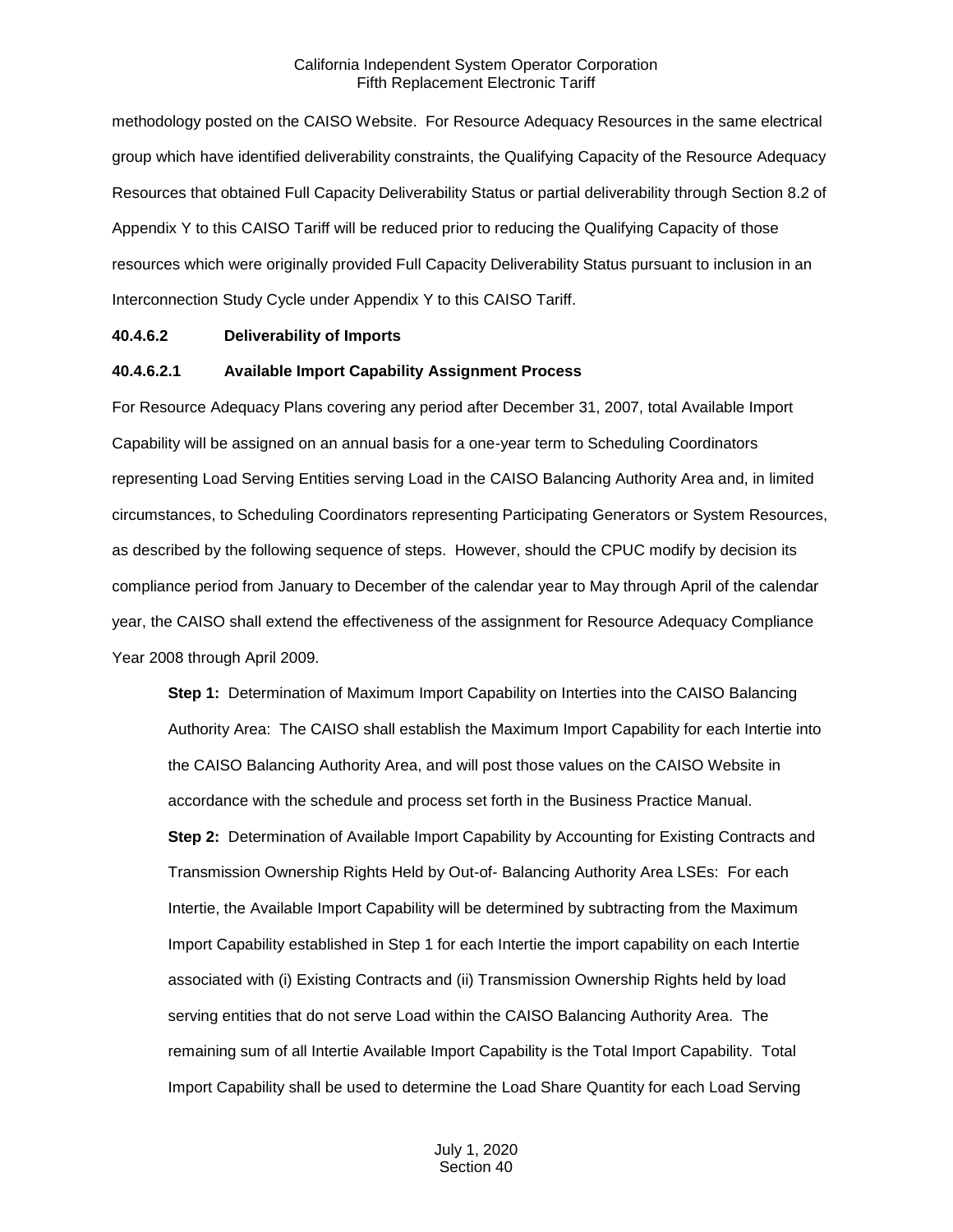Entity that serves Load within the CAISO Balancing Authority Area.

**Step 3:** Determination of Existing Contract Import Capability by Accounting for Existing Contracts and Transmission Ownership Rights Held by CAISO Balancing Authority Area LSEs: From the Available Import Capability remaining on each Intertie after Step 2 above, Existing Contracts and Transmission Ownership Rights held by Load Serving Entities that serve Load within the CAISO Balancing Authority Area shall be reserved for the holders of such commitments and will not be subject to reduction under any subsequent steps in this Section. The import capability reserved pursuant to this Step 3 is the Existing Contract Import Capability.

**Step 4:** Assignment of Pre-RA Import Commitments: From the Available Import Capability remaining on each Intertie after reserving Existing Contract Import Capability under Step 3 above, the CAISO will assign to Load Serving Entities serving Load within the CAISO Balancing Authority Area Pre-RA Import Commitment Capability on a particular Intertie based on Pre-RA Import Commitments in effect (where a supplier has an obligation to deliver the Energy or make the capacity available) at any time during the Resource Adequacy Compliance Year for which the Available Import Capability assignment is being performed. The Pre-RA Import Commitment will be assigned to the Intertie selected by the Load Serving Entity during the Resource Adequacy Compliance Year 2007 import capability assignment process, which was required to be based on the Intertie upon which the Energy or capacity from the Pre-RA Import Commitment had been primarily scheduled or, for a Pre-RA Import Commitment without a scheduling history at the time of the Resource Adequacy Compliance Year 2007 import capability assignment process, the primary Intertie upon which the Energy or capacity was anticipated to be scheduled. To the extent a Pre-RA Import Commitment was not presented during the Resource Adequacy Compliance Year 2007 import capability assignment process, the Load Serving Entity shall select the Intertie upon which the Pre-RA Import Commitment is primarily anticipated to be scheduled during the term of the Pre-RA Import Commitment and that selection shall be utilized in future annual Available Import Capability assignment processes. If a Pre-RA Import Commitment submitted on behalf of a LSE with Existing Contract Import Capability is assigned under this Section to the same Intertie on which the LSE holds Existing Contract Import Capability, the Pre-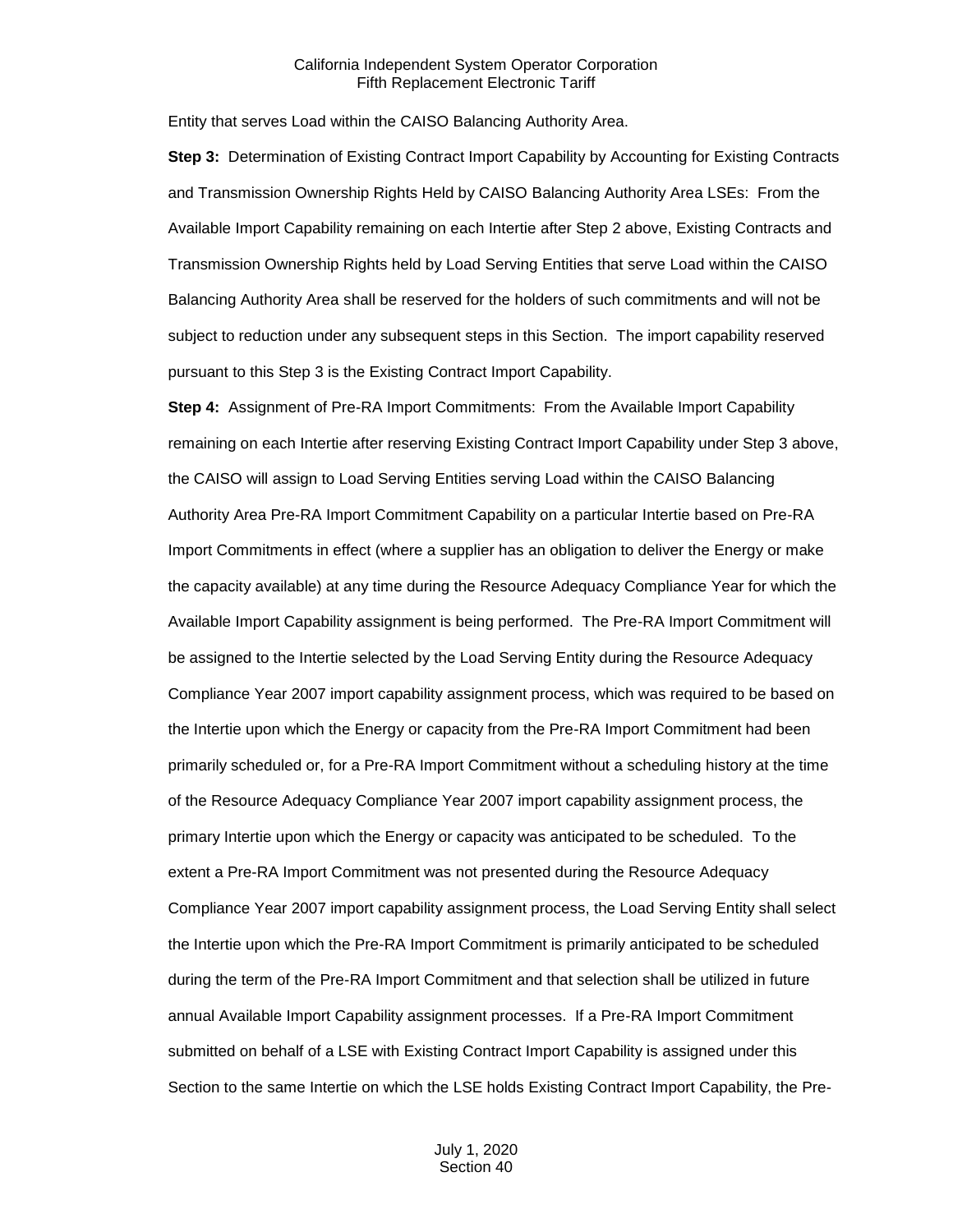RA Import Commitment will be assumed to deliver over the Existing Contract Import Capability until exhausted, unless the LSE can demonstrate otherwise.

To the extent a particular Intertie becomes over requested with Pre-RA Import Commitments due to either Pre-RA Import Commitments not included in the Resource Adequacy Compliance Year 2007 import capability assignment process or changes in system conditions that decrease the Maximum Import Capability of the Intertie, such that the MW represented in all Pre-RA Import Commitments utilizing the Intertie exceed the Intertie's Available Import Capability in excess of that reserved for Existing Contracts and Transmission Ownership Rights under Steps 2 and 3, the Pre-RA Import Commitments will be assigned Pre-RA Import Commitment Capability, based on the Import Capability Load Share Ratio of each Load Serving Entity submitting Pre-RA Import Commitments on the particular Intertie. To the extent this initial assignment of Pre-RA Import Commitment Capability has not fully assigned the Available Import Capability of the particular over requested Intertie, the remaining Available Import Capability on the over requested Intertie will be assigned until fully exhausted based on the Import Capability Load Share Ratio of each Load Serving Entity whose submitted Pre-RA Import Commitment has not been fully satisfied by the previous Import Capability Load Share Ratio assignment iteration. The Available Import Capability assigned pursuant to this Step 4 is the Pre-RA Import Commitment Capability.

**Step 5:** Assignment of Remaining Import Capability Limited by Load Share Quantity: The Total Import Capability remaining after Step 4 will be assigned only to Load Serving Entities serving Load within the CAISO Balancing Authority Area that have not received Existing Contract Import Capability and Pre-RA Import Commitment Capability under Steps 3 and 4, that exceed the Load Serving Entity's Load Share Quantity. Only the MW quantity of any Pre-RA Import Commitment Capability assigned to Existing Contract Import Capability under Step 4 that exceeds the Existing Contract Import Capability on the particular Intertie will be counted for purposes of this Step 5. This Total Import Capability will be assigned until fully exhausted to those Load Serving Entities eligible to receive an assignment under this Step based on each Load Serving Entity's Import Capability Load Share Ratio up to, but not in excess of, its Load Share Quantity. The quantity of Total Import Capability assigned to the Load Serving Entity under this Step is the Load Serving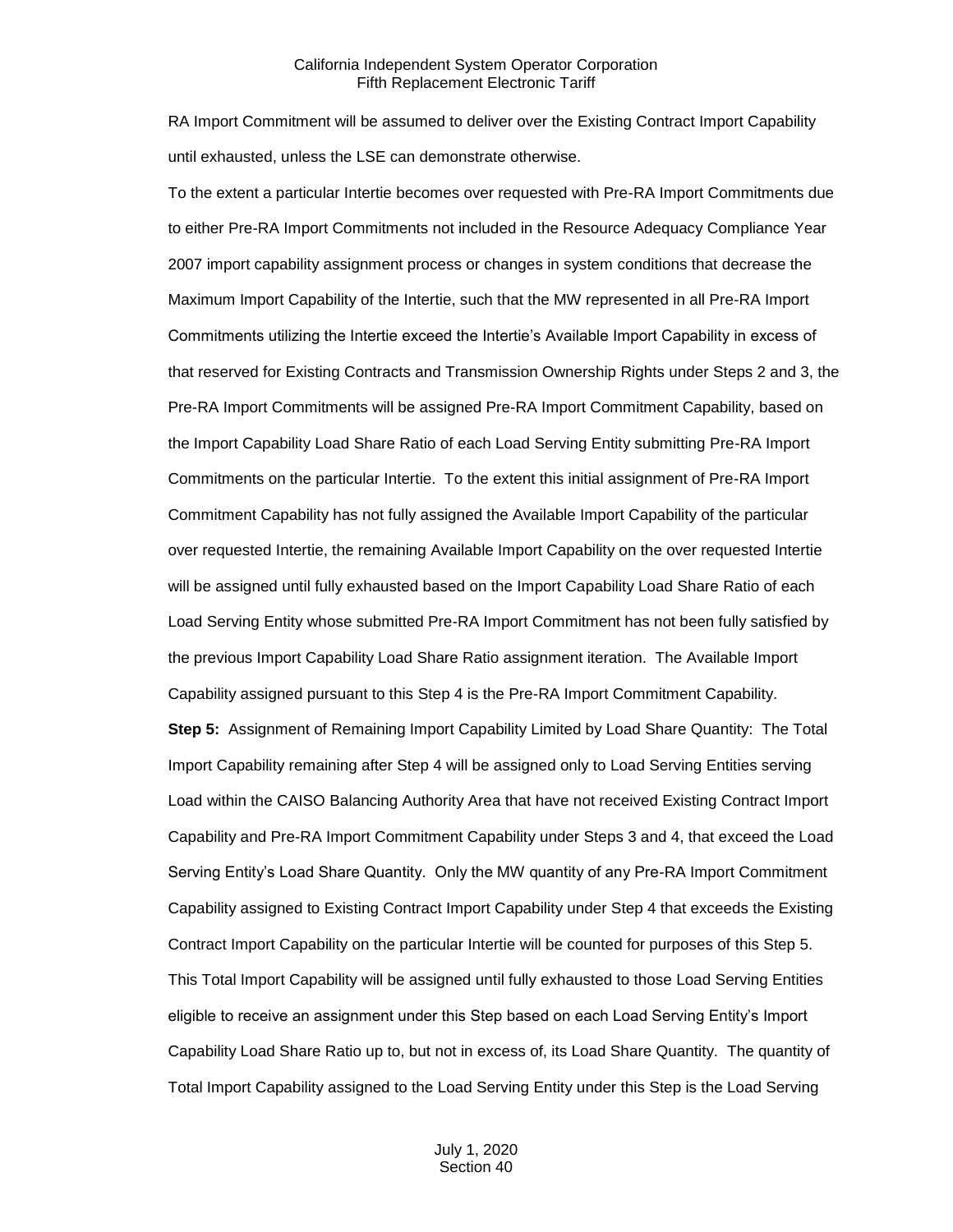Entity's Remaining Import Capability. This Step 5 does not assign Remaining Import Capability on a specific Intertie.

**Step 6:** CAISO Posting of Assigned and Unassigned Capability: Following the completion of Step 5, the CAISO will post to the CAISO Website, in accordance with the schedule set forth in the Business Practice Manual the following information:

- (a) The Total Import Capability;
- (b) The quantity in MW of Existing Contracts and Transmission Ownership Rights assigned to each Intertie, distinguishing between Existing Contracts and Transmission Ownership Rights held by Load Serving Entities within the CAISO Balancing Authority Area and those held by load serving entities outside the CAISO Balancing Authority Area;
- (c) The aggregate quantity in MW, and identity of the holders, of Pre-RA Import Commitments assigned to each Intertie; and
- (d) The aggregate quantity in MW of Available Import Capability after Step 4, the identity of the Interties with Available Import Capability, and the MW quantity of Available Import Capability on each such Intertie.

**Step 7:** CAISO Notification of LSE Assignment Information: Following the completion of Step 5, in accordance with the schedule set forth in the Business Practice Manual, the CAISO will notify the Scheduling Coordinator for each Load Serving Entity of:

- (a) The Load Serving Entity's Import Capability Load Share;
- (b) The Load Serving Entity's Load Share Quantity; and
- (c) The amount of, and Intertie on which, the Load Serving Entity's Existing Contract Import Capability and Pre-RA Import Commitment Capability, as applicable, has been assigned; and
- (d) The Load Serving Entity's Remaining Import Capability.

**Step 8:** Transfer of Import Capability: In accordance with the schedule set forth in the Business Practice Manual, a Scheduling Coordinator for a Load Serving Entity shall be allowed to transfer some or all of its Remaining Import Capability to any other Scheduling Coordinator for a Load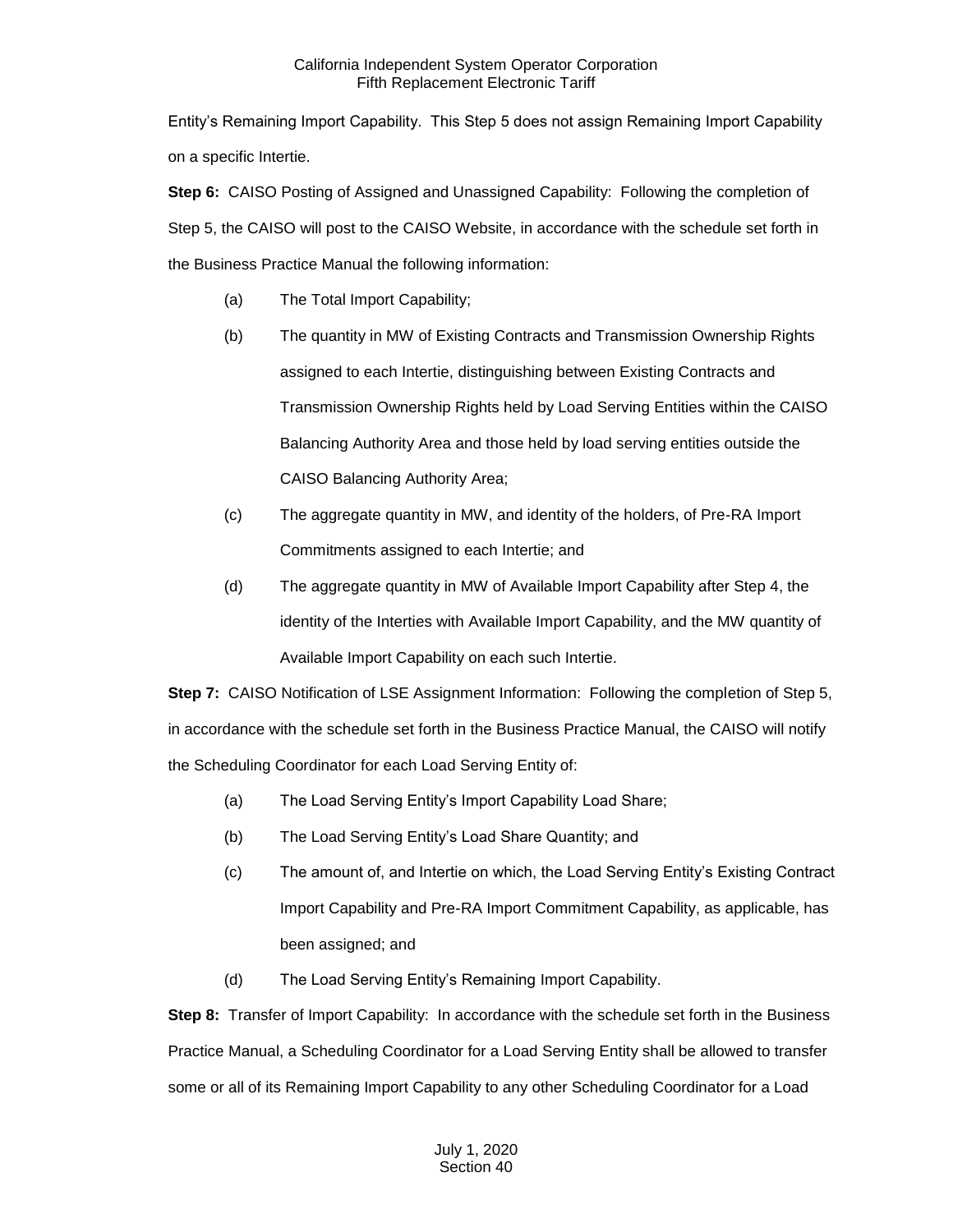Serving Entity. The CAISO will accept transfers between Scheduling Coordinators only to the extent such transfers are reported to the CAISO, in accordance with the schedule set forth in the Business Practice Manual and through the CAISO's Import Capability Transfer Registration Process, by the entity receiving the Remaining Import Capability who must set forth (1) the name of the counter-parties, (2) the MW quantity, (3) term of transfer, and (4) price on a per MW basis. The CAISO will post to the CAISO Website by August 8, 2007 for Resource Adequacy Compliance Year 2008 and for subsequent Resource Adequacy Compliance Years in accordance with the schedule set forth in the Business Practice Manual the information on transfers of Remaining Import Capability received under this Step 8.

**Step 9:** Initial Scheduling Coordinator Request to Assign Remaining Import Capability by Intertie: In accordance with the schedule set forth in the Business Practice Manual, the Scheduling Coordinator for each Load Serving Entity shall notify the CAISO of its request to assign its posttrading Remaining Import Capability on a MW basis per available Intertie. Total requests for assignment of Remaining Import Capability by a Scheduling Coordinator cannot exceed the sum of the post-traded Remaining Import Capability of its Load Serving Entities. The CAISO will honor the requests to the extent an Intertie has not been over requested. If an Intertie is over requested, the requests for Remaining Import Capability on that Intertie will be assigned based on each Load Serving Entity's Import Capability Load Share Ratio in the same manner as set forth in Step 4. A Scheduling Coordinator for a Load Serving Entity without an Import Capability Load Share will be assigned the Import Capability Load Share equal to the average Import Capability Load Share of those Load Serving Entities from which it received transfers of Remaining Import Capability.

**Step 10:** CAISO Notification of Initial Remaining Import Capability Assignments and Unassigned Capability: In accordance with the schedule set forth in the Business Practice Manual, the CAISO will:

- (a) Notify the Scheduling Coordinators of accepted request(s) for assigning Remaining Import Capability under Step 9;
- (b) Publish on the CAISO Website aggregate unassigned Available Import

#### July 1, 2020 Section 40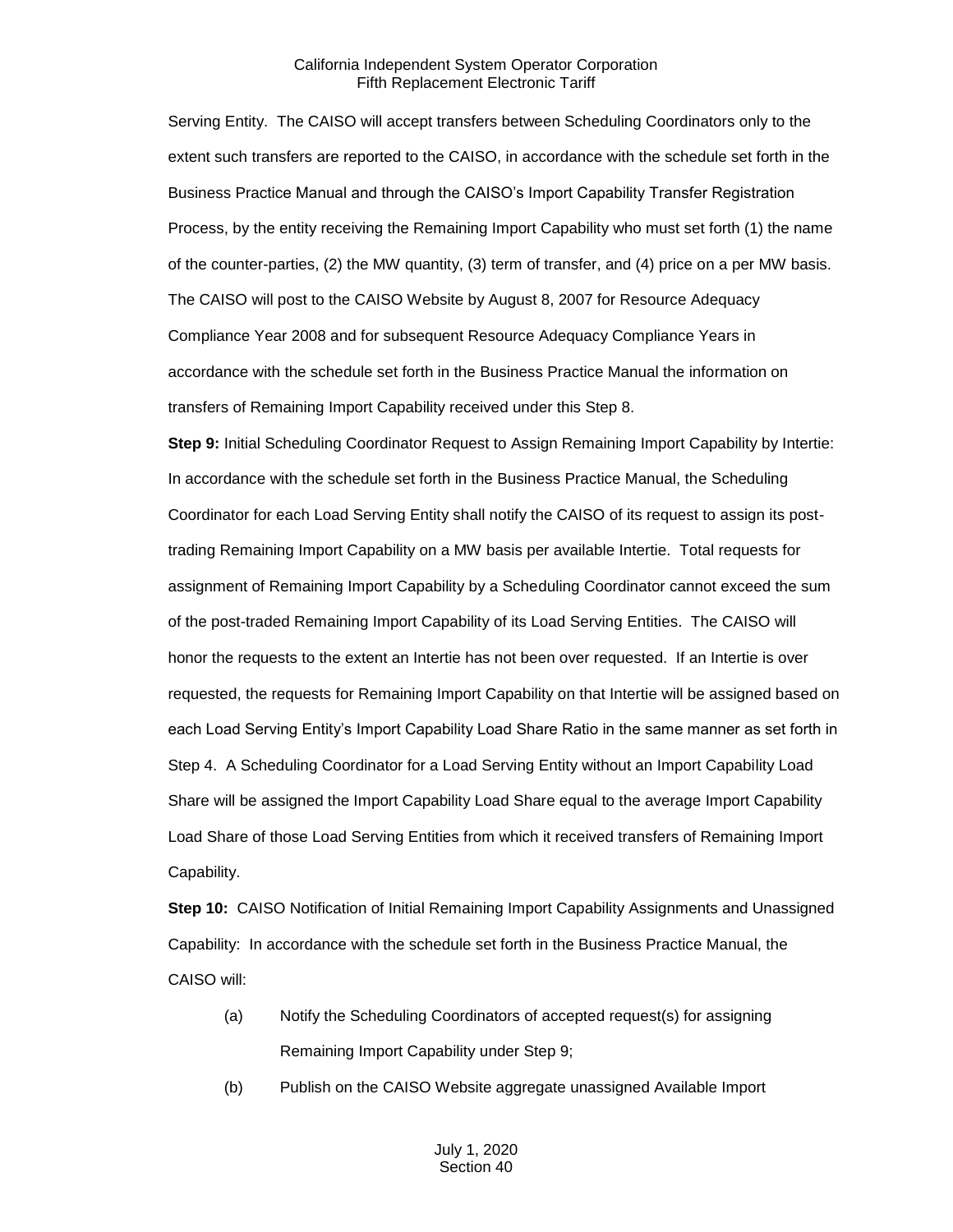Capability, if any, the identity of the Interties with unassigned Available Import Capability, and the MW quantity of Available Import Capability, on each such Intertie; and

(c) Issue a Market Notice to advise the Scheduling Coordinators that Step 10 is complete and to specify the time at which the CAISO will begin accepting requests for the Remaining Import Capability for Step 11.

**Step 11:** Secondary Scheduling Coordinator Request to Assign Remaining Import Capability by Intertie: To the extent Remaining Import Capability remains unassigned as disclosed by Step 10, in accordance with the schedule set forth in the Business Practice Manual, Scheduling Coordinators for Load Serving Entities shall notify the CAISO of their requests to assign any Remaining Import Capability on a MW per available Intertie basis. Step 10 must be completed before a Scheduling Coordinator may submit a request under this step for any Remaining Import Capability. Any requests received prior to the time stated in the Market Notice issued at the completion of Step 10 will not be honored by the CAISO. The CAISO will honor the timely requests received to the extent an Intertie has not been over requested. If an Intertie is over requested, the requests on that Intertie will be assigned based on each Load Serving Entity's Import Capability Load Share Ratio, as used in Steps 4 and 9.

**Step 12:** Notification of Secondary Remaining Import Capability Assignments and Unassigned Capability: In accordance with the schedule set forth in the Business Practice Manual, the CAISO will:

- (a) Notify the Scheduling Coordinator for each Load Serving Entity of the Load Serving Entity's accepted request(s) for assigning Remaining Import Capability under Step 11;
- (b) Publish on the CAISO Website unassigned aggregate Available Import Capability, if any, the identity of the Interties with Available Remaining Import Capability, and the MW quantity of Availability Import Capability on each such Intertie; and
- (c) Issue a Market Notice to advise the Scheduling Coordinator for each Load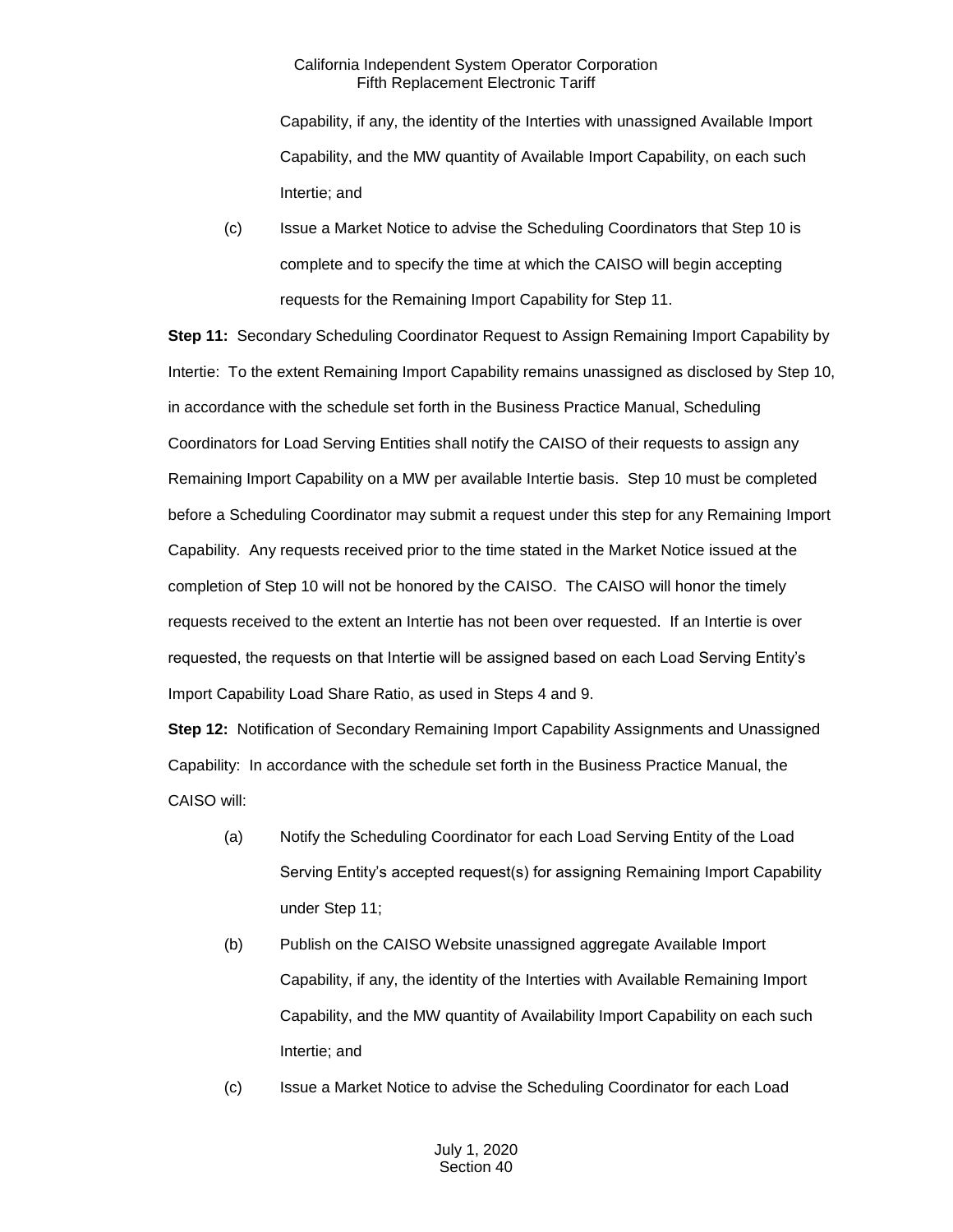Serving Entity that Step 12 is complete and to specify the time at which the CAISO will begin accepting requests for the Balance of Year Unassigned Available Import Capability for Step 13.

**Step 13:** Requests for Balance of Year Unassigned Available Import Capability: To the extent total Available Import Capability remains unassigned as disclosed by Step 12, Scheduling Coordinators for Load Serving Entities, Participating Generators, or System Resources may notify the CAISO of a request for unassigned Available Import Capability on a specific Intertie on a per MW basis. Step 12 must be completed before a Scheduling Coordinator may submit a request under this step for any remaining unassigned Import Capability. Any requests received prior to the time stated in the Market Notice issued at the completion of Step 12 will not be honored by the CAISO. Each request must include the identity of Load Serving Entity, Participating Generator, or System Resource on whose behalf the request is made. The CAISO will accept only two (2) requests per calendar week from any Scheduling Coordinator on behalf of a single Load Serving Entity, Participating Generator, or System Resource. The CAISO will honor timely requests in priority of the time requests from Scheduling Coordinators were received until the Intertie is fully assigned and without regard to any Load Serving Entity's Load Share Quantity. Any honored request shall be for the remainder of the Resource Adequacy Compliance Year. The CAISO shall provide an electronic means, either through the Import Capability Transfer Registration Process or otherwise, of notifying the Scheduling Coordinator of the time the request was deemed received by the CAISO and, within seven (7) days of receipt of the request, whether the request was honored. If a request made on behalf of a Load Serving Entity is honored, it shall be the responsibility of the Scheduling Coordinator and its Load Serving Entity to notify the CPUC or applicable Local Regulatory Authority of the acceptance of the request for unassigned Available Import Capability. If the request is not honored because the Intertie requested was fully assigned, the request will be deemed rejected and the Scheduling Coordinator, if it still seeks to obtain unassigned Available Import Capability, will be required to submit a new request for unassigned Available Import Capability on a different Intertie. The CAISO will update on its website the list of unassigned Available Import Capability by Intertie in accordance with the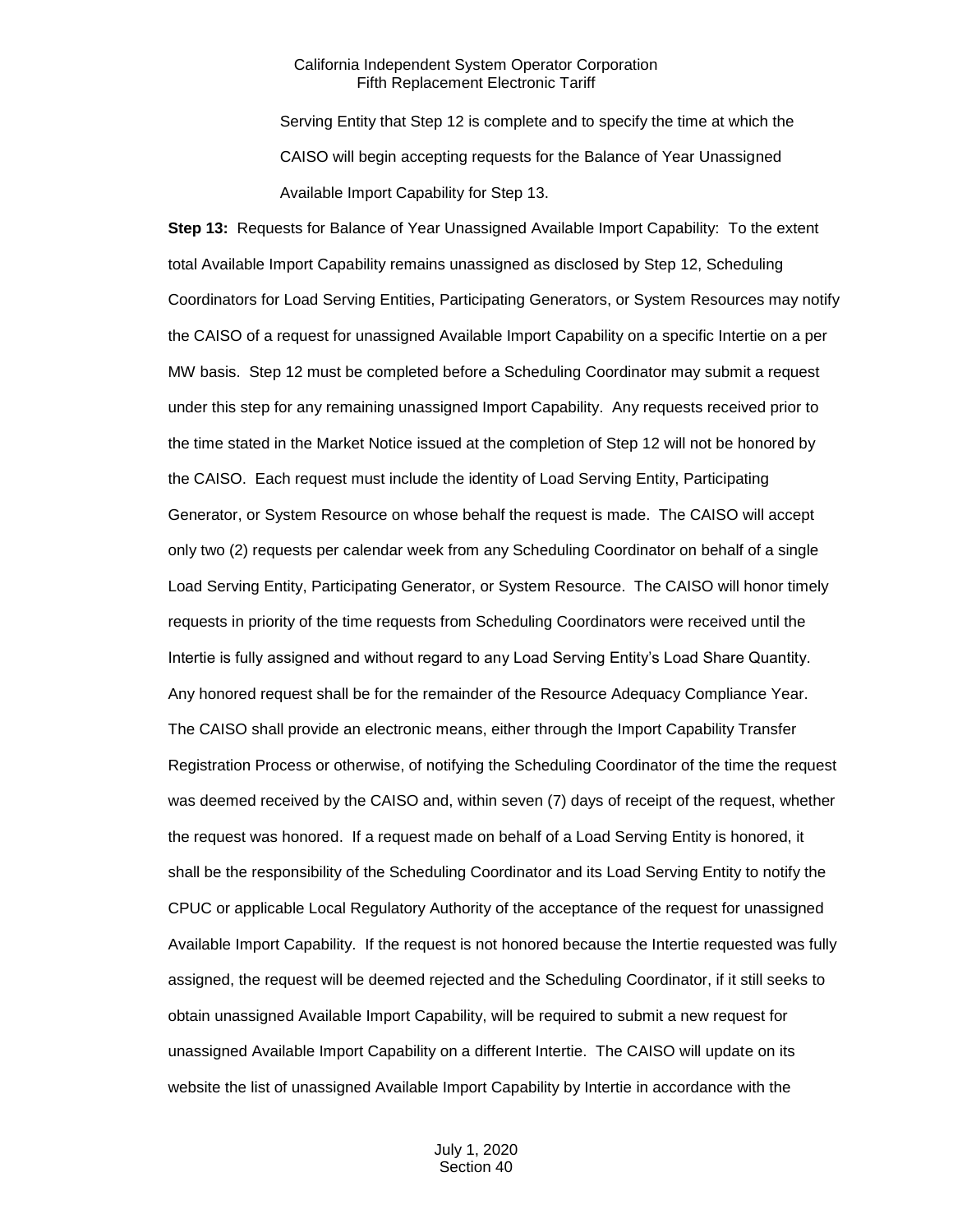schedule set forth in the Business Practice Manual.

This multi-step process for assignment of Total Import Capability does not guarantee or result in any actual transmission service being assigned and is only used for determining the import capability that can be credited towards satisfying the Reserve Margin of a Load Serving Entity under this Section 40. Upon the request of the CAISO, Scheduling Coordinators must provide the CAISO with information on Pre-RA Import Commitments and any transfers or sales of assigned Total Import Capability.

### **40.4.6.2.2 Bilateral Import Capability Transfers and Registration Process**

### **40.4.6.2.2.1 Eligibility Registration for Bilateral Import Capability Transfers**

To be eligible to engage in any bilateral assignment, sale, or other transfer of Remaining Import Capability under Step 8 of Section 40.4.6.2.1 or Section 40.4.6.2.2.2 or Existing Contract Import Capability, and Pre-RA Import Commitment Capability under Section 40.4.6.2.2.2, a Load Serving Entity or other Market Participant must provide the CAISO through the Import Capability Transfer Registration Process the following information:

- (a) Name of the Load Serving Entity or Market Participant
- (b) E-mail contact information

The CAISO will post to the CAISO Website the information received under this Section on a monthly basis in accordance with the schedule set forth in the Business Practice Manual. Any assignment, sale, or other transfer of Existing Contract Import Capability, Pre-RA Import Commitment Capability, or Remaining Import Capability may only be made by or to a Load Serving Entity or Market Participant whose information received under this Section has been posted to the CAISO Website prior to the date of the assignment, sale, or other transfer of the Existing Contract Import Capability, Pre-RA Import Commitment Capability, or Remaining Import Capability. It shall be the exclusive responsibility of the Scheduling Coordinator for the Load Serving Entity or Market Participant to ensure that the information posted to the CAISO Website under this Section is accurate and up to date.

## **40.4.6.2.2.2 Reporting Process for Bilateral Import Capability Transfers**

This Section shall apply to all transfers of Existing Contract Import Capability, Pre-RA Import Commitment Capability, or Remaining Import Capability other than that provided for in Step 8 of Section 40.4.6.2.1. Any Load Serving Entity or other Market Participant that has obtained Existing Contract Import Capability,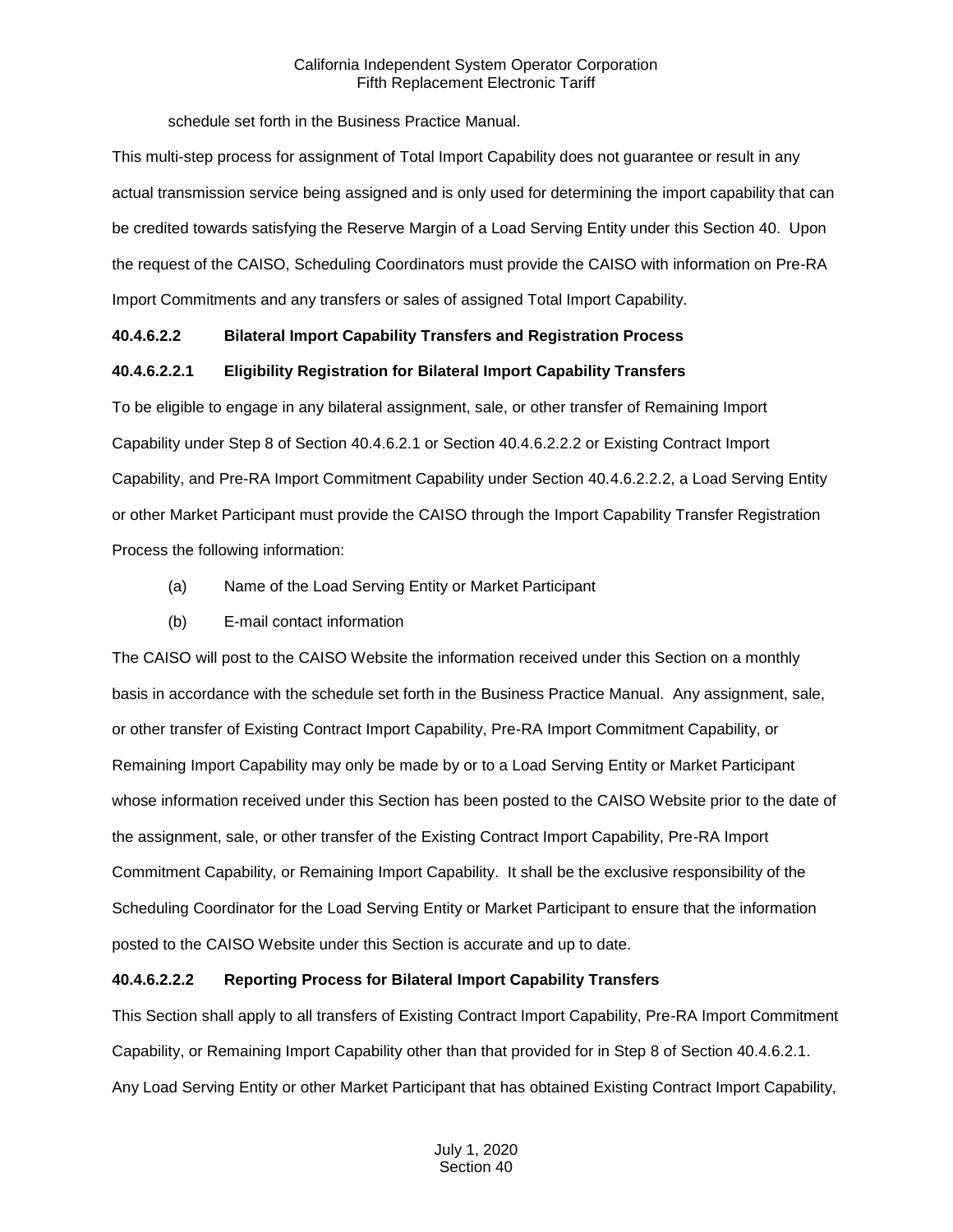Pre-RA Import Commitment Capability, or Remaining Import Capability may assign, sell, or otherwise transfer such Existing Contract Import Capability, Pre-RA Import Commitment Capability, or Remaining Import Capability in MW increments. The import capability subject to each transfer shall remain on the Intertie assigned pursuant to Section 40.4.6.2.1.

The Scheduling Coordinator for the Load Serving Entity or Market Participant receiving the transferred Existing Contract Import Capability, Pre-RA Import Commitment Capability, or Remaining Import Capability must report the transfer to the CAISO through the CAISO's Import Capability Transfer Registration Process by providing the following information:

- (a) Identity of the counter-party(ies);
- (b) The MW quantity;
- (c) The Intertie on which the Existing Contract Import Capability, Pre-RA Import Commitment Capability, or Remaining Import Capability was assigned;
- (d) Term of the transfer;
- (e) Price on a per MW basis; and
- (f) Whether the import capability assignment being transferred is Existing Contract Import Capability, Pre-RA Import Commitment Capability, or Remaining Import Capability.

The CAISO will promptly post to the CAISO Website the information on transfers received under this Section except for the information received pursuant to subpart (f) of this Section. On a quarterly basis, the CAISO shall also report to FERC the transfer information received under this Section and Step 8 of Section 40.4.6.2.1. Transfer information received in accordance with this Section after the 20th calendar day of any month shall not be permitted to be included in the Load Serving Entity's Resource Adequacy Plan submitted in the same month as the transfer submission.

#### **40.4.6.2.2.3 Other Import Capability Information Postings**

The CAISO will post to the CAISO Website on a monthly basis in accordance with the schedule set forth in the Business Practice Manual, for each Intertie, the holder and that holder's quantity in MW of import capability assigned on the particular Intertie as of the reporting date.

The CAISO will also post to the CAISO Website following submission of the annual Resource Adequacy Plans under Sections 40.2.1.1, 40.2.2.4, 40.2.3.4, and 40.2.4, for each Intertie, by a "yes" or "no"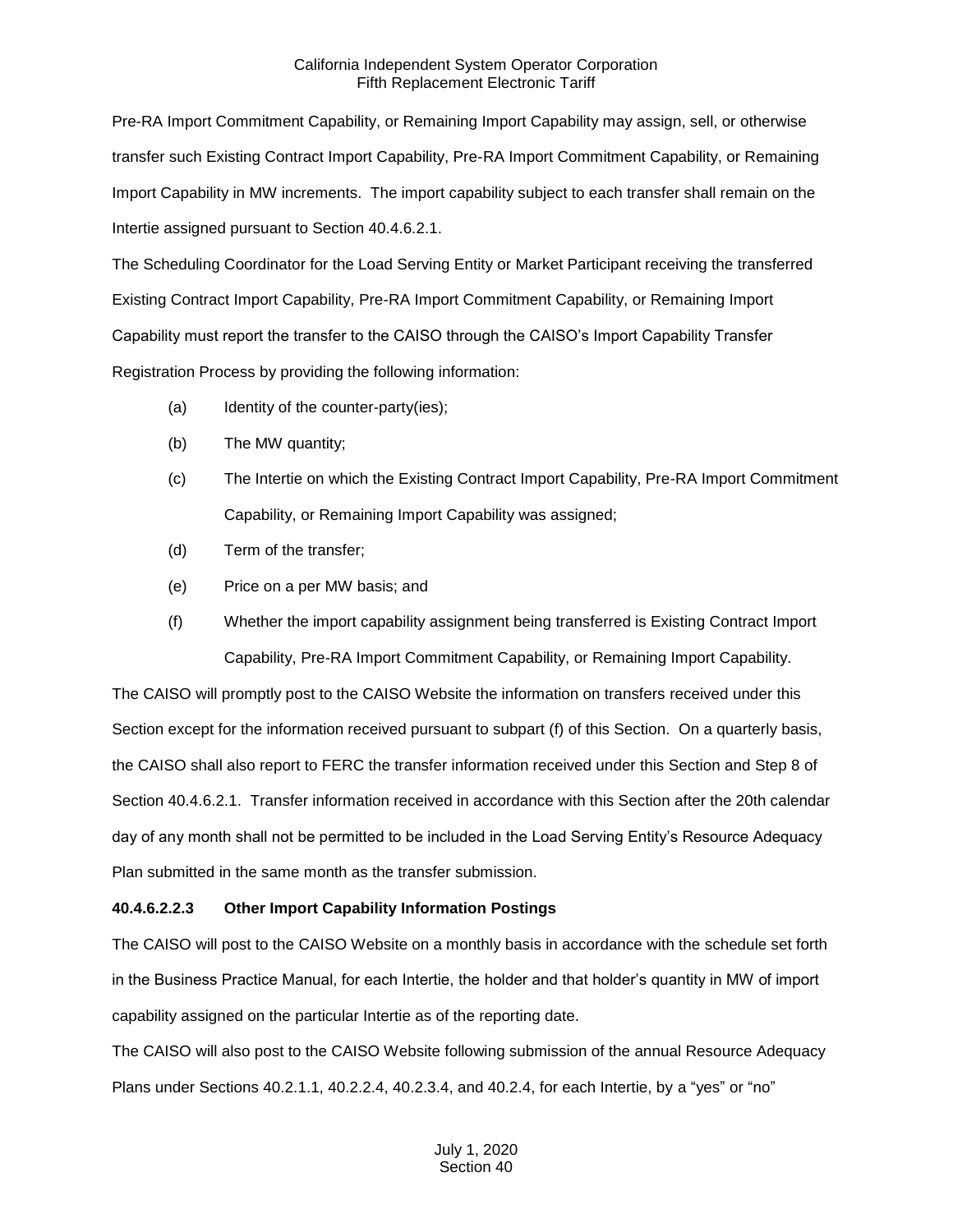designation, whether each holder of import capability assigned on the particular Intertie has fully included the assigned import capability in the holder's annual Resource Adequacy Plans.

#### **40.4.6.3 Deliverability of Distributed Generation**

The CAISO will perform an annual Deliverability Assessment, as described in Section 40.4.6.3.1, to determine MW quantities of Potential DGD at specific Nodes of the CAISO Controlled Grid for assigning Deliverability Status to Distributed Generation Facilities interconnected or seeking interconnection to the Distribution System of a Utility Distribution Company or a Metered Subsystem pursuant to the interconnection procedures of the Utility Distribution Company or Metered Subsystem, where such interconnection and Potential Deliverability Status can be provided:

- (i) without any additional Delivery Network Upgrades (although Reliability Network Upgrades, Distribution Upgrades or other mitigation may be needed);
- (ii) without the need for the CAISO to conduct any further Deliverability Assessment; and
- (iii) without degrading the Deliverability Status of Generation in Commercial Operation, proposed Generating Facilities in the CAISO Interconnection queue, or the Distributed Generation Facilities of interconnection customers who have previously requested Full Capacity or Partial Capacity Deliverability Status.

Following the CAISO's publication of the nodal Potential DGD quantities resulting from the Deliverability Assessment, applicable Utility Distribution Companies and Metered Subsystems will assign Full Capacity Deliverability Status or Partial Capacity Deliverability Status to specific Distributed Generation Facilities pursuant to the rules set forth in Section 40.4.6.3.2.

This Section 40.4.6.3 is intended to supplement, and not to preclude or limit, the ability of an interconnection customer for a Distributed Generation Facility to seek and receive Full Capacity Deliverability Status or Partial Capacity Deliverability Status through applicable interconnection procedures. Nothing in this Section 40.4.6.3 is intended to relieve the interconnection customer for a Distributed Generation Facility from the requirements to request and achieve interconnection to the Distribution System through the applicable interconnection procedures. In addition, the amount of Resource Adequacy Capacity a Distributed Generation Facility may provide in any given Resource Adequacy Compliance Year is subject to the CAISO's annual Net Qualifying Capacity determination, as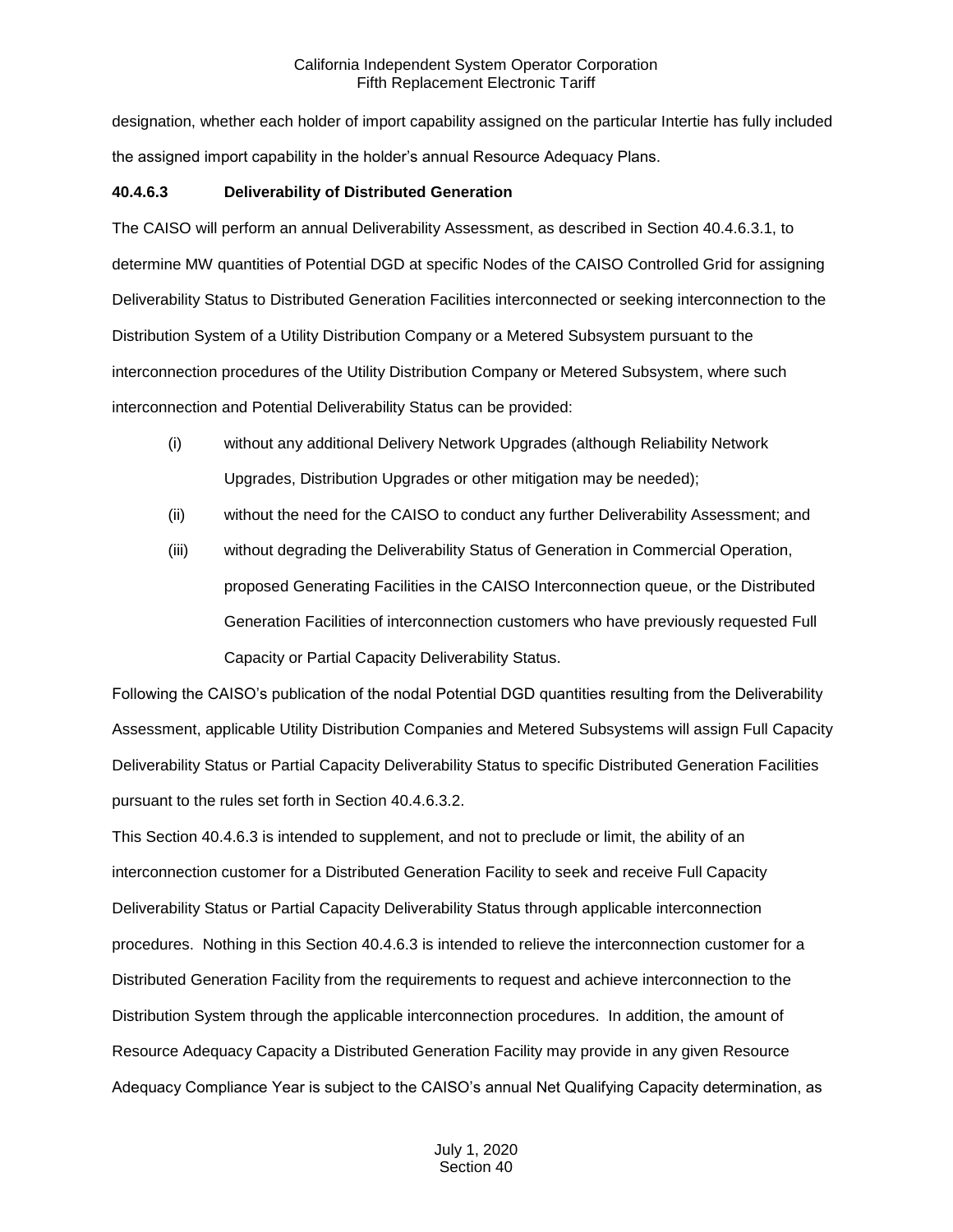specified in Section 40.4.6.1.

#### **40.4.6.3.1 Deliverability Assessment to Determine Potential DGD**

This Section describes the annual DG Deliverability Assessment the CAISO will perform to determine nodal MW amounts of Potential DGD available to Utility Distribution Companies and Metered Subsystems for assigning Deliverability Status to Distributed Generation Facilities in accordance with Section 40.4.6.3.2. The DG Deliverability Assessment and its results will be based on the assumption that the Distributed Generation Facilities that are eventually assigned Deliverability Status under Section 40.4.6.3 complete all requirements for interconnection to the Distribution System under the applicable interconnection process and that these Distributed Generation Facilities will be supported by needed Reliability Network Upgrades, Distribution Upgrades or other mitigation that would be needed to safely and reliably interconnect to the Distribution System and deliver Energy from the Distribution System to the appropriate CAISO Controlled Grid Node.

#### **40.4.6.3.1.1 Developing the Assessment Model**

To develop the base case model for the DG Deliverability Assessment, the CAISO will include:

- (i) The most recent GIP or GIDAP Queue Cluster Phase II Interconnection Study deliverability power flow base case, which includes Distributed Generation Facilities of interconnection customers with active interconnection requests who have requested Full Capacity or Partial Capacity Deliverability Status;
- (ii) Those Generating Facilities that have obtained Deliverability using the annual full capacity deliverability option under either Section 8.2 of the GIP, Section 9.2 of the GIDAP, or equivalent process(es) under the applicable Utility Distribution Company tariffs;
- (iii) Transmission additions and upgrades approved in the final comprehensive Transmission Plan for the most recent Transmission Planning Process cycle;
- (iv) Any Generating Facilities in the most recent GIDAP Phase I Interconnection Study that have been determined to be deliverable in accordance with their requested Deliverability Status (including Distributed Generation Facilities of interconnection customers with active interconnection requests who have requested Full Capacity or Partial Capacity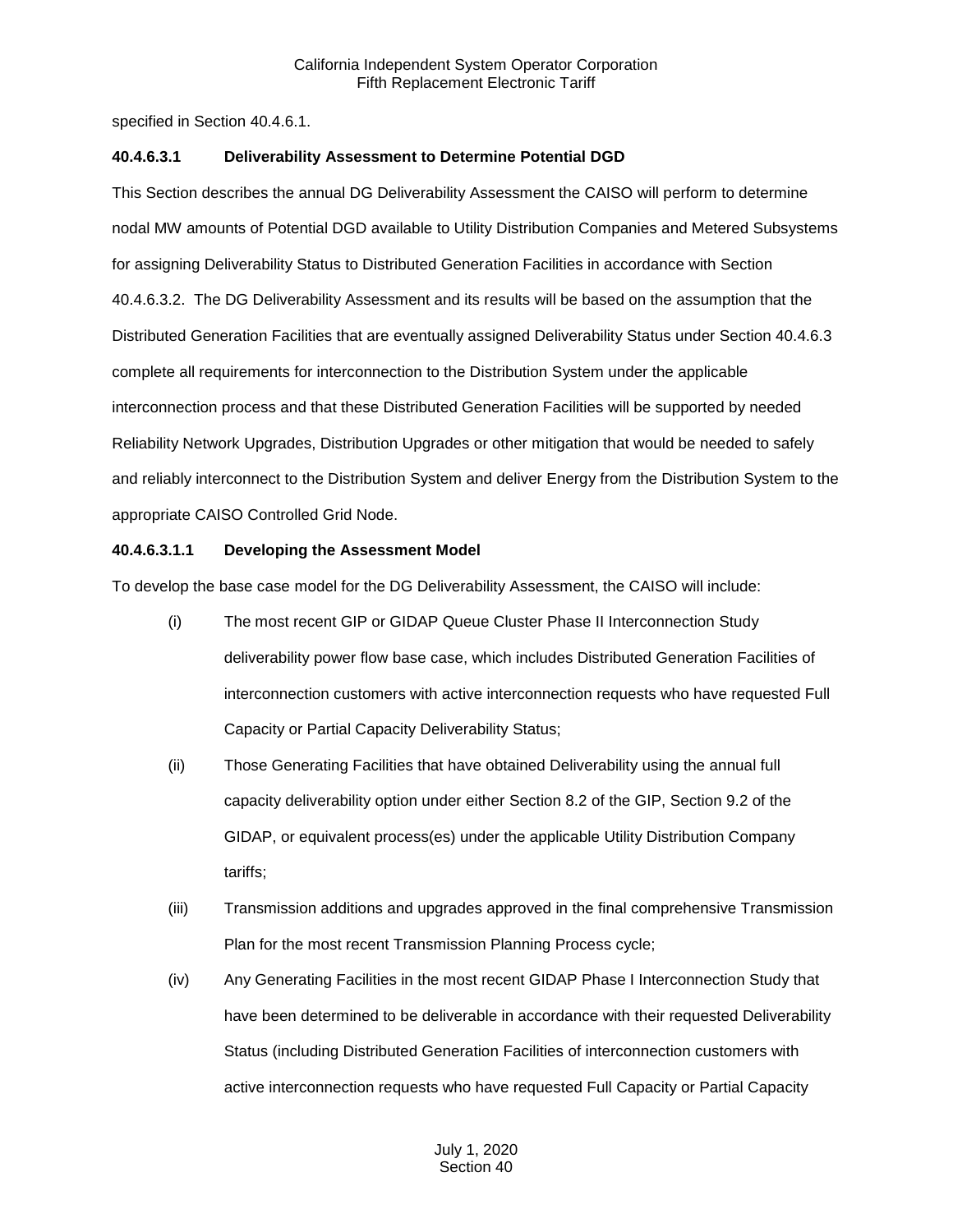Deliverability Status) and were not assigned any Delivery Network Upgrade costs in the Phase I Interconnection Study;

- (v) Delivery Network Upgrades that have received governmental approvals or for which Construction Activities have commenced;
- (vi) The MW amounts of resources interconnected to the Distribution System below specific Nodes of the CAISO Controlled Grid contained in the most recent Transmission Planning Process base portfolio, except that the CAISO will remove each Node (by using a zero MW value) located within electrical areas for which the most recently completed GIP or GIDAP Phase I or Phase II Interconnection Study has identified a need for a Delivery Network Upgrade or for which the most recent Phase II Interconnection Study identified and then removed a Delivery Network Upgrade to support Deliverability for MW amounts in the Interconnection queue;
- (vii) Actual distributed generation development based on the MW amount of distributed generation in applicable Utility Distribution Company and Metered Subsystem interconnection queues including non-net-energy-metering resources requesting interconnection through state-jurisdictional interconnection processes;
- (viii) Any additional information provided by each Utility Distribution Company and Metered Subsystem regarding anticipated distributed generation development on its Distribution System; and
- (ix) Other information that the CAISO, in its reasonable discretion, determines is necessary.

#### **40.4.6.3.1.2 Performing the DG Deliverability Assessment**

The CAISO will perform the DG Deliverability Assessment using the Deliverability Assessment procedures described in GIDAP Section 6.3.2 to determine the availability of transmission system capability, as reflected in the study model described above, to provide Deliverability Status for targeted amounts of additional distributed generation at given Nodes of the CAISO Controlled Grid. Except for Nodes that the CAISO removes by assigning a zero MW value pursuant to Section 40.4.6.3.1.1(vi), the targeted amounts of additional distributed generation at each Node shall be at least as large as the maximum of the corresponding nodal MW amounts determined in accordance with Sections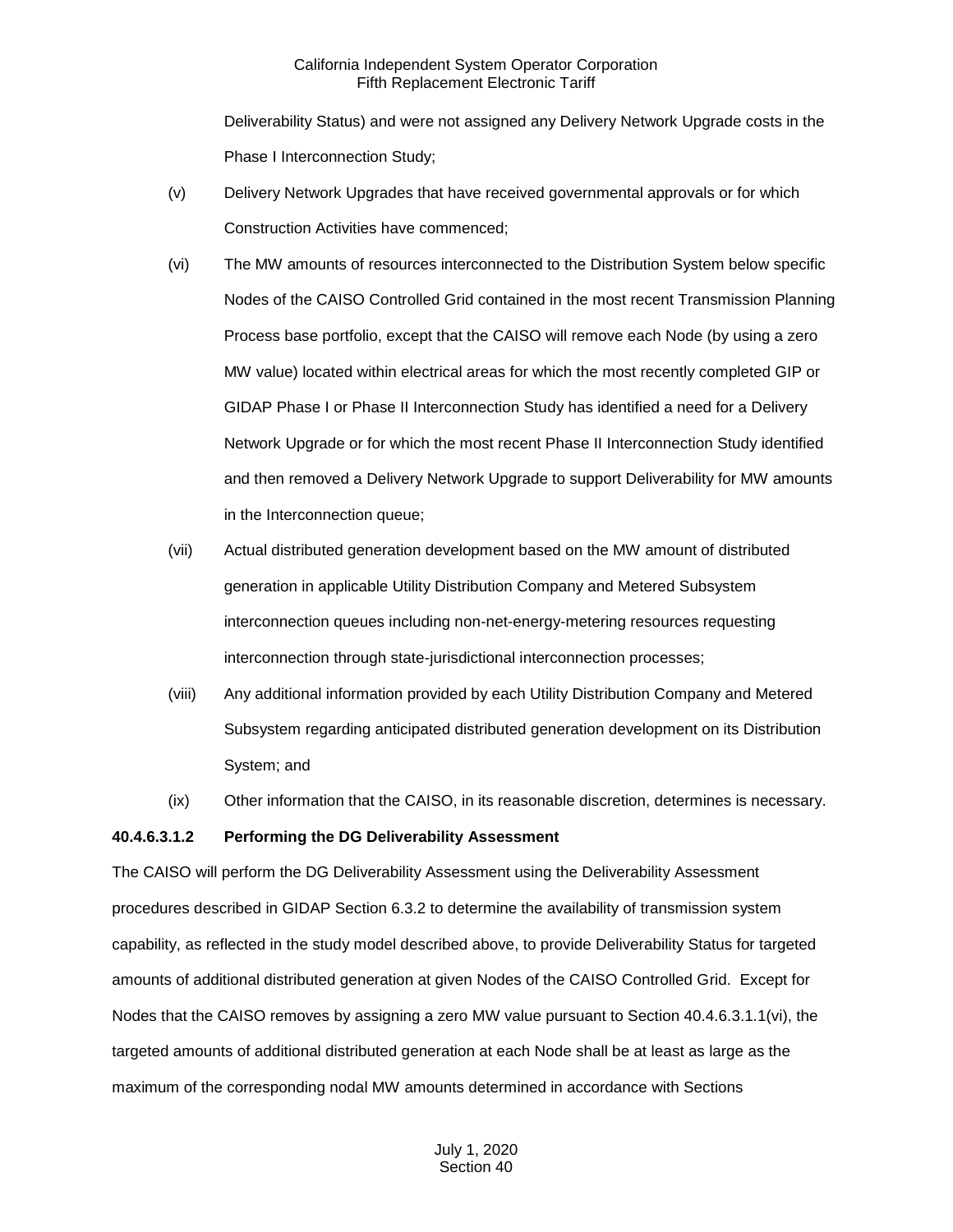40.4.6.3.1.1(vi), 40.4.6.3.1.1(vii) or 40.4.6.3.1.1(viii). The CAISO may use larger targeted amounts as it deems appropriate to enhance the information provided by the DG Deliverability Assessment. The DG Deliverability Assessment will preserve modeled transmission system capability to provide requested levels of deliverability for the Generating Facilities of Interconnection Customers or the Distributed Generation Facilities of interconnection customers under a wholesale distribution access tariff who have previously requested Full Capacity or Partial Capacity Deliverability Status. Therefore, at each Node where all modeled Generating Facilities, including the distributed generation target amounts, cannot be simultaneously dispatched to the modeled output levels corresponding to their Full Capacity or Partial Capacity Deliverability Status without violating operating limits of the CAISO Controlled Grid, the CAISO will reduce the modeled distributed generation target amounts as needed to achieve a feasible Dispatch.

#### **40.4.6.3.1.3 Publishing Results of the DG Deliverability Assessment**

The CAISO will publish the results of the DG Deliverability Assessment by posting on the CAISO Website. The results will identify all Nodes modeled in the assessment with the corresponding nodal MW amounts of Potential DGD that (a) were studied as targeted amounts in the DG Deliverability Assessment; (b) were found to be deliverable in the DG Deliverability Assessment; and (c) are available for use by Utility Distribution Companies and Metered Subsystems to assign Deliverability Status to Distributed Generation Facilities in accordance with Section 40.4.6.3.2. The nodal MW amounts of Potential DGD available for assignment of Deliverability Status by Utility Distribution Companies and Metered Subsystems to individual Distributed Generation Facilities will be denominated in 0.01 MW increments and will not exceed the maximum of the corresponding nodal MW amounts determined in accordance with Sections 40.4.6.3.1.1(vi), 40.4.6.3.1.1(vii) or 40.4.6.3.1.1(viii), even though the amounts that were studied and found to be deliverable may be larger.

With respect to those Nodes at which more than one Utility Distribution Company's or Metered Subsystem's Distribution System is connected, the CAISO will publish, at the same time it publishes the results of the DG Deliverability Assessment, each Utility Distribution Company's or Metered Subsystem's respective share of the Potential DGD available to provide Deliverability Status to Distributed Generation Facilities at these Nodes based on the ratio of Load served via the facilities of each affected Utility Distribution Company and Metered Subsystem at such Nodes.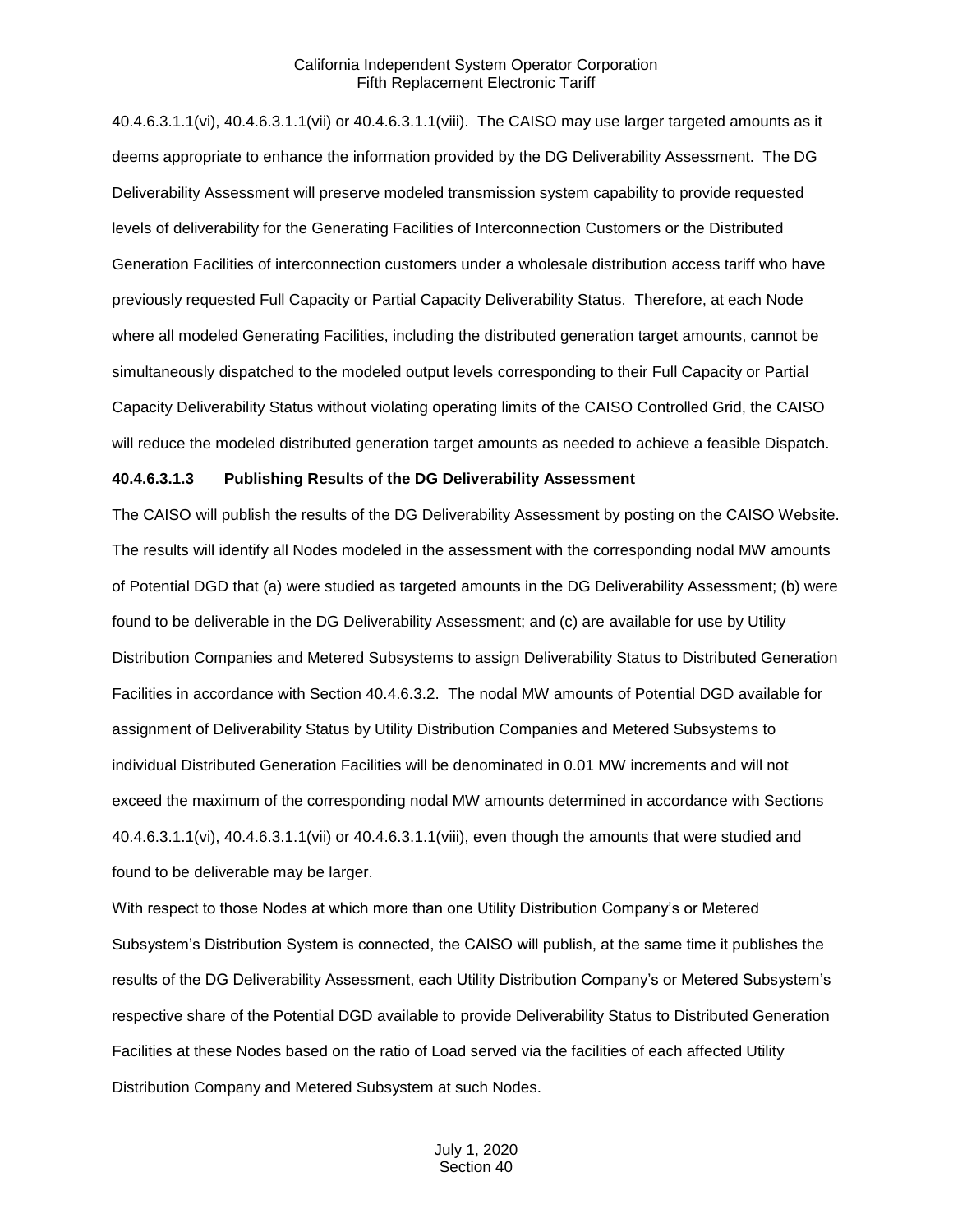#### **40.4.6.3.1.4 Bilateral Transfers of Potential DGD at Shared Nodes**

A Utility Distribution Company or Metered Subsystem shall be entitled to transfer all or a portion of its MW share of Potential DGD at a Node that is shared with the Distribution System of another Utility Distribution Company or Metered Subsystem, in quantities no smaller than 0.01 MW. A Utility Distribution Company that is also an IOU Participating Transmission Owner shall be entitled to transfer a MW share of Potential DGD to another Utility Distribution Company or Metered Subsystem only to the extent that the total MW quantity associated with Distributed Generation Facilities connected or seeking interconnection to the IOU Participating Transmission Owner's Distribution System at the Node that are eligible to receive Deliverability Assignments pursuant to Section 40.4.6.3.2.2.1 is less than the available Potential DGD for that Node as indicated in the DG Deliverability Assessment for the current cycle. Both Utility Distribution Companies or Metered Subsystems participating in a transfer pursuant to this Section 40.4.6.3.1.4 shall notify the CAISO of the transfer. Utility Distribution Companies and Metered Subsystems may engage in such transfers during the period from the date they received notification of their shares of Potential DGD at shared Nodes under Section 40.4.6.3.1.3 through the date on which Deliverability Status assignments must be provided to the CAISO, pursuant to Section 40.4.6.3.2.

#### **40.4.6.3.2 Assignment of Deliverability Status to Distributed Generation Facilities**

After completion of the DG Deliverability Assessment associated with the current cycle of the process described in Section 40.4.6.3, and in accordance with a Market Notice setting out the schedule for the cycle, each Utility Distribution Company and Metered Subsystem will assign Deliverability Status to individual Distributed Generation Facilities interconnected, or seeking interconnection, to the Distribution System of the Utility Distribution Company or Metered Subsystem below each Node where the CAISO's DG Deliverability Assessment for the current cycle has indicated the availability of Potential DGD, consistent with the rules set forth in this Section 40.4.6.3.2, and will report all such assignments to the CAISO in accordance with the schedule for the cycle.

Upon receipt of this information the CAISO will validate that the Utility Distribution Company's or Metered Subsystem's assignments of Deliverability Status to specific Distributed Generation Facilities is consistent with (i) the MW quantities of Potential DGD available to that Utility Distribution Company or Metered Subsystem at specific Nodes; the CAISO's methodology for associating the Deliverability Status of a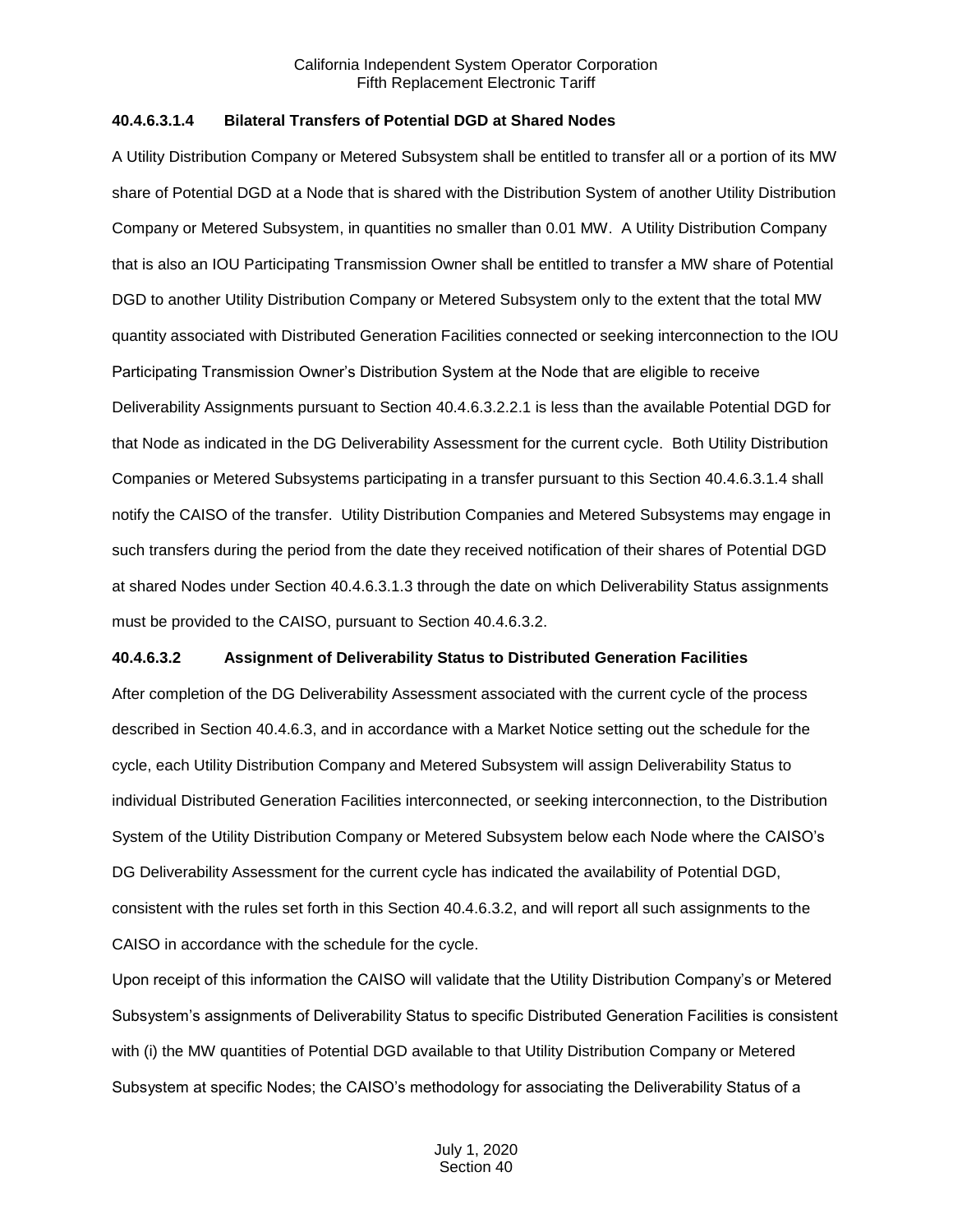specific generating resource type with a MW quantity of Potential DGD, as set forth in Section 40.4.6.3.2.1; and (iii) the time limit on a Distributed Generation Facility's expected future Commercial Operation date, as set forth in Section 40.4.6.3.2.2. If the CAISO identifies an inconsistency between a Utility Distribution Company's or Metered Subsystem's assignment of Deliverability Status to a Distributed Generation Facility and any of these requirements, the CAISO will notify the Utility Distribution Company or Metered Subsystem, and the Utility Distribution Company or Metered Subsystem in consultation with the CAISO will adjust its assignments of Deliverability Status as needed. The CAISO will then inform the Utility Distribution Company or Metered Subsystem that the validation process has been completed, and the Utility Distribution Company or Metered Subsystem will notify the Distributed Generation Facilities of their Deliverability Status assignments.

# **40.4.6.3.2.1 Associating MW of Potential DGD with Deliverability Status of a Distributed Generation Facility**

As described further in a Business Practice Manual, Utility Distribution Company's or Metered Subsystem's association of a MW quantity of Potential DGD at a specific Node with the Deliverability Status of a specific Distributed Generation Facility shall be commensurate with the MW Energy production level appropriate to the type of generating resource comprising the facility modeled in the Deliverability Assessment, the qualifying capacity determination method for that resource type, the installed capacity of the facility, and the Deliverability Status (Full Capacity or Partial Capacity) to be assigned to the facility, and shall be consistent with the CAISO's methodology for modeling resources in its deliverability studies.

# **40.4.6.3.2.2 Eligibility of Distributed Generation Facilities to Obtain Deliverability Status Assignment**

To be eligible to receive a Deliverability Status assignment, a Distributed Generation Facility must satisfy the requirements of the applicable application process pursuant to this Section 40.4.6.3.2.2 and, if the Distributed Generation Facility is not in Commercial Operation, it must have an expected Commercial Operation date set forth in its current interconnection request or interconnection agreement that is no later than three (3) years from the last date on which applications may be submitted for the current DG Deliverability Assessment cycle.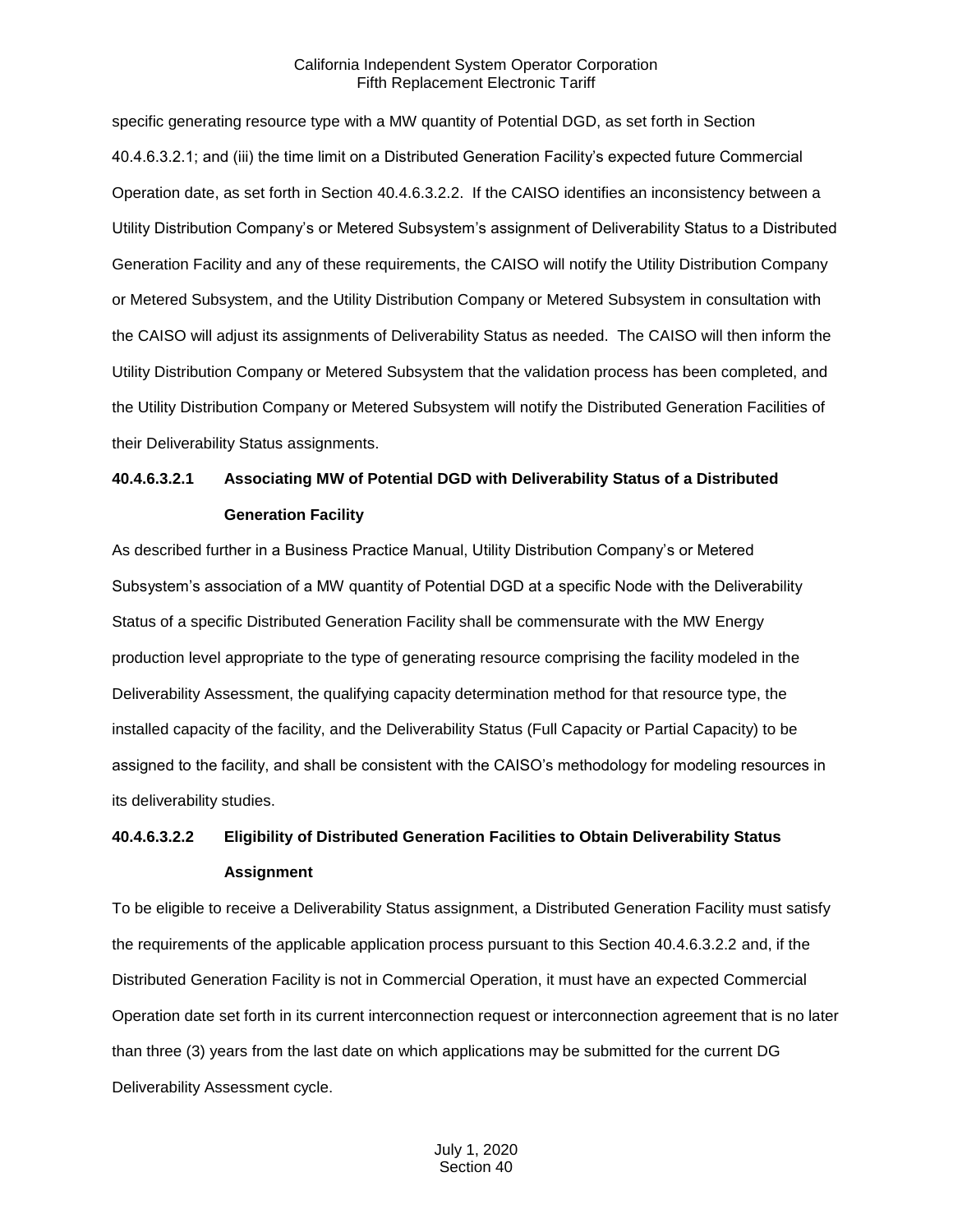# **40.4.6.3.2.2.1 Eligibility to Obtain Deliverability Status Assignment from IOU Participating Transmission Owners**

Distributed Generation Facilities interconnected, or seeking interconnection, to the Distribution System of an IOU Participating Transmission Owner may apply to the applicable IOU Participating Transmission Owner to be eligible to receive a Deliverability Status assignment in the current DG Deliverability Assessment cycle as follows:

- (i) Distributed Generation Facilities that are already in Commercial Operation and interconnected to the Distribution System of an IOU Participating Transmission Owner that do not have Deliverability Status may submit an application to be eligible for Full or Partial Capacity Deliverability Status, and those that have Partial Capacity Deliverability Status may apply to be eligible for a higher level of Partial Capacity Deliverability Status or Full Capacity Deliverability Status.
- (ii) Distributed Generation Facilities with an active interconnection request in the interconnection queue of an IOU Participating Transmission Owner that have not requested Deliverability Status in the underlying interconnection process but have received their Phase I interconnection study results or the equivalent thereof may submit an application to be eligible to receive Partial Capacity Deliverability Status or Full Capacity Deliverability Status.
- (iii) Distributed Generation Facilities with an active interconnection request in the interconnection queue of an IOU Participating Transmission Owner that have not received their Phase I interconnection study results or the equivalent thereof, irrespective of whether they requested Deliverability Status in their interconnection request, may submit an application to be eligible to receive Partial Capacity Deliverability Status or Full Capacity Deliverability Status.

Distributed Generation Facilities with an active interconnection request in the interconnection queue of an IOU Participating Transmission Owner that have requested Deliverability Status in the underlying interconnection process and have already received Phase I interconnection study results or the equivalent thereof are not eligible to be assigned Deliverability Status pursuant to Section 40.4.6.3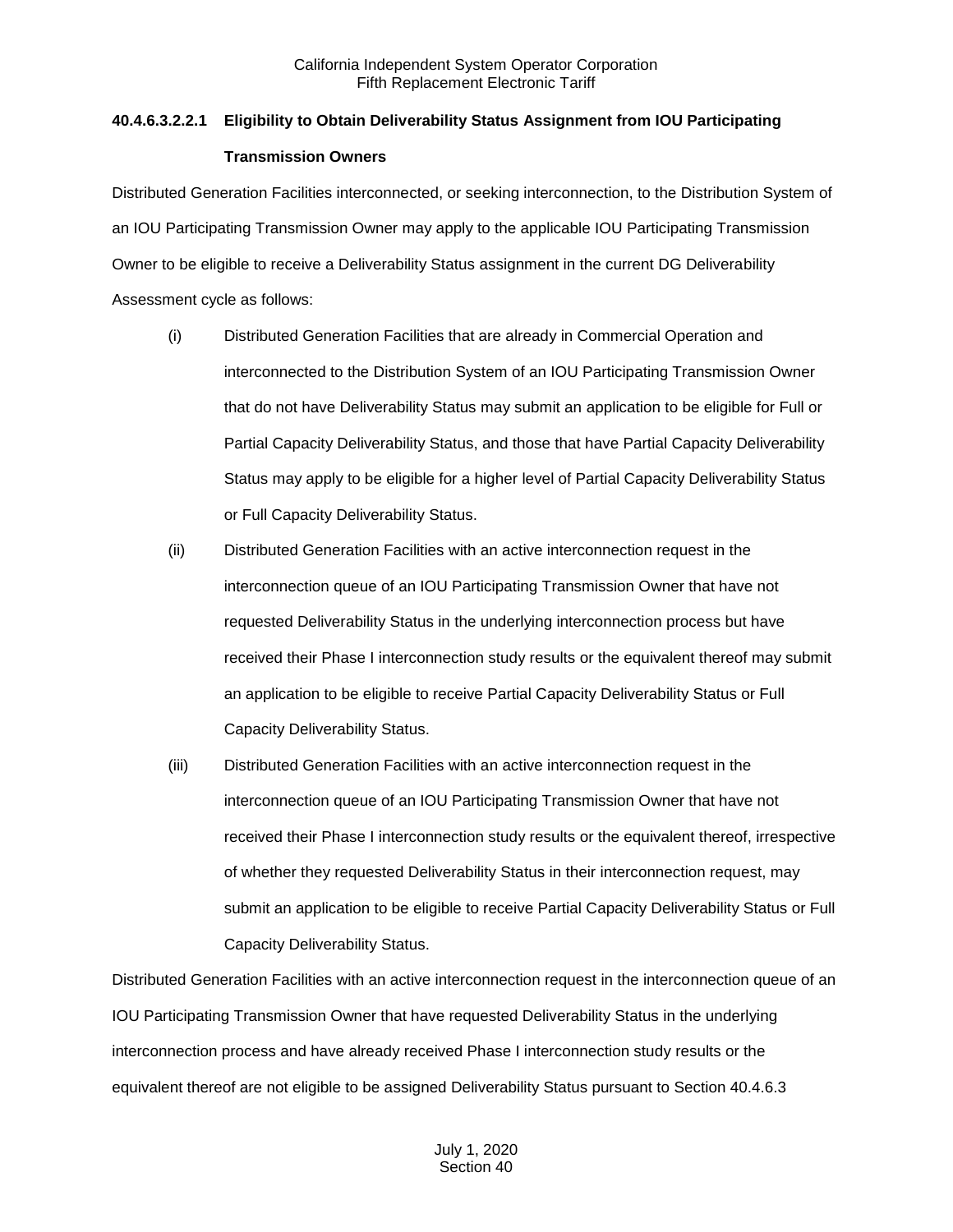because their Deliverability Status is protected in accordance with the provisions of Section 40.4.6.3.1 and will be assigned through the applicable IOU Participating Transmission Owner's interconnection process. Applications from Distributed Generation Facilities in the eligible categories specified above must be submitted by the deadline specified in the schedule for the current DG Deliverability Assessment cycle in order for the Distributed Generation Facility to be treated as eligible to receive a Deliverability Status assignment in the current cycle. Distributed Generation Facilities that fail to apply in a timely manner will be assumed not to be seeking Deliverability Status in the current cycle. The CAISO will issue a Market Notice announcing the deadline for submitting applications. The deadline will be no earlier than thirty (30) days after the CAISO publishes the results of the DG Deliverability Assessment. The form of the application shall be specified in a Business Practice Manual. The application shall be submitted to the applicable Participating Transmission Owner, which shall provide a copy of the application to the CAISO within five (5) Business Days after the application was submitted.

# **40.4.6.3.2.2.2 Eligibility to Obtain Deliverability Status Assignment from Utility Distribution Companies and Metered Subsystems that are Not IOU Participating Transmission Owners**

Distributed Generation Facilities interconnected, or seeking interconnection, to the Distribution System of a Utility Distribution Company or Metered Subsystem that is not an IOU Participating Transmission Owner may apply to the applicable Utility Distribution Company or Metered Subsystem to be eligible to receive a Deliverability Status assignment in the current DG Deliverability Assessment cycle pursuant to individual interconnection procedures of the Utility Distribution Company or Metered Subsystem.

# **40.4.6.3.2.3 Assignment of Deliverability Status to Distributed Generation Facilities by IOU Participating Transmission Owners**

Utility Distribution Companies that are also IOU Participating Transmission Owners will assign Deliverability Status on a first-come, first-served basis to those Distributed Generation Facilities either interconnected or seeking interconnection to their Distribution Systems at each applicable Node, and that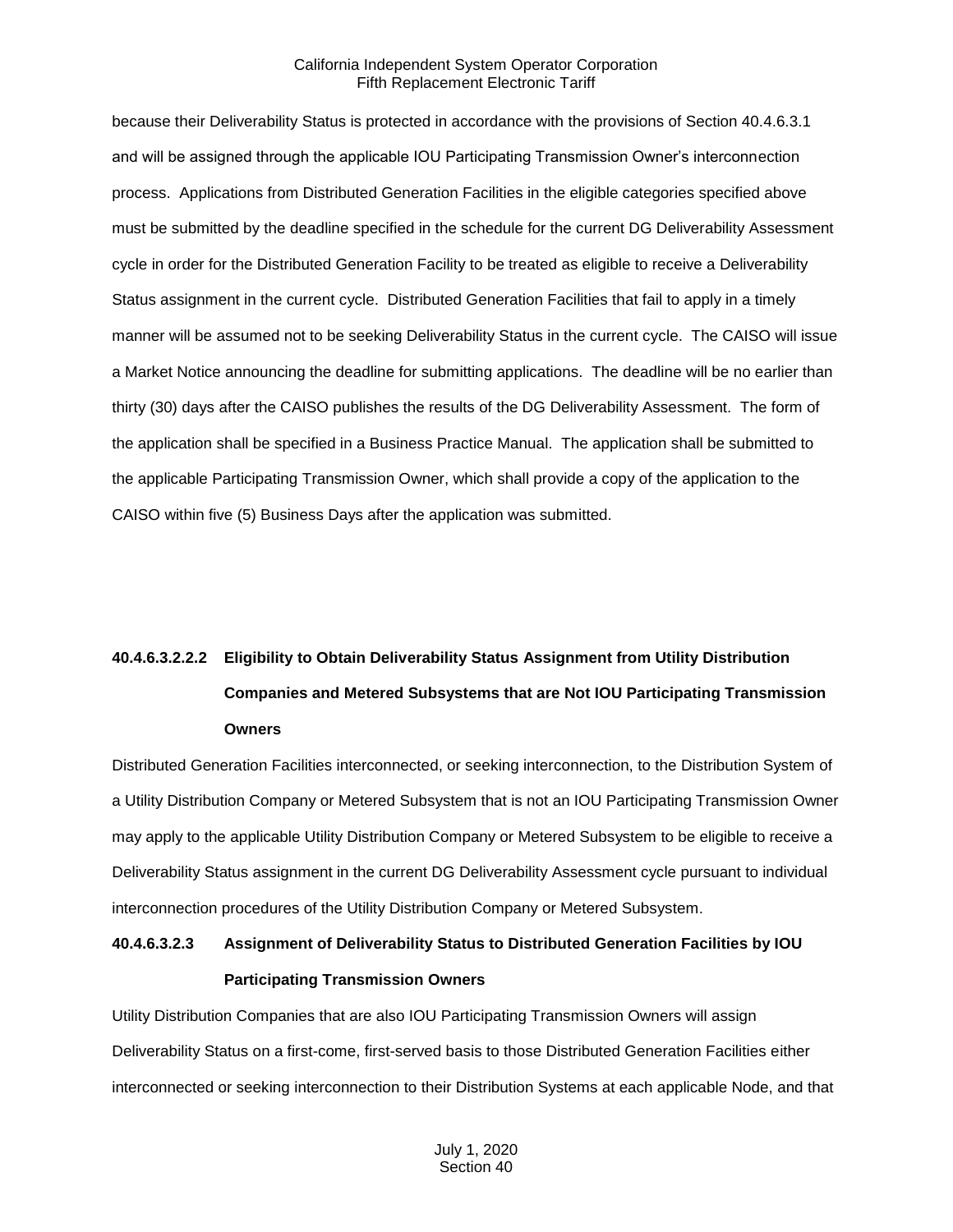are eligible for assignment pursuant to Section 40.4.6.3.2.2.1, in the following priority order:

- (1) Distributed Generation Facilities already in Commercial Operation and interconnected to the Distribution System of the applicable IOU Participating Transmission Owner as of the deadline for submitting applications pursuant to Section 40.4.6.3.2.2.1, in order of the date they achieved Commercial Operation, from earliest to most recent. At Nodes where there is insufficient Potential DGD indicated in the DG Deliverability Assessment to fulfill all Deliverability Status applications received during the current cycle from Distributed Generation Facilities already in Commercial Operation, and two or more such Distributed Generation Facilities next in order to obtain the last remaining increment of Potential DGD at a Node have the same Commercial Operation date, each such resource shall receive a pro rata share of the remaining Potential DGD in proportion to its MW Energy production level as modeled by the CAISO for the purpose of the CAISO's Deliverability Assessment methodology, in accordance with the level of Deliverability Status applied for in the current cycle.
- (2) Distributed Generation Facilities with an active interconnection request in the interconnection queue of the applicable IOU Participating Transmission Owner that have submitted an application pursuant to Section 40.4.6.3.2.2.1 to obtain Deliverability Status through the process set forth in Section 40.4.6.3, in order of their queue position in the applicable interconnection process. At Nodes where there is insufficient Potential DGD indicated in the DG Deliverability Assessment to provide Deliverability Status to eligible Distributed Generation Facilities with active interconnection requests, and two or more such Distributed Generation Facilities next in order to obtain the last remaining increment of Potential DGD have the same interconnection queue position, the remaining amount of Potential DGD will be allocated in order of expected Commercial Operation date, from earliest to furthest in the future. For purposes of this determination, the expected Commercial Operation date shall be the Commercial Operation date specified in the Distributed Generation Facility's interconnection agreement, or if no interconnection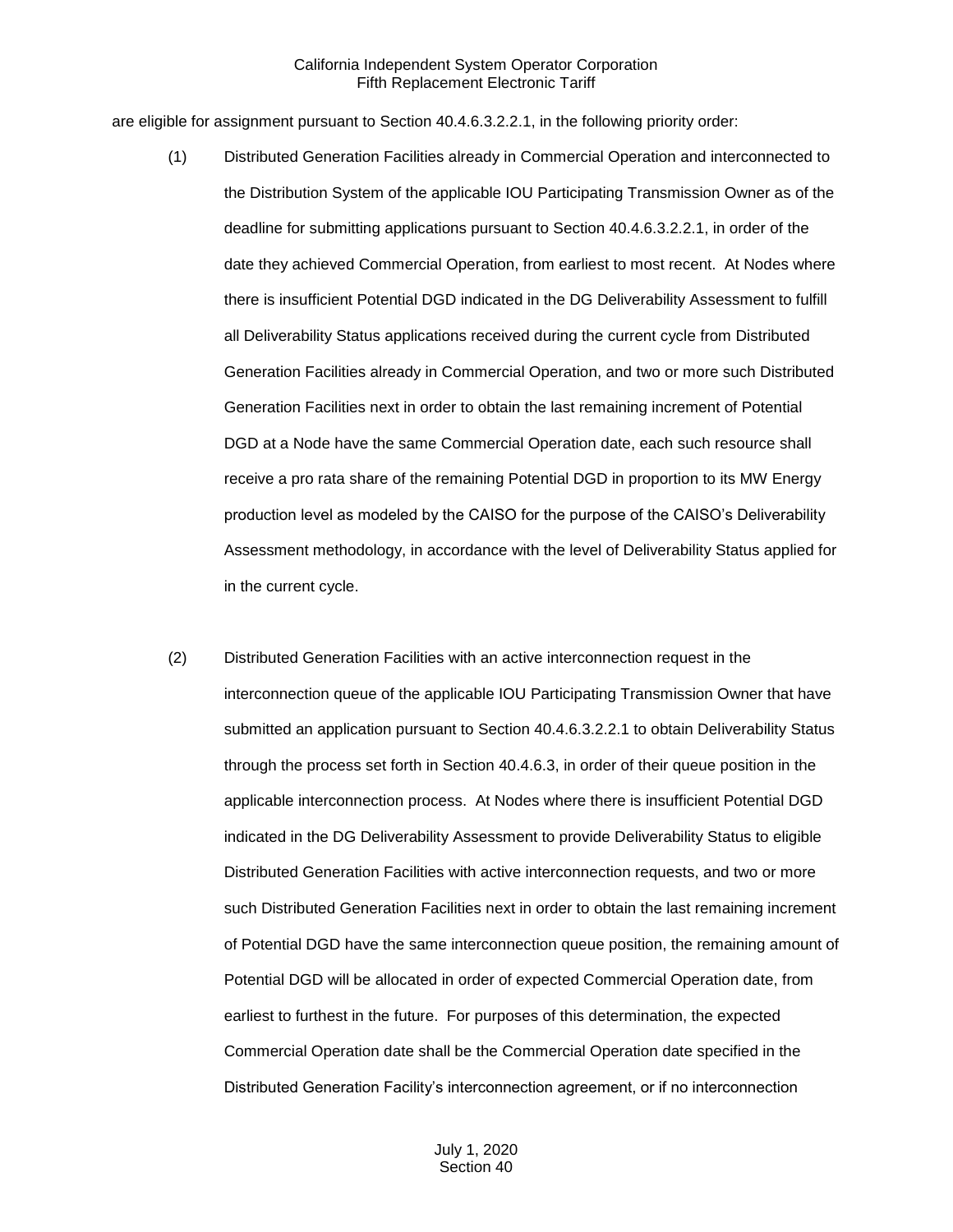agreement has yet been executed, the Distributed Generation Facility's application submitted pursuant to Section 40.4.6.3.2.2.1. If two or more such Distributed Generation Facilities have the same expected Commercial Operation date, each such resource shall receive a pro rata share of the remaining Potential DGD in proportion to its expected MW Energy production level as modeled by the CAISO for the purpose of the CAISO's Deliverability Assessment methodology, in accordance with the level of Deliverability Status requested in the current cycle.

Pursuant to this process, an IOU Participating Transmission Owner shall, during each cycle, fully utilize the maximum amount of Potential DGD available at each Node to provide Deliverability Status to eligible Distributed Generation Resources. If, however, the total MW quantity associated with eligible Distributed Generation Resources at a particular Node is less than the available Potential DGD for that Node as indicated in the DG Deliverability Assessment for the current cycle, then the excess quantity of Potential DGD shall be treated as unassigned Potential DGD in accordance with Section 40.4.6.3.3.

# **40.4.6.3.2.4 Assignment of Deliverability Status to Distributed Generation Facilities by Utility Distribution Companies and Metered Subsystems that are Not IOU Participating Transmission Owners**

Utility Distribution Companies and Metered Subsystems that are not IOU Participating Transmission Owners will assign Deliverability Status to individual Distributed Generating Facilities interconnected, or seeking interconnection, to the Distribution System of such Utility Distribution Company or Metered Subsystem based on the Potential DGD available at applicable Nodes pursuant to their individual interconnection procedures. Such Utility Distribution Companies and Metered Subsystems may report assignments of Deliverability Status to the CAISO at any time. However, only those assignments of Deliverability Status that are reported to the CAISO in accordance with the assignment schedule established by the CAISO for the current DG Deliverability Assessment cycle will be eligible for inclusion in the CAISO's annual Net Qualifying Capacity determination as specified in Section 40.4.6.1 and thereby eligible to be designated as Resource Adequacy Resources for the next Resource Adequacy Compliance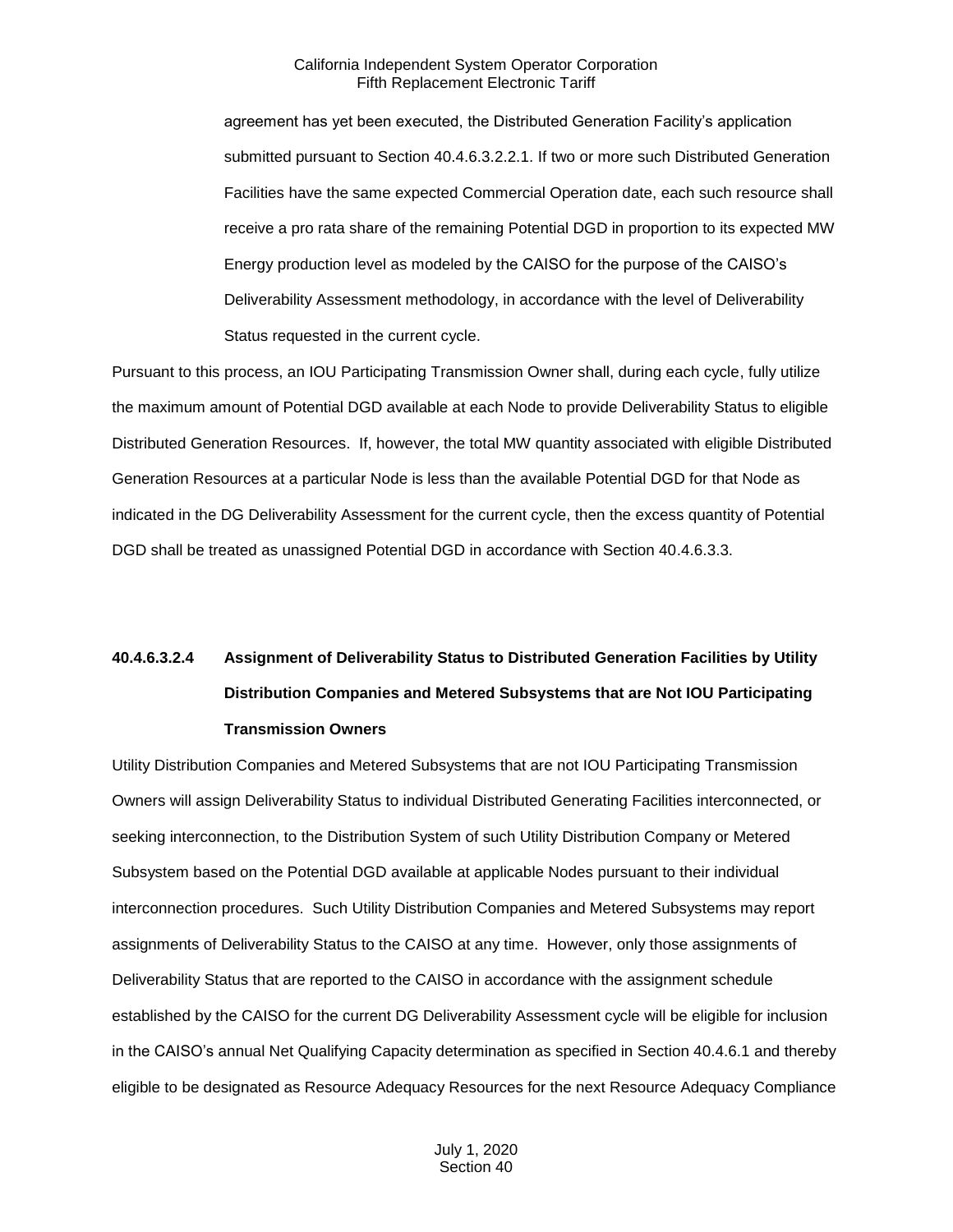Year.

#### **40.4.6.3.3 Unassigned Potential DGD**

If a Utility Distribution Company or Metered Subsystem does not fully utilize the MW quantity of Potential DGD available to assign Deliverability Status to specific Distributed Generation Facilities during an annual DG Deliverability Assessment cycle, the CAISO will preserve the unassigned Potential DGD for that Utility Distribution Company or Metered Subsystem through the next cycle.

#### **40.4.6.3.4 Deliverability Status of Distributed Generation Facilities**

Once a Utility Distribution Company or Metered Subsystem has assigned Deliverability Status to a specific Distributed Generation Facility and reported such assignment to the CAISO, and the CAISO has validated and accepted the reported information as specified under Section 40.4.6.3.2, the Deliverability Status becomes an attribute of the Distributed Generation Facility to which it was assigned. A Distributed Generation Facility assigned Deliverability Status pursuant to an application submitted under Section 40.4.6.3.2.2.1(iii) will be subject to the provisions of Section 40.4.6.3 with regard to its assigned Deliverability Status and will continue through the interconnection process for all other purposes as a request for Energy-Only Deliverability Status.

Distributed Generation Facilities that are assigned Deliverability Status pursuant to Section 40.4.6.3 prior to achieving Commercial Operation must, in order to retain such assignment, achieve Commercial Operation no later than six months after the Commercial Operation date specified in the Distributed Generation Facility's interconnection agreement, or if no interconnection agreement had been executed at the time the assignment was made, the Distributed Generation Facility's application submitted pursuant to Section 40.4.6.3.2.2. However, if the Distributed Generation Facility submitted its application pursuant to Section 40.4.6.3.2.2.1(ii), such assignment shall not be revoked if the Distributed Generation Facility's failure to achieve Commercial Operation within six months of its indicated Commercial Operation date is due to a delay in the Utility Distribution Company's or Metered Subsystem's completion of the upgrades necessary for the Distributed Generation Facility's interconnection. The applicable Utility Distribution Company or Metered Subsystem must report any such revocations and delays to the CAISO in accordance with the date set forth in a Business Practice Manual or in a Market Notice establishing the schedule for the annual DG Deliverability Assessment cycle.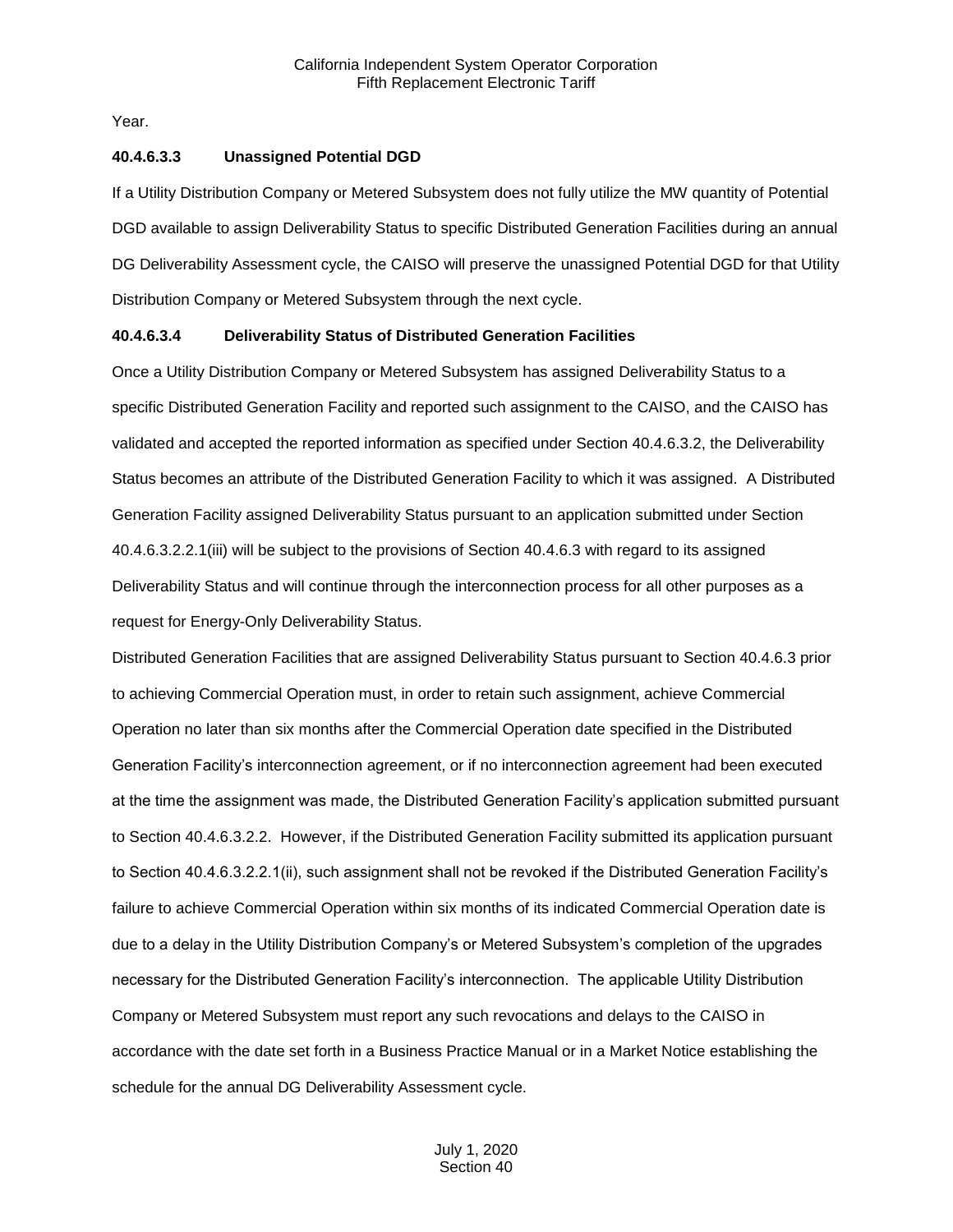With respect to a Distributed Generation Facility that meets this retention requirement, once that Distributed Generation Facility has achieved Commercial Operation, it will retain its assigned Deliverability Status for as long it remains in Commercial Operation. This also applies to Distributed Generation Facilities that were already in Commercial Operation at the time the assignment was made. Any loss of Deliverability Status granted pursuant to Section 40.4.6.3, due to either permanent cessation of commercial operation of a Distributed Generation Facility or revocation due to failure to meet the Commercial Operation date requirement set forth above, will be appropriately modeled by the CAISO in the next DG Deliverability Assessment cycle. Depending on other changes that may have occurred on the CAISO Controlled Grid and connected Distribution Systems, or in associated interconnection queues, additional Potential DGD may be available in the next cycle for assignment of Deliverability Status in accordance with the process set forth in Section 40.4.6.3.

#### <span id="page-32-0"></span>**40.4.7 Submission of Supply Plans**

#### **40.4.7.1 Schedule for Submission of Supply Plans**

Scheduling Coordinators representing Resource Adequacy Resources supplying Resource Adequacy Capacity shall provide the CAISO with annual and monthly Supply Plans, as follows:

- (a) The annual Supply Plan shall be submitted to the CAISO on the schedule set forth in the Business Practice Manual and shall verify their agreement to provide Resource Adequacy Capacity during the next Resource Adequacy Compliance Year. The annual Supply Plan may identify a Local Capacity Area Resource as Listed Local RA Capacity.
- (b) The monthly Supply Plans or the same information as required to be included in the monthly Supply Plan, plus any other information the CAISO requires as identified in the Business Practice Manual, shall be submitted to the CAISO at least 45 days in advance of the first day of the month covered by the plan, and in accordance with the schedule and in the reporting format(s) set forth in the Business Practice Manual, and shall verify their agreement to provide Resource Adequacy Capacity during that resource adequacy month. The monthly Supply Plan may identify a Local Capacity Area Resource as Listed Local RA Capacity.
- (c) The Scheduling Coordinator for the Resource Adequacy Resource may submit, at any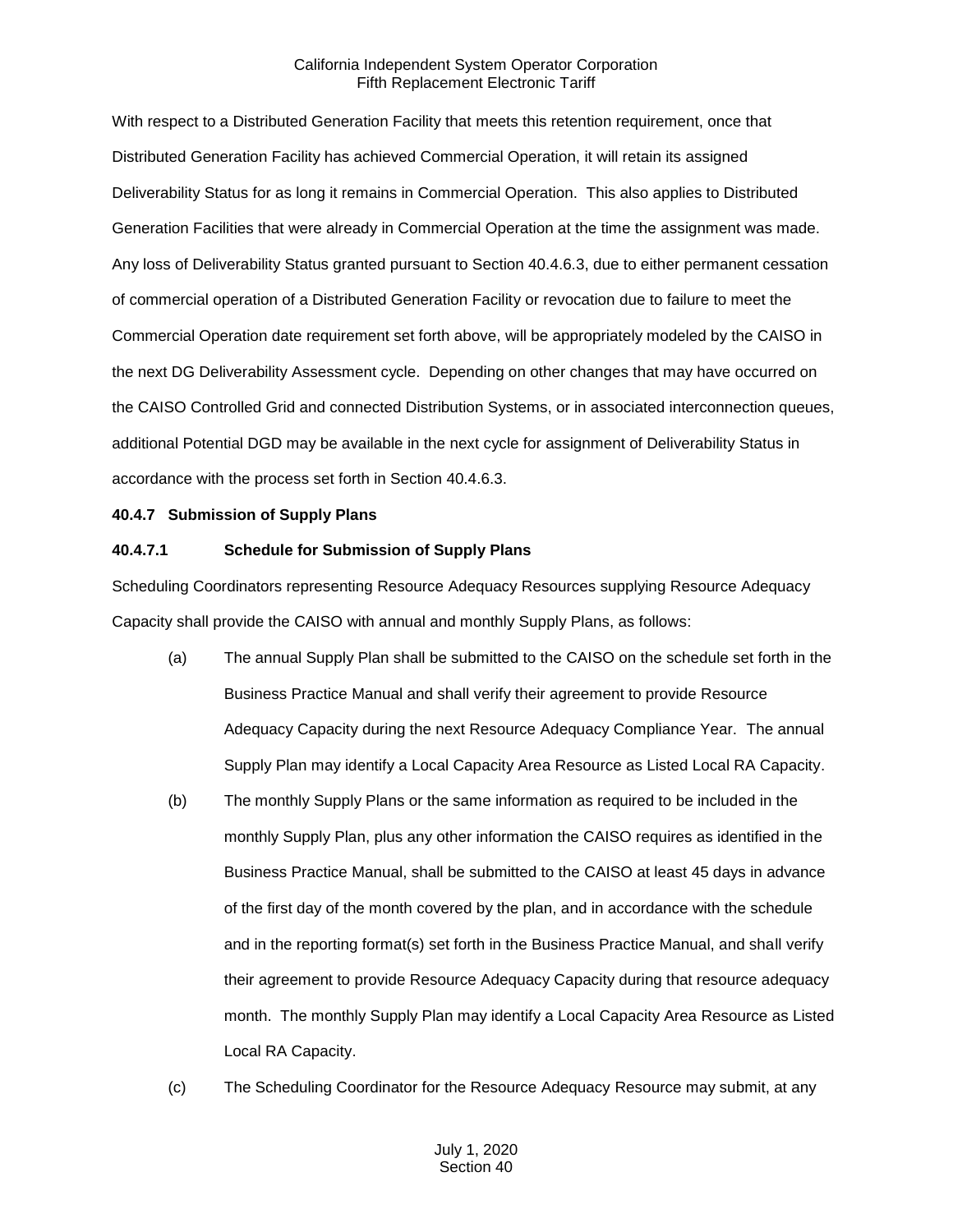time from 45 days through 30 days in advance of the relevant month, a revision to its monthly Supply Plan to correct a discrepancy between its monthly Supply Plan and a Resource Adequacy Plan of a Load Serving Entity for which that Resource Adequacy Resource is providing Resource Adequacy Capacity, as provided in Section 40.7(b). The CAISO will not accept any revisions to a monthly Supply Plan from 30 days in advance of the relevant month through the end of the month, unless the Scheduling Coordinator for the Resource Adequacy Resource demonstrates good cause for the change and explains why it was not possible to submit the change earlier.

#### **40.4.7.2 Form of Supply Plans**

The Supply Plan must be in the form of the template provided on the CAISO Website, which shall include an affirmative representation by the Scheduling Coordinator submitting the Supply Plan that the CAISO is entitled to rely on the accuracy of the information provided in the Supply Plan to perform those functions set forth in this Section 40.

#### **40.4.7.3 Validation of Supply Plans**

The CAISO shall be entitled to take reasonable measures to validate the accuracy of the information submitted in Supply Plans under this Section. Supply Plan validation measures may include the following:

(a) The CAISO may compare a Resource Adequacy Resource's Resource Adequacy Capacity against the Resource Adequacy Resource's Net Qualifying Capacity, if applicable. To the extent the Resource Adequacy Capacity of a Resource Adequacy Resource included in a Supply Plan is greater than the Resource Adequacy Resource's Net Qualifying Capacity, the CAISO will notify the respective Scheduling Coordinators for the Resource Adequacy Resource and each Load Serving Entity that has included the Resource Adequacy Resource in its Resource Adequacy Plan that the Resource Adequacy Capacity from the Resource Adequacy Resource shall be reduced to the Resource Adequacy Resource's Net Qualifying Capacity and that it will be considered a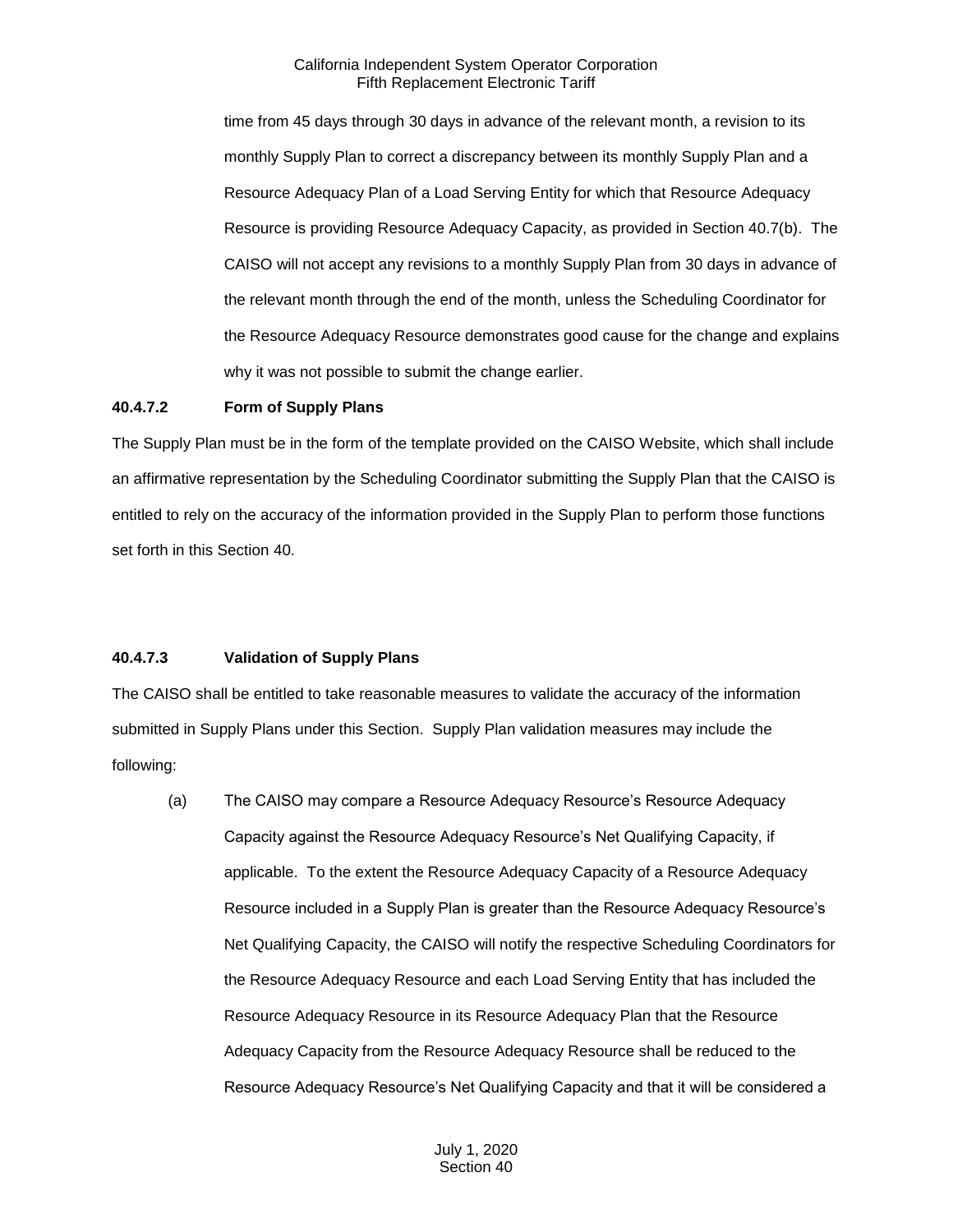mismatch under Section 40.7. If the CAISO is not advised as to how the reduction in Resource Adequacy Capacity to conform with the Resource Adequacy Resource's Net Qualifying Capacity shall be allocated among each Load Serving Entity that included the Resource Adequacy Resource on its Resource Adequacy Plan, the CAISO will apply a pro rata reduction based on the Supply Plan.

- (b) The CAISO may verify whether the Resource Adequacy Capacity listed in the monthly Supply Plan is scheduled to take an Approved Maintenance Outage during the month. To the extent the Resource Adequacy Capacity of a Resource Adequacy Resource included in a Supply Plan is greater than the Resource Adequacy Capacity designated for the resource in the Resource Adequacy Plan, or includes Resource Adequacy Capacity that is scheduled to take an Approved Maintenance Outage during the month, the CAISO will notify the Scheduling Coordinator for the Resource Adequacy Resource and the respective Scheduling Coordinators for each Load Serving Entity that has included the Resource Adequacy Resource in its Resource Adequacy Plan that there is a discrepancy, which will be treated as a mismatch under Section 40.7. To the extent the Resource Adequacy Capacity of a Resource Adequacy Resource included in a Supply Plan is less than the Resource Adequacy Capacity designated for the resource in the Resource Adequacy Plan, or includes Resource Adequacy Capacity that is scheduled for an Approved Maintenance Outage during the month, the CAISO will notify the Local Regulatory Authority, the Scheduling Coordinator for the Resource Adequacy Resource, and the respective Scheduling Coordinators for each Load Serving Entity that has included the Resource Adequacy Resource in its Resource Adequacy Plan that there is a discrepancy, which will be treated as a mismatch under Section 40.7.
- (c) Other errors or inaccuracies identified by the CAISO in a Supply Plan shall be treated as a mismatch under Section 40.7.

Disputes regarding the CAISO's determination of Net Qualifying Capacity shall be subject to Section 40.5.2. The provisions of this Section shall not affect a Resource Adequacy Resource's Net Qualifying Capacity posted by the CAISO under Section 40.5.2.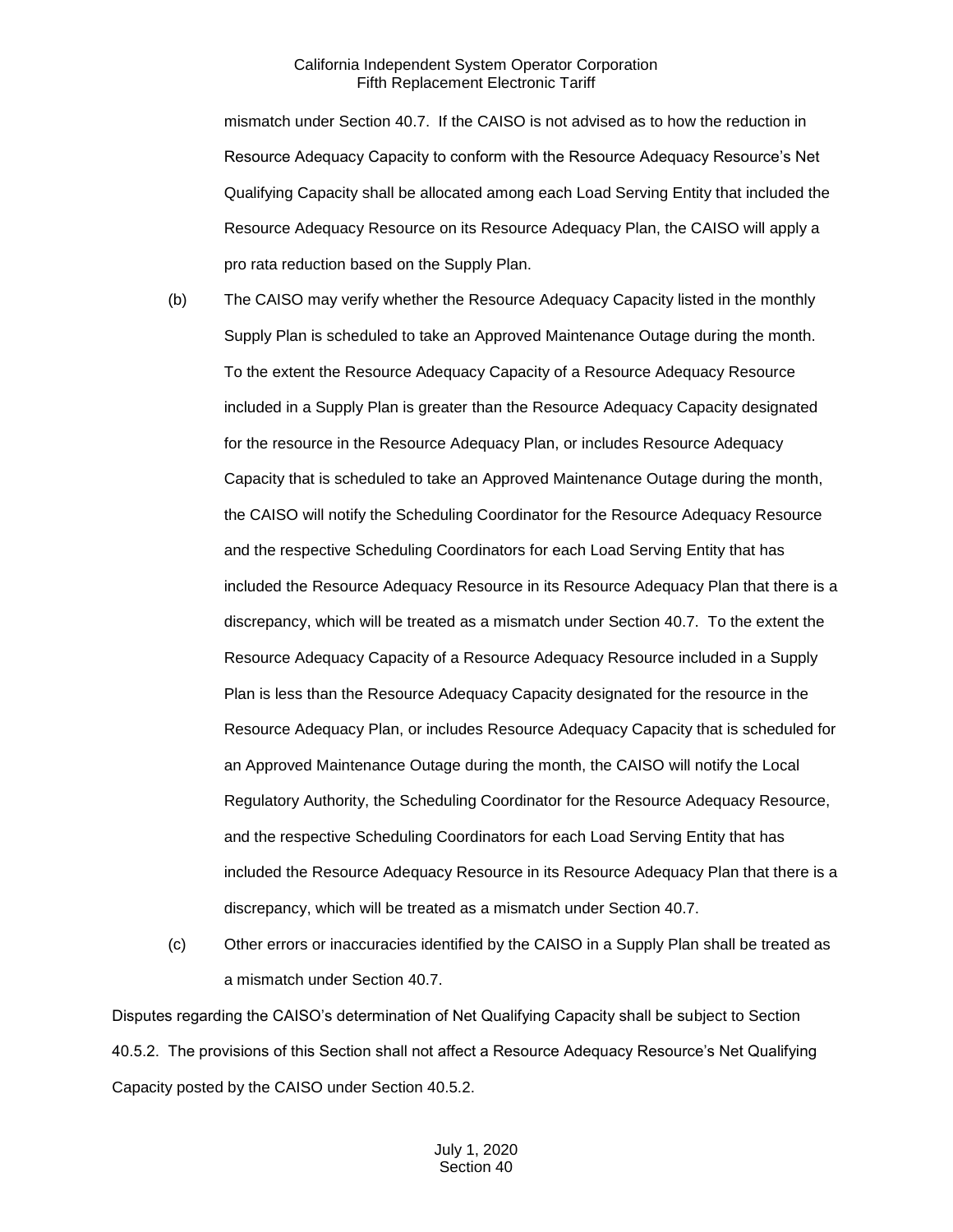- <span id="page-35-0"></span>**40.5 [Not Used]**
- <span id="page-35-1"></span>**40.5.1 [Not Used]**
- <span id="page-35-2"></span>**40.5.2 [Not Used]**
- <span id="page-35-3"></span>**40.5.3 [Not Used]**
- <span id="page-35-4"></span>**40.5.4 [Not Used]**
- <span id="page-35-5"></span>**40.5.5 [Not Used]**

#### <span id="page-35-6"></span>**40.6 Requirements for SCs and Resources for LSEs**

This Section 40.6 does not apply to Resource Adequacy Resources of Load-following MSSs. Scheduling Coordinators supplying Resource Adequacy Capacity shall make the Resource Adequacy Capacity listed in the Scheduling Coordinator's monthly Supply Plans under Section 40.4.7 available to the CAISO each hour of each day of the reporting month in accordance with this Section 40.6 and Section 9.3.1.3.

#### <span id="page-35-7"></span>**40.6.1 Day-Ahead Availability**

Except as otherwise provided in Sections 40.6.1.1 and 40.6.4, Scheduling Coordinators supplying Resource Adequacy Capacity shall make such Resource Adequacy Capacity, available Day-Ahead to the CAISO as follows:

(1) Resource Adequacy Resources physically capable of operating must submit: (a) Economic Bids for Energy and/or Self-Schedules for all their Resource Adequacy Capacity and (b) Economic Bids for Ancillary Services and/or a Submission to Self-Provide Ancillary Services in the IFM for all of their Resource Adequacy Capacity that is certified to provide Ancillary Services. For Resource Adequacy Capacity that is certified to provide Ancillary Services and is not covered by a Submission to Self-Provide Ancillary Services, the resource must submit Economic Bids for each Ancillary Service for which the resource is certified. For Resource Adequacy Capacity subject to this requirement for which no Economic Energy Bid or Self-Schedule has been submitted, the CAISO shall insert a Generated Bid in accordance with Section 40.6.8. For Resource Adequacy Capacity subject to this requirement for which no Economic Bids for Ancillary Services or Submissions to Self-Provide Ancillary Services have been submitted, the CAISO shall insert a Generated Bid in accordance with Section 40.6.8 for each Ancillary Service the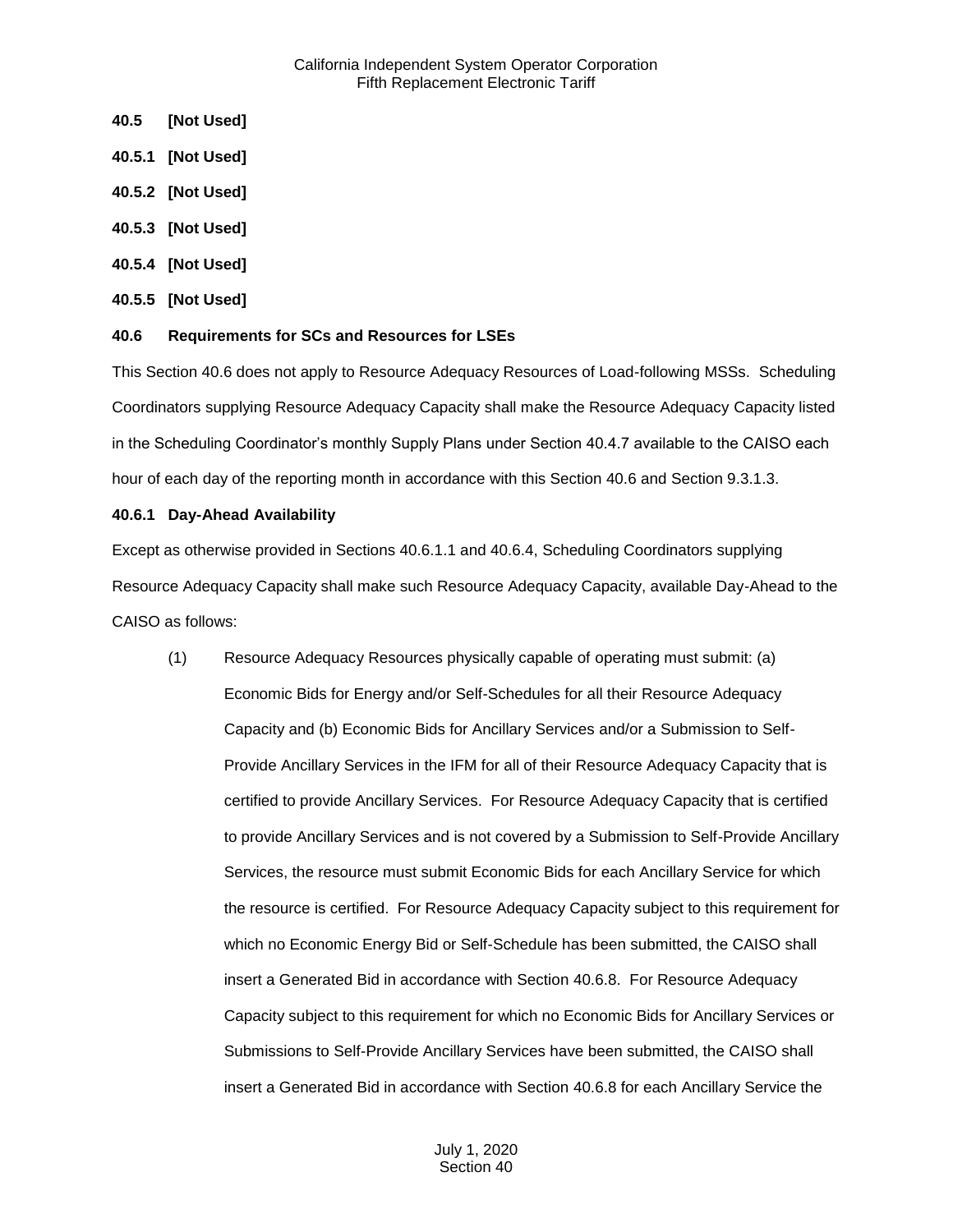resource is certified to provide.

- (2) Resource Adequacy Resources must be available except for limitations specified in the Master File, legal or regulatory prohibitions or as otherwise required by this CAISO Tariff or by Good Utility Practice.
- (3) Through the IFM co-optimization process, the CAISO will utilize available Resource Adequacy Capacity to provide Energy or Ancillary Services in the most efficient manner to clear the Energy market, manage congestion and procure required Ancillary Services. In so doing, the IFM will honor submitted Energy Self-Schedules of Resource Adequacy Capacity unless the CAISO is unable to satisfy one hundred percent (100%) of the Ancillary Services requirements. In such cases, the CAISO may curtail all or a portion of a submitted Energy Self-Schedule to allow Ancillary Service-certified Resource Adequacy Capacity to be used to meet the Ancillary Service requirements. The CAISO will not curtail for the purpose of meeting Ancillary Service requirements a Self-Schedule of a resource internal to a Metered Subsystem that was submitted by the Scheduling Coordinator for that Metered Subsystem. If the IFM reduces the Energy Self-Schedule of Resource Adequacy Capacity to provide an Ancillary Service, the Ancillary Service Marginal Price for that Ancillary Service will be calculated in accordance with Section 27.1.2 using the Ancillary Service Bids submitted by the Scheduling Coordinator for the Resource Adequacy Resource or inserted by the CAISO pursuant to this Section 40.6.1, and using the resource's Generated Energy Bid to determine the Resource Adequacy Resource's opportunity cost of Energy. If the Scheduling Coordinator for the Resource Adequacy Resource believes that the opportunity cost of Energy based on the Resource Adequacy Resource's Generated Energy Bid is insufficient to compensate for the resource's actual opportunity cost, the Scheduling Coordinator may submit evidence justifying the increased amount to the CAISO and to the FERC no later than seven (7) days after the end of the month in which the submitted Energy Self-Schedule was reduced by the CAISO to provide an Ancillary Service.

The CAISO will treat such information as confidential and will apply the procedures in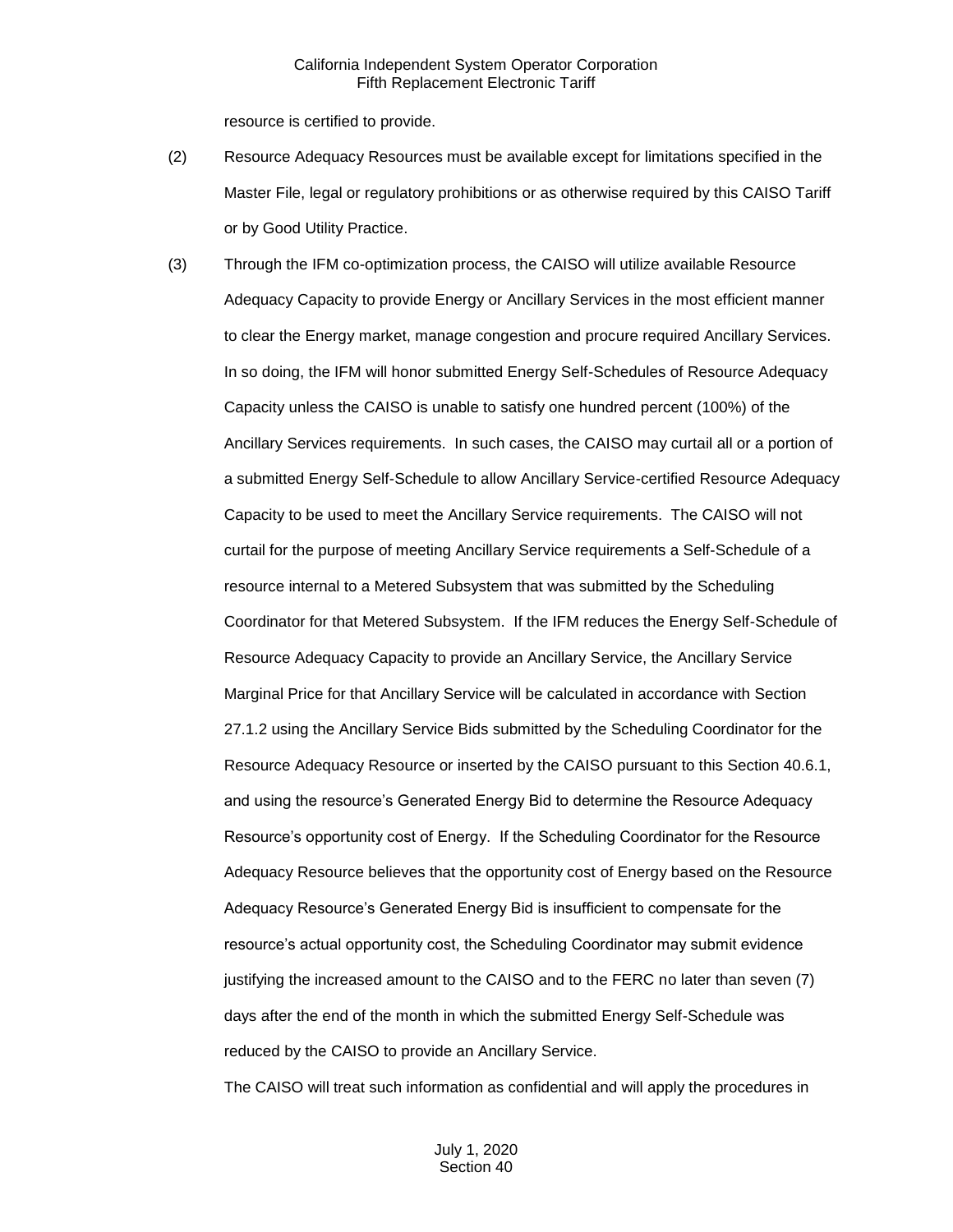Section 20.4 of this CAISO Tariff with regard to requests for disclosure of such information. The CAISO shall pay any higher opportunity costs approved by FERC.

- (4) A Resource Adequacy Resources must participate in the RUC to the extent that the resource has available Resource Adequacy Capacity that is not reflected in a Day-Ahead Schedule. Resource Adequacy Capacity participating in RUC will be optimized using a zero dollar (\$0/MW-hour) RUC Availability Bid.
- (5) Capacity from Resource Adequacy Resources selected in RUC will not be eligible to receive a RUC Availability Payment.

# **40.6.1.1 Day-Ahead Availability - Specific RA Resource Types**

(a) **Distributed Generation Facilities.** Distributed Generation Facilities shall comply with the IFM and RUC bidding requirements that apply to the same technology type of a resource connected to the CAISO Controlled Grid.

# (b) **Non-Generator Resources**

- (1) Non-Generator Resources that do not use Regulation Energy Management shall submit:
	- (A) Economic Bids or Self-Schedules into the IFM for all RA Capacity for all hours of the month the resource is physically capable of operating; and
	- (B) \$0/MW RUC Availability Bids for all RA Capacity for all hours of the month the resource is physically capable of operating,
- (2) Non-Generator Resources using Regulation Energy Management shall submit Economic Bids or Self-Schedules into the IFM for all RA Capacity for Regulation for all hours of the month the resource is physically capable of operating.
- (c) **Extremely Long-Start Resources.** Extremely Long-Start Resources that are Resource Adequacy Resources must make themselves available to the CAISO by complying with:
	- (1) the Extremely Long-Start Commitment Process under Section 31.7 or otherwise committing the ELS Resource upon instruction from the CAISO, if physically capable; and
	- (2) the applicable provisions of Section 40.6.1 regarding Day-Ahead availability for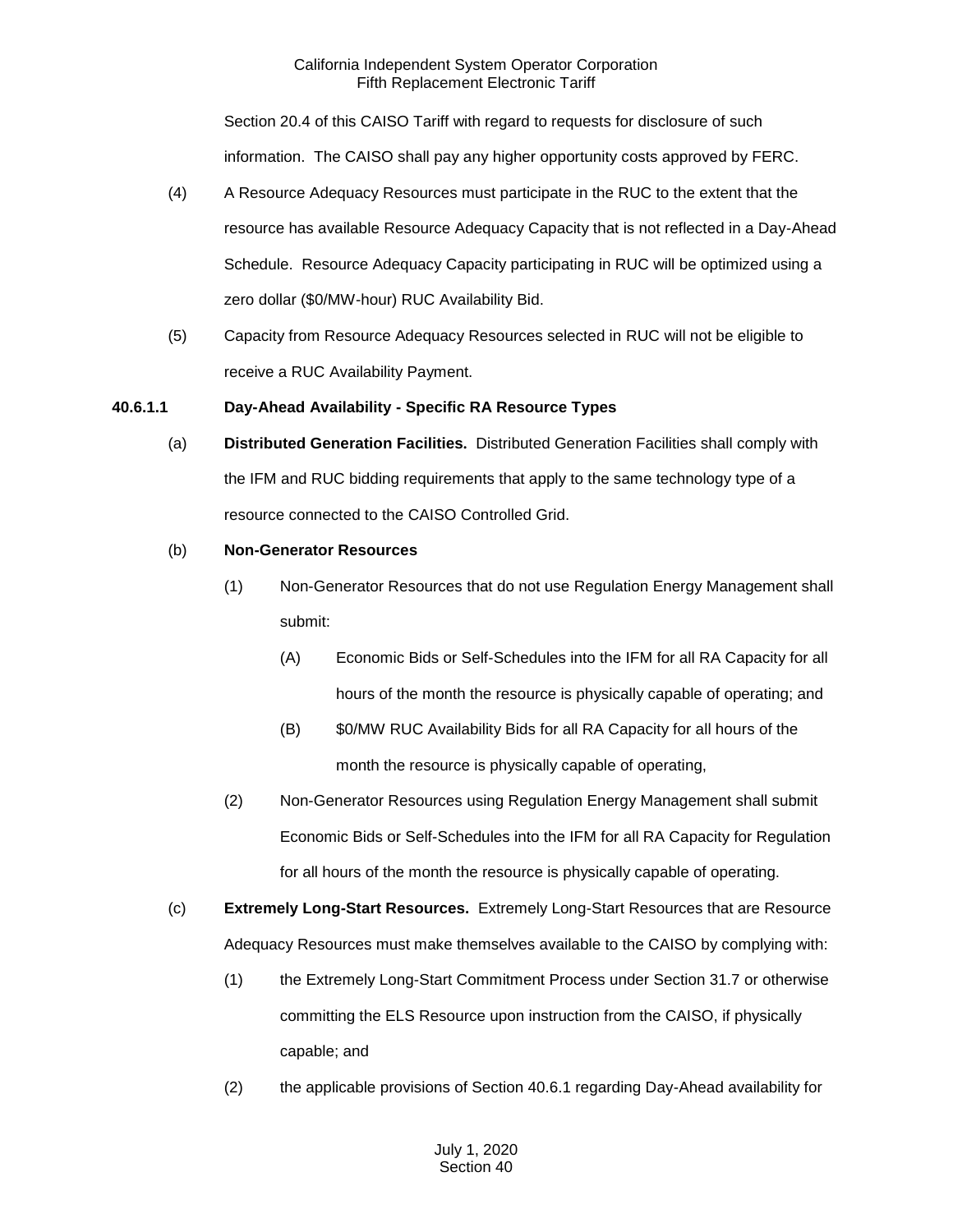the Trading Days for which it was committed.

#### **40.6.2 Real-Time Availability**

- (a) **General Requirement.** Except as otherwise provided in Section 40.6.4, for every Trading Hour in which a Resource Adequacy Resource receives a Day-Ahead Schedule for Energy or Ancillary Services or a RUC Schedule, the Resource Adequacy Resource must submit Bids to the Real-Time Market for that Trading Hour that conform with the Resource Adequacy Resource's obligations under Section 40.6.1 for the Day-Ahead Market. Provided, however, that any reference in Section 40.6.1 to RUC bidding does not apply to the Real-Time Market bidding obligations.
- (b) **Short Start Units or Medium Start Units.** Irrespective of their Day-Ahead Schedule for Energy, Day-Ahead Schedule for Ancillary Services, or RUC Schedule, Short Start Units and Medium Start Units must, for each Trading Hour, submit Bids to the Real-Time Market that conform to their obligations under Section 40.6.1 for the Day-Ahead Market. Provided, however, that any reference in Section 40.6.1 to RUC bidding does not apply to the Real-Time Market bidding obligations for Short Start Units or Medium Start Units. The CAISO may waive these availability obligations for a resource that is not a Long Start Unit or an Extremely Long-Start Resource that does not have an Day-Ahead Schedule or a RUC Schedule based on a procedure to be published on the CAISO Website. The CAISO will insert Generated Bids in accordance with Section 40.6.8 for any Resource Adequacy Capacity subject to the above requirements for which the resource has failed to submit the appropriate bids to the RTM.
- (c) **Long Start Units.** Long Start Units not committed in the Day-Ahead Market will be released from any further obligation to submit Self-Schedules or Bids for the relevant Operating Day. Scheduling Coordinators for Long Start Units are not precluded from self-committing the unit after the Day-Ahead Market and submitting a Self-Schedule or Wheeling-Out in the RTM, unless precluded by terms of their contracts.
- (d) **Extremely Long-Start Resources.** Once an Extremely Long-Start Resource providing Resource Adequacy Capacity is committed by the CAISO, it shall comply, for the Trading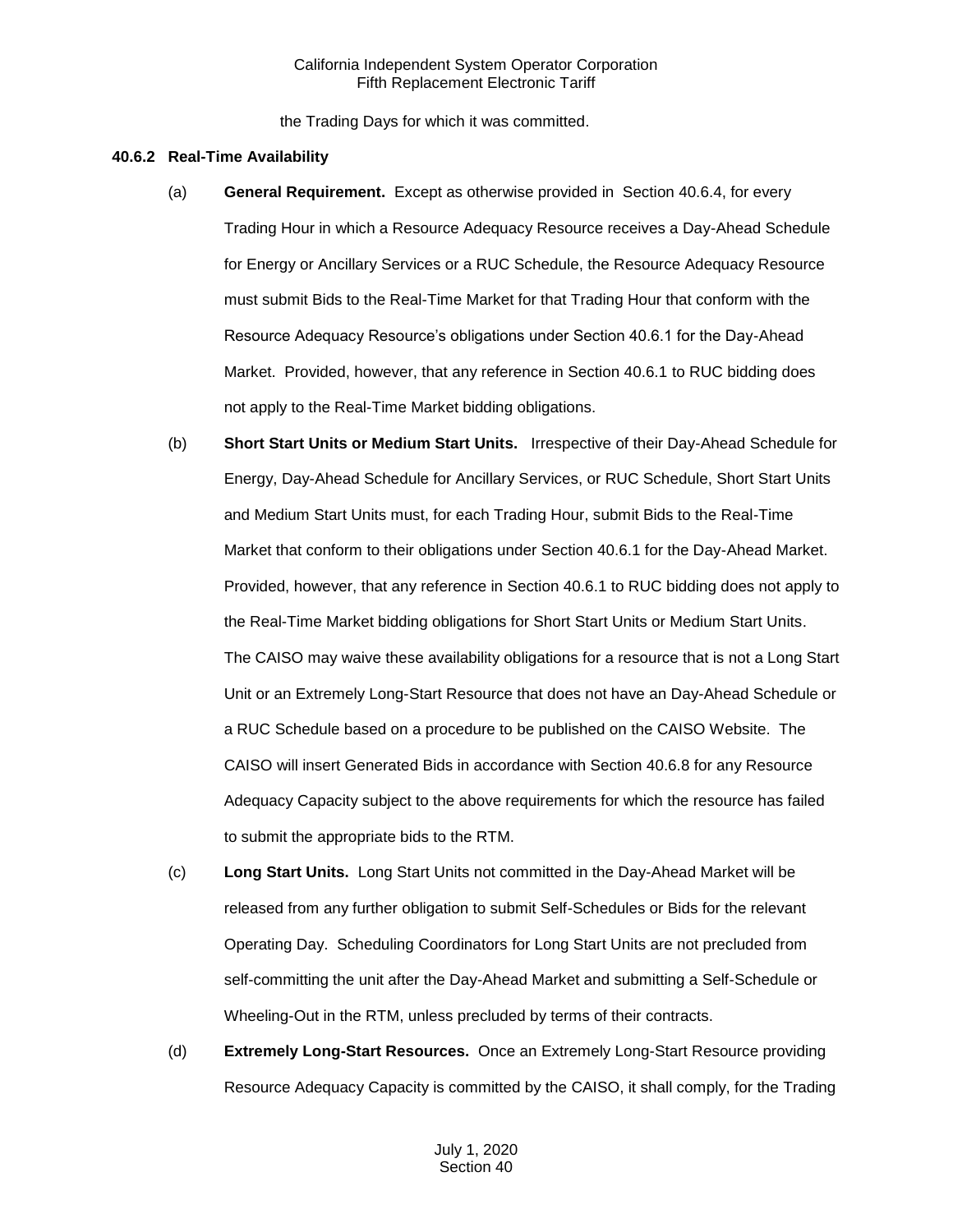Days for it was committed, with the Real-Time availability provisions in sub-sections (a) and (b) of this Section 40.6.2, including those provisions that otherwise apply only to Short Start Units or Medium Start Units.

- (e) **Self-Schedules.** The CAISO will honor submitted Energy Self-Schedules of Resource Adequacy Capacity unless the CAISO is unable to satisfy one hundred (100) percent of its Ancillary Services requirements. In such cases, the CAISO may curtail all or a portion of a submitted Energy Self-Schedule to allow Ancillary Service-certified Resource Adequacy Capacity to be used to meet the Ancillary Service requirements, as long as such curtailment does not lead to a real-time shortfall in energy supply. If the CAISO reduces a submitted Real-Time Energy Self-Schedule for Resource Adequacy Capacity when that capacity is needed to meet an Ancillary Services requirement, the Ancillary Service Marginal Price for that capacity will be calculated in accordance with Sections 27.1.2 and 40.6.1.
- (f) **Distributed Generation Facilities.** Distributed Generation Facilities shall comply with the RTM bidding requirements that apply to the same technology type of resource connected to the CAISO Controlled Grid.

# (g) **Non-Generator Resources**

- (1) Non-Generator Resources that do not use Regulation Energy Management shall submit –
	- (A) Economic Bids or Self-Schedules into the RTM for any remaining RA Capacity scheduled in the IFM or RUC; and
	- (B) Economic Bids or Self-Schedules into the RTM for all RA Capacity not scheduled in the IFM,
- (2) Non-Generator Resources using Regulation Energy Management that are not Use-Limited Resources under Section 40.4.6.1 shall submit Economic Bids or Self-Schedules into the RTM for any remaining RA Capacity from resource scheduled in IFM or RUC.

# **40.6.3 [Not Used]**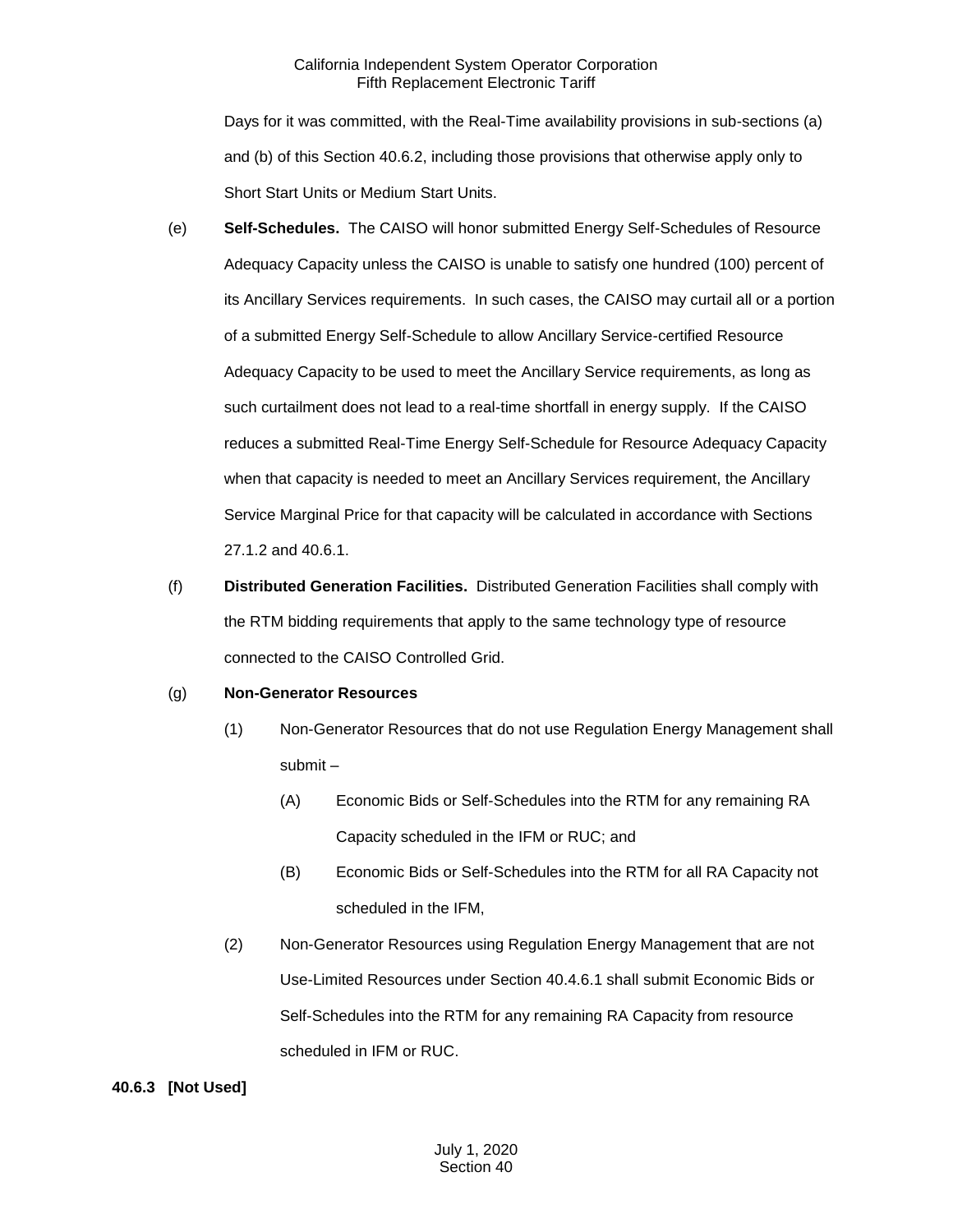# **40.6.4 Availability Requirements for Resources with Operational Limitations that are not Qualified Use-Limits**

## **40.6.4.1 Must-Offer Obligation in DAM and RTM**

Conditionally Available Resources (irrespective of Use-Limited Resource qualification) and Run-of-River Resources that provide Resource Adequacy Capacity and that are physically capable of operating must submit Self-Schedules or Bids in the Day-Ahead Market for their expected available Energy or their expected as-available Energy, as applicable, in the Day-Ahead Market and RTM up to the quantity of Resource Adequacy Capacity the resource is providing. Such resources shall also revise their Self-Schedules or submit additional Bids in RTM based on the most current information available regarding Expected Energy deliveries.

An Eligible Intermittent Resource providing Resource Adequacy Capacity may, but is not required to, submit Bids in the Day-Ahead Market.

#### **40.6.4.2 RUC Availability Bids**

The following resource types providing Resource Adequacy Capacity are not required to submit RUC Availability Bids for that capacity, but any such bids they do submit must be \$0/MW RUC Availability Bids: Pumping Load, Reliability Demand Response Resources, Combined Heat and Power Resources, Regulatory Must-Take Generation, Non-Generator Resources using Regulation Energy Management, Conditionally Available Resources, Run-of-River Resources, and Eligible Intermittent Resources.

# **40.6.4.3 Ancillary Services Bids from Participating Loads that is Pumping Load**

The must-offer obligation for Participating Load that is Pumping Load is limited to submitting, for hours where underlying Load permits, Non-Spin Ancillary Services Bids and/or a Submission to Self-Provide Non-Spin Ancillary Services in the Day-Ahead Market for its Resource Adequacy Capacity that is certified to provide Non-Spinning Reserve Ancillary Service, and Economic Bids for Energy in the Real-Time Market for its Non-Spinning Reserve Capacity that receives an Ancillary Service Award in the Day-Ahead Market.

#### **40.6.4.4 Proxy Demand Resources**

(a) Short Start and Medium Start Proxy Demand Resources that provide Resource Adequacy Capacity shall submit \$0/MW RUC Availability Bids for all of their Resource

> July 1, 2020 Section 40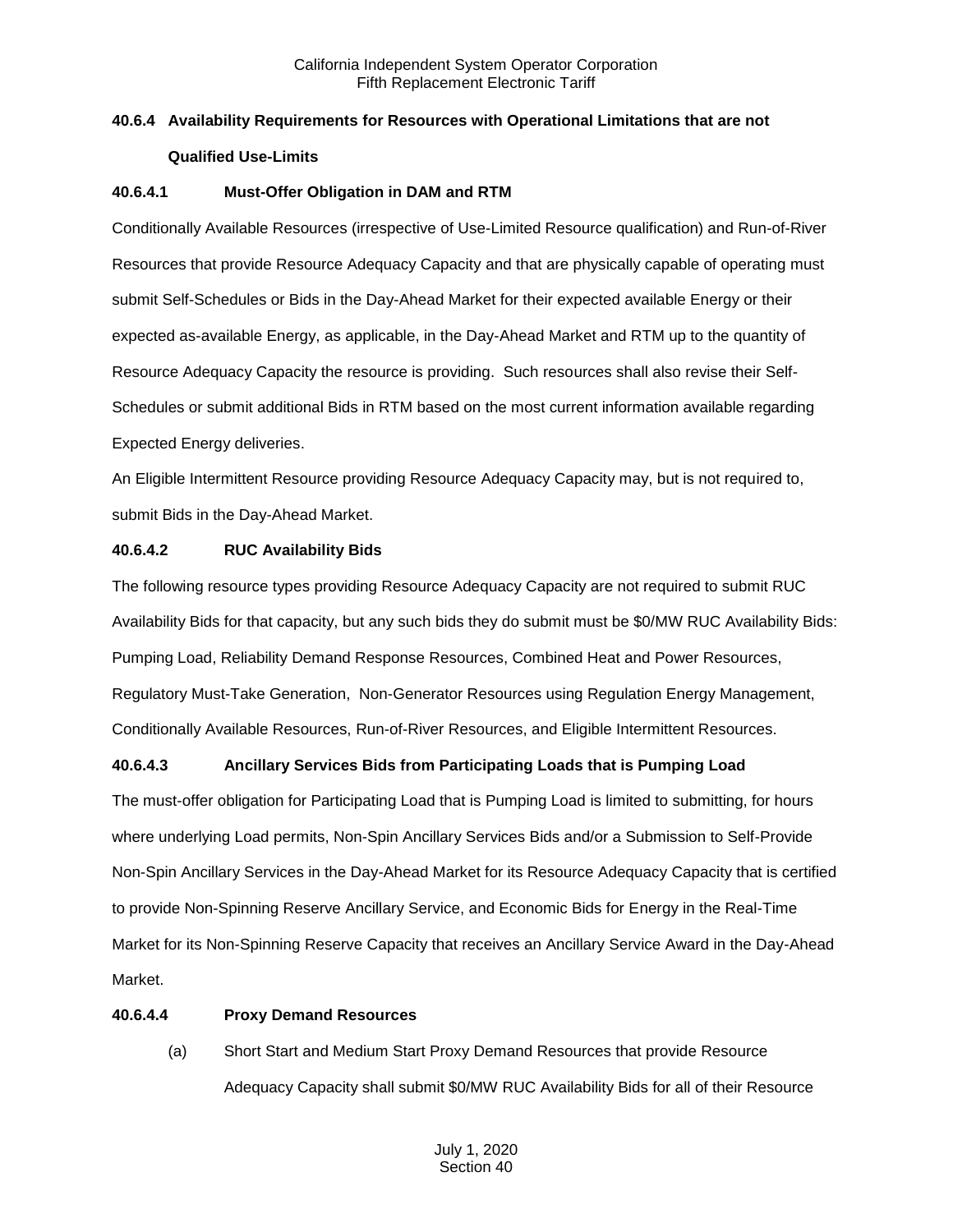Adequacy Capacity for all hours of the month the resource is physically available;

however, any RUC schedule for these resources will not be binding.

(b) Long Start Proxy Demand Resources are not required to submit Bids or Self Schedules in the RUC for their Resource Adequacy Capacity.

## **40.6.5 Additional Availability Requirements for System Resources**

In the IFM, the multi-hour block constraints of a System Resource, other than a System Resource capable of submitting a Dynamic Schedule or a Resource-Specific System Resource, are honored in the optimization. Such a resource that is also a Resource Adequacy Resource must be capable of hourly scheduling by the CAISO in RUC if it is not fully scheduled in the IFM. If such a Resource Adequacy Resource is scheduled in the RUC, the CAISO will schedule the resource in the RTM for each hour of the resource's RUC schedule without regard to the multi-hour block constraint that was submitted to the IFM. For an existing System Resource that provides Resource Adequacy Capacity through a call-option that expires prior to the close of the IFM, such a System Resource listed on a Resource Adequacy Plan must be reported to the CAISO for consideration in the Extremely Long-Start Commitment Process.

# **40.6.5.1 Additional Availability Requirements for Dynamic and Non-Dynamic Resource-Specific System Resources**

A Dynamic or Non-Dynamic Resource-Specific System Resource that supplies Resource Adequacy Capacity, and is not otherwise a Use-Limited Resource, will be subject to the requirements of Sections 40.6.1 and 40.6.2.

# **40.6.5.2 Dynamic Non-Resource Specific System Resources**

A Dynamic non-Resource-Specific System Resource that provides Resource Adequacy Capacity will be subject to the provisions of 40.6.1 and 40.6.2.

# **40.6.6 Requirement for Partial Resource Adequacy Resources**

Only that output of a Partial Resource Adequacy Resource that is designated by a Scheduling Coordinator as Resource Adequacy Capacity in its monthly or annual Supply Plan shall have an availability obligation to the CAISO. Exports being supported by non-Resource Adequacy Capacity from a Partial Resource Adequacy Resource that becomes unavailable or unusable shall be considered as an export of non-Resource Adequacy Capacity based on the pro-rata allocation of derated capacity of the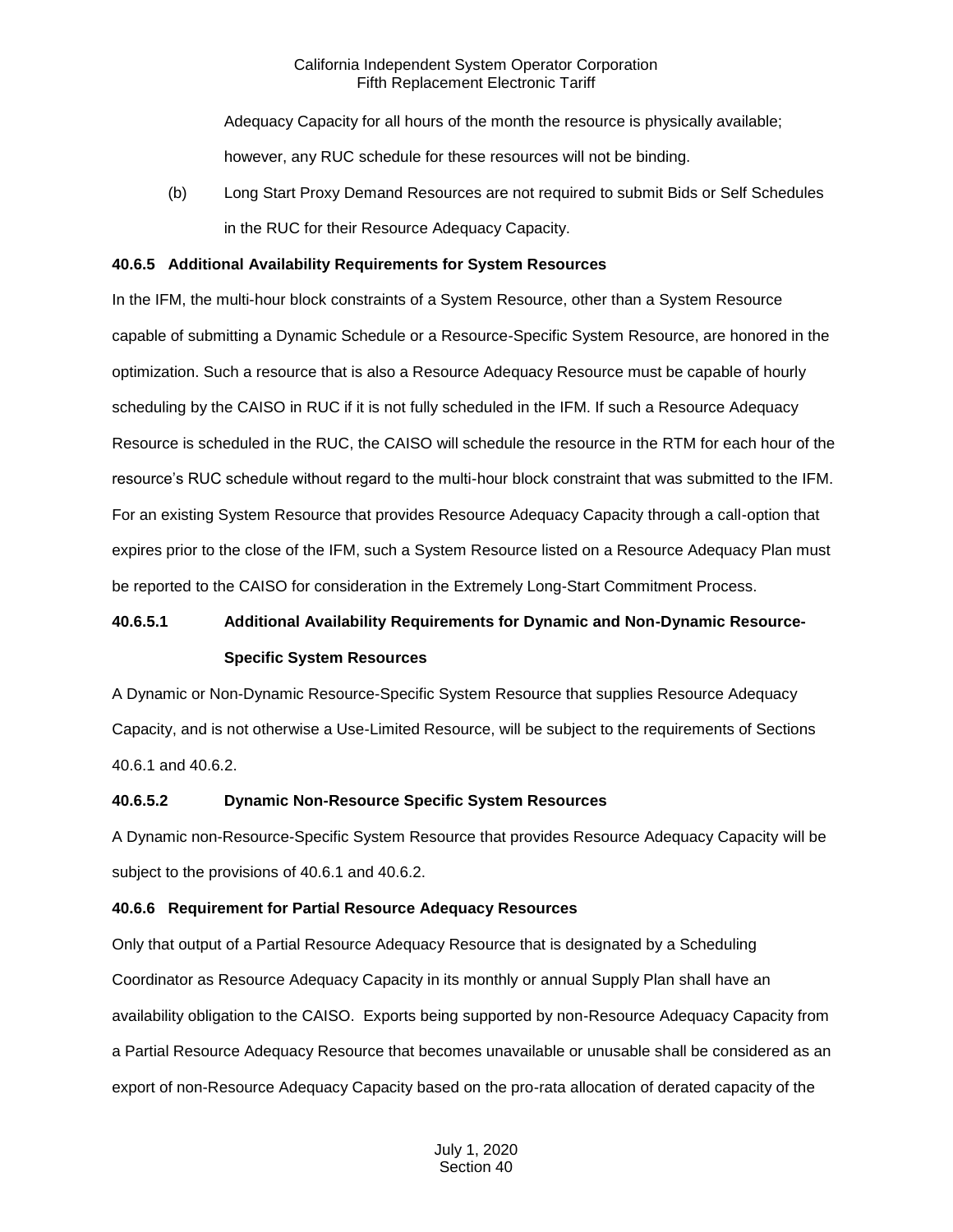Partial Resource Adequacy Resource as follows:

- (a) Resource Adequacy Capacity [(Resource Adequacy Capacity/PMax Capacity of Resource Adequacy Resource) x MW Derate or Outage]; or
- (b) [1- (Resource Adequacy Capacity/PMax Capacity of Resource Adequacy Resource)] x De-rated PMax].

## **40.6.7 [Not Used]**

## **40.6.8 Use of Generated Bids**

- (a) **Day-Ahead Market.** Prior to completion of the Day-Ahead Market, the CAISO will determine if Resource Adequacy Capacity subject to the requirements of Section 40.6.1 and for which the CAISO has not received notification of an Outage has not been reflected in a Bid and will insert a Generated Bid for such capacity into the CAISO Day-Ahead Market.
- (b) **Real-Time Market.** Prior to running the Real-Time Market, the CAISO will determine if Resource Adequacy Capacity subject to the requirements of Section 40.6.2 and for which the CAISO has not received notification of an Outage has not been reflected in a Bid and will insert a Generated Bid for such capacity into the Real-Time Market.
- (c) **Partial Bids for RA Capacity.** If a Scheduling Coordinator for an RA Resource submits a partial bid for the resource's RA Capacity, the CAISO will insert a Generated Bid only for the remaining RA Capacity. In addition, the CAISO will determine if all dispatchable Resource Adequacy Capacity from Short Start Units, not otherwise selected in the IFM or RUC, is reflected in a Bid into the Real-Time Market and will insert a Generated Bid for any remaining dispatchable Resource Adequacy Capacity for which the CAISO has not received notification of an Outage.
- (d) **Calculation of Generated Bids.** A Generated Bid for Energy will be calculated pursuant to Sections 30.7.3.4 and 30.7.3.5. A Generated Bid for Ancillary Services will equal zero dollars (\$0/MW-hour).
- (e) **Exemptions.** Notwithstanding any of the provisions of Section 40.6.8, for the following resource types providing Resource Adequacy Capacity, the CAISO only inserts a Bid in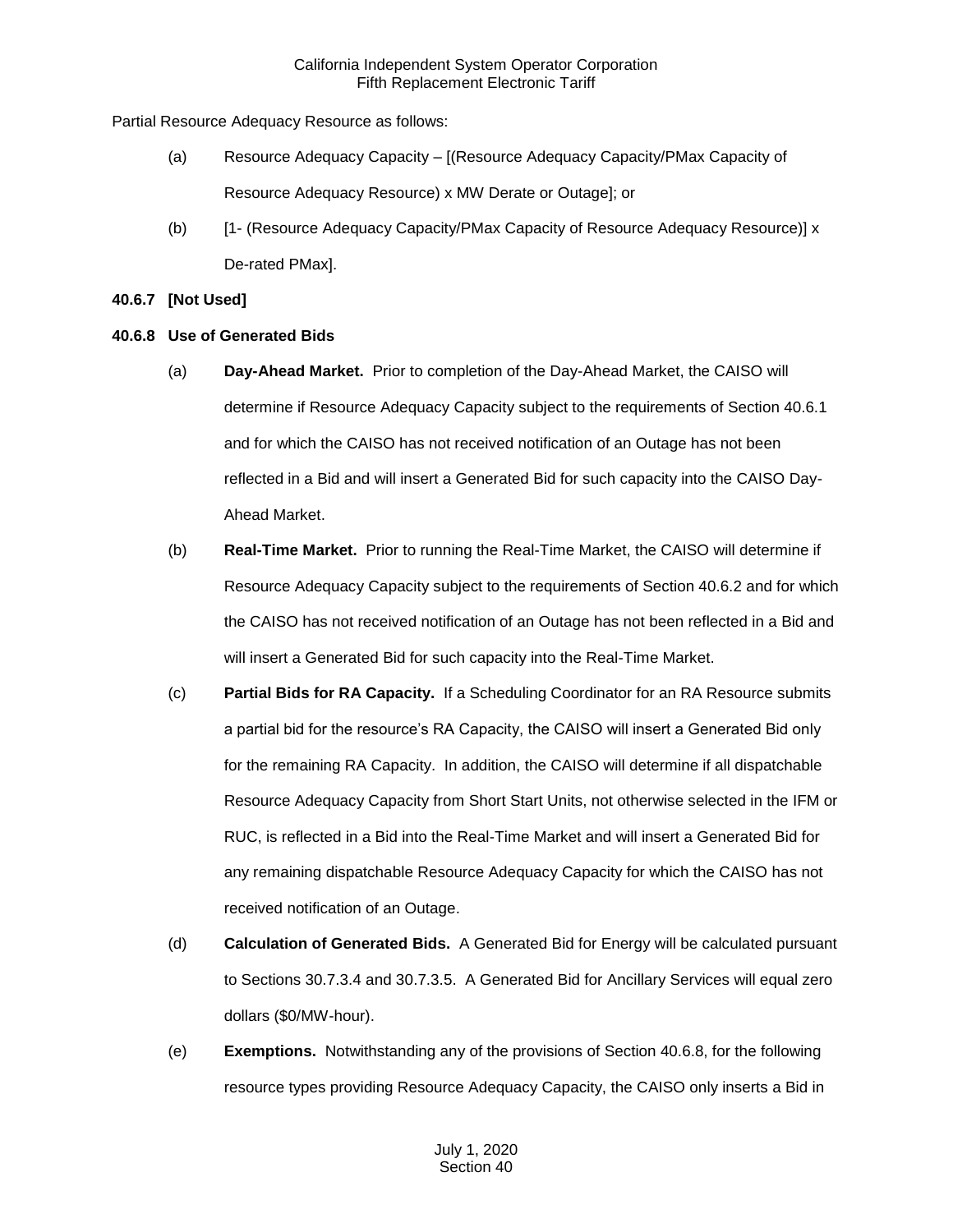the Day-Ahead Market or Real-Time Market where the generally applicable bidding rules in Section 30 call for bid insertion: Use-Limited Resource, Non-Generator Resource, Variable Energy Resource, Hydroelectric Generating Unit (including Run-of-River resources), Proxy Demand Resource, Reliability Demand Response Resource, Participating Load, including Pumping Load, Combined Heat and Power Resource, Conditionally Available Resource, Non-Dispatchable Resource, and resources providing Regulatory Must-Take Generation.

(f) **NRS-RA Resources.** The CAISO will submit a Generated Bid in the Day-Ahead Market for a non-Resource Specific System Resource in each RAAIM assessment hour, to the extent that the resource provides Resource Adequacy Capacity subject to the requirements of Section 40.6.1 and does not submit an outage request or Bid for the entire amount of that Resource Adequacy Capacity. Aside from where the generally applicable bidding rules in Section 30 call for Bid insertion, the CAISO will not submit a Generated Bid in the Real-Time Market for a Non-Resource-Specific System Resource that fails to meet its bidding obligations under Section 40.6.2. A Bid inserted for the Teal-Time Market pursuant to the generally applicable bidding rules in Section 30 may not necessarily cover the full Real-Time Market obligation under Section 40.6.2 and the resource may thus remain exposed to Non-Availability Charges.

#### **40.6.8.1 Generated Bids for NRS-RA Resources**

Generated Bids to be submitted by the CAISO pursuant to Section 40.6.8 for non-Resource-Specific System Resources that provide Resource Adequacy capacity shall be calculated in accordance with this Section.

#### **40.6.8.1.1 Calculation Options for Generated Bids**

The Scheduling Coordinator for each non-Resource Specific System Resource that provides Resource Adequacy Capacity shall select the price taker option, LMP-based option, or negotiated price option as the methodology for calculating the Generated Bids to be submitted by the CAISO under Section 40.6.8 for both the DAM and RTMs. If no selection is made, the CAISO will apply the price taker option to calculate the Generated Bids. For the first ninety (90) days after a resource becomes a non-Resource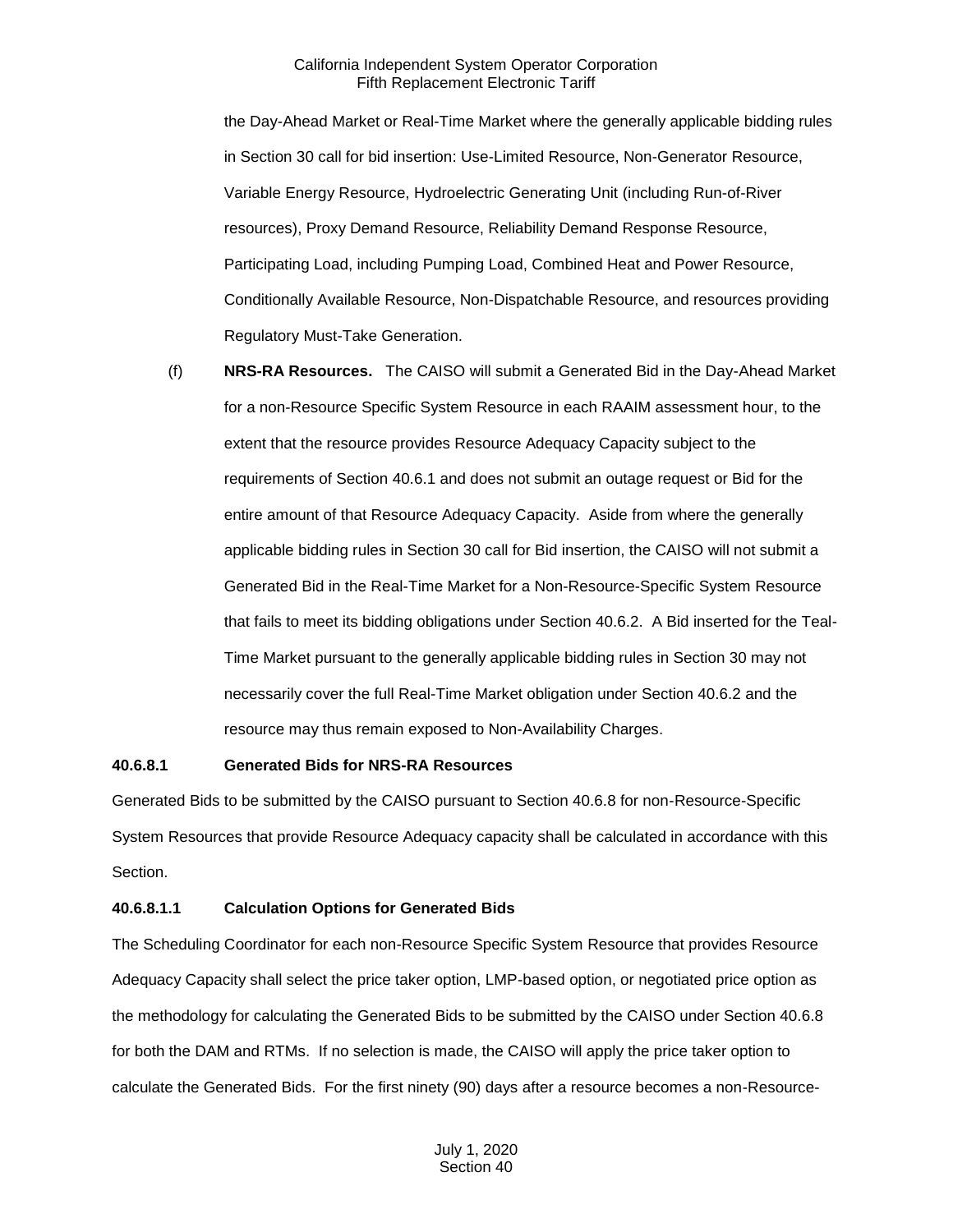Specific System Resource, the calculation of Generated Bids for Resource Adequacy capacity is limited to the price taker option or negotiated price option.

#### **40.6.8.1.2 Price Taker Option**

The price taker option is a Generated Bid of \$0/MWh plus the CAISO's estimate of the applicable grid management charge per MWh based on the gross amount of MWh scheduled in the DAM and RTM.

#### **40.6.8.1.3 LMP-Based Option**

The LMP-based option calculates the Generated Bid as the weighted average of the lowest quartile of LMPs, at the Intertie point designated for the non-Resource-Specific System Resource's Resource Adequacy Capacity in the Supply Plan, during periods in which the resource was dispatched in the preceding ninety (90) days for which LMPs that have passed the price validation and correction process set forth in Section 35 are available. The weighted average will be calculated based on the quantities Dispatched within each segment of the Generated Bid curve. Each Bid segment created under the LMPbased option for Generated Bids will be subject to a feasibility test, as set forth in a Business Practice Manual, to determine whether there are a sufficient number of data points to allow for the calculation of an LMP-based Generated Bid. The feasibility test is designed to avoid excessive volatility of the Generated Bid under the LMP-based option that could result when calculated based on a relatively small number of prices. If the Scheduling Coordinator for the non-Resource Specific System Resource elects the LMP-based method, it must additionally select either the price-taker method or the negotiated-rate method as the alternative calculation method for the Generated Bids in the event that the feasibility test fails for the LMP-based method.

#### **40.6.8.1.4 Negotiated Price Option**

Under the negotiated price option, a Scheduling Coordinator shall submit a proposed Generated Bid along with supporting information and documentation as described in a Business Practice Manual. Within ten (10) Business Days of receipt, the CAISO or an Independent Entity selected by the CAISO will provide a written response. If the CAISO or Independent Entity accepts the proposed Generated Bid, it will become effective within three (3) Business Days from the date of acceptance by the CAISO and remain in effect until: (1) the Generated Bid is modified by FERC; (2) the Generated Bid is modified by mutual agreement of the CAISO and the Scheduling Coordinator; or (3) the Generated Bid expires, is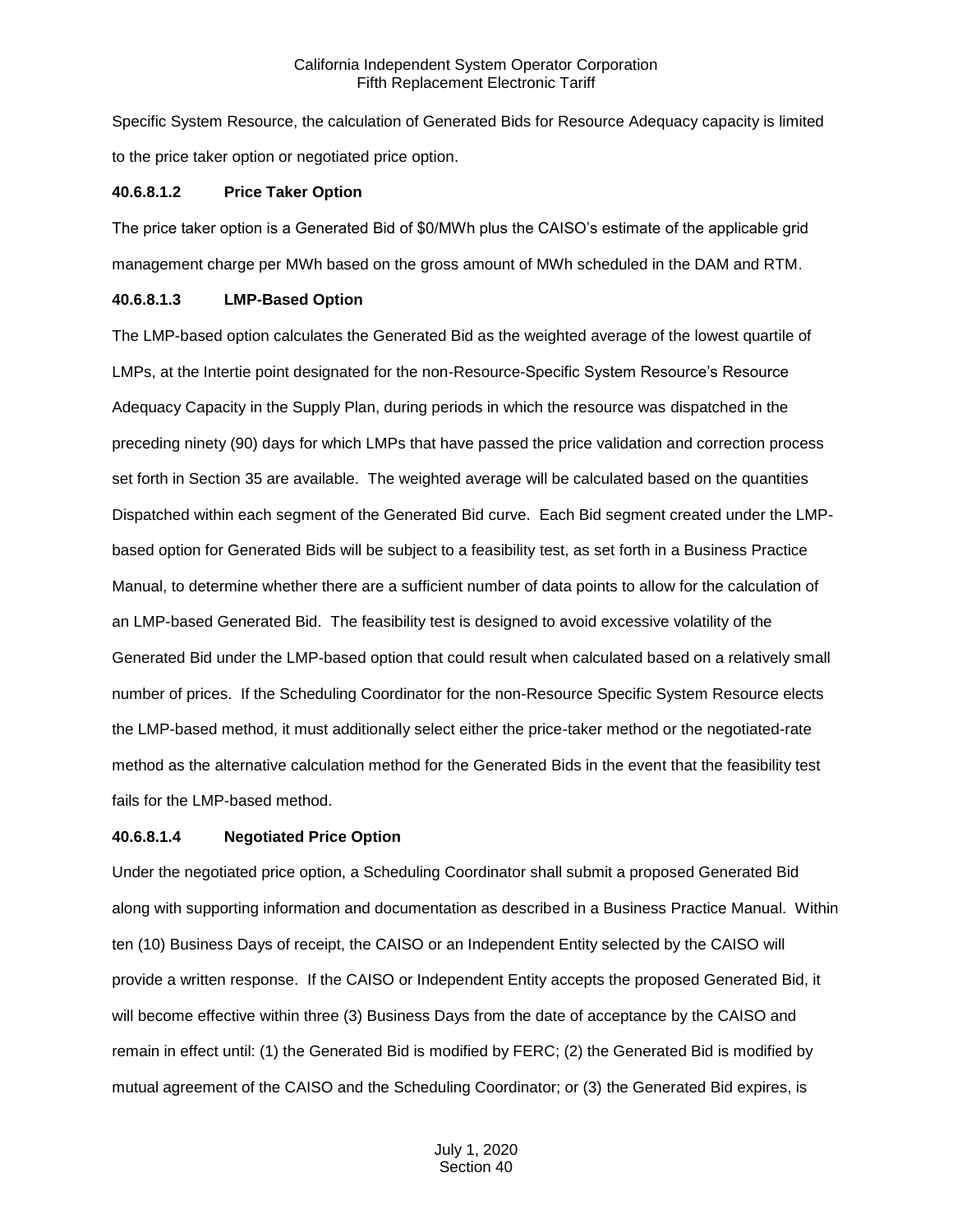terminated or is modified pursuant to any agreed upon term or condition or pertinent FERC order. If the CAISO or Independent Entity selected by the CAISO does not accept the proposed Generated Bid, the CAISO or Independent Entity selected by the CAISO and the Scheduling Coordinator shall enter a period of good faith negotiations that terminates sixty (60) days following the date of submission of a proposed Generated Bid by a Scheduling Coordinator. If at any time during this period, the CAISO or Independent Entity selected by the CAISO and the Scheduling Coordinator agree upon the Generated Bid, it will be become effective within three (3) Business Days of the date of agreement and remain in effect until: (1) the Generated Bid is modified by FERC; (2) the Generated Bid is modified by mutual agreement of the CAISO and the Scheduling Coordinator; or (3) the Generated Bid expires, is terminated or is modified pursuant to any agreed upon term or condition or pertinent FERC order.

If by the end of the sixty (60) day period the CAISO or Independent Entity selected by the CAISO and the Scheduling Coordinator fail to agree on the Generated Bid to be used under the negotiated price option, the Scheduling Coordinator has the right to file a proposed Generated Bid with FERC pursuant to Section 205 of the Federal Power Act.

During the sixty (60) day period following the submission of a proposed negotiated Generated Bid by a Scheduling Coordinator, and pending FERC's acceptance in cases where the CAISO or Independent Entity selected by the CAISO fail to agree on the Generated Bid for use under the negotiated price option and the Scheduling Coordinator filed a proposed Generated Bid with FERC pursuant to Section 205 of the Federal Power Act, the Scheduling Coordinator has the option of electing to use any of the other options available pursuant to this Section.

The CAISO shall make an informational filing with FERC of any Generated Bids negotiated pursuant to this Section no later than seven (7) days after the end of the month in which the Generated Bids were established.

#### **40.6.8.1.5 Partial Bids**

If a Scheduling Coordinator for a non-Resource-Specific System Resource that provides Resource Adequacy Capacity submits a bid for a MW quantity less than the Resource Adequacy Capacity identified in the resource's Supply Plan, the CAISO will insert a Generated Bid only for the remaining Resource Adequacy Capacity by extending the last segment of the resource's bid curve to the full quantity (MWh) of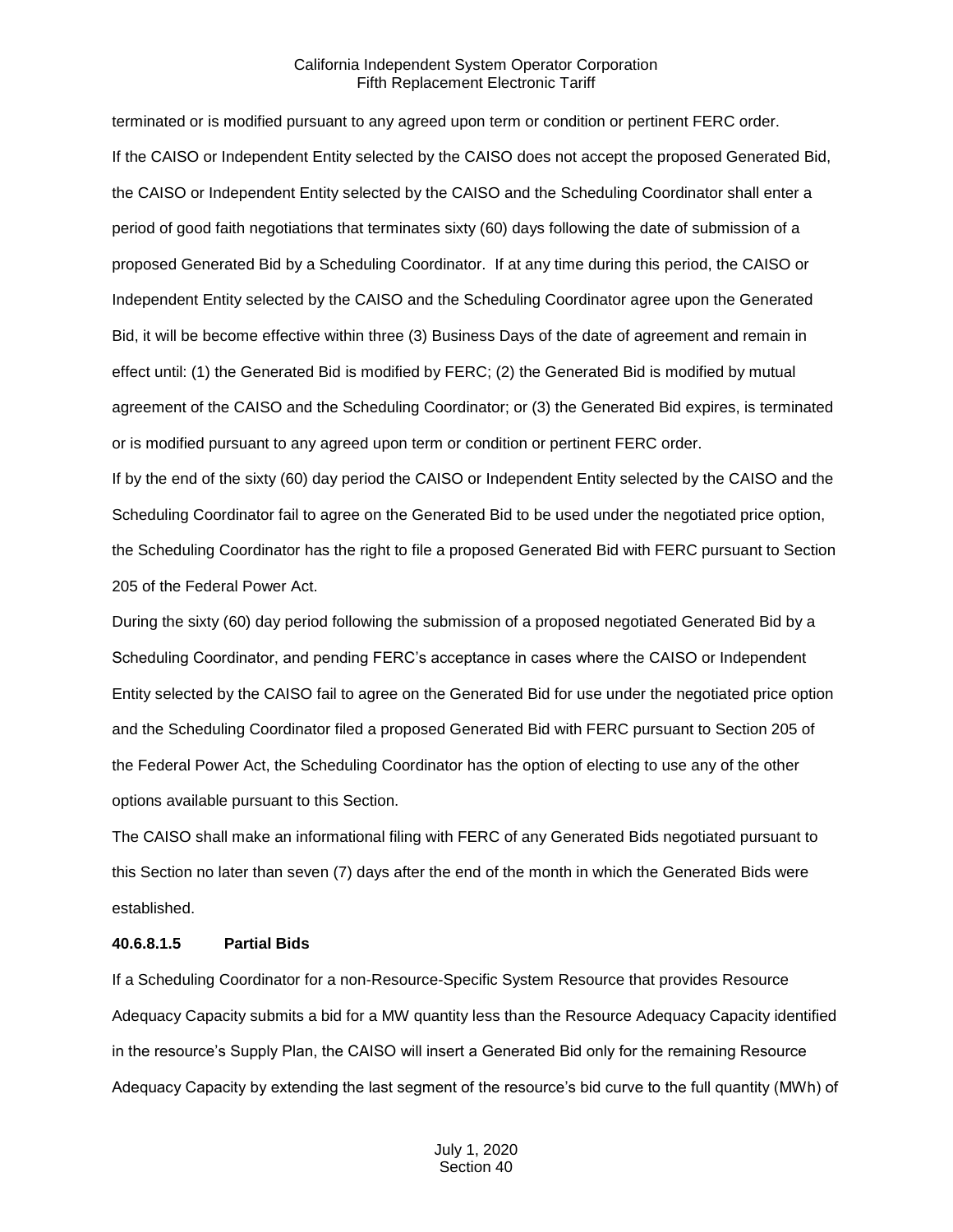the Resource Adequacy obligation.

## **40.6.8.1.6 [Not Used]**

## **40.6.9 Firm Liquidated Damages Contracts Requirements**

Resource Adequacy Capacity represented by a Firm Liquidated Damages Contract and relied upon by a Scheduling Coordinator in a monthly or annual Resource Adequacy Plan shall be submitted as a Self-Schedule or Bid in the Day-Ahead IFM to the extent such scheduling right exists under the Firm Liquidated Damages Contract.

## **40.6.10 Exports of Energy from Resource Adequacy Capacity**

Resource Adequacy Capacity represented by a Firm Liquidated Damages Contract and relied upon by a Scheduling Coordinator in a monthly or annual Resource Adequacy Plan shall be submitted as a Self-Schedule or Bid in the Day-Ahead IFM to the extent such scheduling right exists under the Firm Liquidated Damages Contract.

## **40.6.11 Curtailment of Exports in Emergency Situations**

At its sole discretion, the CAISO may curtail exports from Resource Adequacy Capacity to prevent or alleviate a System Emergency. An Export Bid or a Self-Schedule to provide exports included in a binding Schedule accepted in the IFM or RTM will not be distinguished from a Demand Bid or Self-Schedule to serve Load within the CAISO Balancing Authority Area included in a binding Schedule accepted in the IFM or RTM for purposes of curtailment under this Section, except as consistent with Good Utility Practice.

#### **40.6.12 Participating Load, PDRs, and RDRRs**

Participating Loads, Reliability Demand Response Resources, or Proxy Demand Resources that are included in a Resource Adequacy Plan and Supply Plan, if the Scheduling Coordinator for the Participating Loads, Reliability Demand Response Resources, or Proxy Demand Resources is not the same as that for the Load Serving Entity, will be administered by the CAISO in accordance with the terms and conditions established by the CPUC or the Local Regulatory Authority.

#### **40.7 Compliance**

The CAISO will evaluate Resource Adequacy Plans and Supply Plans as follows:

(a) The CAISO will evaluate whether each annual and monthly Resource Adequacy Plan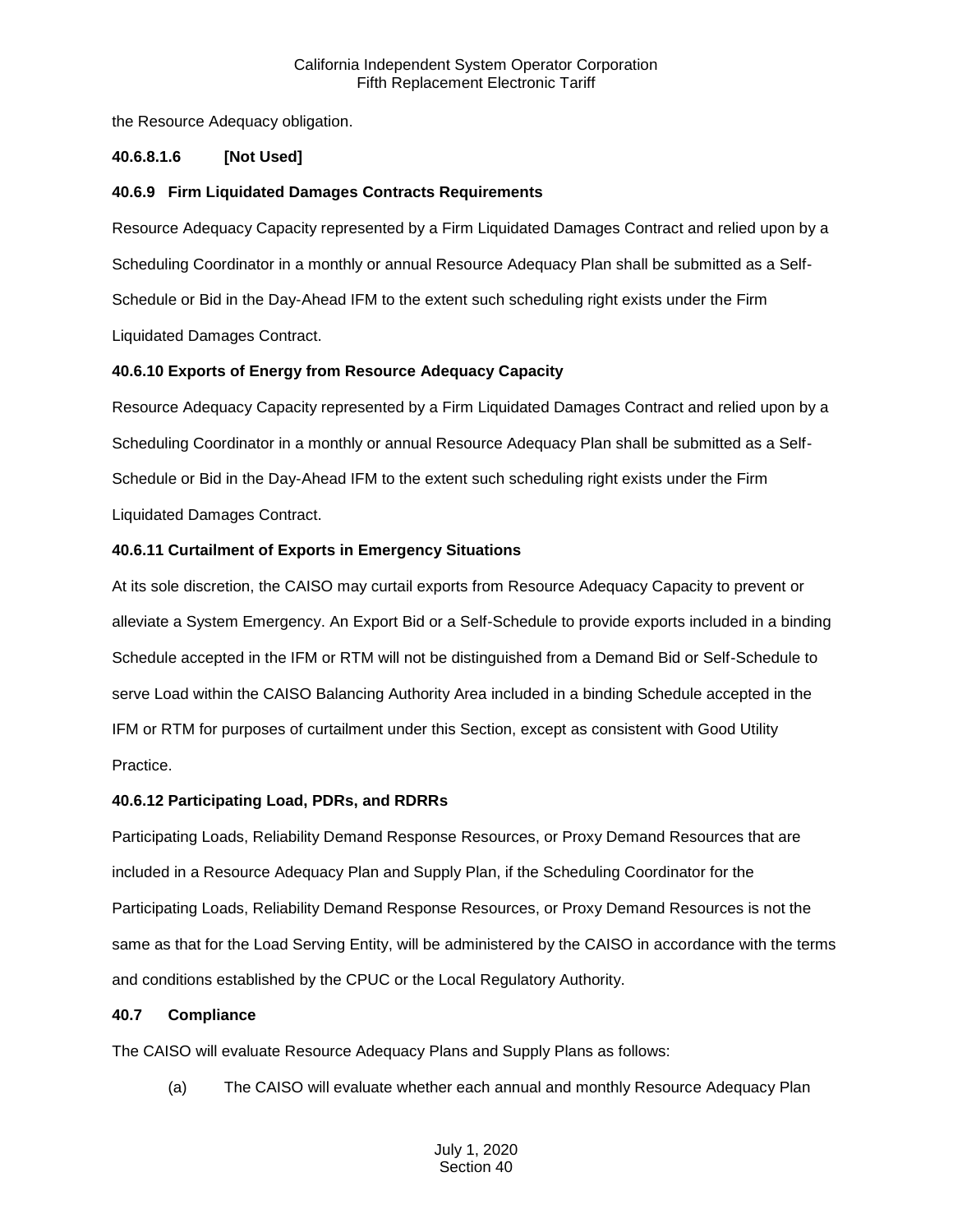submitted by a Scheduling Coordinator on behalf of a Load Serving Entity demonstrates Resource Adequacy Capacity sufficient to satisfy the Load Serving Entity's (i) allocated responsibility for Local Capacity Area Resources under Section 40.3.2 and (ii) applicable Demand and Reserve Margin requirements. The CAISO will evaluate compliance with the responsibility for demonstrating Local Capacity Area Resources in two phases. Phase 1 of the Local Capacity Area Resource sufficiency evaluation will be made without regard to capacity's identification as Listed Local RA Capacity. Phase 2 of the Local Capacity Area Resource sufficiency evaluation will consider capacity to be a Local Capacity Area Resource only if it is also Listed Local RA Capacity. If the CAISO determines through the Phase 1 analysis that a Resource Adequacy Plan does not demonstrate Local Capacity Area Resources sufficient to meet its allocated responsibility under Section 40.3.2, compliance with applicable Demand and Reserve Margin requirements, or compliance with any other resource adequacy requirement in this Section 40 or adopted by the CPUC, Local Regulatory Authority, or federal agency, as applicable, then the CAISO will notify the relevant Scheduling Coordinator, CPUC, Local Regulatory Authority, or federal agency with jurisdiction over the relevant Load Serving Entity, or in the case of a discrepancy between Resource Adequacy Plan(s) and Supply Plan(s), the relevant Scheduling Coordinators, in an attempt to resolve any deficiency in accordance with the procedures set forth in the Business Practice Manual. The notification will be made at least 40 days in advance of the first day of the month covered by the plan and will include the reasons the CAISO believes a deficiency exists. If the deficiency relates to the demonstration of Local Capacity Area Resources in a Load Serving Entity's annual Resource Adequacy Plan, and the CAISO does not provide a written notice of resolution of the deficiency as set forth in the Business Practice Manual, the Scheduling Coordinator for the Load Serving Entity may demonstrate that the identified deficiency is cured by submitting a revised annual Resource Adequacy Plan within thirty (30) days of the beginning of the Resource Adequacy Compliance Year. For all other identified deficiencies, other than an insufficiency identified through Phase 2 of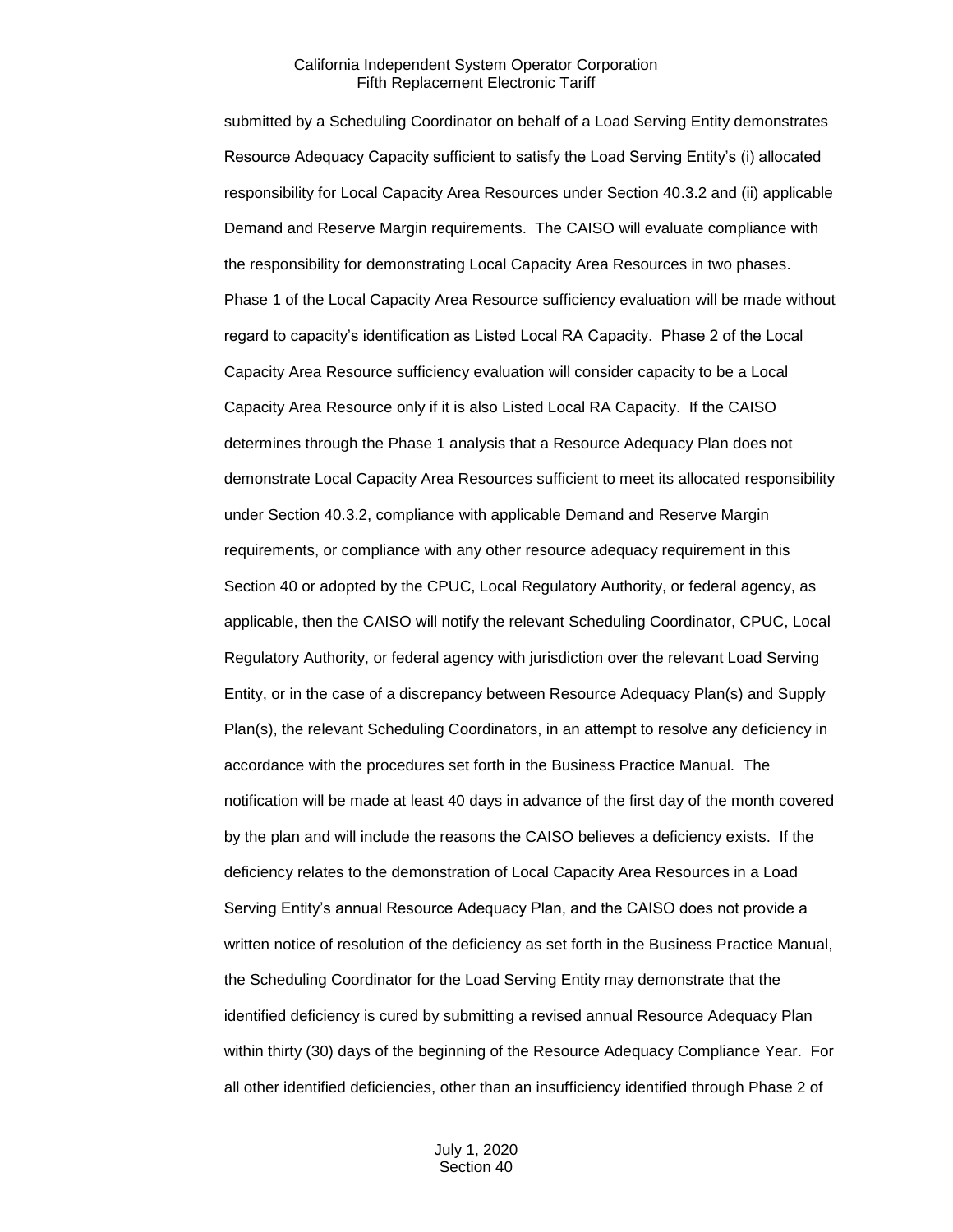the Local Capacity Area Resource sufficiency evaluation, at least 30 days prior to the effective month of the relevant Resource Adequacy Plan, the Scheduling Coordinator for the Load Serving Entity shall: (i) demonstrate that the identified deficiency is cured by submitting a revised Resource Adequacy Plan; or (ii) advise the CAISO that the CPUC, Local Regulatory Authority, or federal agency, as appropriate, has determined that no deficiency exists. If, after providing any needed opportunity to resolve identified discrepancies as required by Section 40.7(b), the CAISO identifies an insufficiency through Phase 2 of the Local Capacity Area Resource sufficiency evaluation, then the CAISO may notify the relevant Local Regulatory Authority of the insufficiency.

(b) In the case of a discrepancy between Resource Adequacy Plan(s) and Supply Plan(s), if resolved, the relevant Scheduling Coordinator(s) must provide the CAISO with revised Resource Adequacy Plan(s) or Supply Plans, as applicable, at least 30 days prior to the effective month. If the CAISO is not advised that the deficiency or discrepancy is resolved at least 30days prior to the effective month, the CAISO will use the information contained in the Supply Plan to set the obligations of Resource Adequacy Resources under this Section 40 and/or to assign any costs incurred under this Section 40 and Section 43A.

# **40.7.1 Other Compliance Issues**

Scheduling Coordinators representing Generating Units, System Units or System Resources supplying Resource Adequacy Capacity that fail to provide the CAISO with an annual or monthly Supply Plan, as applicable, as set forth in Section 40.7, shall be subject to Section 37.6.1. Further, Scheduling Coordinators representing Generating Units, System Units or System Resources supplying Resource Adequacy Capacity that fail to provide the CAISO with information required for the CAISO to determine Net Qualifying Capacity shall not be eligible for inclusion in the Net Qualifying Capacity annual report under Section 40.4.2 for the next Resource Adequacy Compliance Year and shall be subject to any applicable Sanctions under Section 37.6.1.

#### **40.7.2 Penalties for Non-Compliance**

The failure of a Resource Adequacy Resource or Resource Adequacy Capacity to be available to the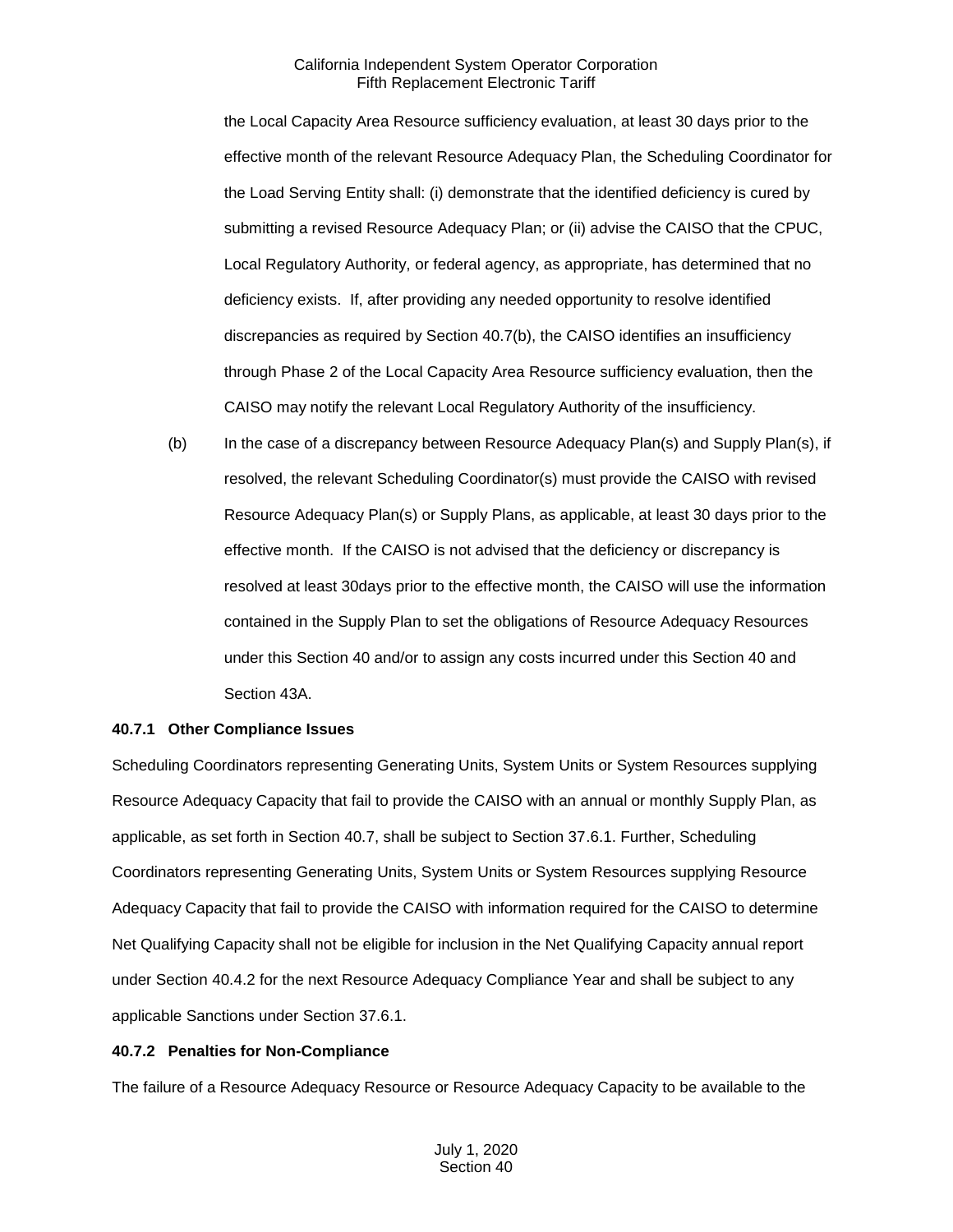CAISO in accordance with the requirements of this Section 40 or Section 9.3.1.3, and the failure to operate a Resource Adequacy Resource by placing it online or in a manner consistent with a submitted Bid or Generated Bid shall be subject to the applicable Sanctions set forth in Section 37.2.4. However, any failure of the Resource Adequacy Resource to satisfy any obligations prescribed under this Section 40 or Section 9.3.1.3 during a Resource Adequacy Compliance Year for which Resource Adequacy Capacity has been committed to a Load Serving Entity shall not limit in any way, except as otherwise established under Section 40.4.5 or requirements of the CPUC, Local Regulatory Authority, or federal agency, as applicable, the ability of the Load Serving Entity to whom the Resource Adequacy Capacity has been committed to use such Resource Adequacy Capacity for purposes of satisfying the resource adequacy requirements of the CPUC, Local Regulatory Authority, or federal agency, as applicable. In addition, an LSE shall not be subject to any sanctions, penalties, or other compensatory obligations under this Section 40 on account of a Resource Adequacy Resource's satisfaction or failure to satisfy its obligations under this Section 40 or Section 9.3.1.3.

# **40.8 CAISO Default Qualifying Capacity Criteria**

#### **40.8.1 Applicability**

The criteria in this Section 40.8 shall apply only: (i) where the CPUC or Local Regulatory Authority has not established and provided to the CAISO criteria to determine the types of resources that may be eligible to provide Qualifying Capacity and for calculating Qualifying Capacity for such eligible resource types and (ii) until the CAISO has been notified in writing by the CPUC of its intent to overturn, reject or fundamentally modify the capacity-based framework in CPUC Decisions 04-01-050 (Jan. 10, 2004), 04- 10-035 (Oct. 28, 2004), and 05-10-042 (Oct. 31, 2005). The types of resources specified in this Section 40.8.1 will be eligible to provide Qualifying Capacity to the extent they meet the criteria for each type of resource set forth in this Section 40.8.1.

# **40.8.1.1 [Not Used]**

# **40.8.1.2 Nuclear and Thermal**

Nuclear and thermal Generating Units, other than Qualifying Facilities with Existing QF Contracts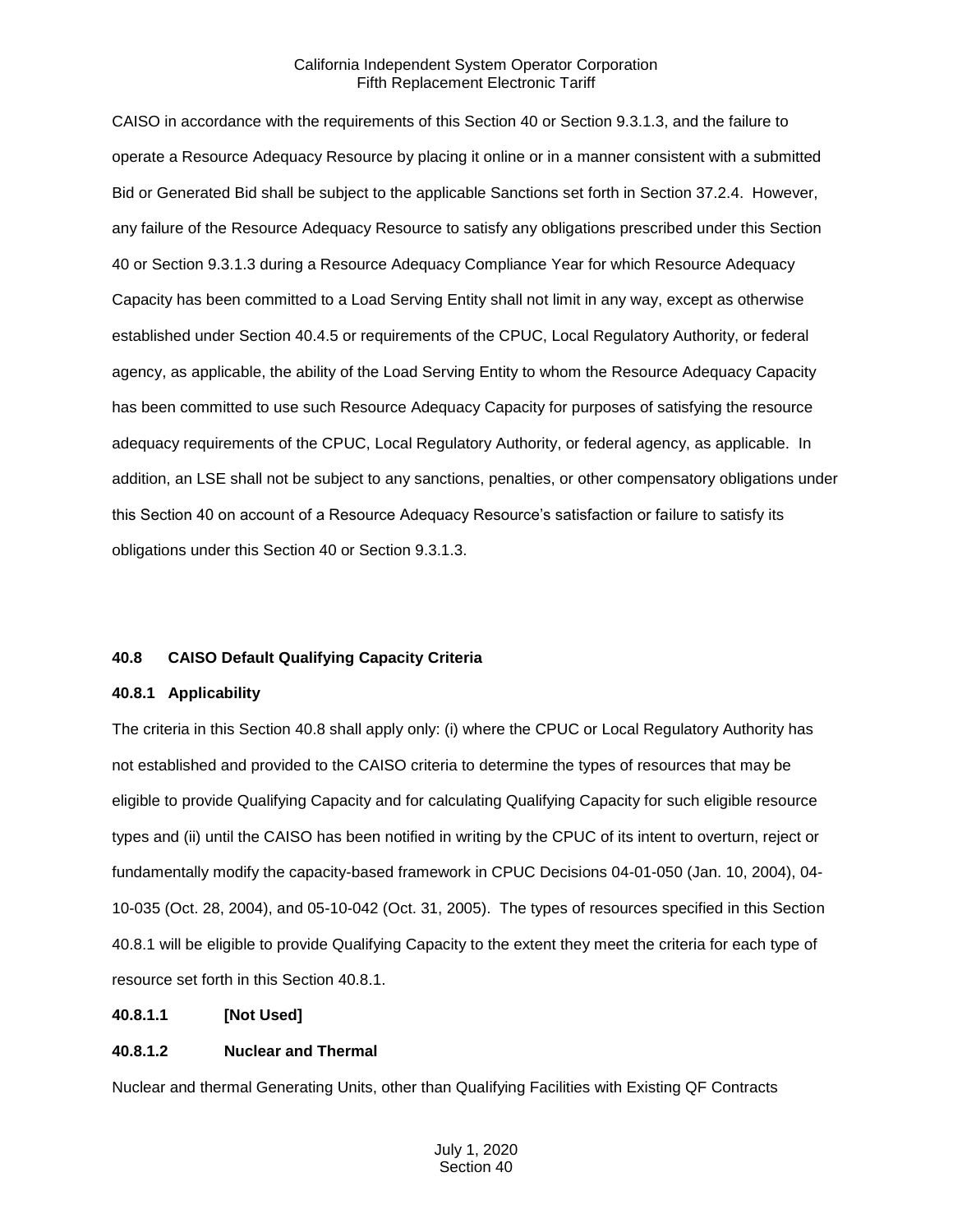addressed in Section 40.8.1.8 below, must be a Participating Generator or a System Unit. The Qualifying Capacity of nuclear and thermal units, other than Qualifying Facilities addressed in Section 40.8.1.8, will be based on net dependable capacity defined by NERC Generating Availability Data System information.

#### **40.8.1.3 Hydro**

Hydroelectric Generating Units, other than Qualifying Facilities with Existing QF Contracts, must be either Participating Generators or System Units. The Qualifying Capacity of a pond or Pumped-Storage Hydro Unit, other than a QF, will be determined based on net dependable capacity defined by NERC GADS minus variable head derate based on an average dry year reservoir level. The Qualifying Capacity of a pond or Pumped-Storage Hydro Unit that is a QF will be determined based on historic performance during the hours of noon to 6:00 The Qualifying Capacity of all run-of-river hydro units, including Qualifying Facilities, will be based on net dependable capacity defined by NERC GADS minus an average dry year conveyance flow, stream flow, or canal head derate. As used in this section, average dry year reflects a one-in-five year dry hydro scenario (for example, using the 4th driest year from the last 20 years on record). p.m., using a three-year rolling average.

#### **40.8.1.4 Unit-Specific Contracts**

Unit-specific contracts with Participating Generators or System Units will qualify as Resource Adequacy Capacity subject to the verification that the total MW quantity of all contracts from a specific unit do not exceed the total Net Qualifying Capacity (MW) consistent with the Net Qualifying Capacity determination for that unit.

#### **40.8.1.5 Contracts with Liquidated Damage Provisions**

Firm Energy contracts with liquidated damages provisions, as generally reflected in Service Schedule C of the Western Systems Power Pool Agreement or the Firm LD product of the Edison Electric Institute pro forma agreement, or any other similar firm Energy contract that does not require the seller to source the Energy from a particular unit, and specifies a delivery point internal to the CAISO Balancing Authority Area entered into before October 27, 2005 shall be eligible to count as Qualifying Capacity until the end of 2008. A Scheduling Coordinator, however, cannot have more than twenty-five percent (25%) of its portfolio of Qualifying Capacity met by contracts with liquidated damage provisions for 2008.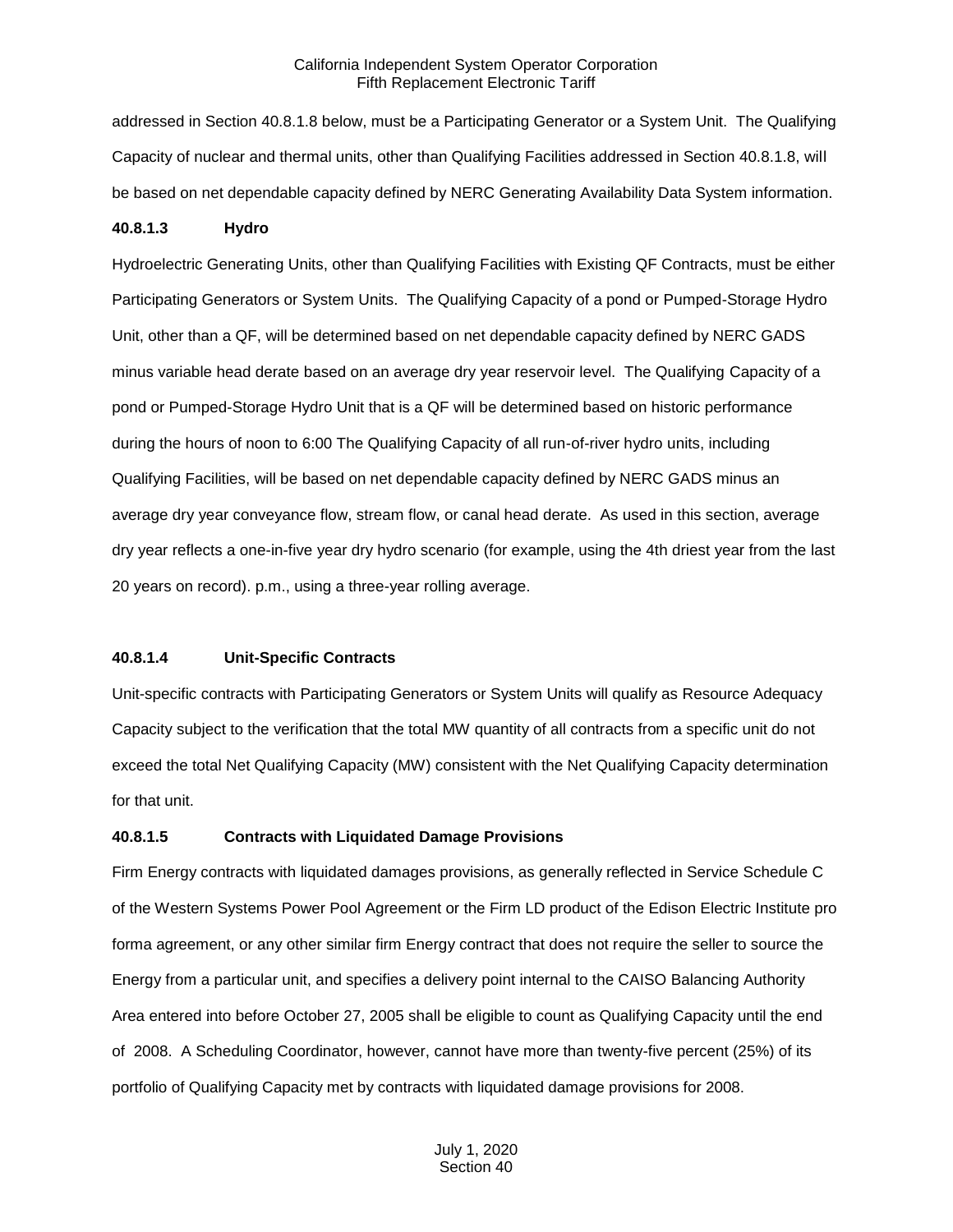## **40.8.1.6 Wind and Solar**

As used in this Section, wind units are those wind Generating Units without backup sources of Generation and solar units are those solar Generating Units without backup sources of Generation. Wind and solar units, other than Qualifying Facilities with Existing QF Contracts, must be Participating Intermittent Resources or subject to availability provisions of Section 40.6.4.

The Qualifying Capacity of all wind or solar units, including Qualifying Facilities, for each month will be based on their monthly historic performance during that same month during the hours of noon to 6:00 p.m., using a three-year rolling average. For wind or solar units with less than three years operating history, all months for which there is no historic performance data will utilize the monthly average production factor of all units (wind or solar, as applicable) within the TAC Area, or other production data from another area determined by the CAISO to be appropriate if the unit is not within a TAC Area, in which the Generating Unit is located.

## **40.8.1.7 Geothermal**

Geothermal Generating Units, other than Qualifying Facilities with Existing QF Contracts addressed in Section 40.8.1.8, must be Participating Generators or System Units. The Qualifying Capacity of geothermal units, other than Qualifying Facilities addressed in Section 40.8.1.8, will be based on NERC GADS net dependable capacity minus a derate for steam field degradation.

# **40.8.1.8 Treatment of Qualifying Capacity for Qualifying Facilities**

Qualifying Facilities must be subject to an effective Participating Generator Agreement or Net Scheduled Participating Generator Agreement or must be System Units, unless they have an Existing QF Contract. Except for hydro, wind, and solar Qualifying Facilities addressed pursuant to Sections 40.8.1.3 and 40.8.1.6, the Qualifying Capacity of Qualifying Facilities under Existing QF Contracts, will be based on historic monthly Generation output during the hours of noon to 6:00 p.m. (net of Self-provided Load) during a three-year rolling average.

#### **40.8.1.9 Participating Loads**

The Qualifying Capacity of Participating Loads shall be the average reduction in Demand over a threeyear period on a per Dispatch basis or, if the Load does not have three years of performance history, based on comparable evaluation data using similar programs. Loads of Participating Loads must be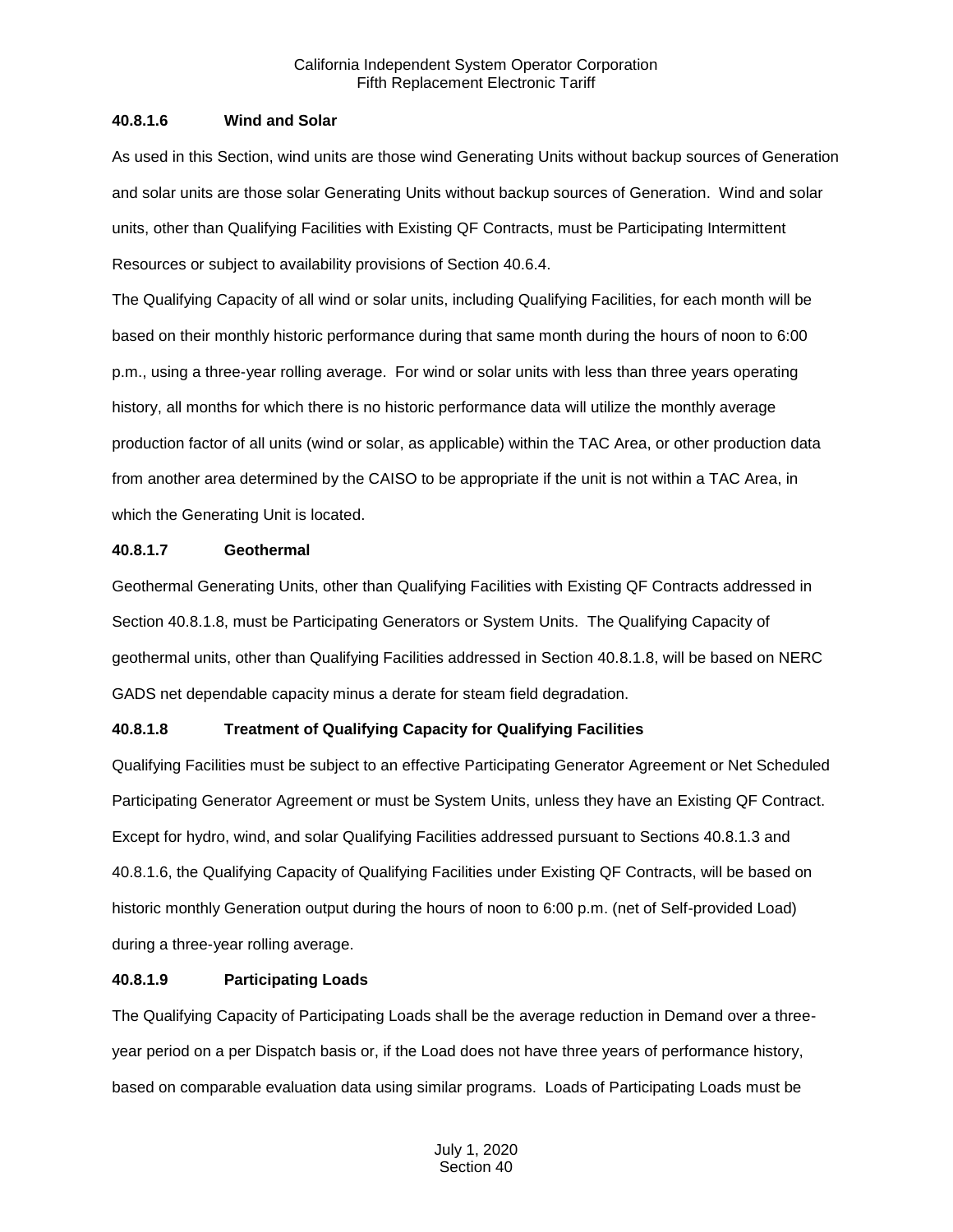available at least 48 hours, and if the Loads can only be dispatched for a maximum of two hours per event, then only 0.89 percent of a Scheduling Coordinator's portfolio may be made up of such Loads.

#### **40.8.1.10 Jointly-Owned Facilities**

A jointly-owned facility must be either a Participating Generator or a System Unit. The Qualifying Capacity for the entire facility will be determined based on the type of resource as described elsewhere in this Section 40.8.1. In addition, the Scheduling Coordinator must provide the CAISO with a demonstration of its entitlement to the output of the jointly-owned facility's Qualified Capacity and an explanation of how that entitlement may change if the facility's output is restricted.

#### **40.8.1.11 Facilities under Construction**

The Qualifying Capacity for facilities under construction will be determined based on the type of resource as described elsewhere in this Section 40.8. In addition, the facility must have been in commercial operation for no less than one month to be eligible to be included as a Resource Adequacy Resource in a Scheduling Coordinator's monthly Resource Adequacy Plan.

#### **40.8.1.12 System Resources and Pseudo-Ties**

#### **40.8.1.12.1 Dynamic System Resources and Pseudo-Ties**

Dynamic System Resources and Pseudo-Ties of Generating Units to the CAISO Balancing Authority Area shall be treated similar to resources within the CAISO Balancing Authority Area, except with respect to the deliverability screen under Section 40.4.6.1 and with respect to the limitation on the Qualifying Capacity of wind and solar resources set forth in Section 40.8.1.6. However, eligibility as a Resource Adequacy Resource is contingent upon a showing by the Scheduling Coordinator that the Dynamic System Resource or Pseudo-Tie of a Generating Unit to the CAISO Balancing Authority Area has secured transmission through any intervening Balancing Authority Areas for the Operating Hours that cannot be curtailed for economic reasons or bumped by higher priority transmission and that the Load Serving Entity for which the Scheduling Coordinator is submitting Demand Bids has an allocation of import capacity at the import Scheduling Point under Section 40.4.6.2 that is not less than the Resource Adequacy Capacity provided by the Dynamic System Resource or Pseudo-Tie of a Generating Unit to the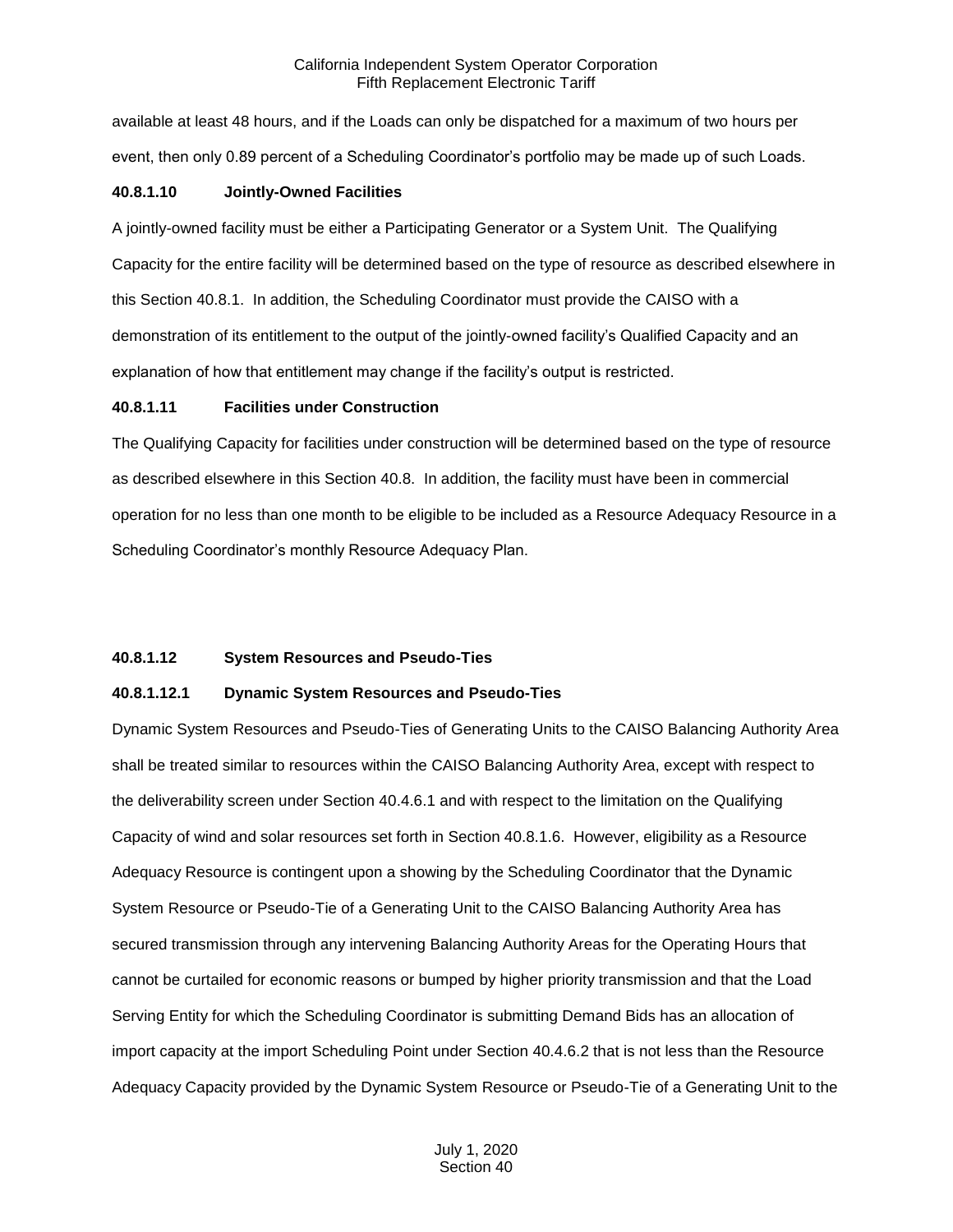CAISO Balancing Authority Area.

### **40.8.1.12.2 Non-Dynamic System Resources**

For Non-Dynamic System Resources, the Scheduling Coordinator must demonstrate that the Load Serving Entity for which the Scheduling Coordinator is scheduling Demand has an allocation of import capacity at the import Scheduling Point under Section 40.4.6.2 that is not less than the Resource Adequacy Capacity from the Non-Dynamic System Resource. The Scheduling Coordinator must also demonstrate that the Non-Dynamic System Resource is covered by Operating Reserves, unless unit contingent, in the sending Balancing Authority Area. Eligibility as Resource Adequacy Capacity is contingent upon a showing by the Scheduling Coordinator of the System Resource that it has secured transmission through any intervening Balancing Authority Areas for the Operating Hours that cannot be curtailed for economic reasons or bumped by higher priority transmission. With respect to Non-Dynamic System Resources, any inter-temporal constraints, such as multi-hour run blocks, must be explicitly identified in the monthly Resource Adequacy Plan, and no constraints may be imposed beyond those explicitly stated in the plan.

# **40.8.1.13 Proxy Demand Resources**

A Proxy Demand Resource must have the ability to (i) be dispatched for at least twenty-four hours per month, (ii) be dispatched on at least three consecutive days, and (iii) respond for at least four hours per dispatch in order to qualify as Resource Adequacy Capacity. The Qualifying Capacity of a Proxy Demand Resource, for each month, will be based on the resource's average monthly historic demand reduction performance during that same month during the Availability Assessment Hours, as described in Section 40.9.3, using a three-year rolling average. For a Proxy Demand Resource with fewer than three years of performance history, for all months for which there is no historic data, the CAISO will utilize a monthly megawatt value as certified and reported to the CAISO by the Demand Response Provider; otherwise, where available, the CAISO will use the average of historic demand reduction performance data available, by month, for a Proxy Demand Resource.

#### **40.8.1.14 Reliability Demand Response Resources**

The Net Qualifying Capacity of a Reliability Demand Response Resource, for each month, will be based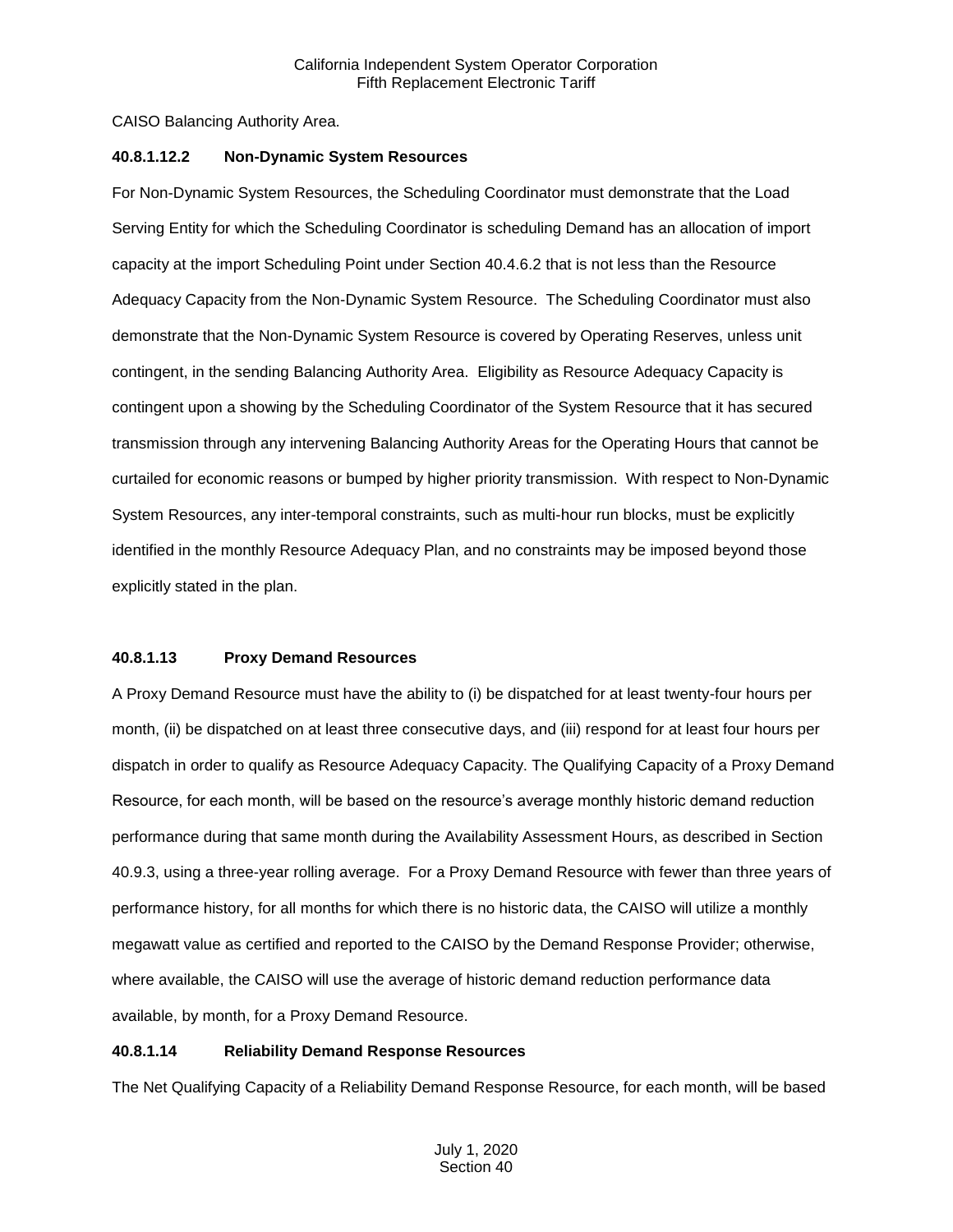on the resource's average monthly historic demand reduction performance during that same month during the Availability Assessment Hours, as described in Section 40.9.3, using a three-year rolling average. For a Reliability Demand Response Resource with fewer than three years of performance history, for all months for which there is no historic data, the CAISO will use a monthly megawatt value as certified and reported to the CAISO by the Demand Response Provider; otherwise, where available, the CAISO will use the average of historic demand reduction performance data available, by month, for a Reliability Demand Response Resource.

## **40.8.1.15 Distributed Generation Facilities**

- (a) Distributed Generation Facilities that meet the applicable requirements in Section 4.6 qualify as Resource Adequacy Capacity.
- (b) The CAISO will determine the Net Qualifying Capacity of each Distributed Generation Facility for each Resource Adequacy Compliance Year consistent with similar resource classifications connected to the transmission system, as provided in Section 40.4.6.1.
- (c) The Scheduling Coordinator for individual Distributed Generation Facilities, with the same resource type and PMax values less than 0.5 MW, that seek to operate as a combined Distributed Generation Facility, must submit to the CAISO a request that the initial Net Qualifying Capacity be determined and approved as a combined Distributed Generation Facility.

# **40.8.1.16 Non-Generator Resources**

- (a) Non-Generator Resources must be either Participating Generators or System Units to qualify as Resource Adequacy Capacity.
- (b) The CAISO will determine the Net Qualifying Capacity of each Non-Generator Resource based on the CAISO testing of the resource's sustained output over a four-hour period; however, the Net Qualifying Capacity shall not exceed the resource's maximum instantaneous discharge capability.

# **40.9 Resource Adequacy Availability Incentive Mechanism**

# **40.9.1 Introduction to RAAIM**

The CAISO shall use RAAIM to determine the availability of resources providing local and/or system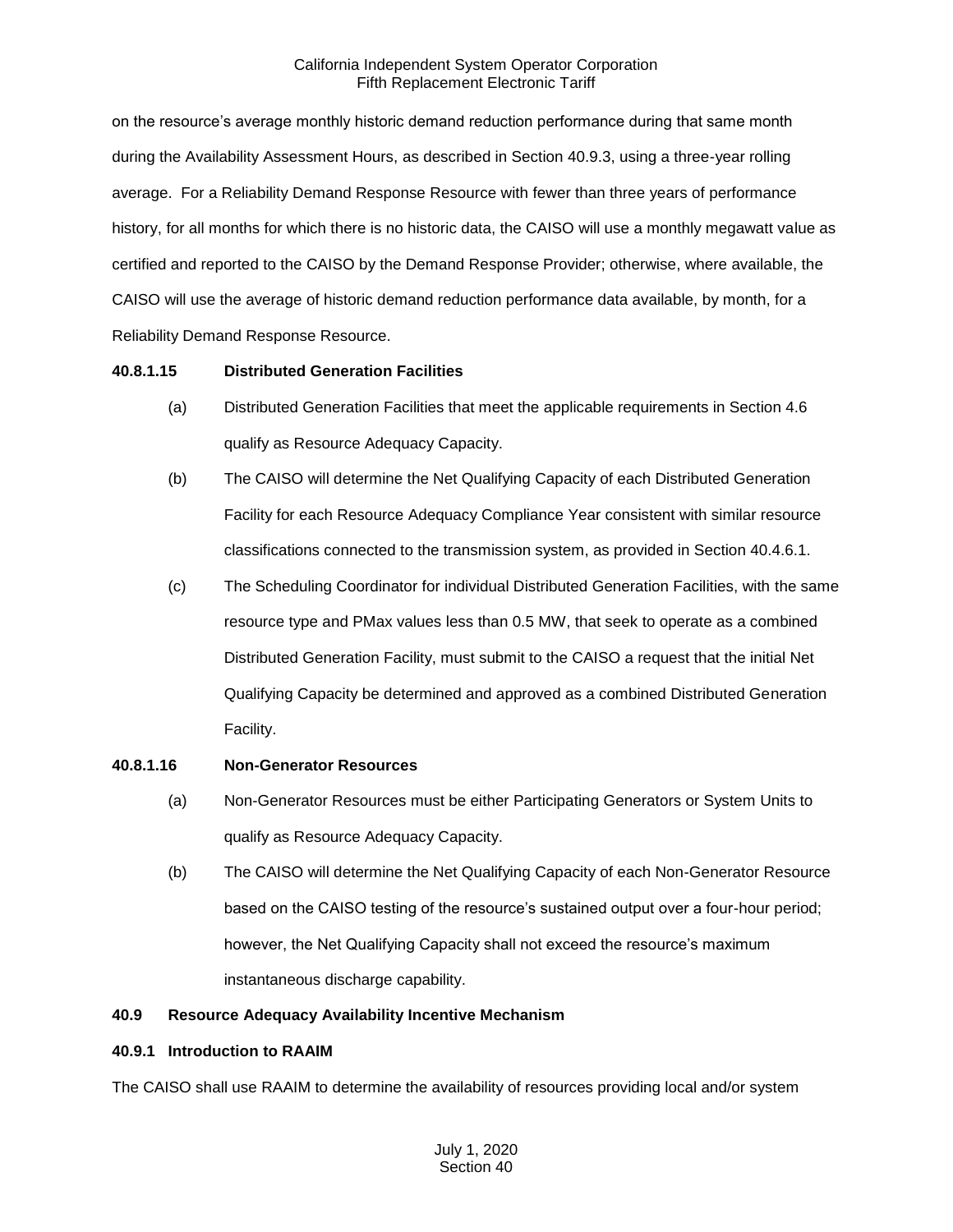Resource Adequacy Capacity and Flexible RA Capacity during the Availability Assessment Hours each month and then assess the resultant Availability Incentive Payments and Non-Availability Charges through the CAISO's settlements process.

### **40.9.2 Exemptions**

- (a) **Capacity Exempt from RAAIM – All Provisions.** The entire capacity of a resource in any of the following categories is exempt from the RAAIM provisions in Section 40.9 –
	- (1) Resources with a PMax less than 1.0 MW;
	- (2) Non-specified resources that provide Resource Adequacy Capacity under contracts for Energy delivered within the CAISO Balancing Authority Area;
	- (3) Participating Load that is also Pumping Load; and
	- (4) Legacy RMR Units.

# (b) **Capacity Exempt from RAAIM – Local/System**

- (1) The entire capacity of a resource in any of the following categories is exempt from the RAAIM provisions in Section 40.9 applicable to local and system Resource Adequacy Capacity –
	- (A) Variable Energy Resources;
	- (B) Combined Heat and Power Resources; and
	- (C) Run-of-River Resources.
- (2) The capacity of a resource with a Load-following MSS as its Scheduling Coordinator that is designated on a Load-following MSS's monthly Resource Adequacy Plan is exempt from the RAAIM provisions in Section 40.9 applicable to local and system Resource Adequacy Capacity, to the extent that the resource's capacity is also designated as Resource Adequacy Capacity on the monthly Supply Plan of that Load-following MSS or another Load-following MSS.
- (3) Resources with Existing QF Contracts or Amended QF Contracts that are Resource Adequacy Resources are exempt from the RAAIM provisions in Section 40.9 applicable to local and system capacity --
	- (A) if the QF resource previously provided Resource Adequacy Capacity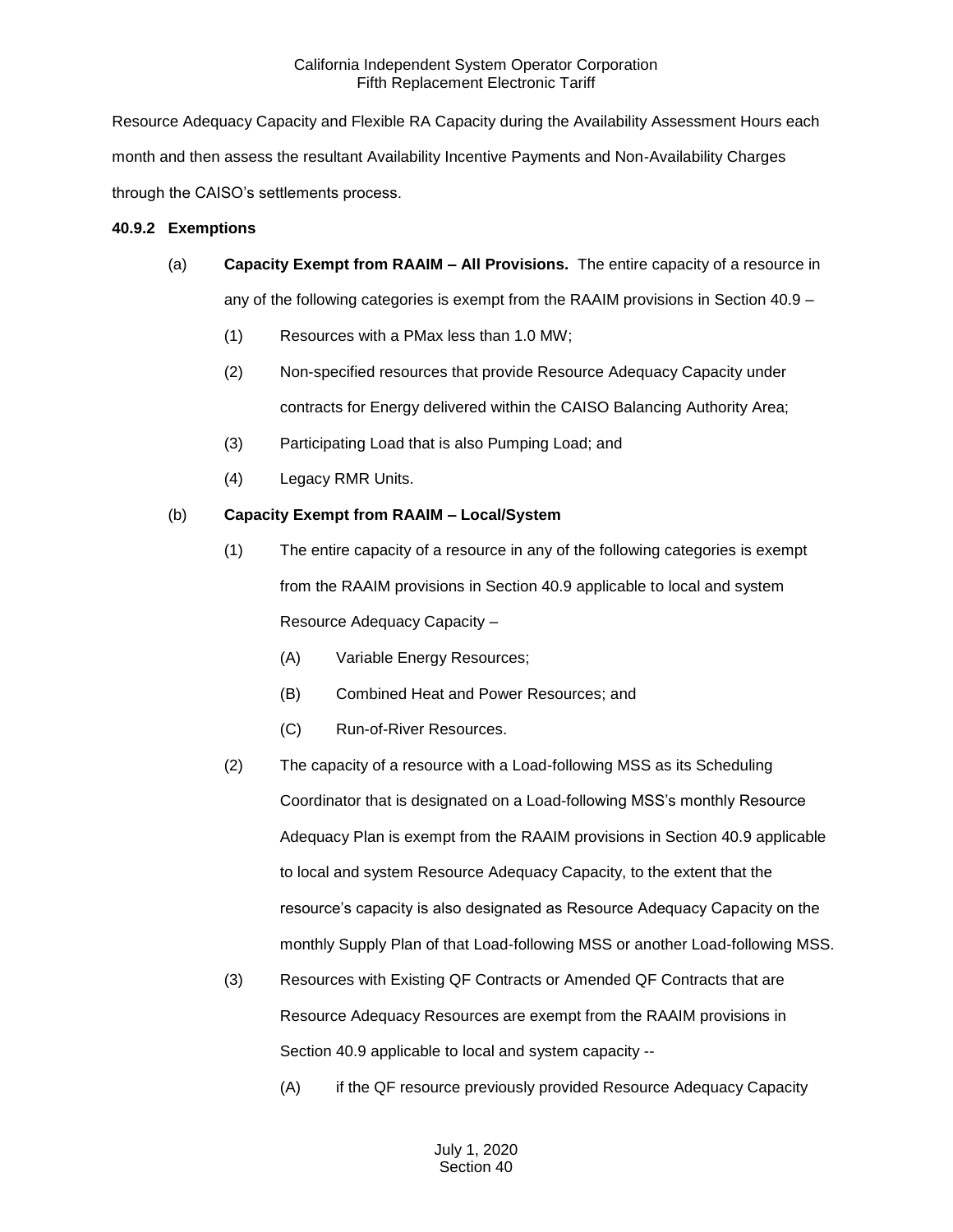pursuant to an Existing QF Contract that was executed prior to August 22, 2010 and remained in effect pursuant to California Public Utilities Commission Decision 07-09-040 that extended the term of expiring contracts until such time as the new contracts resulting from that decision are available; or

(B) until the QF Resource's Existing QF Contract or Amended QF Contract terminates or if requested by the Scheduling Coordinator for the resource, whichever is earlier.

#### (c) **Capacity Exempt from RAAIM – Flexible Capacity.**

- (1) The capacity of Use-Limited Resources in a combination under Section 40.10.3.2(b), 40.10.3.3(b) or 40.10.3.4(b) is exempt from the RAAIM provisions in Section 40.9 applicable to Flexible RA Capacity to the extent that the resources are committed to provide Flexible RA Capacity as a combination on their respective monthly Supply Plans.
- (2) The Capacity of a resource with a Load-following MSS as its Scheduling Coordinator that is designated on a Load-following MSS's monthly Flexible RA Plan is exempt from the RAAIM provisions in Section 40.10 applicable to Flexible RA Capacity, to the extent that the resource's capacity is also designated as Flexible RA Capacity on the monthly Supply Plan of that Load-following MSS or another Load-following MSS.

#### **40.9.2.1 Acquired Resources.**

- (a) **Exemption.** The entire capacity of an Acquired Resource is exempt from the RAAIM provisions in Section 40.9 applicable to local and system Resource Adequacy Capacity if the resource provides Resource Adequacy Capacity under a resource-specific power supply contract that –
	- (1) was exempt from the prior standard capacity product in Section 40.9 as of the RAAIM effective date, and continues to meet the requirements for that exemption, under the provisions of Sections 40.9.2(1) or 40.9.2(2) contained in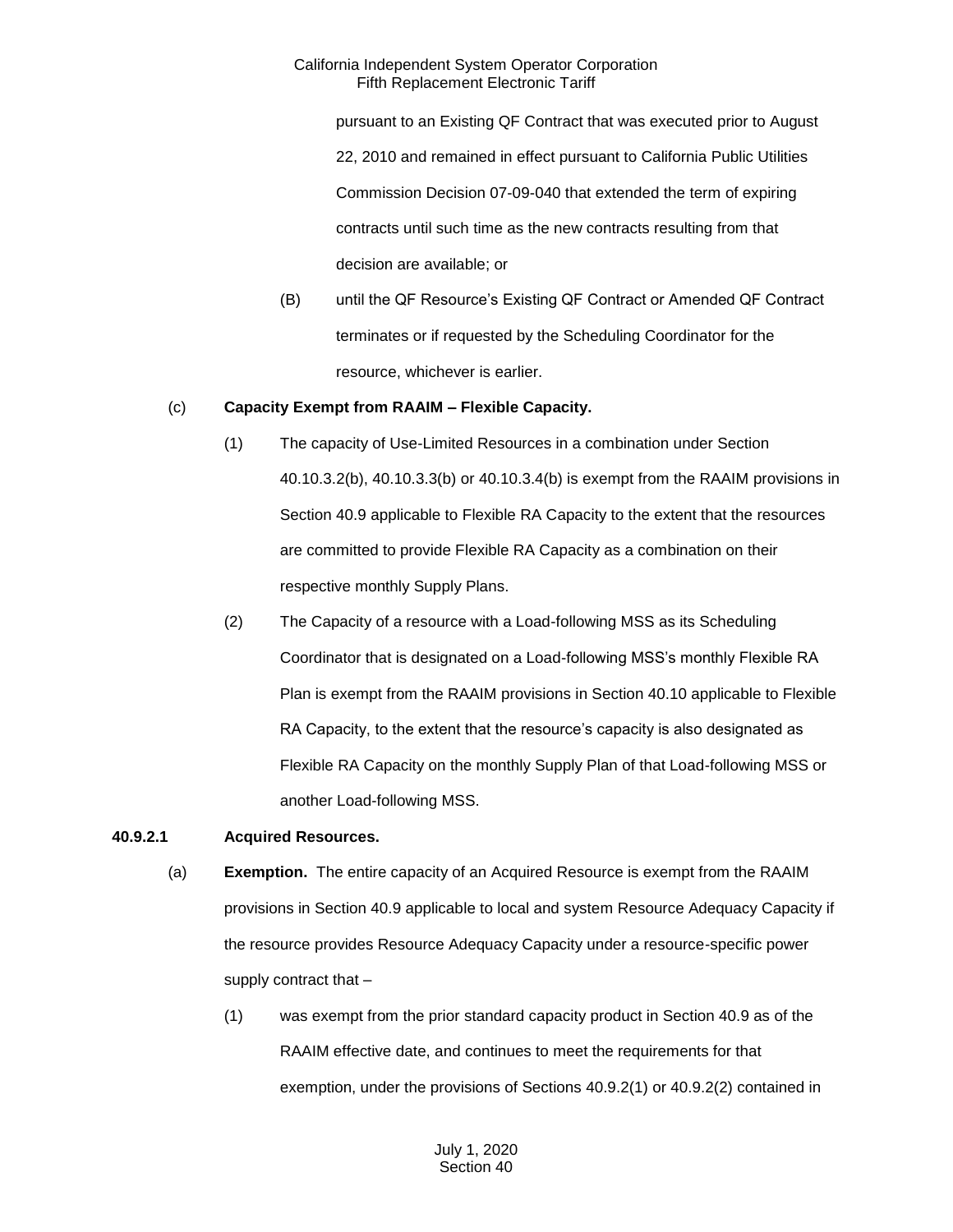Appendix J.

- (2) includes an availability provision, or the resource under the power supply contract is located outside of the CAISO Balancing Authority Area and jointly operated with project participants located outside of the CAISO Balancing Authority Area, such that no single Load Serving Entity with contractual rights for the resource's output has the ability to effect changes to the resource's availability; and
- (3) does not contain a provision that allows the contract to be modified for regulatory changes.
- (b) **Request.** To maintain the exemption, the Scheduling Coordinator for the Acquired Resource must annually request renewal of the exemption and –
	- (1) for Resource Adequacy Compliance Year 2016, submit an affidavit to the CAISO, by either the Scheduling Coordinator or resource owner, demonstrating that the Acquired Resource meets the eligibility criteria in Section 40.9.2.1(a), in accordance with the process and schedule in the Business Practice Manual; and
	- (2) for each Resource Adequacy Compliance Year thereafter until the contract terminates, submit confirmation to the CAISO that the information in the affidavit is still accurate and the Acquired Resource continues to meet the eligibility criteria in Section 40.9.2.1(a), in accordance with the process and schedule in Business Practice Manual.
- (c) **Approval.** The CAISO shall review the information submitted and
	- (1) approve a request that contains the information required by Sections 40.9.2.1(a) and (b) and that demonstrates the resource meets the eligibility criteria in Section 40.9.2.1(a);
	- (2) advise the Scheduling Coordinator for the resource if the request does not contain all of the information required by Sections 40.9.2.1(a) and (b), and allow the opportunity for the Scheduling Coordinator to submit the additional required information, in accordance with the process and schedule in the Business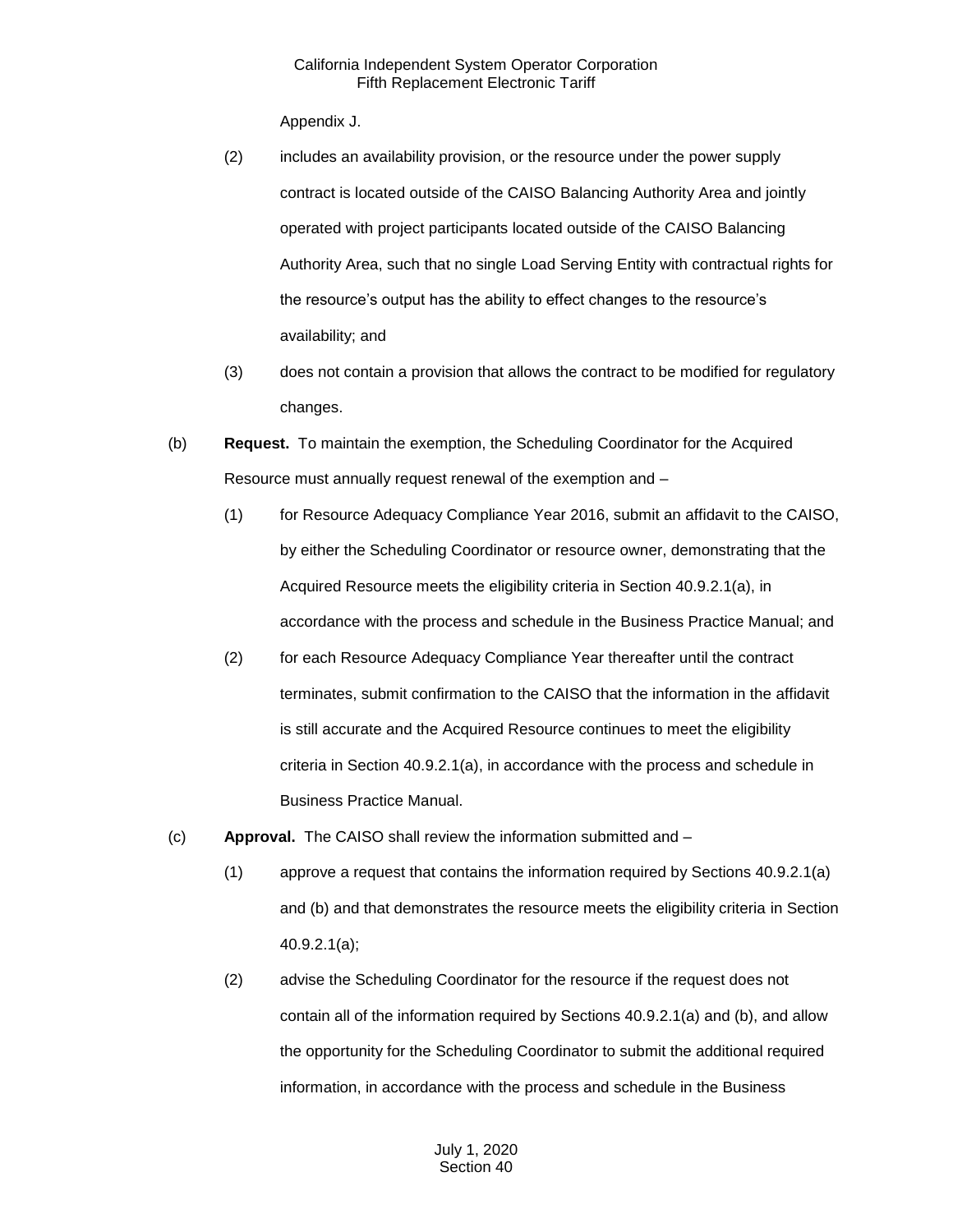Practice Manual; or

- (3) deny the request and permanently terminate the exemption if --
	- (A) the Scheduling Coordinator for the resource does not timely submit a request under Section 40.9.2.1(b);
	- (B) the Scheduling Coordinator for the resource does not submit, or does not timely submit, additional information required to complete the request under Section 40.9.2(c)(2); or
	- (C) the CAISO determines the resource does not meet the eligibility criteria in Section 40.9.2.1(a).
- (d) **Failure to Request Renewal.** If the Scheduling Coordinator for the resource does not submit a request to renew the exemption under Section 40.9.2.1(b), the exemption shall terminate and the CAISO shall notify the Scheduling Coordinator of the termination in accordance with the process and schedule in Business Practice Manual.
- (e) **Notice of Termination.** The Scheduling Coordinator for an Acquired Resource must notify the CAISO within 10 days if the contract terminates or no longer meets the eligibility criteria in Section 40.9.2.1(a).

# **40.9.3 Availability Assessment**

# **40.9.3.1 Local and System RA Capacity Availability**

#### (a) **Availability Assessment Hours**

- (1) Prior to the start of each Resource Adequacy Compliance Year, the CAISO shall establish and publish in the Business Practice Manual the Availability Assessment Hours applicable for resources providing local and/or system Resource Adequacy Capacity for each month of that year.
- (2) The Availability Assessment Hours shall be a pre-defined set of five consecutive hours for each month that –
	- (A) correspond to the operating periods when high demand conditions typically occur and when the availability of Resource Adequacy Capacity is most critical to maintaining system reliability: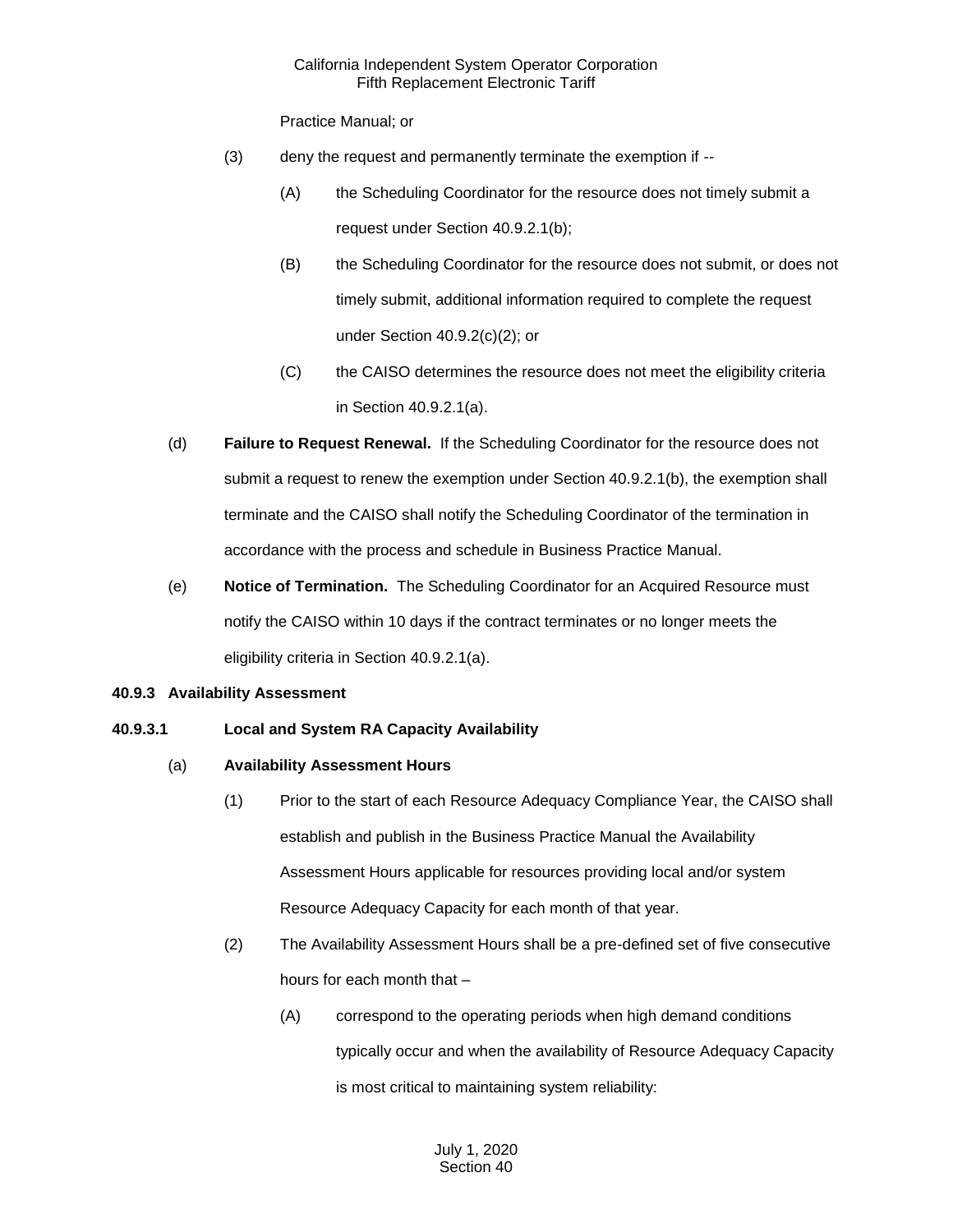- (B) vary by season as necessary so that the coincident peak load hour typically falls within the five-hour range each day during the month, based on historical actual load data; and
- (C) apply to each Trading Day that is a weekday and not a federal holiday.
- (b) **Must-Offer Availability Assessment.** The CAISO shall determine the extent to which each resource providing local and/or system Resource Adequacy Capacity made that capacity available to the CAISO each day during the Availability Assessment Hours by comparing –
	- (1) the MWs of local and/or system Resource Adequacy Capacity for which the Scheduling Coordinator for the resource submitted Economic Bids or Self-Schedules in the Day-Ahead Market and the Real-Time Market on a given day; and
	- (2) the MWs of local and/or system Resource Adequacy Capacity for which the Scheduling Coordinator for the resource had a performance obligation to submit Economic Bids or Self-Schedules in the CAISO Markets under the must-offer requirements applicable under Section 40.6 on a given day, provided that Conditionally Available Resources will have RAAIM assessed as if the resource's performance obligation were defined in Sections 40.6.1 and 40.6.2 and irrespective of their expected available Energy or their expected as-available Energy.

# **40.9.3.2 Flexible RA Capacity Availability**

- (a) **Availability Assessment Hours.** The Availability Assessment Hours for a Flexible RA Resource shall be the same period as the must-offer obligation for the Flexible Capacity Category that is designated on the Resource Flexible RA Capacity Plan for that month, as set forth in Section 40.10.6.
- (b) **Must-Offer Availability Assessment.** The CAISO shall determine the extent to which each Flexible RA Resource made that capacity available in each Availability Assessment Hour of the day by comparing –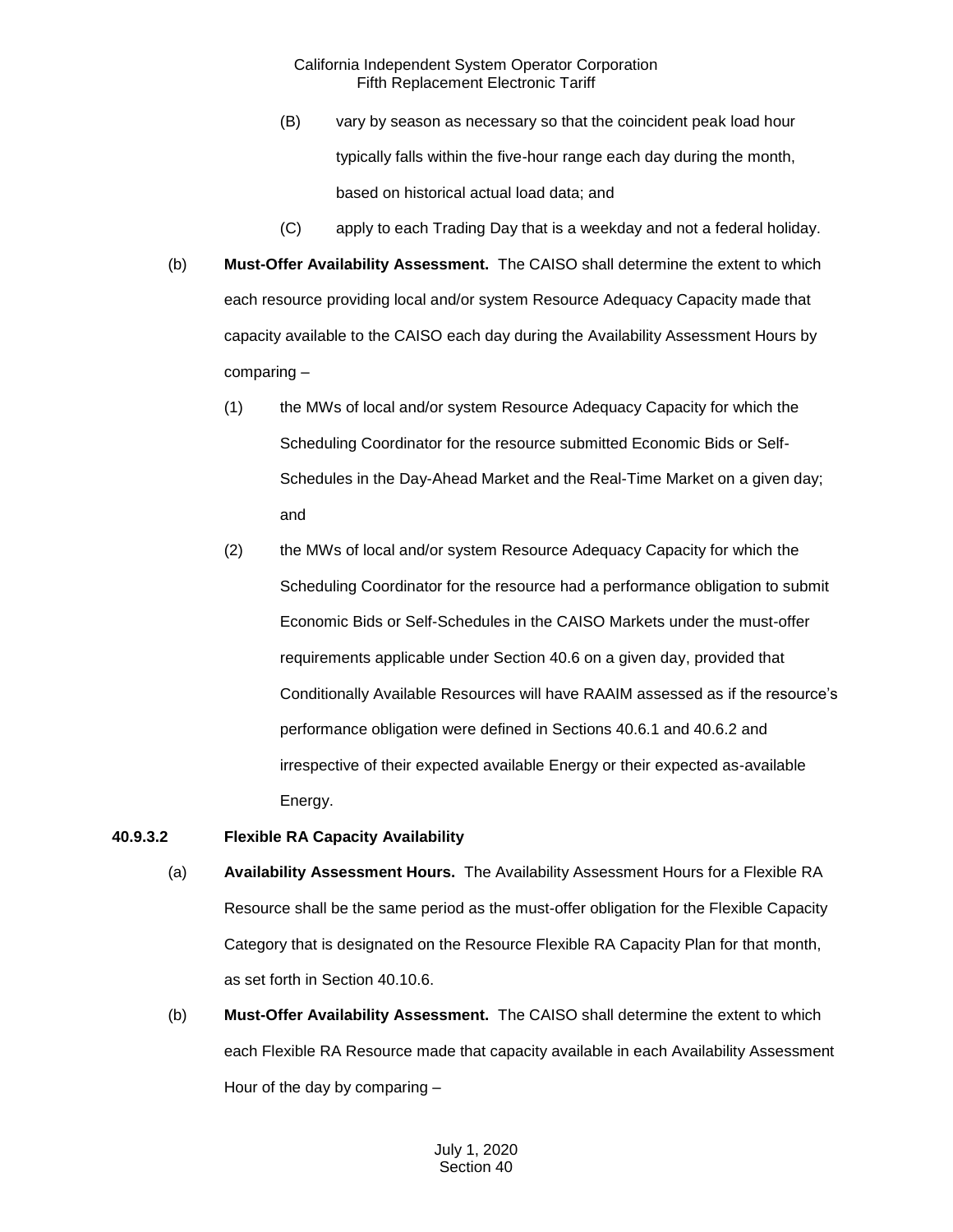- (A) the MWs of Flexible RA Capacity for which the Scheduling Coordinator for the resource submitted Economic Bids in the Day-Ahead Market and the Real-Time Market on a given day; and
- (B) the MWs of Flexible RA Capacity for which the Scheduling Coordinator for the resource had a performance obligation to submit Economic Bids in the CAISO Markets under the must-offer requirements applicable under Section 40.10.6 on a given day.
- (c) **Flexible Capacity Category.** If a Flexible RA Resource is designated to provide Flexible RA Capacity and/or RA Substitute Capacity in more than one Flexible Capacity Category on the same day, the CAISO will assess the availability of the resource using the mustoffer obligation for the highest quality of Flexible Capacity Category designated.
- (d) **Start-Up Less Than 90 Minutes.** For resources with a start-up time less than 90 minutes, the CAISO will use the resource's MWs of capacity from zero to the EFC value to assess the availability of the designated Flexible RA Capacity; provided that the Scheduling Coordinator for the resource does not submit Self-Schedules for the capacity from zero to PMin or for any portion of the capacity under the must-offer obligation for Energy. If the Scheduling Coordinator for the resource submits a Self-Schedule, the CAISO will deduct the MW value of PMin from the calculation of the resource's Flexible RA Capacity availability,
- (e) **Start-Up Greater Than 90 Minutes.** For resources with a start-up time greater than 90 minutes, the CAISO will use the MWs of capacity between the resource's PMin and EFC value in the availability assessment and validate whether the Scheduling Coordinator for the resource submitted Economic Bids for all MWs designated on the Resource Flexible RA Capacity Plan.
- (f) **Variable Energy Resources**
	- (1) **Flexible RA Capacity Equal to EFC.** If the Flexible RA Capacity designated on the monthly Resource Flexible RA Capacity Plan is equal to the resource's EFC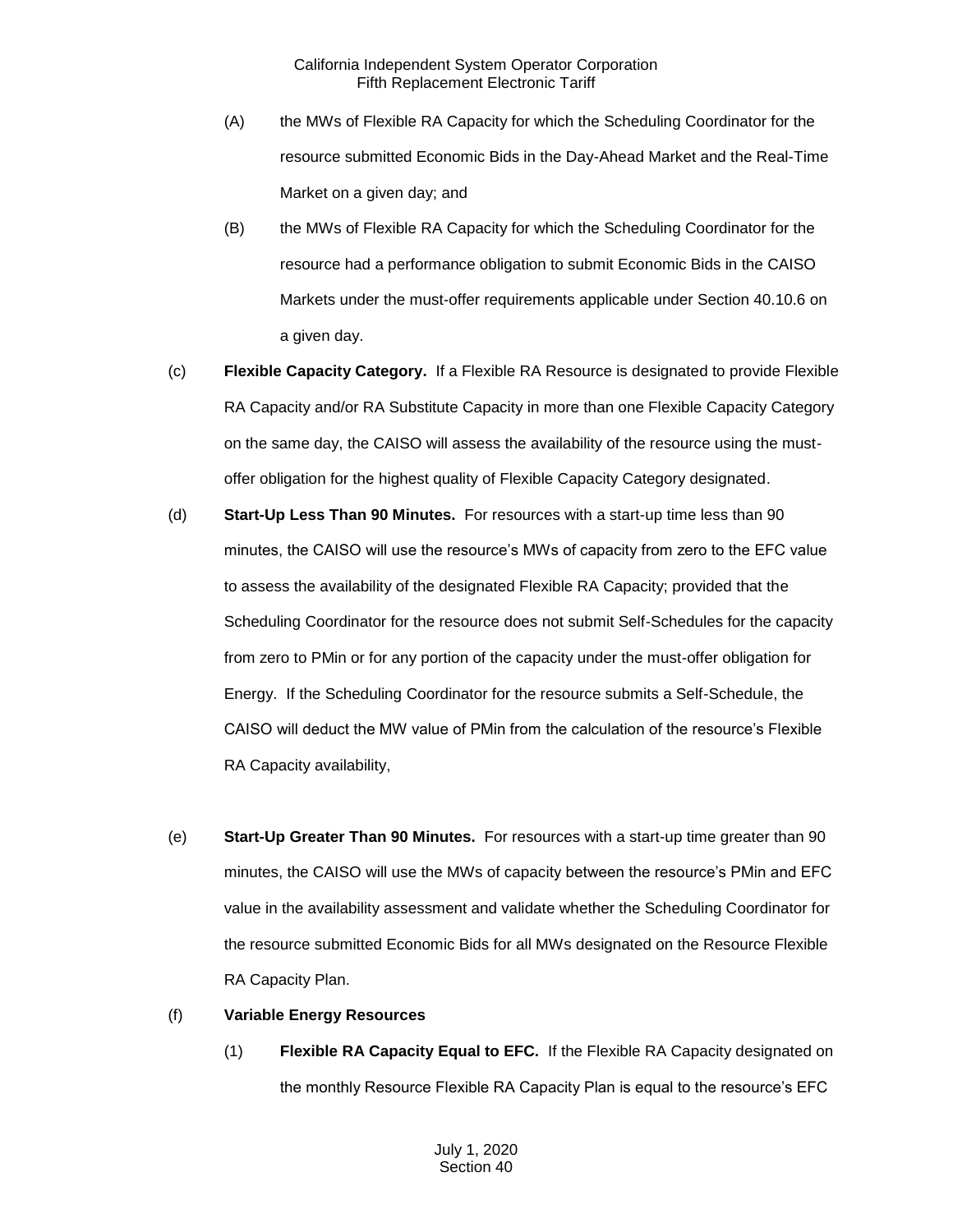value, the CAISO will assess the availability of the designated Flexible RA Capacity based on the Economic Bids for Flexible RA Capacity the Scheduling Coordinator for the resource submitted up to the MWs in the Variable Energy Resource forecast applicable under Section 4.8.2.

- (2) **Flexible RA Capacity Less Than EFC.** If the Flexible RA Capacity designated in the monthly Resource Flexible RA Capacity Plan is less than the EFC value for the resource, the CAISO will assess availability using the ratio of the amount shown on the monthly plan to the relevant EFC value, and applies that ratio to the MWs of Economic Bids and the Variable Energy Resource forecast.
- (3) **VER Forecast Less Than Flexible RA Capacity.** If the MWs in the Variable Energy Resource forecast are less than the MWs of Flexible RA Capacity designated in the monthly Resource Flexible RA Capacity Plan, and the Economic Bids are greater than or equal to the forecast amount for that hour, the resource is 100 percent available up to the forecast amount.
- (4) **VER Forecast Greater Than Flexible RA Capacity.** If the MWs in the Variable Energy Resource forecast are greater than the MWs of Flexible RA Capacity designated in the monthly Resource Flexible RA Capacity Plan, the Scheduling Coordinator for the resource must submit Economic Bids equal to the forecast amount. If the Scheduling Coordinator for the resource submits Economic Bids for MWs above the forecast, or the resource generates above the forecast, the CAISO will limit the calculated availability to the forecast amount.
- (5) **No Day-Ahead Market Obligation.** For Variable Energy Resources that do not have an obligation to submit Economic Bids into the Day-Ahead Market, the CAISO will base the availability assessment of the Flexible RA Capacity only on the resource's Economic Bids in the Real-Time Market.

# **40.9.3.3 Availability for Overlapping Local/System and Flexible RA Capacity**

(a) **Overlap Determination.** The availability assessment for overlapping Resource Adequacy commitments shall apply to those MWs subject to the must-offer obligations for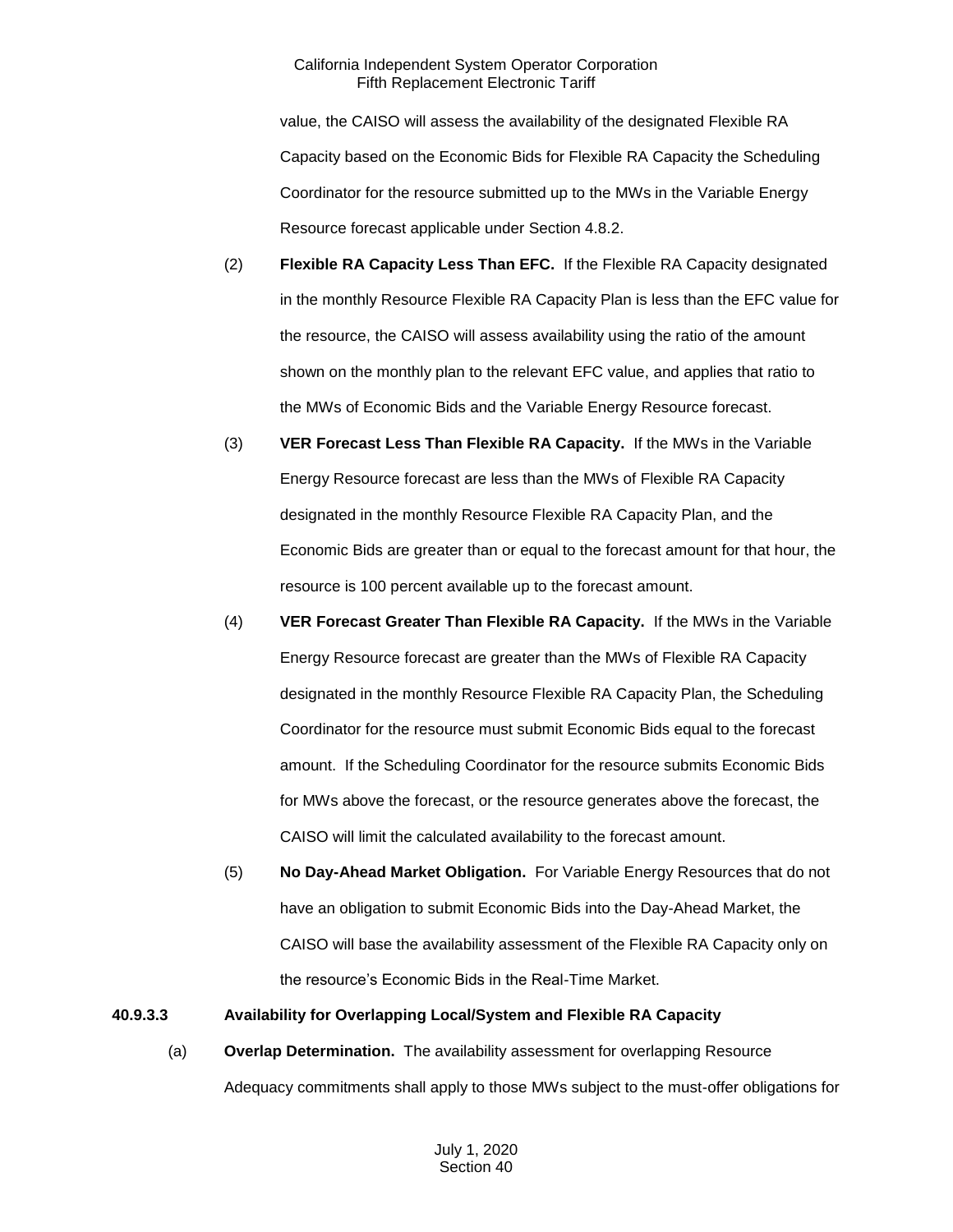local and/or system Resource Adequacy Capacity and Flexible RA Capacity in any Availability Assessment Hour. For the purpose of this Section 40.9, capacity is deemed to have an overlapping Resource Adequacy commitment if it has a must-offer obligation based on its status as local and/or system Resource Adequacy Capacity and a must-offer obligation based on its status as Flexible RA Capacity during the same Availability Assessment Hour of a day.

- (b) **Must-Offer Availability Assessment.** The CAISO shall determine the extent to which each resource with overlapping Resource Adequacy commitments made that capacity available to the CAISO in each overlapping Availability Assessment Hour of the day by comparing –
	- (1) the MWs of local and/or system Resource Adequacy Capacity and Flexible RA Capacity for which the Scheduling Coordinator for the resource submitted Economic Bids in the Day-Ahead Market and the Real-Time Market; and
	- (2) the MWs of local and/or system Resource Adequacy Capacity and Flexible RA Capacity for which the Scheduling Coordinator for the resource had a performance obligation to submit Economic Bids in the CAISO Markets, in accordance with the applicable must-offer requirements in Sections 40.6 and 40.10.6.
- (c) **Calculation.** The CAISO's calculation of the Availability Assessment for overlapping RA commitments shall count-
	- (1) any MW only once; and
	- (2) the total MWs of overlapping capacity as a Flexible RA Capacity commitment.

# **40.9.3.4 Treatment of Outages**

- (a) **RA Substitute Capacity Not Required.** The RAAIM Availability Assessment for a Resource Adequacy Resource excludes the capacity, duration, and must-offer requirements for Resource Adequacy Capacity on an Outage during the Resource Adequacy month that does not require RA Substitution Capacity under Section 9.3.1.3.3.
- (b) **RA Substitute Capacity Required and Provided.** For each Outage that requires RA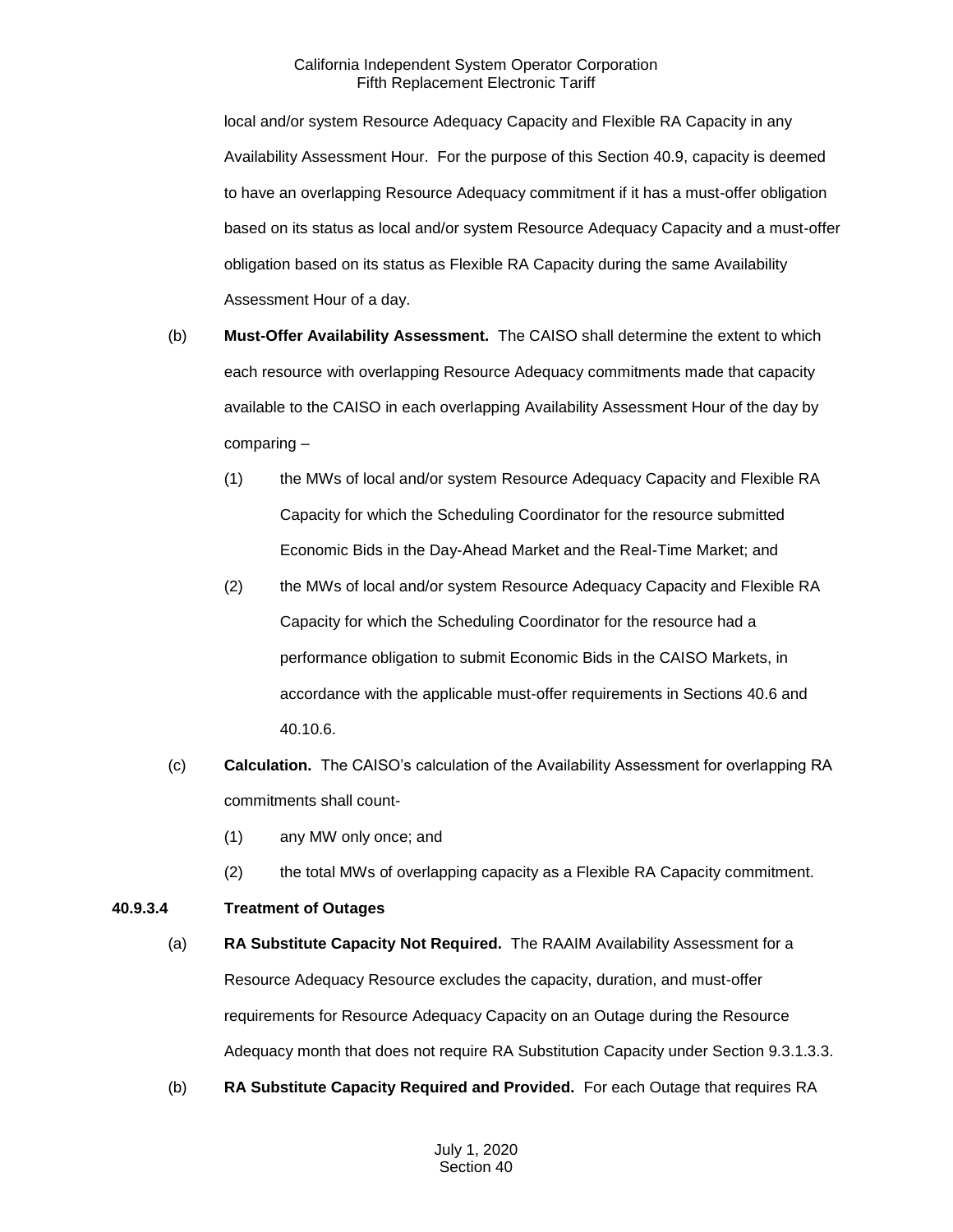Substitute Capacity under Section 40.9.3.6 to avoid imposition of RAAIM charges –

- (1) the RAAIM Availability Assessment for the resource excludes the capacity, duration, and must-offer requirement for Resource Adequacy Capacity on outage to the extent the resource provides RA Substitute Capacity for that outage as required under Section 40.9.3.6; and
- (2) the RAAIM Availability Assessment for the substitute resource includes the capacity, duration, and must-offer requirement for the RA Substitute Capacity commitment. For each day the substitute resource is committed to provide Flexible RA Capacity and/or RA Substitute Capacity in more than one Flexible Capacity Category, the RAAIM Availability Assessment applies the must-offer obligation for the highest quality Flexible Capacity Category to the total MWs of the flexible capacity requirement. For the purposes of this Section 40.9, base ramping resources (as defined in section 40.10.3.2) are considered to be a higher quality of Flexible Capacity Category than either peak ramping resources (as defined in section 40.10.3.3) or super-peak ramping resources (as defined in section 40.10.3.4). Additionally, peak ramping resources (as defined in section 40.10.3.3) are considered to be a higher quality of Flexible Capacity Category than super-peak ramping resources (as defined in section 40.10.3.4).
- (c) **RA Substitute Capacity Required not Provided.** For each Outage that requires RA Substitute Capacity under Section 40.9.3.6 to avoid imposition of RAAIM charges, the RAAIM Availability Assessment for the resource includes the capacity, duration, and must-offer requirement for Resource Adequacy Capacity on an outage to the extent the resource does not provide RA Substitute Capacity for the outage as required under Section 40.9.3.6.
- (d) **Exclusions from RAAIM for certain Outage types.** The RAAIM Availability Assessment excludes the capacity, duration, and must-offer requirement for local and/or system Resource Adequacy Capacity or Flexible RA Capacity on an Outage in a nature of work category specified in the Business Practice Manual that relates to: (i) an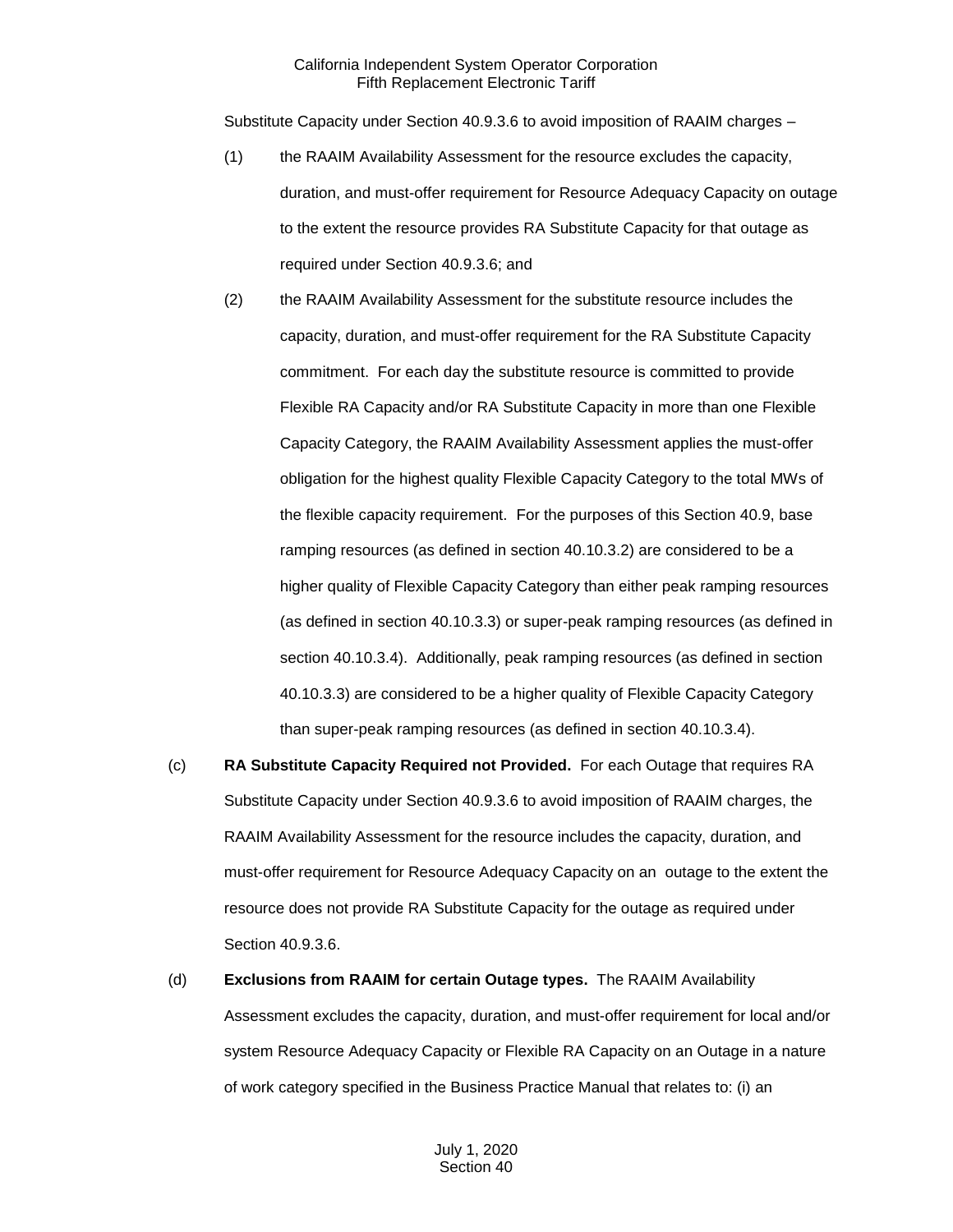administrative action by the resource owner; (ii) a cause outside of the control of the resource owner, (iii) or a short-term use limitation; or (iv) a non-Run-of-River Resource hydroelectric Generating Unit's management of water-related operational or regulatory limitations. Through the December 31, 2020, Trading Day, item (iv) of this Section 40.9.3.4(d) applies only to a hydroelectric Generating Unit that has limited the capacity it has shown on the monthly Supply Plan corresponding to the day of the Outage to reflect historical hydrological conditions or actual hydrological conditions in 2020. The limitations based on hydrological conditions must be mutually agreed upon with the unit's Scheduling Coordinator and the CAISO. Starting with the January 1, 2021, Trading Day, item (iv) of this Section 40.9.3.4(d) applies only to a hydroelectric Generating Unit whose Qualifying Capacity was established pursuant to a CPUC or Local Regulatory Authority methodology under which the Qualifying Capacity is calculated to reflect historical hydrological conditions.

(e) **Derates on Generating Units Providing system RA Capacity and Listed Local RA Capacity.** If a Generating Unit providing both system RA Capacity and Listed Local RA Capacity is on Forced Outage, then for purposes of RAAIM and RA Substitute Capacity the quantity of the Forced Outage will be apportioned first to the system RA Capacity provided from that Generating Unit. If the quantity of the Forced Outage exceeds the quantity of system RA Capacity provided by the Generating Unit, then the remainder of the Forced Outage shall be apportioned to the Listed Local RA Capacity provided by the Generating Unit.

**40.9.3.5 [Not Used]** 

#### **40.9.3.6 Substitute Capacity**

# **40.9.3.6.1 CAISO Evaluation by T-22 of Need for Substitute Capacity for Outages Submitted by T-25**

No later than 22 days before the start of each month, the CAISO will determine for each day in that month whether it will have sufficient operationally available RA Capacity from a combination of Local Capacity Area Resources and system capacity resources to meet or exceed the CAISO system RA Reliability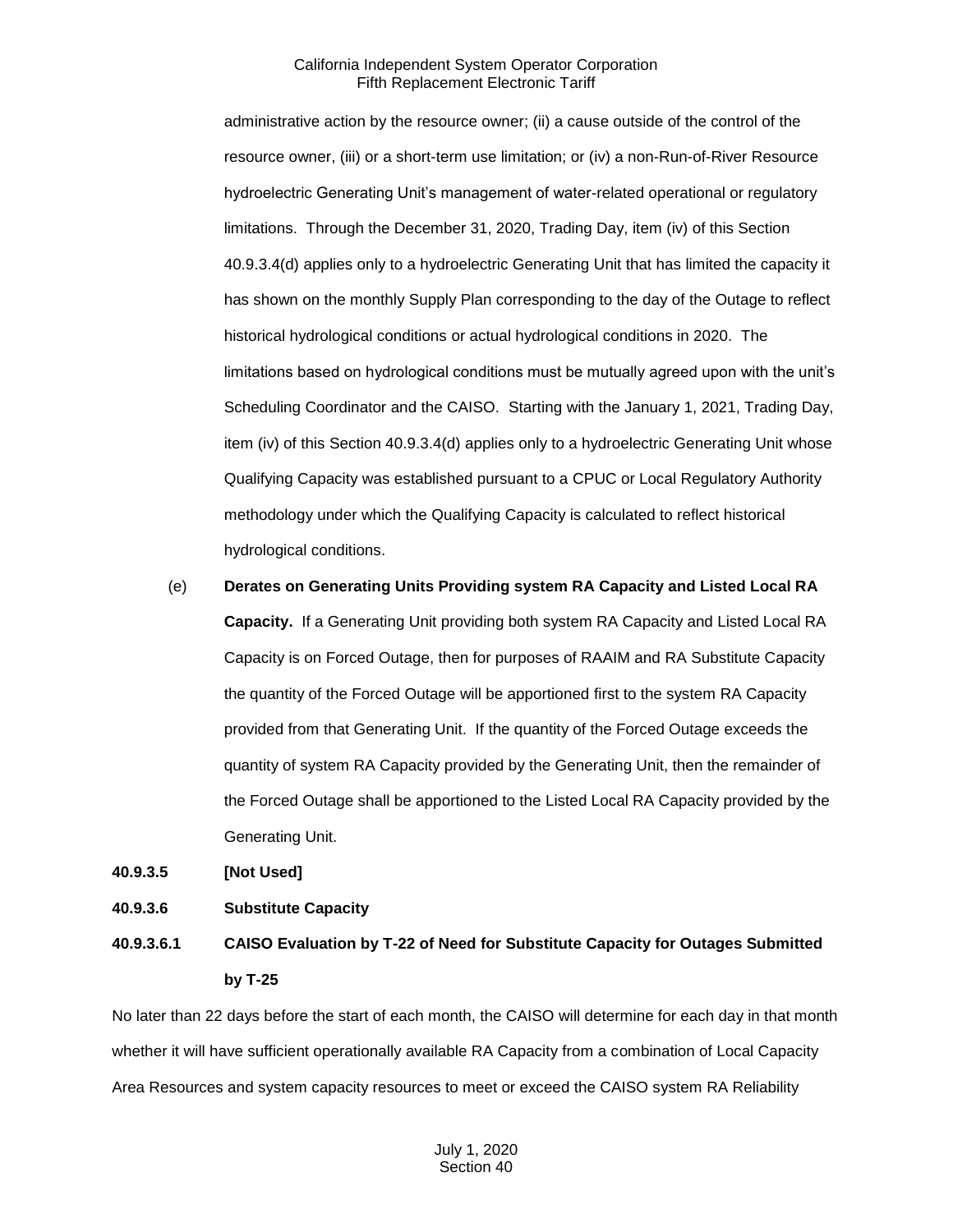Margin for each day. The CAISO will base this assessment on Maintenance Outages planned to be taken during the month that were submitted at least 25 days before the start of the month and any RA Substitute Capacity already provided to the CAISO for that month.

If the CAISO determines that it will have sufficient operationally available RA Capacity to meet or exceed the CAISO system RA Reliability Margin for a particular day, then no supplier with an outage submitted at least 25 days before the start of the month would be required to provide RA Substitute Capacity to be excluded from the RAAIM calculation as part of the analysis conducted no later than 22 days before the start of each month.

If the CAISO determines that it will not have sufficient operationally available RA capacity to meet the CAISO system RA Reliability Margin for a particular day, then it will determine which resources must provide RA Substitute Capacity to be excluded from the RAAIM calculation based on the reverse order of the dates on which the resources submitted the outage requests to the CAISO. The CAISO will first request the resource providing RA Capacity with the most-recently-requested outage for that day to provide RA Substitute Capacity and then will continue to assign substitution opportunities until the CAISO has sufficient operationally available RA Capacity to meet the CAISO system RA Reliability Margin for that particular day, assuming that all resources that are assigned a RA Substitute Capacity obligation actually provide RA Substitute Capacity for that day.

For purposes of this section 40.9.3.6.1, the CAISO will treat any request to extend the scheduled duration of an outage or increase the MW amount of capacity on outage as a new outage request and will assign a new priority date based on when the request to change the outage or derate was submitted to the CAISO. For the purposes of this section 40.9.3.6.1, the CAISO will not assign a new priority date where the Scheduling Coordinator requests to reduce the scheduled duration of an outage or decrease the MW amount of capacity on outage.

A resource designated to provide RA Substitute Capacity as part of the analysis conducted no later than 22 days before the start of each month must designate RA Substitute Capacity by the deadline specified in the relevant Business Practice Manual. Failure to designate the RA Substitute Capacity by the specified deadline will subject the resource to RAAIM unless the outage is cancelled or rescheduled.

#### **40.9.3.6.2 CAISO Rolling Evaluation of Need for Substitute Capacity for Outages Submitted**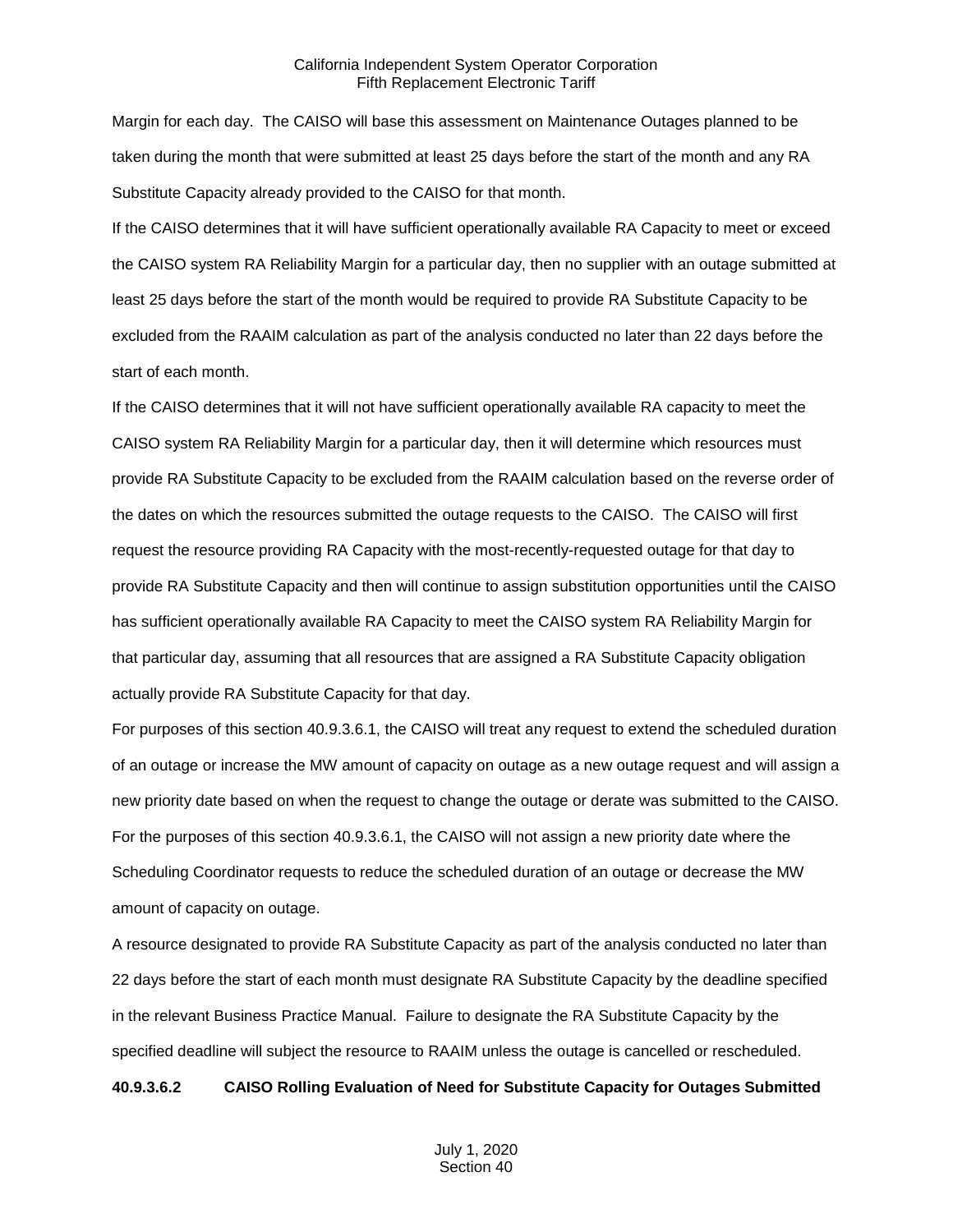#### **after T-25**

Starting at twenty-four days before the start of a month, the CAISO will consider submitted Maintenance Outages for a substitution requirement on a rolling basis, based on time of submission. Upon submission of the outage request, the CAISO will determine for each day of the outage whether the CAISO will have sufficient operationally available RA Capacity from a combination of Local Capacity Area Resources and system capacity resources to meet or exceed the CAISO system RA Reliability Margin for each day. The CAISO will base this assessment on Maintenance Outages planned to be taken for that day and any RA Substitute Capacity already provided to the CAISO for that day.

If the CAISO determines that it will have sufficient operationally available RA Capacity to meet or exceed the CAISO system RA Reliability Margin for a particular day, then the supplier will not be required to provide RA Substitute Capacity for that day to avoid imposition of RAAIM.

If the CAISO determines that it will not have sufficient operationally available RA capacity to meet the CAISO system RA Reliability Margin for a particular day, then it will request substitution for the resource for that day. Failure to designate RA Substitute Capacity by the deadline specified in the relevant Business Practice Manual will subject the resource to RAAIM unless the outage is cancelled or rescheduled.

The CAISO will not conduct an assessment to determine the need to provide RA Substitute Capacity for Forced Outages. Any such outage, irrespective of whether the resource is providing RA Capacity or Flexible RA Capacity, will be subject to applicable RAAIM unless the Scheduling Coordinator for the resource provides Substitute Capacity by the deadline specified in the relevant Business Practice Manual, the outage is exempt from RAAIM as set forth in Section 9 or Section 40, the outage is cancelled, or the outage is rescheduled.

For purposes of this section 40.9.3.6.2, the CAISO will treat any request to extend the scheduled duration of an outage or increase the MW amount of capacity on outage as a new outage request and will assign a new priority date based on when the request to change the outage or derate was submitted to the CAISO. For purposes of this section 40.9.3.6.2, the CAISO will reevaluate the need for a Scheduling Coordinator to provide RA Substitute Capacity where the Scheduling Coordinator requests to reduce the scheduled duration of an outage or decrease the MW amount of capacity on outage but will not assign a new priority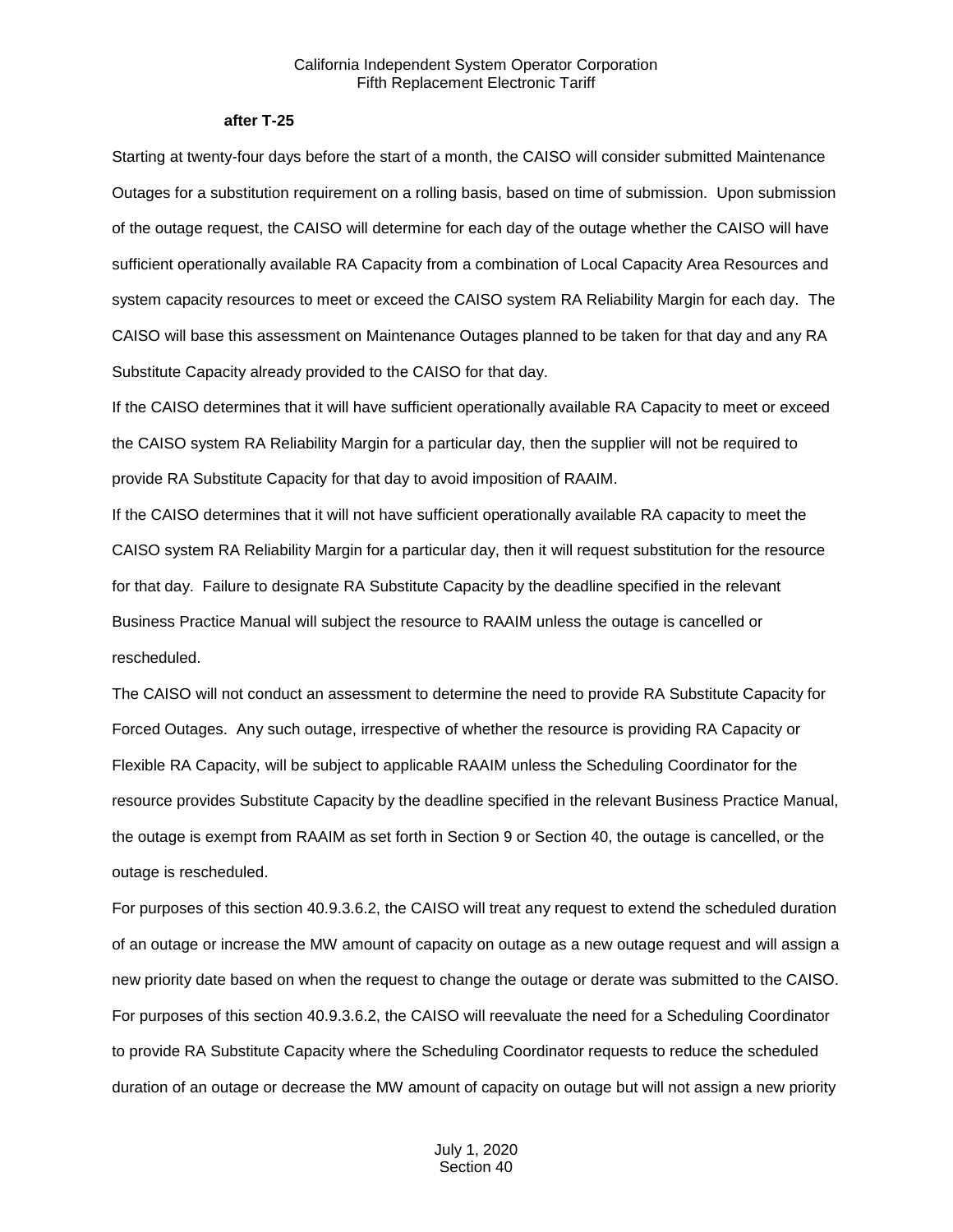date.

## **40.9.3.6.3 General Provisions on Substitute Capacity**

## (a) **Substitution**

- (1) The Scheduling Coordinator for a Resource Adequacy Resource may provide RA Substitute Capacity for its local and/or system Resource Adequacy Capacity or Flexible RA Capacity on Outage. Certain types of Outages, as defined elsewhere in Section 9 or Section 40, will not subject the Scheduling Coordinator for a Resource Adequacy Resource to RAAIM if it declines to provide RA Substitute Capacity.
- (2) If the Resource Adequacy Resource on Outage and the substituting resource do not have the same Scheduling Coordinator, the Scheduling Coordinator for the substituting resource must confirm and approve the proposed substitution in accordance with the process set forth in the Business Practice Manual.

# (b) **Availability**

- (1) RA Substitute Capacity must be operationally available to the CAISO:
- (2) Capacity on, or scheduled to be on, a Forced Outage, Approved Maintenance Outage, or de-rate, is not operationally available and shall not qualify to be RA Substitute Capacity for the duration of the period that it is unavailable.
- (3) RMR Capacity, including Legacy RMR Capacity, CPM Capacity, and capacity committed to be Resource Adequacy Capacity in a monthly Supply Plan shall not qualify to be RA Substitute Capacity for the duration of that commitment.
- (4) RA Substitute Capacity shall not qualify to be RMR Capacity, including Legacy RMR Capacity, CPM Capacity, or Resource Adequacy Capacity in a monthly Supply Plan, for the duration of the substitution.
- (5) If a resource provides RA Substitute Capacity for multiple Resource Adequacy Resources under Section 40.9.3.6.6, the same capacity committed as RA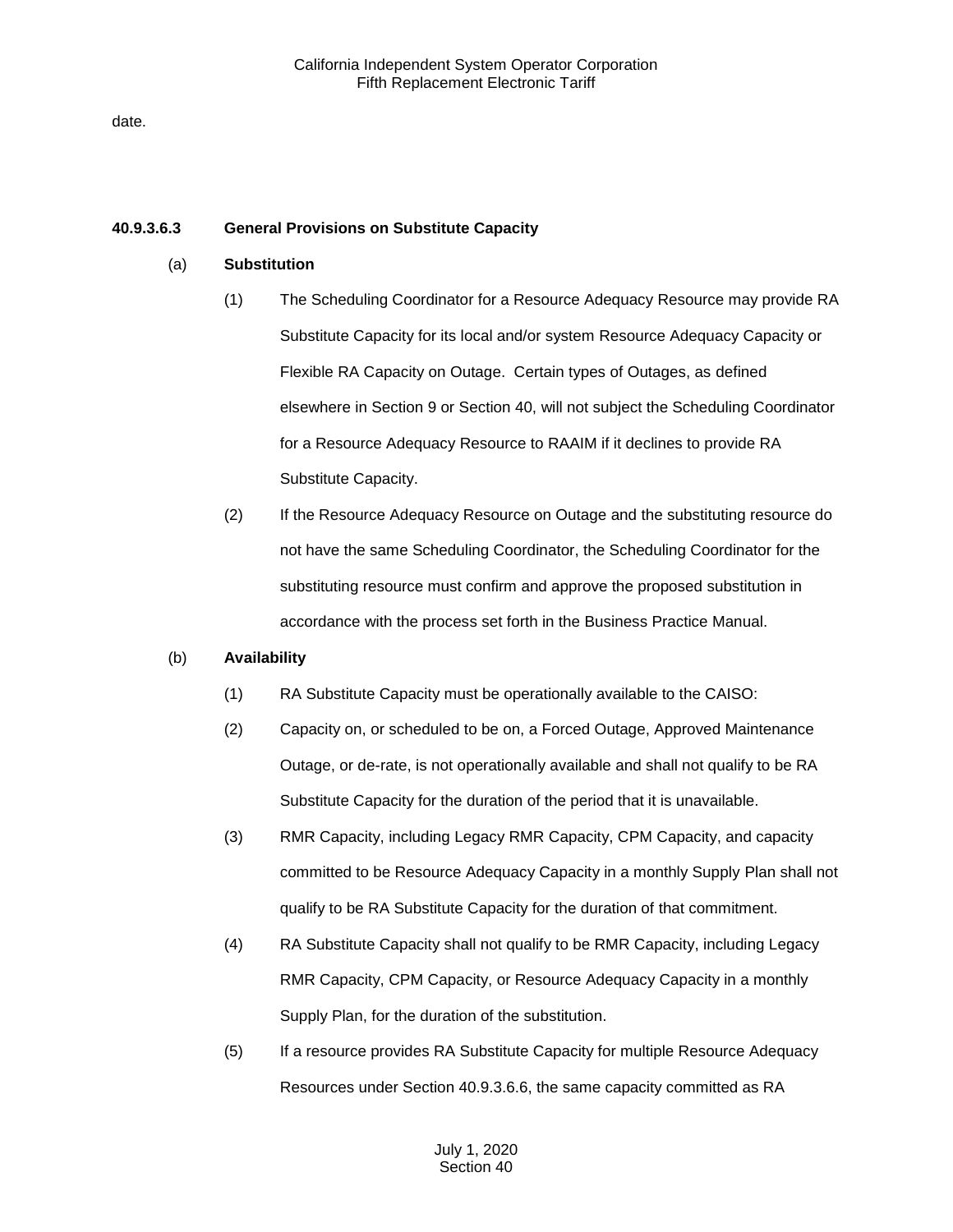Substitute Capacity for one Resource Adequacy Resource shall not qualify as RA Substitute Capacity for a different Resource Adequacy Resource during the same substitution period.

(6) RA Substitute Capacity will be treated as Resource Adequacy Capacity during the period of substitution for purposes of a Forced Outage or de-rate allocation.

# (c) **Timing of Substitution Request**

- (1) **Day-Ahead Market.** Requests for substitution for Forced Outages in the Day-Ahead Market must be submitted in accordance with the timeline specified in the Business Practice Manual and be approved by the CAISO to be included in the Day-Ahead Market for the next Trading Day. Requests for substitution for Forced Outages in the Day-Ahead Market submitted at or after the timeline specified in the Business Practice Manual and that are approved by the CAISO will be included in the Day-Ahead Market for the second Trading Day.
- (2) **Real-Time Market.** Requests for substitution for Forced Outages in the Real-Time Market must be submitted in accordance with the timeline in the Business Practice Manual.

#### **40.9.3.6.4 RA Substitute Capacity from a Single Source**

(a) **Option.** The Scheduling Coordinator for a Resource Adequacy Resource that is on Outage may provide RA Substitute Capacity for that capacity from a single resource.

# (b) **Local Capacity Area Resource Substitution**

- (1) **Pre-Qualified Substitution.**
	- (A) **Annual Process.** The CAISO annually will conduct a process to assess the eligibility of resources to pre-qualify as RA Substitute Capacity for Local Capacity Resource Adequacy Resources that potentially could be Listed Local RA Capacity in the time period covered by the process. The CAISO will publish a list of the pre-qualified resources in accordance with the timeline in the Business Practice Manual.
	- (B) **Pre-Qualification Requirement.** The CAISO will pre-qualify a resource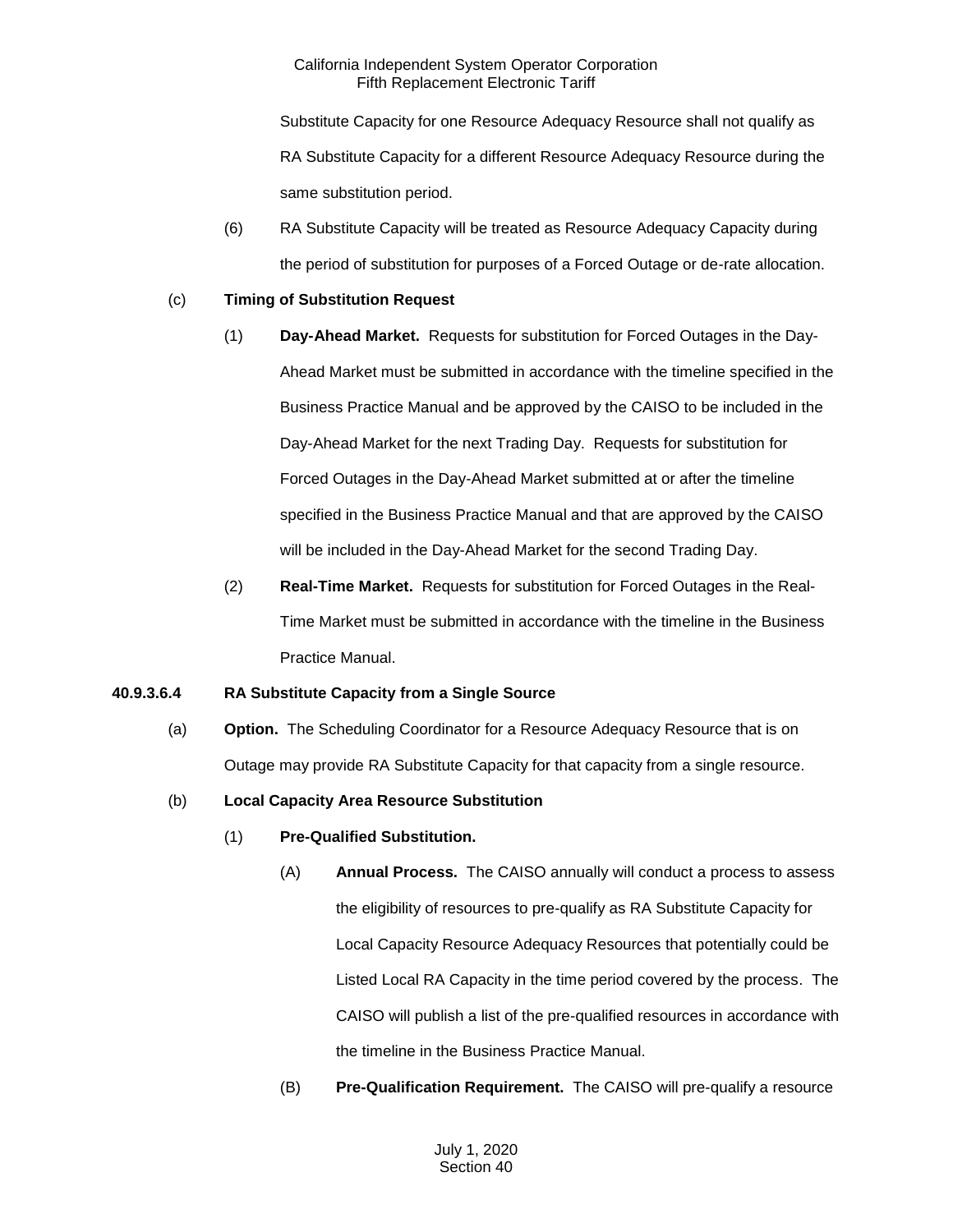to provide RA Substitute Capacity that is located at the same bus as, or a compatible bus to, that of the Local Capacity Area Resource Adequacy Resource for which it could substitute.

- (C) **Request.** To use a pre-qualified resource in the Day-Ahead Market or Real-Time Market as RA Substitute Capacity, the Scheduling Coordinator for the Local Capacity Area Resource Adequacy Resource on Outage must submit a timely substitution request in accordance with Section 40.9.3.6.3(c).
- (D) **Approval.** The CAISO will grant a request that meets the requirements in Sections 40.9.3.6.4(b)(1)(C) and 40.9.3.6.3(b).

# (2) **Non-Pre-Qualified Substitution.**

- (A) **Day-Ahead Market.** The Scheduling Coordinator for Listed Local RA Capacity on Outage may submit a request to substitute a non-prequalified resource only in the Day-Ahead Market.
- (B) **Request.** To use a non-pre-qualified resource as RA Substitute Capacity, the Scheduling Coordinator for the Listed Local RA Capacity must submit a timely substitution request in accordance with Section 40.9.3.6.3(c), and the alternate resource must be located in the same Local Capacity Area.
- (C) **Approval.** The CAISO will grant a request that meets the requirements in Sections 40.9.3.6.4(b)(2)(A) and (B), and 40.9.3.6.3(b).

# (c) **Non-Local Capacity Area Resource Substitution**

- (1) **Request.** To use a Dynamic System Resource, Non-Dynamic System Resource, NRS-RA Resource, or Pseudo-Tie as RA Substitute Capacity, the Scheduling Coordinator for a Resource Adequacy Resource that has an Outage must submit a timely substitution request in the Day-Ahead Market in accordance with Section 40.9.3.6.3(c).
- (2) **Approval.** The CAISO will grant the request if the alternate resource is external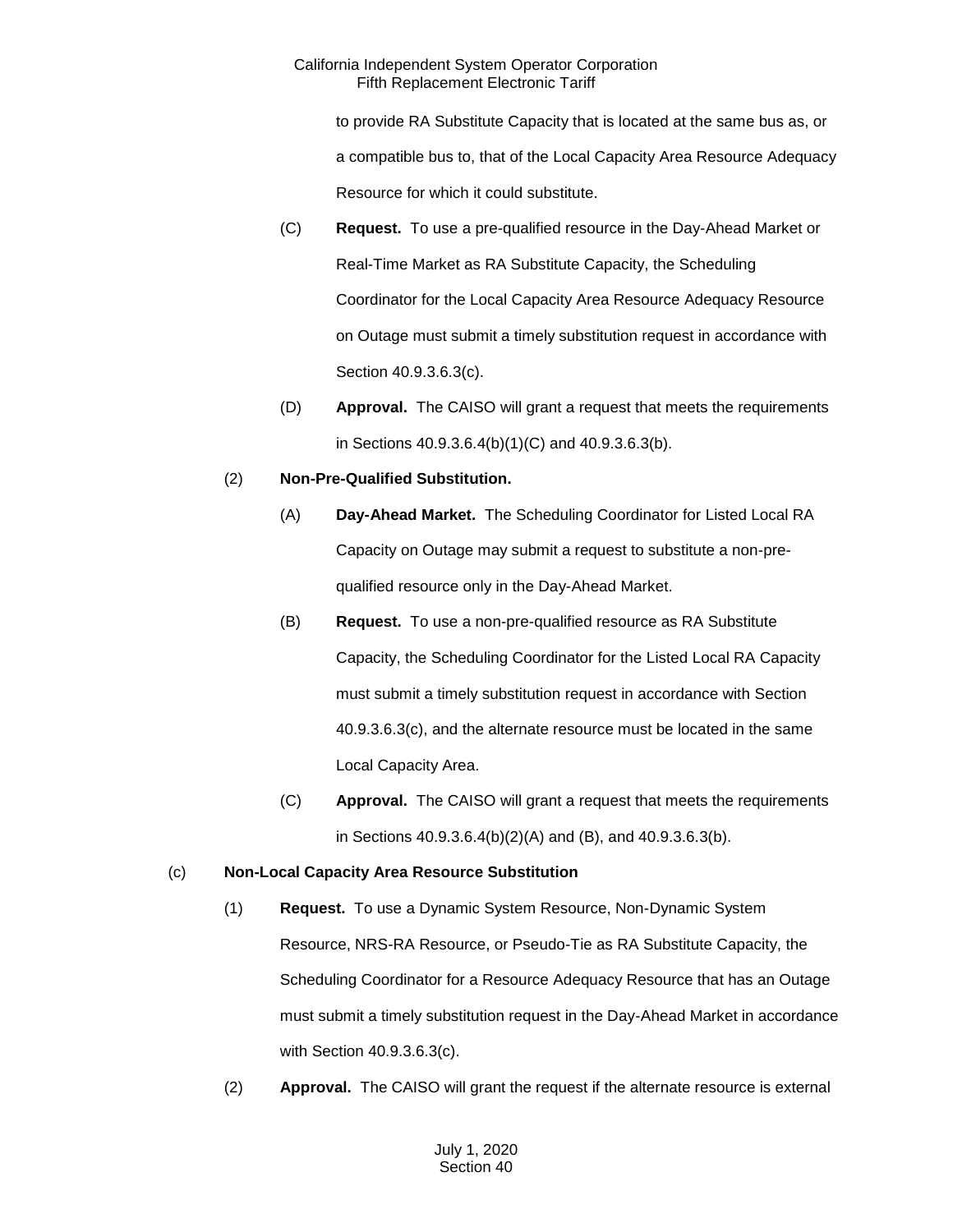to the CAISO Balancing Authority Area (including Pseudo-Ties), the Scheduling Coordinator for the resource has an adequate available import allocation at the resource's Scheduling Point to provide the RA Substitute Capacity, and meets the requirements in Sections 40.9.3.6.4(d)(1) and 40.9.3.6.3(b).

### (d) **External Resources**

- (1) **Request.** To use a Dynamic System Resource, Non-Dynamic System Resource, NRS-RA Resource, or Pseudo-Tie as RA Substitute Capacity, the Scheduling Coordinator for a Resource Adequacy Resource that has a Forced Outage or de-rate must submit a timely substitution request in the Day-Ahead Market in accordance with Section 40.9.3.6(c).
- (2) **Approval.** The CAISO will grant the request if the alternate resource is external to the CAISO Balancing Authority Area (including Pseudo-Ties), the Scheduling Coordinator for the resource has an adequate available import allocation at the resource's Scheduling Point to provide the RA Substitute Capacity, and meets the requirements in Sections 40.9.3.6.1(d)(1) and 40.9.3.6(b).

#### (e) **Flexible RA Capacity**

- (1) **Request.** To use a resource as RA Substitute Capacity, the Scheduling Coordinator for the Flexible RA Resource that has a Forced Outage must submit a timely substitution request in the Day-Ahead Market or Real-Time Market in accordance with Section 40.9.3.6.3(c) and specify the MW of RA Substitute Capacity to be provided, which may not exceed the MWs of the outage.
- (2) **Approval.** The CAISO will grant the request if the alternate resource has adequate deliverable capacity to provide the RA Substitute Capacity, meets the applicable requirements in Sections 40.9.3.6.4(e) and 40.9.3.6.3(b), and is capable of meeting the must-offer obligation in Section 40.10.6 applicable to the highest quality Flexible Capacity Category for the MWs of the Flexible RA Capacity commitments of the resource on outage and the alternate resource.

# **40.9.3.6.5 RA Substitute Capacity from Multiple Resources**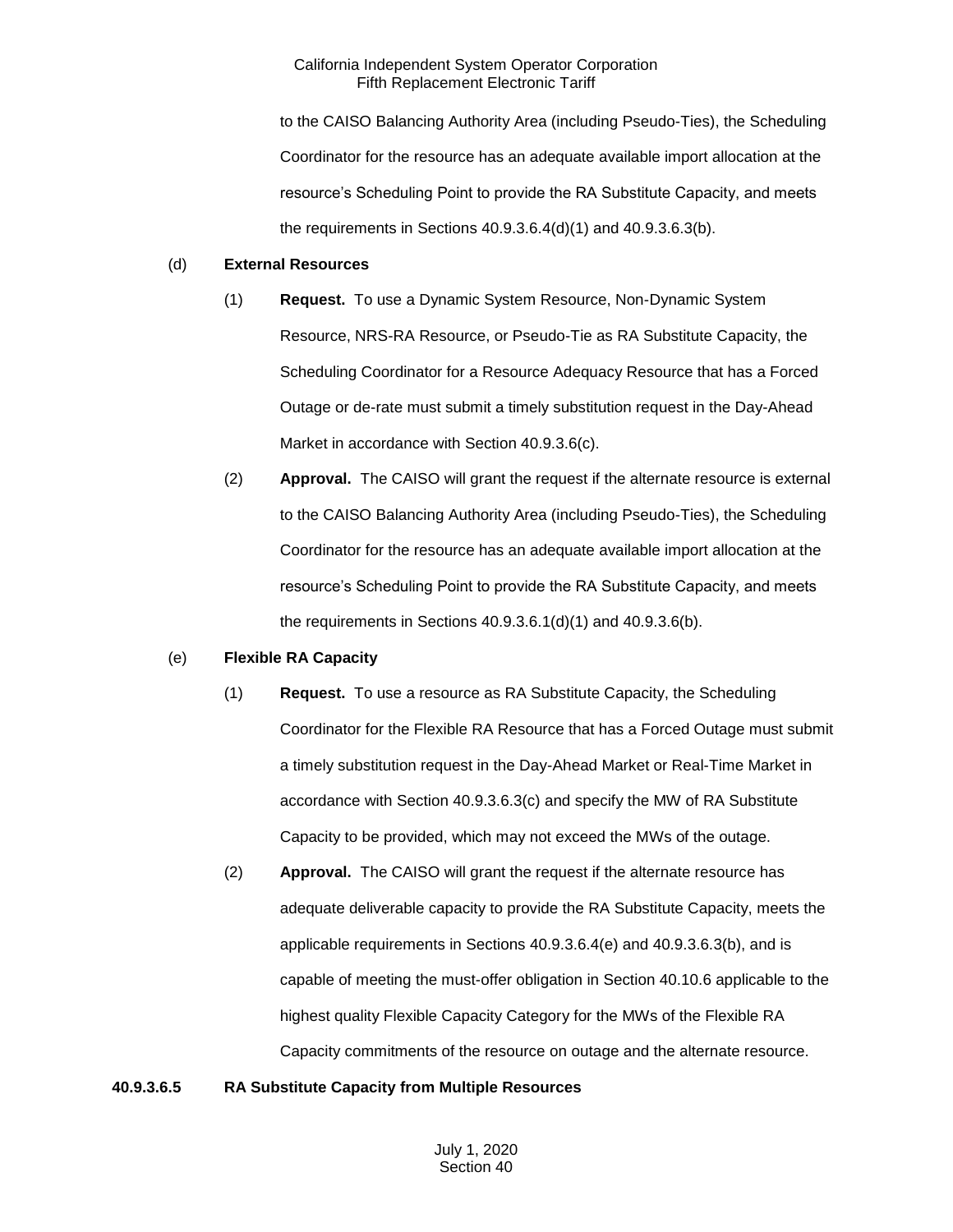(a) **Option.** The Scheduling Coordinator for a Resource Adequacy Resource on Outage may submit a request to substitute that capacity with RA Substitute Capacity from multiple alternate resources, including a resource already providing RA Substitute Capacity for one or more Resource Adequacy Resources.

#### (b) **Local Capacity Area Resource Substitution**

- (1) **Request.** To use RA Substitute Capacity from multiple resources, the Scheduling Coordinator for Listed Local RA Capacity on Outage must submit a timely substitution request in the Day-Ahead Market in accordance with Section 40.9.3.6.3(c) if any of the alternate resources are not pre-qualified to substitute for the resource on the outage; however, if all of the alternate resources are prequalified to provide RA Substitute Capacity for that resource, the request may be submitted in the Day-Ahead Market or Real-Time Market.
- (2) **Approval.** The CAISO will grant the request if it meets the requirements in Sections 40.9.3.6.5(b)(1) and 40.9.3.6.3(c) and the alternate resources are either pre-qualified, or are not pre-qualified but are located in the same Local Capacity Area as the Resource Adequacy Resource.

# (c) **Non-Local Capacity Area Resources**

- (1) **Request.** To use RA Substitute Capacity from multiple resources, the Scheduling Coordinator for RA Capacity other than Listed Local RA Capacity on Outage must submit a timely substitution request in the Day-Ahead Market or the Real-Time Market in accordance with Section 40.9.3.6.3(c).
- (2) **Approval.** The CAISO will grant the request if all of the alternate resources meet the requirements in Sections 40.9.3.6.5(c)(1) and 40.9.3.6.3(c).

# (d) **External Resources**

(1) **Request.** To use multiple Dynamic System Resources, Non-Dynamic System Resources, NRS-RA Resources, or Pseudo-Ties as RA Substitute Capacity, the Scheduling Coordinator for a Resource Adequacy Resource that has an Outage must submit a timely substitution request in the Day-Ahead Market in accordance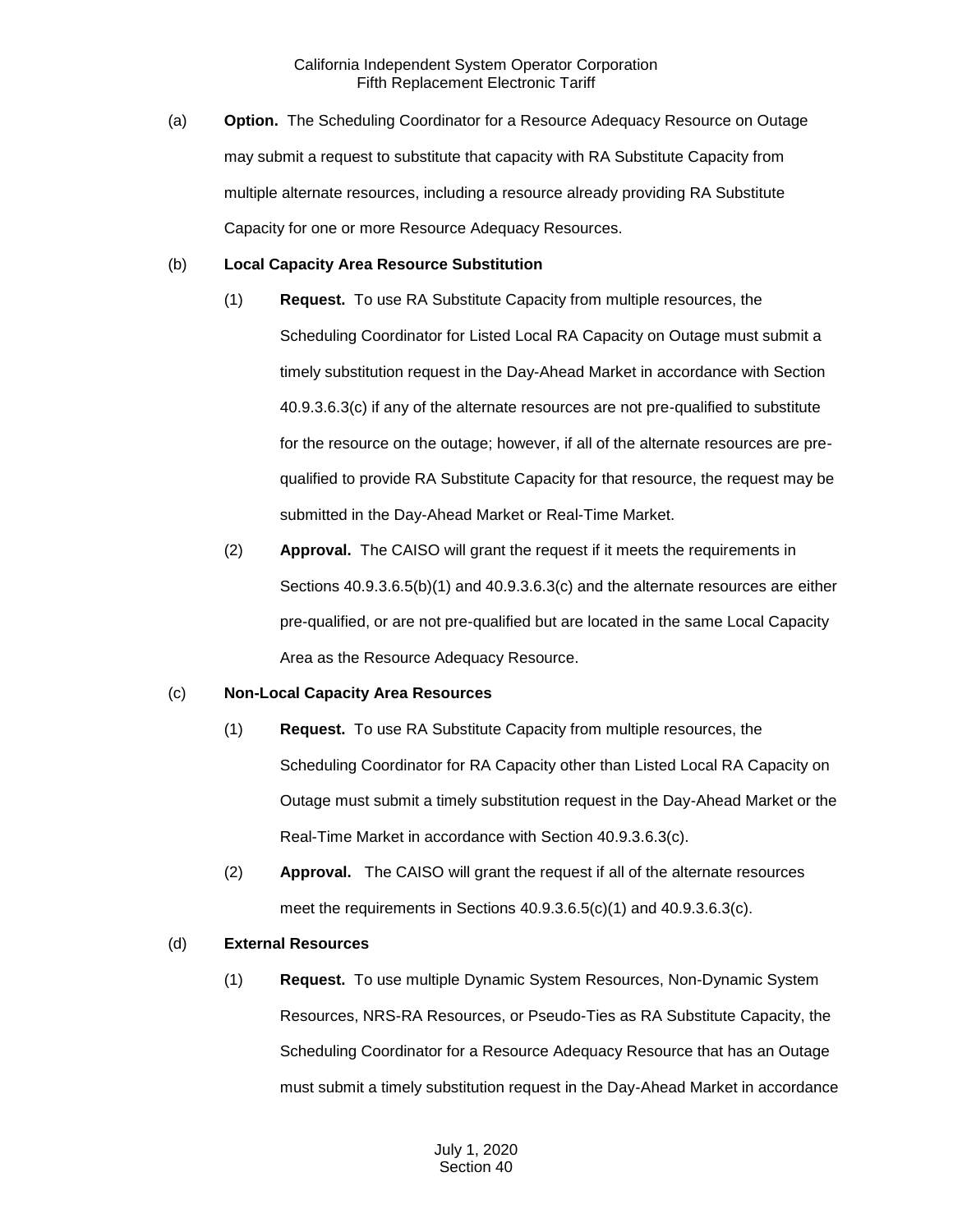with Section 40.9.3.6.3(c).

(2) **Approval.** The CAISO will grant the request if the alternate resources are external to the CAISO Balancing Authority Area (including Pseudo-Ties), and the Scheduling Coordinator of each alternate resource has an adequate available import allocation at the resource's Scheduling Point to provide the RA Substitute Capacity, and meet the requirements in Sections 40.9.3.6.5(d)(1) and 40.9.3.6.3(b).

# (e) **Flexible RA Capacity**

- (1) **Request.** To use RA Substitute Capacity from multiple resources, the Scheduling Coordinator for a resource providing Flexible RA Capacity on a Forced Outage must submit a timely substitution request in the Day-Ahead Market or the Real-Time Market and the alternate resources must be located in the CAISO Balancing Authority Area, which does not include a Pseudo-Tie of a Generating Unit or a Resource-Specific System Resource.
- (2) **Approval.** The CAISO will grant the request if the alternate resources meet the requirements in Sections 40.9.3.6.5(e)(1) and 40.9.3.6.3(c).

**40.9.3.6.6 Multiple Substitution by One Resource.** The Scheduling Coordinator for a resource already providing RA Substitute Capacity may provide RA Substitute Capacity for one or more additional Resource Adequacy Resources on Outage, subject to approval by the CAISO pursuant to Section 40.9.3.6.4 or 40.9.3.6.5.

# **40.9.3.6.7 Resource Adequacy Obligation**

To the extent a resource provides RA Substitute Capacity, the resource must meet and comply with all requirements in Section 40 applicable to RA Substitute Capacity for the duration of the substitution; except that RA Substitute Capacity shall be released from this obligation and the substitution requirements in Section 40.9 –

- (a) at the end of the approved substitution period; or
- (b) upon request by either the Scheduling Coordinator for the resource on Outage or the Scheduling Coordinator for the substitute resource, and approval by the other Scheduling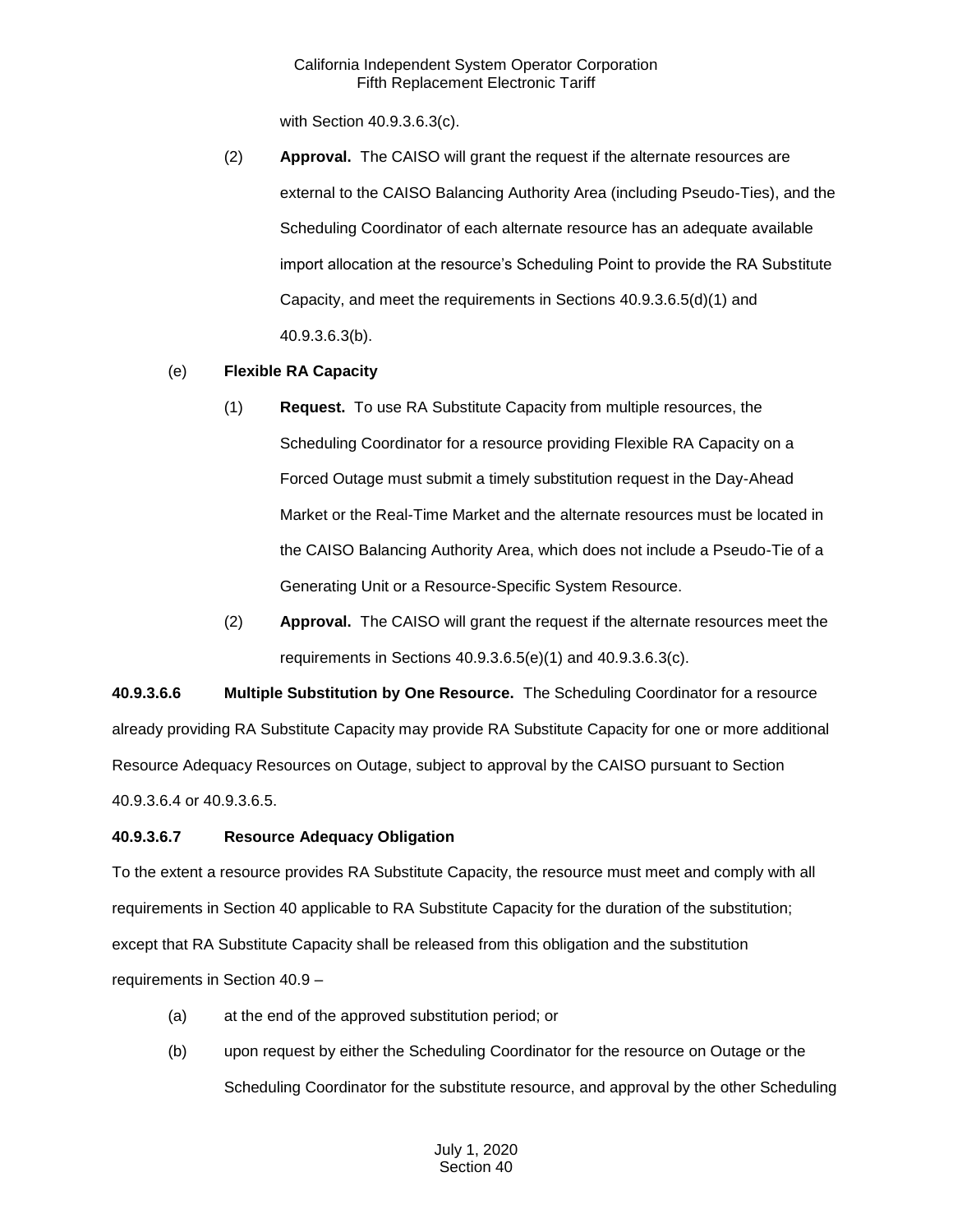Coordinator, in accordance with the process set forth in the Business Practice Manual.

# **40.9.3.6.8 Treatment of Unbid Capacity**

If the Scheduling Coordinator for RA Substitute Capacity does not submit Bids or Self-Schedules for all or

a portion of that capacity in accordance with Section 40.6 or 40.10.6, the CAISO –

- (1) will treat the unbid capacity as unavailable for purposes of Section 40.9; and
- (2) will reflect that unavailability in the RAAIM availability calculation for the Resource Adequacy Resource providing the RA Substitute Capacity.

# **40.9.3.6.9 Substitution Opportunity Information**

In order to make information available to Market Participants pertinent to the provisions of this Section 40.9.3.6, the CAISO will:

- (a) Annually post on the CAISO Website the due dates for each month of the following Resource Adequacy compliance year the various submissions the CAISO requires under the Resource Adequacy program; and
- (b) Provide the opportunity for Market Participants to post and view information on an electronic bulletin board about non-Resource Adequacy Capacity that may be needed or available as RA Substitute Capacity in the bilateral market. Use of the bulletin board is voluntary and is for informational purposes only.

# **40.9.4 Additional Rules on Calculating Monthly and Daily Average Availability**

- (a) The CAISO shall determine a resource's monthly average availability on a percentage basis, based on:
	- (1) the availability assessment of the resource's minimum daily availability of local and/or system Resource Adequacy Capacity under Section 40.9.3.1, Flexible RA Capacity under Section 40.9.3.2, and overlapping Resource Adequacy commitments under Section 40.9.3.3, in the Day-Ahead Market and Real-Time Market;
	- (2) separately-calculated availability assessments for local and/or system Resource Adequacy Capacity in one category and Flexible RA Capacity in a second category, with availability in an hour with overlapping commitments under Section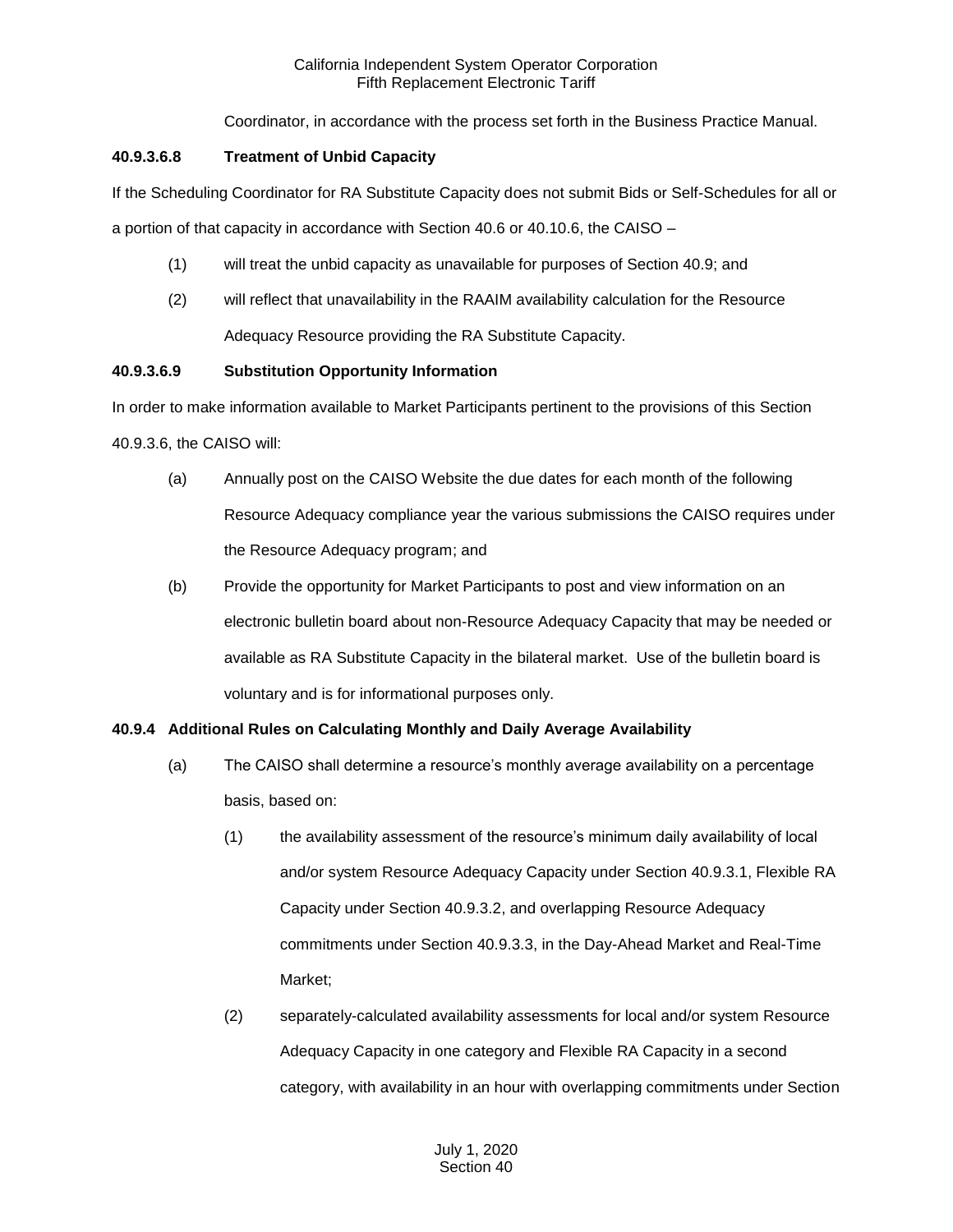40.9.3.3 accounted for in the Flexible RA Capacity category availability assessment;

- (3) The relative daily proportion of capacity as provided as local and/or system Resource Adequacy Capacity and Flexible RA Capacity, including both overlapping and non-overlapping commitments based on the Availability Assessment of Hours;
- (4) the capacity, duration, and must-offer requirement for local and/or system Resource Adequacy Capacity or Flexible RA Capacity on an Outage, except to the extent the resource provides RA Substitute Capacity for the outage in accordance with Section 40.9.3.6, the Outage is approved by the CAISO without requiring RA Substitute Capacity under other authority of Section 9 or Section 40, or the Forced Outage is excluded from RAAIM under Section 40.9.3.4; and
- (5) the capacity, duration, and must-offer requirement for any RA Substitute Capacity or CPM Capacity the resource is committed to provide.
- (b) If the resource's minimum daily availability is the same in the Day-Ahead Market and the Real-Time Market, the CAISO will use the availability in the Real-Time Market in the calculation of the monthly average availability.
- (c) If the resource is committed to provide local and/or system RA capacity and Flexible RA Capacity in a month, but is not committed to provide both for the full month, the CAISO prorates the number of days that local and/or system Resource Adequacy Capacity and Flexible RA Capacity was provided against the total number of days in the month.

# **40.9.5 Availability Standard**

- (a) **Percentage.** The Availability Standard shall be 96.5 percent each month.
- (b) **Availability Range.** The CAISO shall apply the Availability Standard with a bandwidth of plus and minus two percent, which produces a range with a lower bound of 94.5 percent and an upper bound of 98.5 percent.

# **40.9.6 Non-Availability Charges and Availability Incentive Payments**

(a) **Non-Availability Charges.** A resource providing local and/or system Resource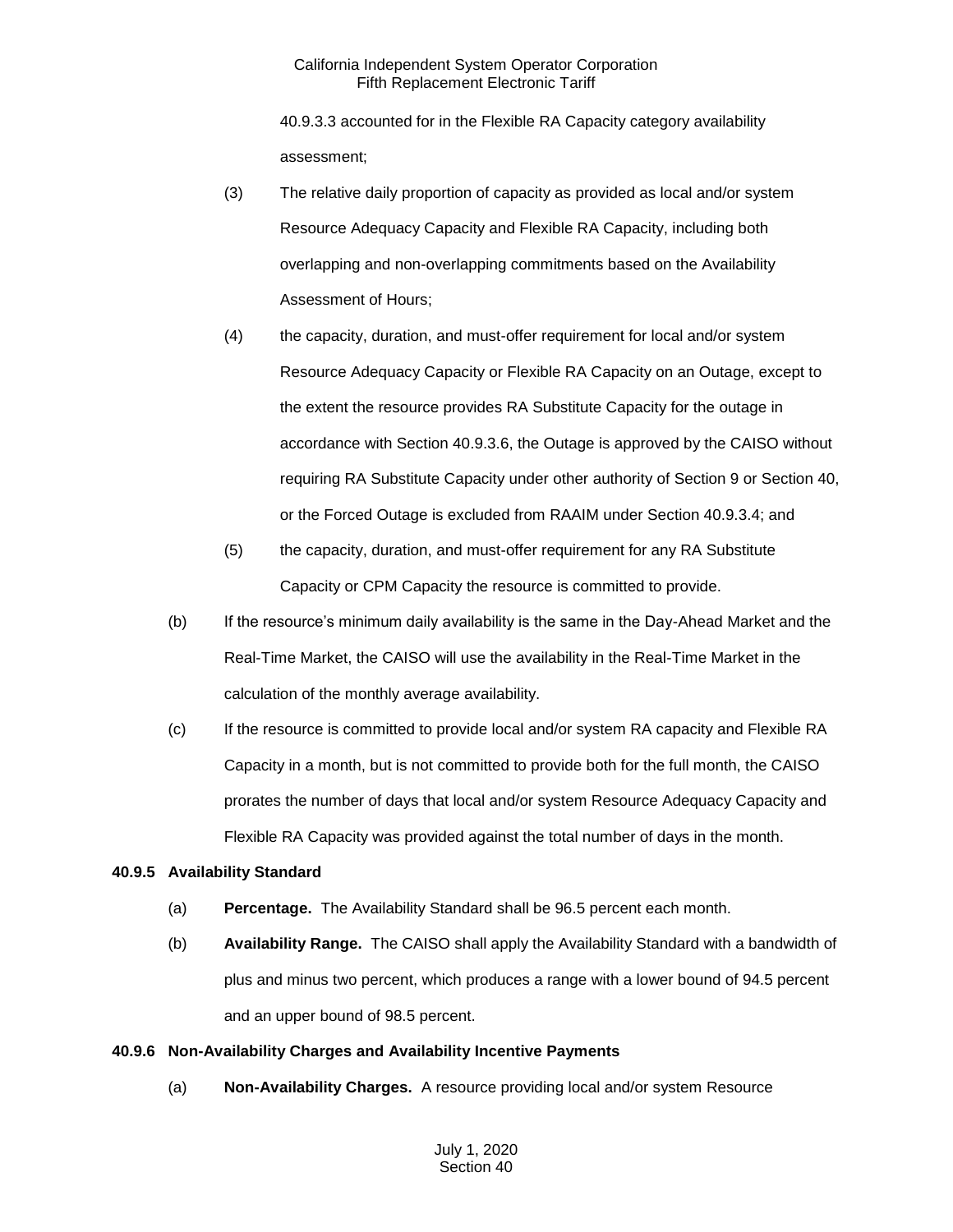Adequacy Capacity, Flexible RA Capacity, or CPM Capacity that is subject to the availability assessment in accordance with Section 40.9.3 and whose monthly availability calculation under Section 40.9.4 is below the lower bound of the monthly Availability Standard of 94.5 percent will be subject to a Non-Availability Charge for the month.

- (b) **Availability Incentive Payments.** A resource providing local and/or system Resource Adequacy Capacity, Flexible RA Capacity, or CPM Capacity that is subject to the availability assessment under Section 40.9.3 and whose availability calculation under Section 40.9.4 is above the upper bound of the monthly Availability Standard of 98.5 percent will be eligible for an Availability Incentive Payment for the month.
- (c) **No Payment or Charge.** A resource providing local and/or system Resource Adequacy Capacity, Flexible RA Capacity, or CPM Capacity that is subject to the availability assessment under Section 40.9.3 and whose monthly availability calculation under Section 40.9.4 is equal to or between the lower bound of 94.5 percent and the upper bound of 98.5 percent of the Availability Standard will not be assessed a Non-Availability Charge nor paid an Availability Incentive Payment.
- (d) **Advisory Period.** During an advisory period of April 1, 2018 through May 31, 2018, the CAISO will show the Non-Availability Charges and Availability Incentive Payments on Settlement Statements but will not include those Non-Availability Charges and Availability Incentive Payments on Invoices for financial settlement.
- (e) **Separate Calculation of Payments and Charges for Flexible RA Capacity.** The CAISO will calculate separate Non-Availability Charges and Availability Incentive Payments for Resource Adequacy Resources providing Flexible RA Capacity. For RMR Resources, the Non-Availability Charge will be based on the RMR Contract capacity costs. RMR Capacity is otherwise treated the same way as Resource Adequacy Capacity.

# **40.9.6.1 Determination of Non-Availability Charge**

- (a) **Calculation**
	- (1) **RA Capacity.** The Non-Availability Charge for a Resource Adequacy Resource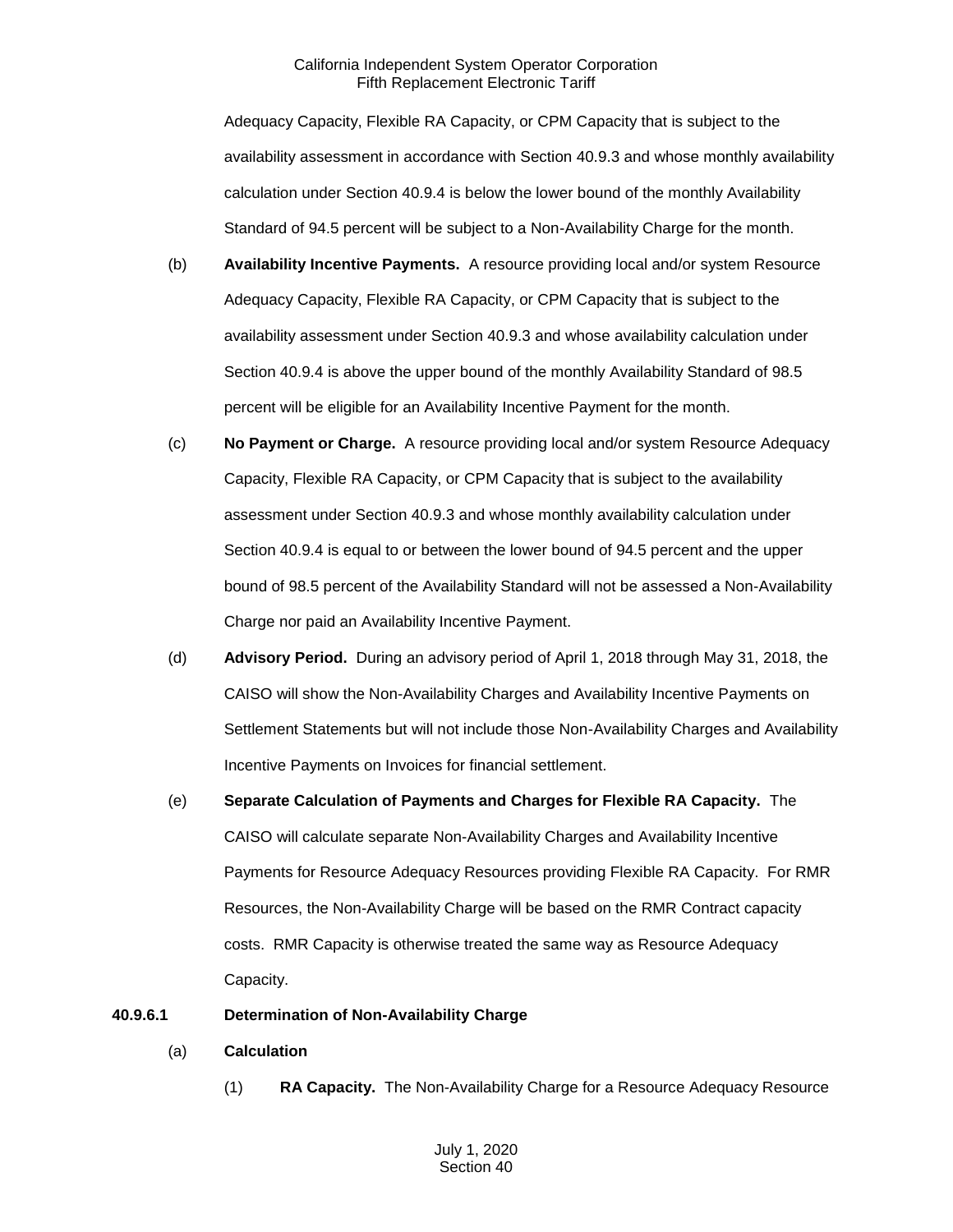providing local, system, or Flexible RA Capacity shall be determined by the resource's average monthly RA and Flexible RA MWs multiplied by the difference between the lower bound of the monthly Availability Standard of 94.5 percent and the resource's monthly availability percentage, and multiplying the product by the RAAIM price.

- (2) **CPM Capacity.** The Non-Availability Charge for a Resource Adequacy Resource providing CPM Capacity shall be determined by the resource's average monthly CPM MWs multiplied by the difference between the lower bound of the monthly Availability Standard of 94.5 percent and the resource's monthly availability percentage, and multiplying the product by the maximum of the resource's CPM price and the RAAIM price.
- (b) **RAAIM Price.** The RAAIM price shall be 60 percent of the CPM Soft-Cap Price in Section 43A.4.1.1.
- (c) **Separate Collection of Non-Availability Charges for Flexible RA Capacity.**

Separately-calculated Non-Availability Charges collected for Resource Adequacy Resources providing Flexible RA Capacity will be held separate from other Non-Availability Charges assessed for Resource Adequacy Resources.

# **40.9.6.2 Determination of Availability Incentive Payment**

- (a) **Self-Funding.** The Availability Incentive Payment will be funded entirely through the monthly Non-Availability Charges assessed. Availability Incentive Payments for Resource Adequacy Resources providing Flexible RA Capacity will be funded exclusively by Non-Availability Charges assessed against Resource Adequacy Resources providing Flexible RA Capacity.
- (b) **Eligible Capacity.** The capacity of a Resource Adequacy Resource providing local, system or Flexible RA Capacity that is eligible to receive an Availability Incentive Payment shall be the resource's average monthly MWs of capacity that exceed the upper bound of the Availability Standard.
- (c) **Calculation.**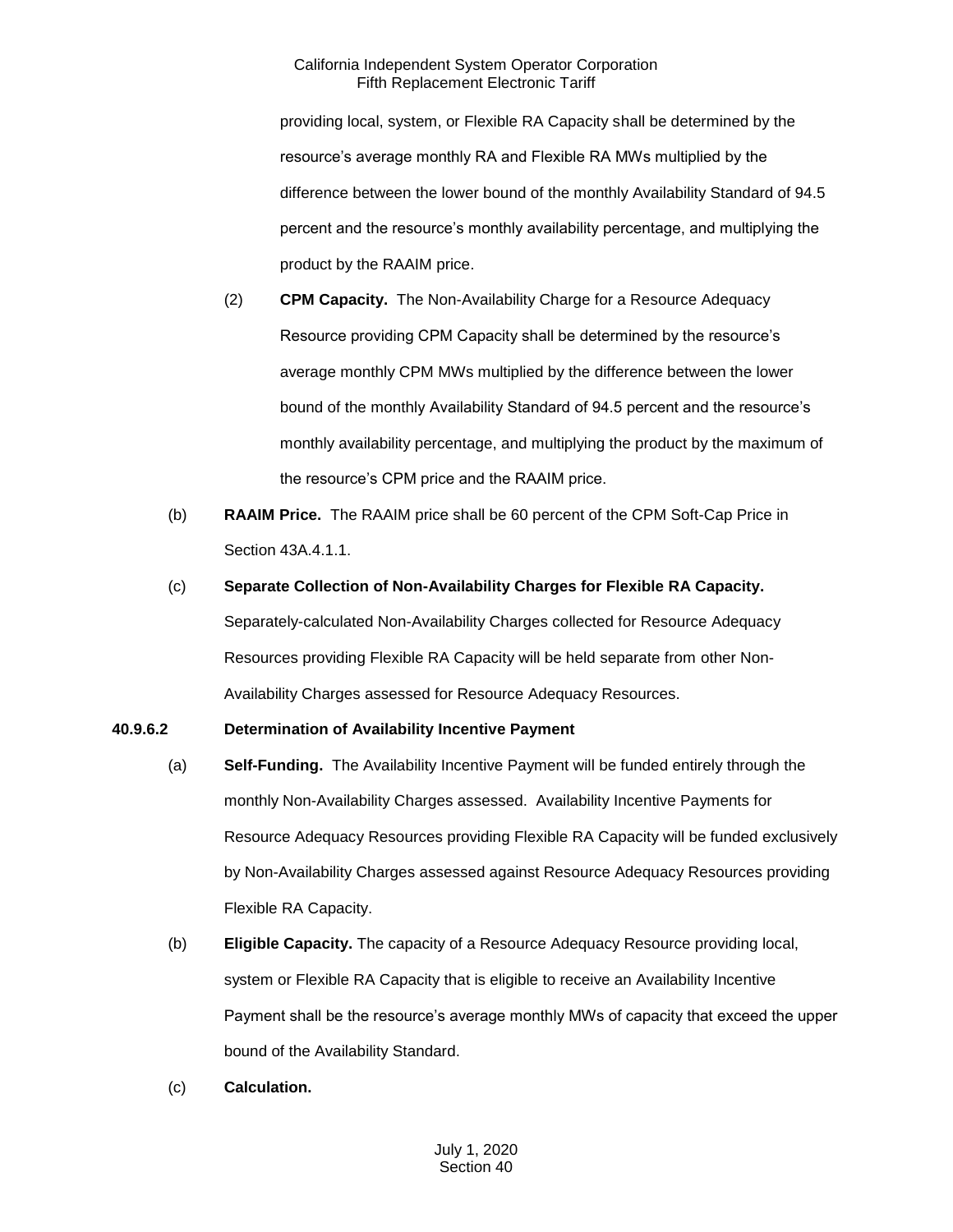- (1) The monthly Availability Incentive Payment rate will equal the total Non-Availability Charges assessed for the month plus any unpaid funds under Section 40.9.6.2(d), divided by the total Resource Adequacy Capacity eligible to receive the Availability Incentive Payment that month.
- (2) The Availability Incentive Payment rate shall not exceed three times the Non-Availability Charge rate.
- (3) The Availability Incentive Payment the CAISO shall pay to each eligible resource shall equal the product of its eligible capacity and the Availability Incentive Payment rate.
- (d) **Unpaid Funds.** Any Non-Availability Charge funds that are not distributed to Resource Adequacy Resources eligible to receive Availability Incentive Payments in a month will be added to the funds available for Availability Incentive Payments in the next month and will continue to roll over to successive months until the end of the year. The CAISO distributes any unallocated funds remaining after the CAISO settles December monthly RAAIM Non-Availability Charges and Non-Availability Incentive Payments to Load Serving Entities based on their overall ratio of obligation to demonstrate Flexible RA Capacity for the year.

# **40.9.7 Reporting**

By July 1 of each year, the CAISO will provide an informational report that will be posted on the CAISO Website and include information on the average actual availability each month of Resource Adequacy Resources, the total amount of Non-Availability Charges assessed and the total amount of Availability Incentive Payments made.

## **40.10 Flexible RA Capacity**

# **40.10.1 Flexible Capacity Needs Assessment**

The CAISO shall annually conduct a study to determine the Flexible Capacity Need of the CAISO Balancing Authority Area for each month of the next calendar year and provide the results of the study in the Flexible Capacity Needs Assessment.

## **40.10.1.1 Process**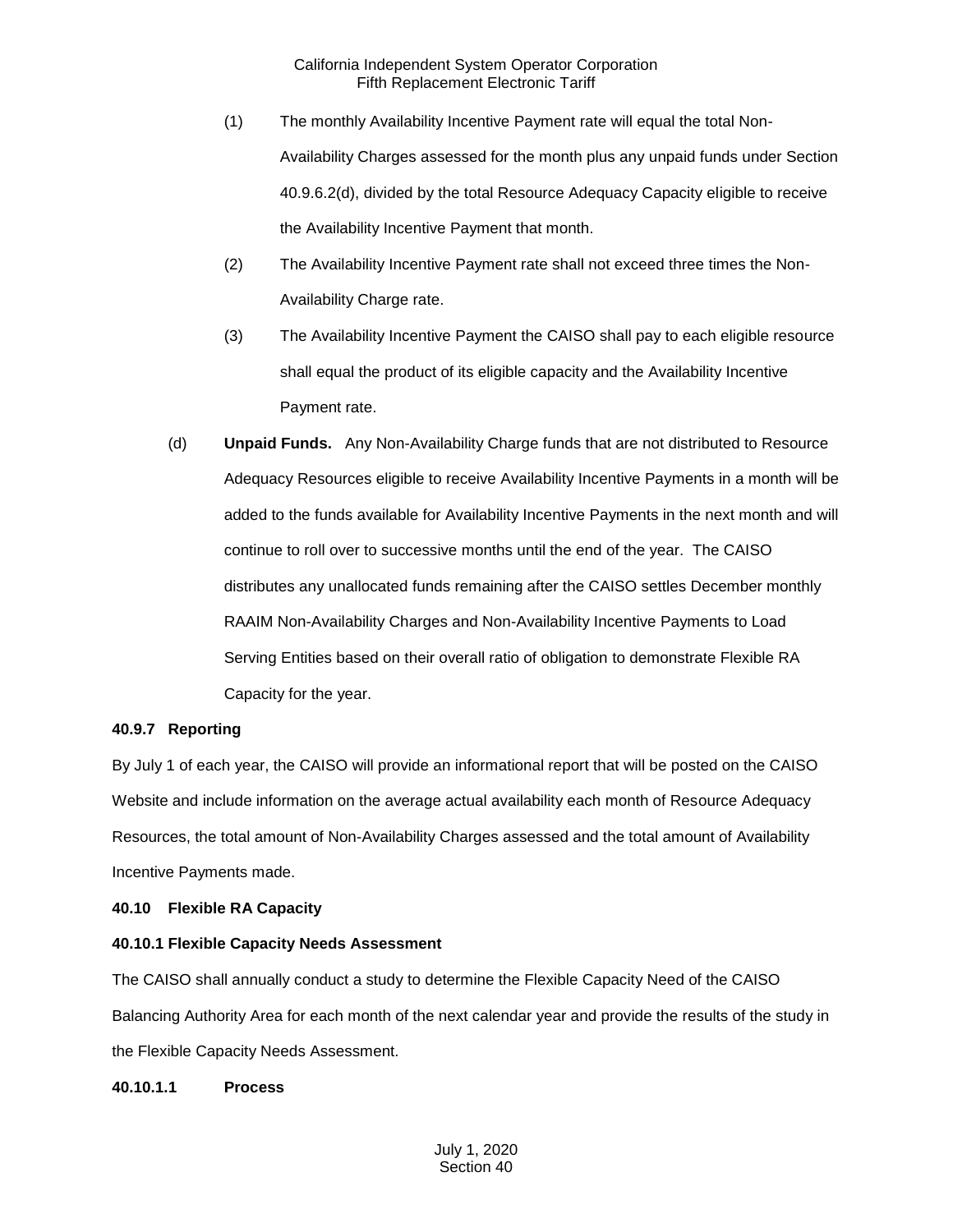- (a) **Schedule.** The CAISO shall conduct the study pursuant to the schedule set forth in the Business Practice Manual, which shall include a process for stakeholders to review and provide input on the study methodology and assumptions and on the draft study results.
- (b) **Completion and Distribution.** The CAISO shall provide the final results of the Flexible Capacity Needs Assessment to each Local Regulatory Authority in the CAISO Balancing Authority Area and post the Flexible Capacity Needs Assessment on the CAISO Website no later than 120 days prior to the date that the annual Flexible RA Capacity Plans must be submitted under Section 40.

## **40.10.1.2 Required Information from LSEs**

- (a) **Submission Requirement.** The Scheduling Coordinator for each Load Serving Entity in the CAISO Balancing Authority Area shall submit the information required by this Section, no later than January 15 each year, for use in the CAISO's study to generate minute-byminute net-load data that will be used to determine the Maximum Three-Hour Net-Load Ramp for each month.
- (b) **Required Information.** The Scheduling Coordinator for each Load Serving Entity in the CAISO Balancing Authority Area must submit information that –
	- (1) covers the calendar year in which the information is submitted and each year in the next five-year period;
	- (2) identifies each wind and solar resource connected to the CAISO Controlled Grid, and distributed wind and solar resources, that is owned, in whole or in part, by the Load Serving Entity, or under contractual commitment to the Load Serving Entity or the Load-following MSS Load Serving Entity, for all or a portion of its capacity;
	- (3) indicates the status of the resource as either in service or in development with its expected commercial operation date;
	- (4) for each wind and solar resource, specifies the MWs of installed capacity, renewable energy area location, MWs of flexible capacity owned by or contractually committed to the Load Serving Entity, and other information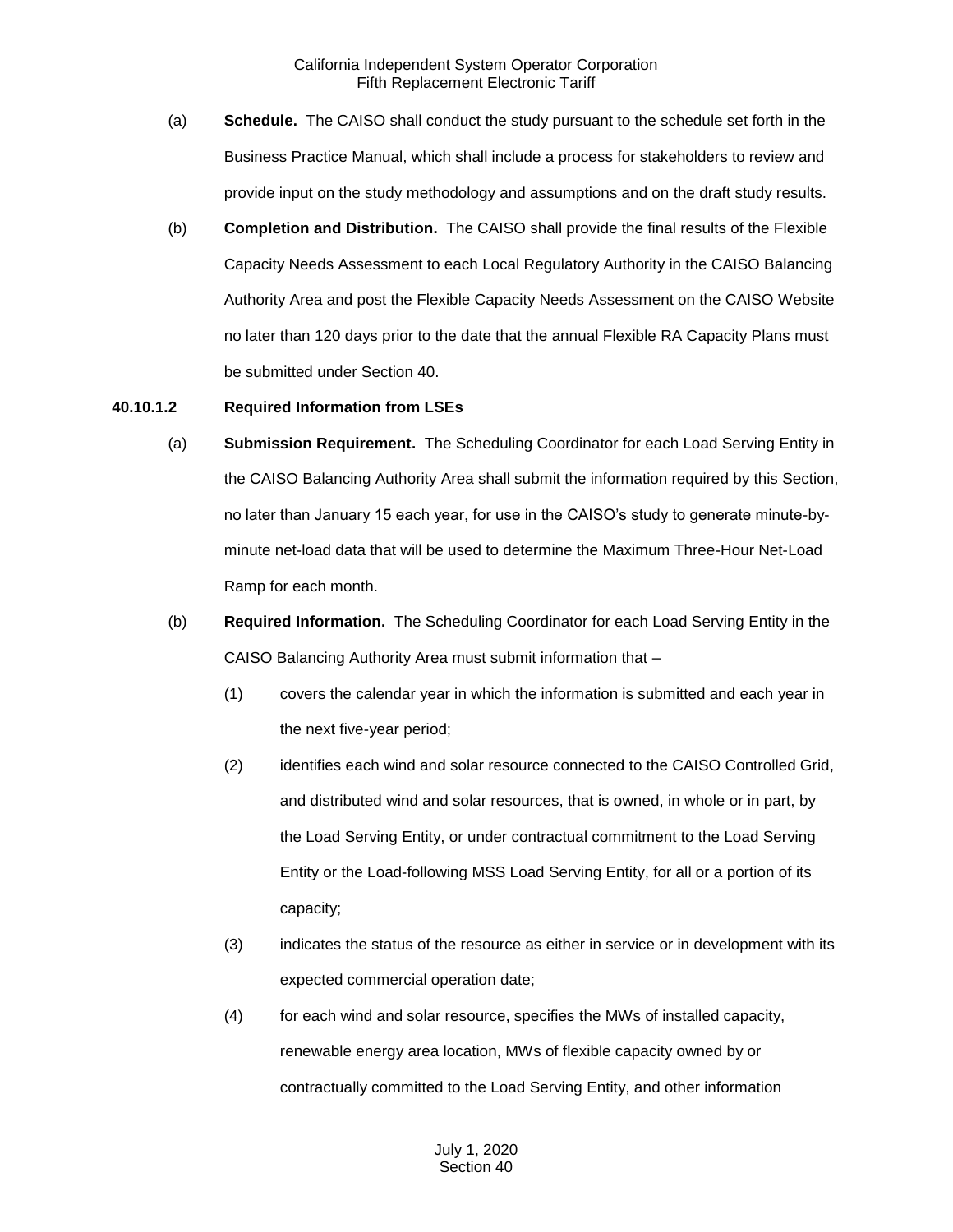required by the Business Practice Manual;

- (5) describes the balancing services, if any, provided by another balancing authority area for a wind or solar resource that is located outside of the CAISO Balancing Authority Area and that is owned by or contractually committed to the Load Serving Entity; and
- (6) forecasts the MW of installed, behind-the-meter solar capacity in the Load Serving Entity's service area or part of its forecast served load.
- (c) **Confidential Treatment.** The CAISO will treat the resource-specific information provided under Section 40.10.1.2(b) as confidential under Section 20.
- (d) **Aggregated Information.** In addition to the required resource-specific information, the Scheduling Coordinator for each Load Serving Entity in the CAISO Balancing Authority Area shall submit the information required in Section 40.10.1.2(b) on an aggregated basis, as described in the Business Practice Manual, for inclusion in the Flexible Capacity Needs Assessment that will be posted on the CAISO Website.

# **40.10.1.2.1 Incomplete or Inaccurate Information.**

- (a) **Rerun of Study.** If the CAISO finds that a Load Serving Entity submitted incomplete or inaccurate information under Section 40.10.1.2(b), which was used in the calculation of the Flexible Capacity Need for the next calendar year, the CAISO may rerun its study using corrected information to recalculate Flexible Capacity Need for the entire year.
- (b) **Criteria for Rerun.** The CAISO will not rerun its study to recalculate the Flexible Capacity Need unless:
	- (1) the incomplete or inaccurate information represents a net error in excess of either (i) 200 MW; or (ii) one percent of the total MWs of wind and solar capacity submitted under Section 40.10.1.2(b) for any month; and
	- (2) the CAISO has sufficient time to obtain corrected information and complete rerunning the study for the next calendar year by May 1.
- (c) **Revised Flexible Capacity Need.** If the CAISO determines that the requirements in Sections 40.10.1.2.1(a) and (b) are met, the CAISO will recalculate the Flexible Capacity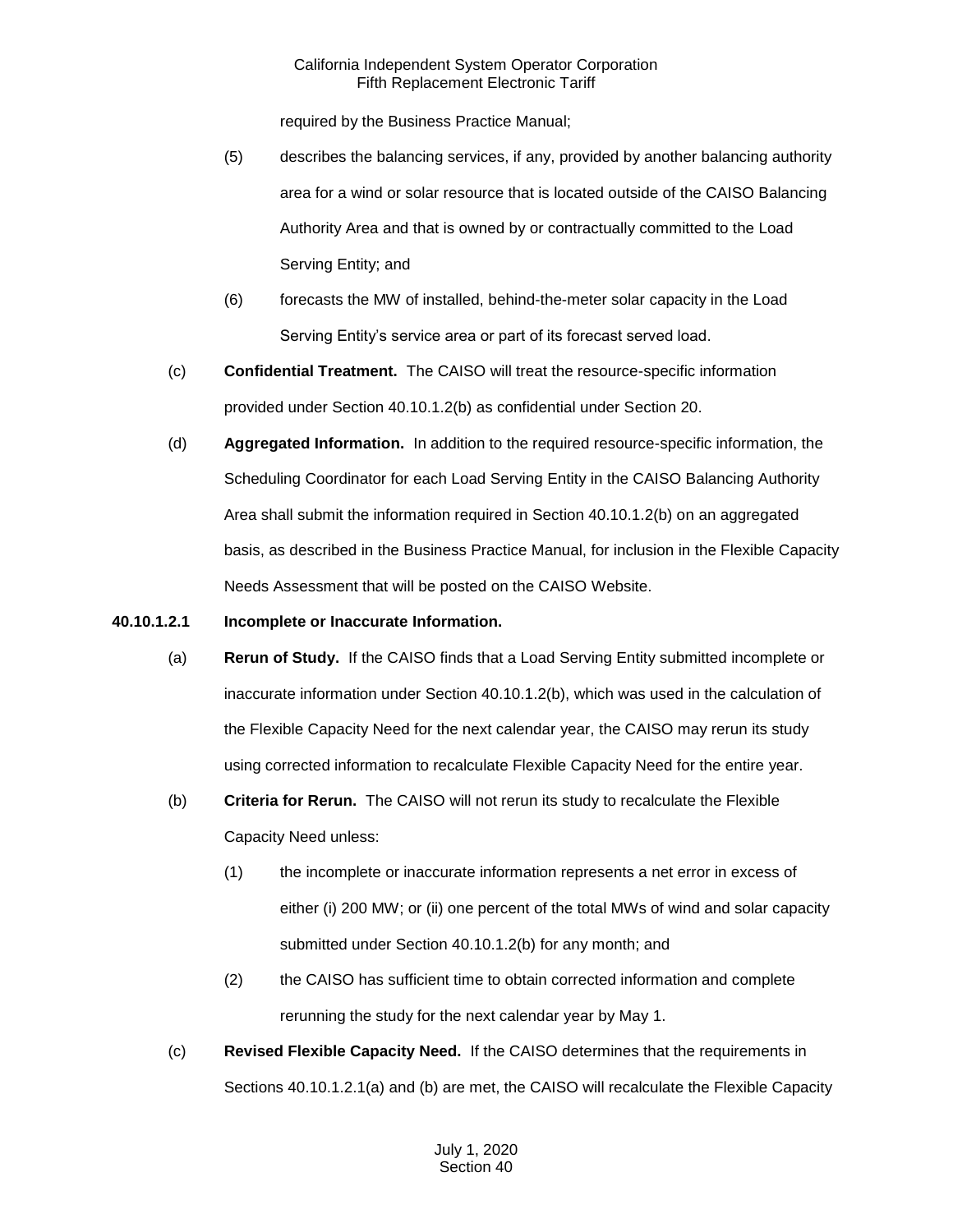Need for the next calendar year and will no later than May 1 post a revised Flexible

Capacity Needs Assessment on the CAISO Website.

# **40.10.1.3 Flexible Capacity Need Methodology**

The CAISO shall conduct the study to determine the Flexible Capacity Need for the system for each month of the next calendar year as follows:

- (1) forecast the minute-to-minute system load and net-load using actual load data, as adjusted for monthly peak load growth, and generation profiles for wind and solar resources that are in-service or expected to be in-service during the study period;
- (2) calculate the Maximum Three-Hour Net-Load Ramp for each month using the forecasted minute-to-minute system net-load;
- (3) determine the higher of the most severe single contingency or 3.5 percent of forecasted peak load for each month;
- (4) may include a forecast adjustment, as described in Section 40.10.1.4; and
- (5) compute the resultant Flexible Capacity Need for each month based on the sum of the Maximum Three-Hour Net-Load Ramp, and the higher of the most severe single contingency or 3.5 percent of the forecasted monthly peak load.

# **40.10.1.4 Flexible Capacity Need Forecast Adjustment**

- (a) The Flexible Capacity Need determination may include a positive or negative forecast adjustment to capture a systemic difference between the value determined in Section 40.10.1.3(3) and the historic amount of Operating Reserves met by Flexible Capacity;
- (b) The CAISO will determine the need for a forecast adjustment in consultation with the CPUC and other Local Regulatory Authorities, and as part of the stakeholder process under Section 40.10.1.1; and
- (c) The amount of the forecast adjustment calculated for each month shall not exceed the forecasted monthly peak Operating Reserves multiplied by the difference between (i) the historic percentage of Operating Reserves met by Flexible RA Capacity and (ii) the percentage calculation that results from dividing the quantity determined in Section 40.10.1.3(3) by the forecasted monthly peak Operating Reserves.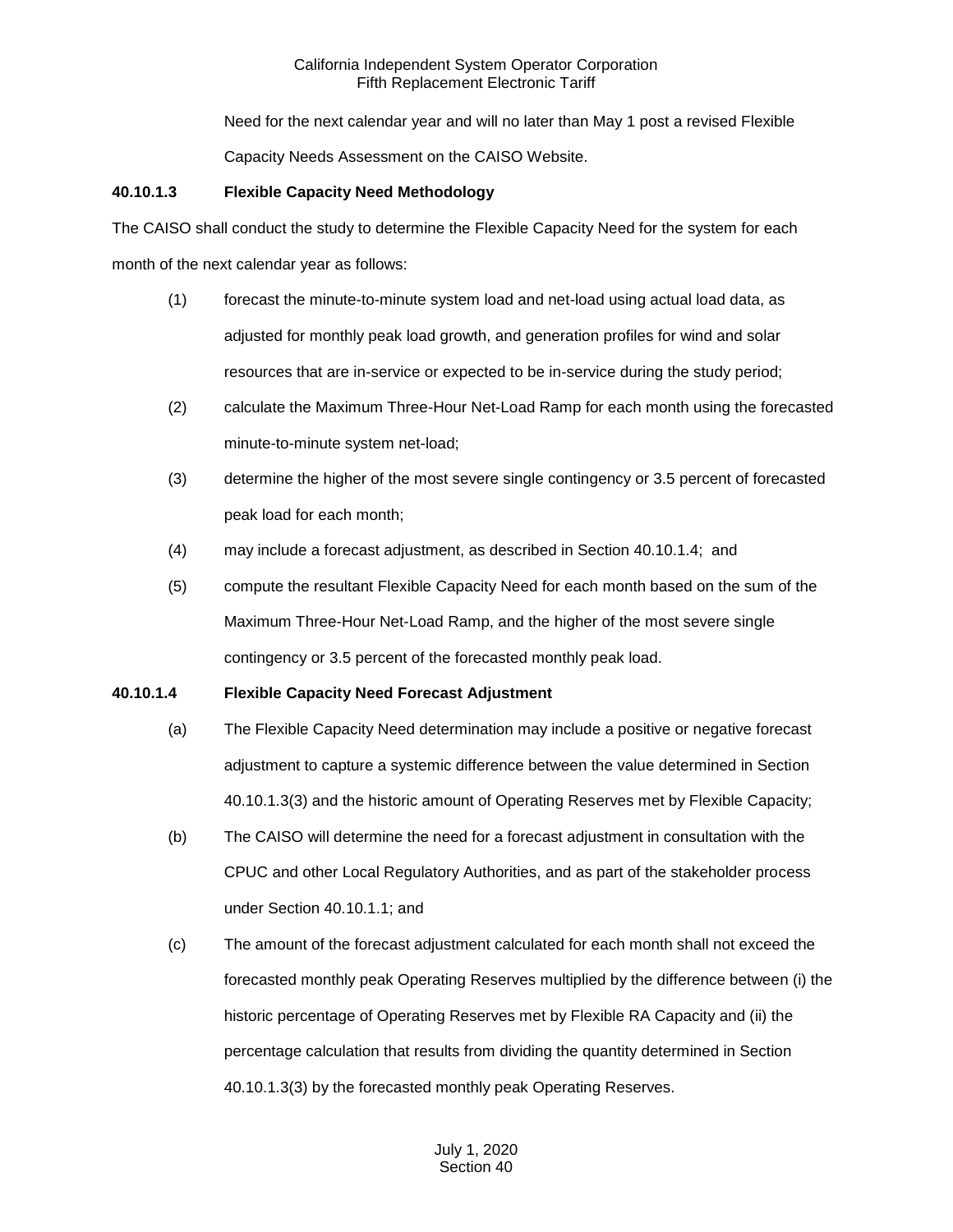## **40.10.1.5 Flexible Capacity Category Need**

- (a) The CAISO shall calculate the total system amount of Flexible Capacity needed in each Flexible Capacity Category, for each month of the next calendar year to ensure that forecast system operational needs will be met, as follows:
	- (1) The minimum quantity of Flexible Capacity needed in the Flexible Capacity Category for base ramping resources for each month will be calculated on a seasonal basis based on the system ramping characteristics identified in the Flexible Capacity Needs Assessment and the changes in MWs of the Maximum Secondary Three-Hour Net-Load Ramps for each month within a season, and will be specified in MW and as the percentage of total Flexible Capacity Needs.
	- (2) The maximum quantity of Flexible Capacity in the Flexible Capacity Category for peak ramping resources will be calculated for each month as the difference between the minimum quantity needed in the Flexible Capacity Category for base ramping resources and the total Flexible Capacity Need, and will be specified in MW and as the percentage of total Flexible Capacity Needs.
	- (3) The maximum quantity of Flexible Capacity in the Flexible Capacity Category for super-peak ramping resources will be five percent of the total Flexible Capacity Need.
- (b) The CAISO shall provide the results of the Flexible Capacity Category need determination with the Flexible Capacity Needs Assessment.

# **40.10.2 Allocation of Flexible Capacity Needs**

The CAISO will calculate each Local Regulatory Authority's allocable share of the total system Flexible Capacity Need, and the contribution of each of the Local Regulatory Authority's jurisdictional Load Serving Entities to the Maximum Three-Hour Net-Load Ramp used to calculate its share of the total system Flexible Capacity Need. The CAISO shall provide these calculations to each Local Regulatory Authority no later than 120 days prior to the date that the annual Flexible RA Capacity Plans must be submitted under Section 40. Nothing in this Section 40 obligates any individual Load Serving Entity to demonstrate that it has procured Flexible Capacity Resources to satisfy a minimum or maximum quantity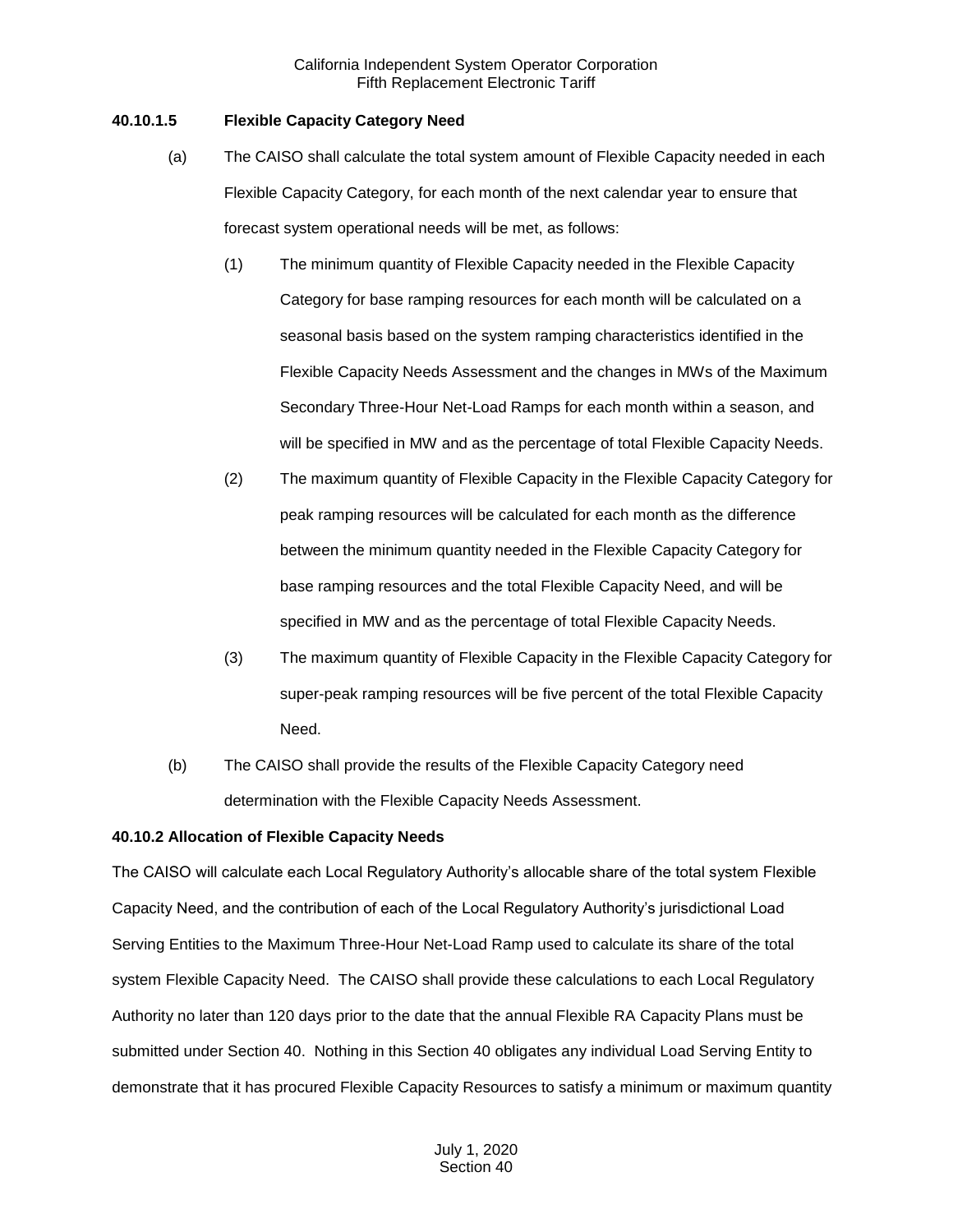needed, as applicable, within each Flexible Capacity Category.

## **40.10.2.1 Calculation of LRA Allocations**

- (a) **Allocation of Maximum Three-Hour Net-Load Ramp.** The CAISO will calculate the Local Regulatory Authority's allocable share of the Flexible Capacity Need as the average of the sum of its jurisdictional Load Serving Entities' change in load, minus the change in wind output, minus the change in solar PV output, minus the change in solar thermal output during the five highest three-hour net-load changes in the month.
- (b) **Allocation of MSSC or Forecasted Peak Load.** The CAISO will determine the higher of the most severe single contingency or 3.5 percent of forecasted peak load for each Load Serving Entity based on the respective Load Serving Entity's peak load ratio share, and calculate each Local Regulatory Authority's allocable share based on the sum of its jurisdictional Load Serving Entities' shares.
- (c) **Allocation of Forecast Adjustment.** If the CAISO includes a forecast adjustment in its draft study results, it will allocate the forecast adjustment using the same methodology set forth in Section 40.10.2.1(b).

## **40.10.2.2 Allocation to Load-Following MSS**

- (a) The CAISO will calculate the allocable share of the Flexible Capacity Need for each Load-following MSS as –
	- (1) the Local Regulatory Authority's average percent contribution to the change in wind output, minus the change in solar PV output, minus the change in solar thermal output, during the five highest three-hour net-load changes in the month, for resources not included in the Load-following MSS Load Serving Entity's resource portfolio; and
	- (2) plus the lesser of the MSS contribution calculated under Section  $40.10.2.2(a)(1)$ or 3.5 percent of its forecasted peak load.
	- (3) plus the Load-following MSS Load Serving Entity's allocable share of any forecast adjustment under Section 40.10.1.4.
- (b) The CAISO will deduct the Flexible Capacity Need allocated to each Load-following MSS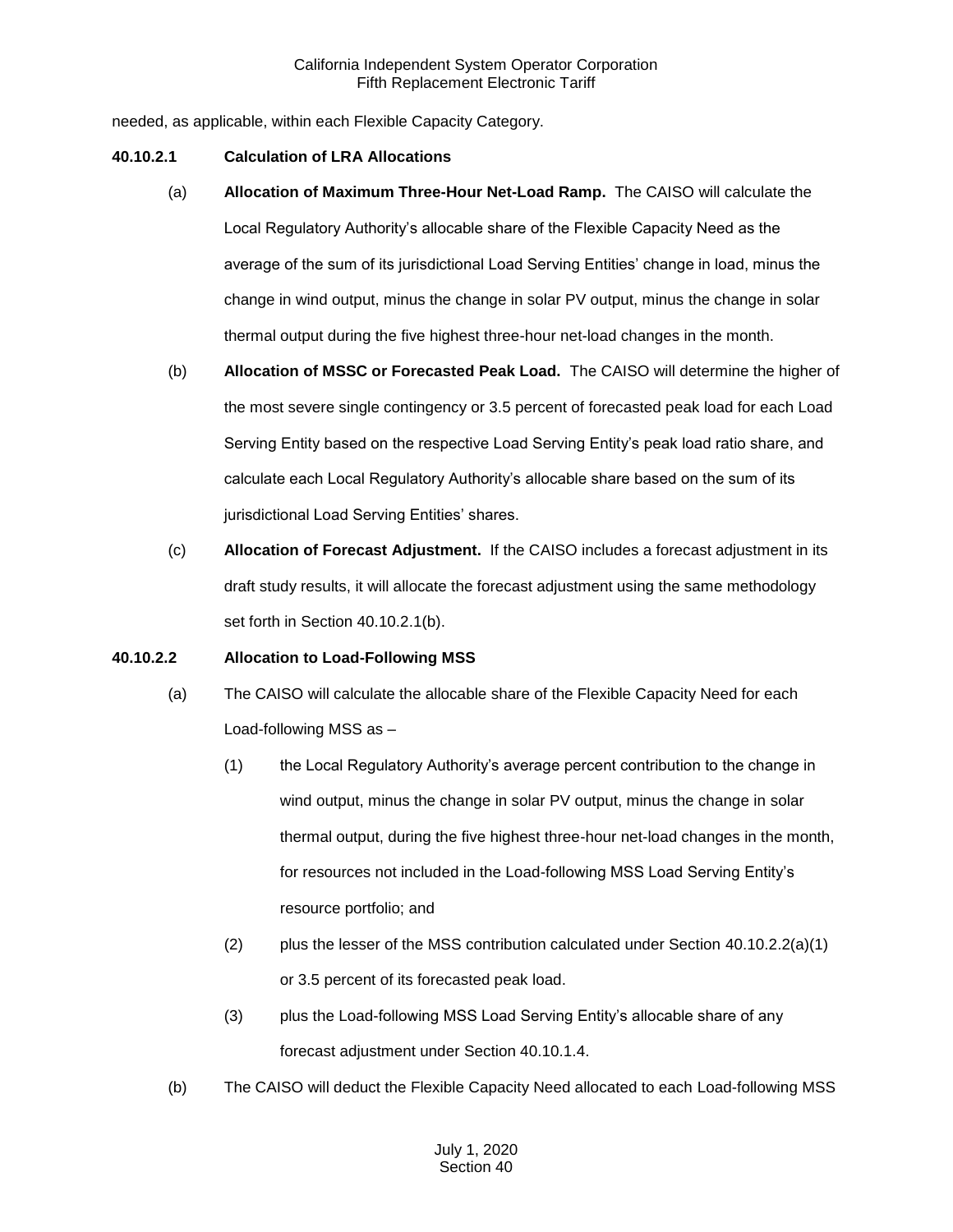from the calculation to determine whether a cumulative deficiency in Flexible RA Capacity exists under Section 43A.2.7.

(c) If the Load-following MSS Load Serving Entity's contribution to the three-hour net-load ramp calculated under Section  $40.10.2.2(a)(1)$  is less than its contribution to the 3.5 percent of expected peak load, the CAISO will not reallocate that difference to other Local Regulatory Authorities to determine whether a cumulative deficiency in Flexible RA Capacity exists under Section 43A.2.7.

# **40.10.3 Flexible Capacity Categories**

# **40.10.3.1 Flexible Capacity Category Calculation**

A resource qualifies to provide Flexible RA Capacity in each Flexible Capacity Category for which it meets the qualifications set forth in this Section 40.10.3.

# **40.10.3.2 Flexible Capacity Category – Base Ramping Resources**

- (a) **Resource Criteria.** Base ramping resources must meet all of the following criteria, except as provided in Sections 40.10.3.2(b) and (c) –
	- (1) The resource must be capable of providing Flexible RA Capacity to the CAISO Markets through Economic Bids for Energy and Economic Bids for Ancillary Services that are not flagged as Contingency Only in the Day-Ahead Market, if and to the extent the resource is certified to provide Ancillary Services, submitted daily for the 17-hour period from 5:00 a.m. through 10:00 p.m.;
	- (2) The resource must be capable of providing Energy for a minimum of six hours up to its full Effective Flexible Capacity value including PMin;
	- (3) The resource must be capable of being available seven days a week;
	- (4) The resource must be able to provide the minimum of (i) two Start-Ups per day for every day of the month or sixty Start-Ups per month, or (ii) the number of Start-Ups allowed by its operational limits, including minimum up and minimum down time; and
	- (5) The resource must not have annual or monthly limitations on the number of Start-Ups or the amount of energy produced that, on a daily basis, are lower than the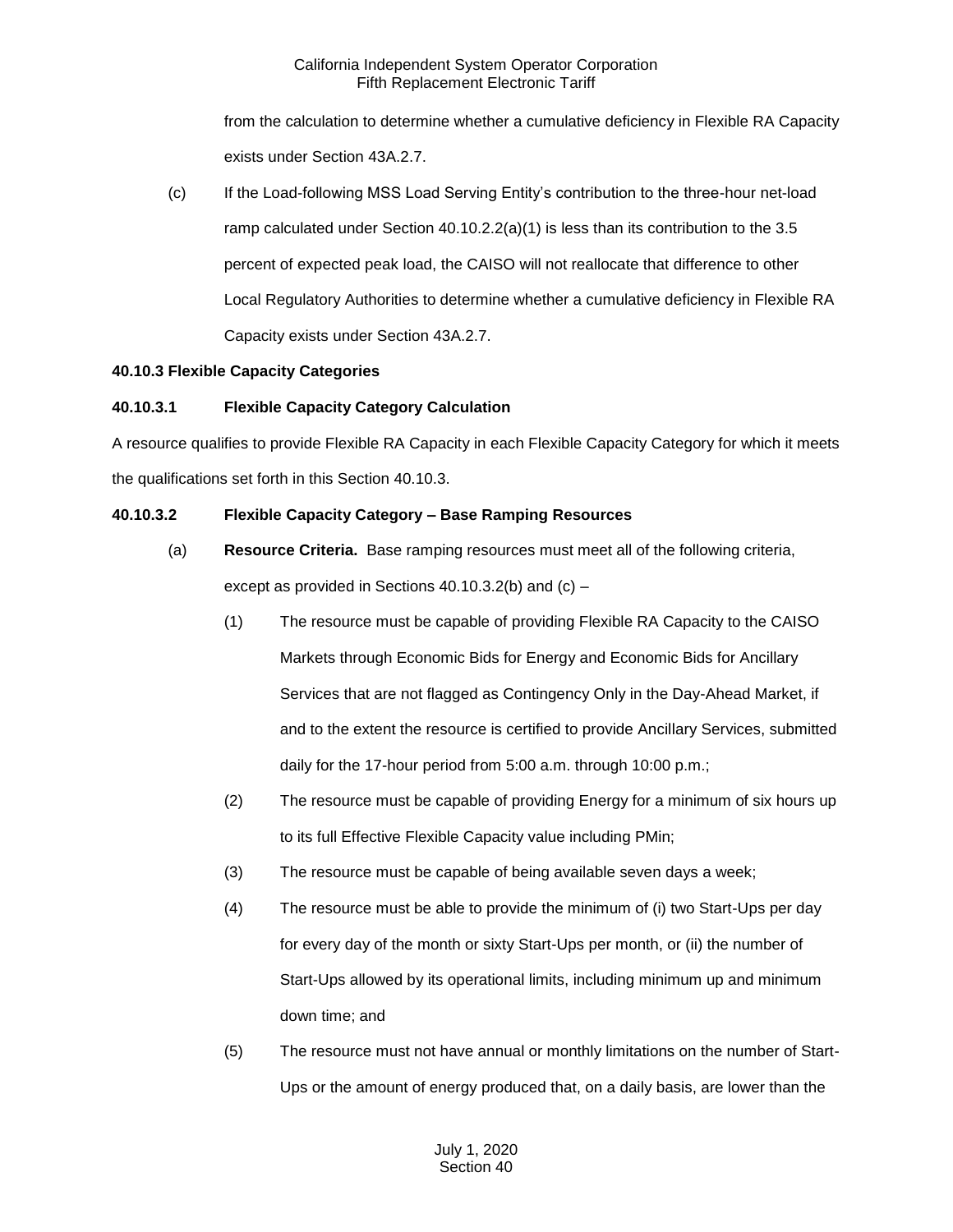requirements in Section 40.10.3.2(a)(1) through (4).

## (b) **Use-Limited Resource**

- (1) A Use-Limited Resource may be included in this category if it meets the criteria in Section 40.10.3.2(a), except that use-limited resources providing Flexible RA Capacity are not required to submit bids for Ancillary Services in the Day-Ahead Market or the Real-Time Market.
- (2) A Load Serving Entity may include in this category a combined resource consisting of two Use-Limited Resources that do not individually meet the minimum operational and availability requirements but in combination meet the criteria in Section 40.10.3.2(a).
- (3) The Flexible RA Capacity amount for the combined resource will be less than or equal to the lowest Effective Flexible Capacity value shown on the Resource Flexible RA Capacity Plan for a resource in the combination.
- (4) The combined resource shall be subject to the must-offer obligation in Section 40.10.6.1(e)(2) for the Flexible RA Capacity amount shown on the monthly Resource Flexible RA Capacity Plan for the combination.
- (c) **Non-Generator Resource.** A Non-Generator Resource that elects to provide Flexible RA Capacity may be included in this category if it meets the criteria in Section 40.10.3.2(a). A Non-Generator Resource that elects to provide Flexible RA Capacity and Regulation Energy Management is not eligible to be included in this category.

# **40.10.3.3 Flexible Capacity Category – Peak Ramping Resources**

- (a) **Resource Criteria.** Peak ramping resources must meet all of the following criteria, except as provided in Sections 40.10.3.3(b) and (c) --
	- (1) The resource must be capable of providing Flexible RA Capacity to the CAISO Markets through Economic Bids for Energy and Economic Bids for Ancillary Services that are not flagged as Contingency Only in the Day-Ahead Market, if and to the extent the resource is certified to provide Ancillary Services, which must be submitted daily for a five-hour period to be determined by the CAISO on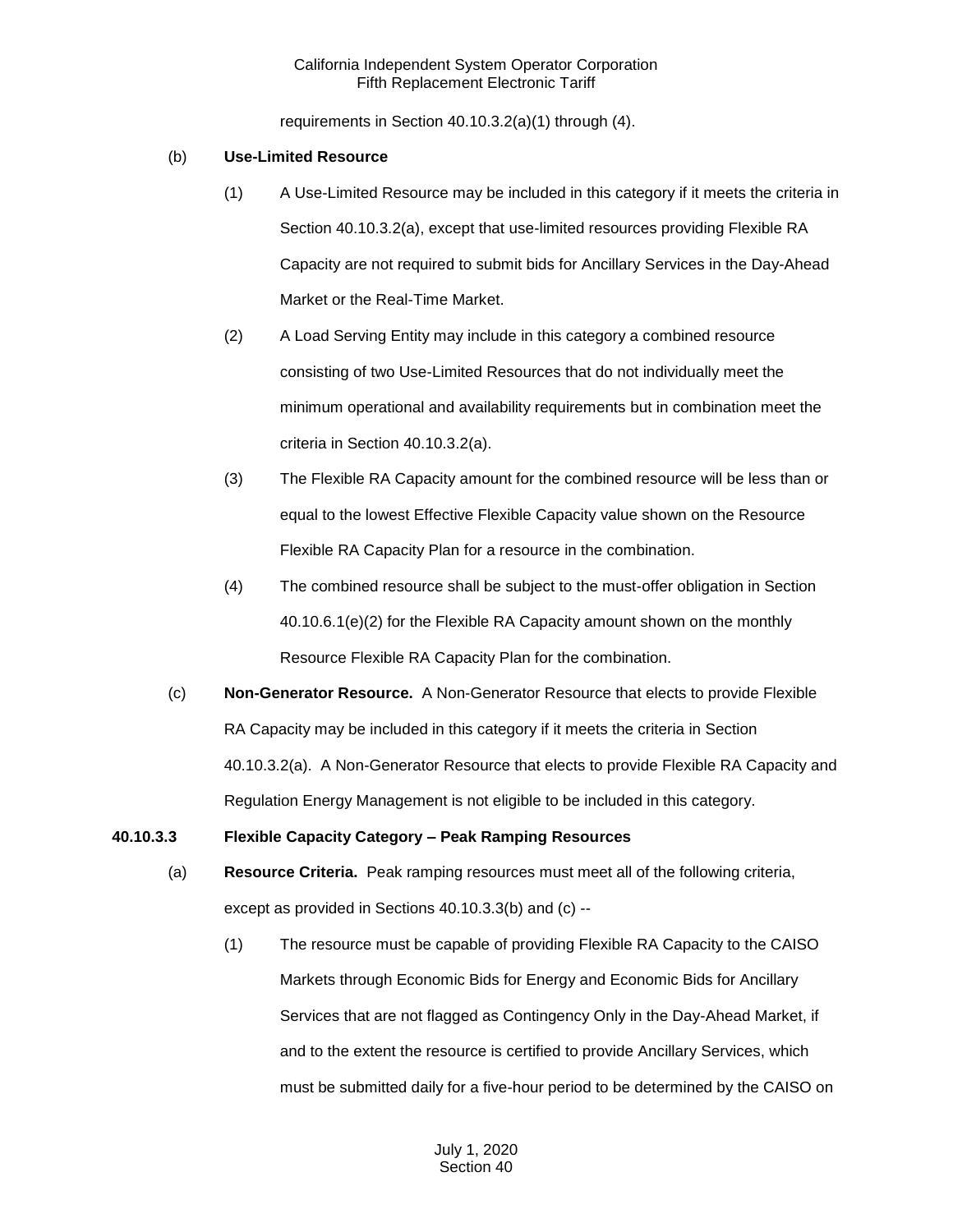a seasonal basis;

- (2) The resource must be capable of providing Energy for a minimum of three continuous hours up to its full Effective Flexible Capacity value including PMin;
- (3) The resource must be capable of being available seven days a week.
- (4) The resource must be capable of at least one Start-Up per day; and
- (5) The resource must not have annual or monthly limitations on the number of unit Start-Ups or the amount of energy produced that, on a daily basis, are lower than the requirements in Section 40.10.3.3(a)(1) through (4).

## (b) **Use-Limited Resource.**

- (1) A Use-Limited Resource may be included in this category if it meets the criteria in Section 40.10.3.3(a), except that use-limited resources providing Flexible RA Capacity are not required to submit bids for Ancillary Services in the Day-Ahead Market or the Real-Time Market.
- (2) A Load Serving Entity may include in this category a combined resource consisting of two Use-Limited Resources that do not individually meet the minimum operational and availability requirements but in combination meet the criteria in Section 40.10.3.3(a).
- (3) The Flexible RA Capacity amount for the combined resource will be less than or equal to the lowest Effective Flexible Capacity value shown on the Resource Flexible RA Capacity Plan for a resource in the combination.
- (4) The combined resource shall be subject to the must-offer obligation in Section 40.10.6.1(e)(2) for the Flexible RA Capacity amount shown on the monthly Resource Flexible RA Capacity Plan for the combination.
- (c) **Non-Generator Resource.** A Non-Generator Resource that elects to provide Flexible RA Capacity may be included in this category if it meets the criteria in Section 40.10.3.3(a). A Non-Generator Resource that elects to provide Flexible RA Capacity and Regulation Energy Management is not eligible to be included in this category.
- (d) **Base Ramping Resource.** A resource that meets the qualifications of the Flexible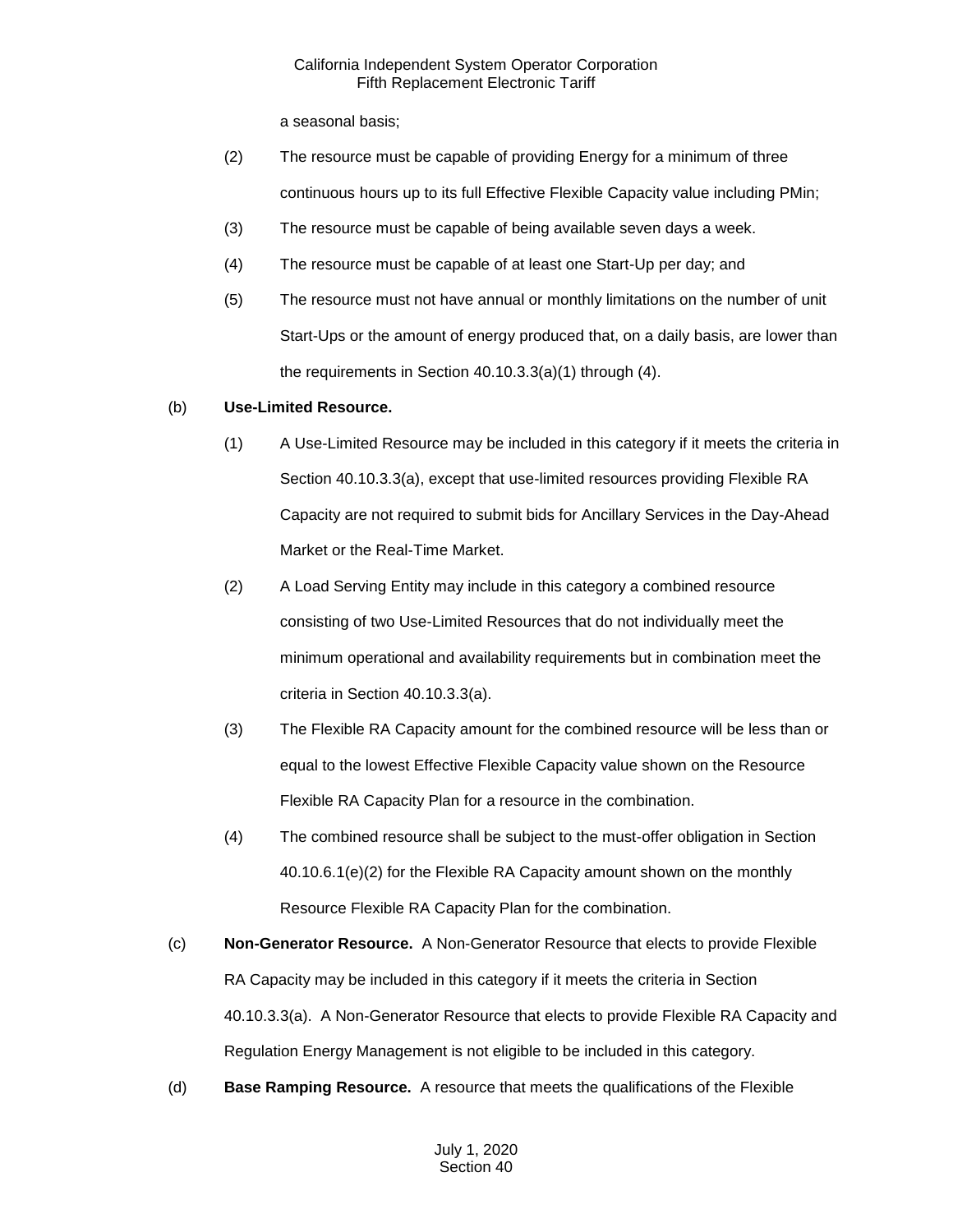Capacity Category for base ramping resources also qualifies to be included in this category as a peak ramping resource; however, a resource that meets only the qualifications of a peak ramping resource does not qualify as a base ramping resource.

# **40.10.3.4 Flexible Capacity Category – Super-Peak Ramping Resources.**

- (a) **Resource Criteria.** Super-peak ramping resources must meet all of the following criteria, except as provided in Sections 40.10.3.4(b), (c) and (d) --
	- (1) The resource must be capable of providing Flexible RA Capacity to the CAISO Markets through Economic Bids for Energy and Economic Bids for Ancillary Services Bids that are not flagged as Contingency Only in the Day-Ahead Market, if and to the extent the resource is certified to provide Ancillary Services, which must be submitted each weekday that is not holiday, for a five-hour period to be determined by the CAISO on a seasonal basis;
	- (2) The resource must be capable of providing Energy for a minimum of three continuous hours up to its full Effective Flexible Capacity value including PMin;
	- (3) The resource must be capable of being available on weekdays that are not holidays, as defined in the Business Practice Manual;
	- (4) The resource must be capable of at least one Start-Up per day; and
	- (5) The resource must be capable of responding to at least five CAISO dispatches per month, during the five-hour period of the must offer obligation, for the resource to Start-Up.

# (b) **Use-Limited Resource.**

- (1) A Use-Limited Resource may be included in this category if it meets the criteria in Section 40.10.3.4(a), except that use-limited resources providing Flexible RA Capacity are not required to submit bids for Ancillary Services in the Day-Ahead Market or the Real-Time Market.
- (2) A Load Serving Entity may include in this category a combined resource consisting of two Use-Limited Resources that do not individually meet the minimum operational and availability requirements but in combination meet the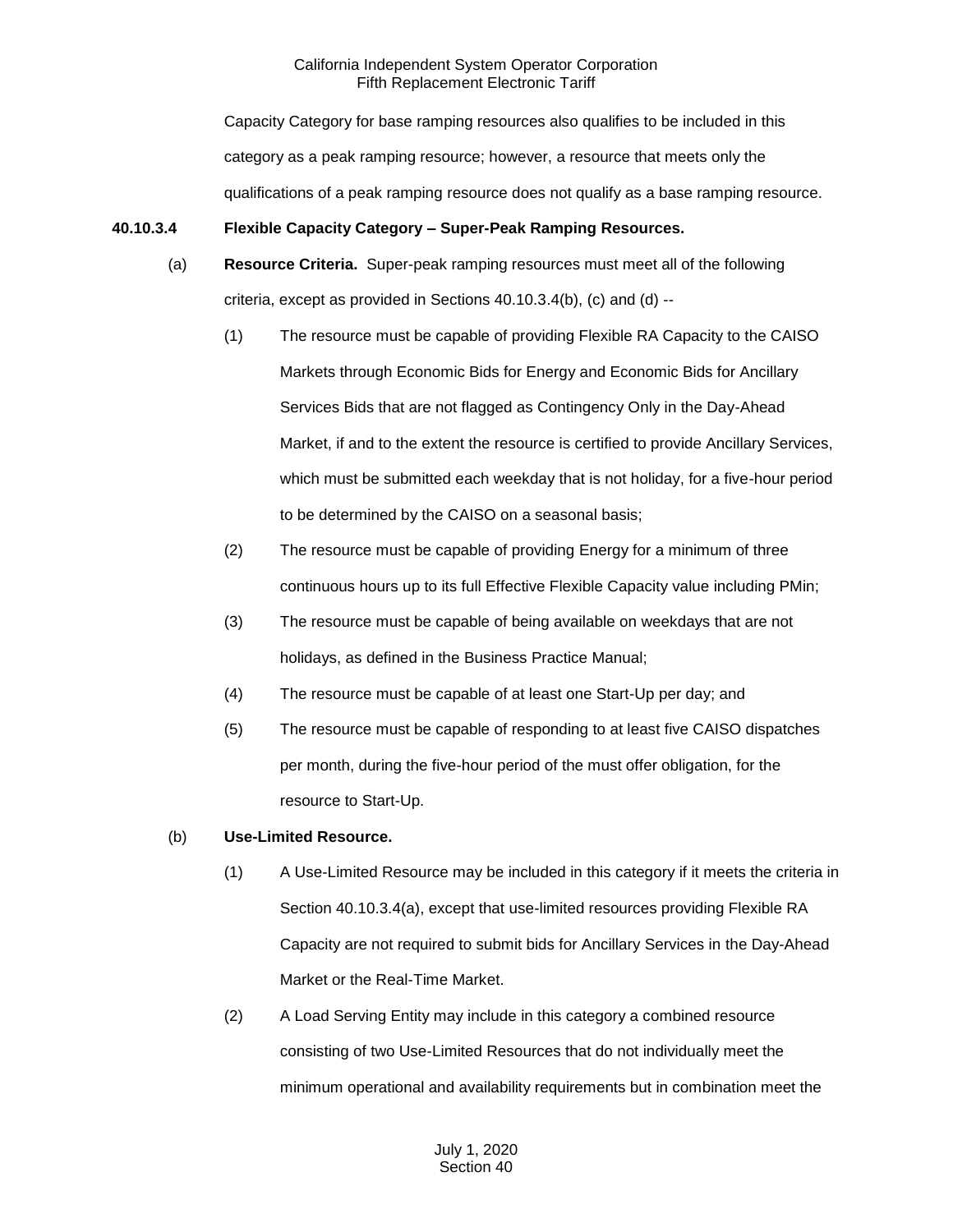criteria in Section 40.10.3.4(a).

- (3) The Flexible RA Capacity amount for the combined resource will be less than or equal to the lowest Effective Flexible Capacity value shown on the Resource Flexible RA Capacity Plan for a resource in the combination.
- (4) The combined resource shall be subject to the must-offer obligation in Section 40.10.6.1(e)(2) for the Flexible RA Capacity amount shown on the monthly Resource Flexible RA Capacity Plan for the combination.
- (c) **Non-Generator Resource.** A Non-Generator Resource may be included in this category if it meets the criteria in Section 40.10.3.4(a) and is not registered in the CAISO's Master File as a Regulation Energy Management resource.
- (d) **Non-Generator Resource, Regulation Energy Management.** A Non-Generator Resource that is a Regulation Energy Management resource may be included in this category if it meets the following criteria –
	- (1) The resource must be capable of providing Regulation Energy Management to the CAISO Markets through Economic Bids for Regulation Up and Regulation Down submitted daily for a 17-hour period from 5:00 a.m. through 10:00 p.m.;
	- (2) The resource shall not submit bids to provide Energy;
	- (3) The resource must be capable of being available seven days a week;
	- (4) The resource must be capable of unlimited Start-Ups per day; and
	- (5) The resource must be registered as a Non-Generator Resource providing Regulation Energy Management in the CAISO's Master File.
- (e) **Base Ramping and Peak Ramping Resources.** A resource that meets the qualifications of the Flexible Capacity Category for base ramping resources or peak ramping resources also qualifies to be included in this category as a super-peak ramping resource; however, a resource that meets only the qualifications of a super-peak ramping resource does not qualify as a base ramping resource or a peak ramping resource.

# **40.10.3.5 Flexible Capacity Category by Resource**

The CAISO will provide to the Scheduling Coordinator of each resource a non-binding determination of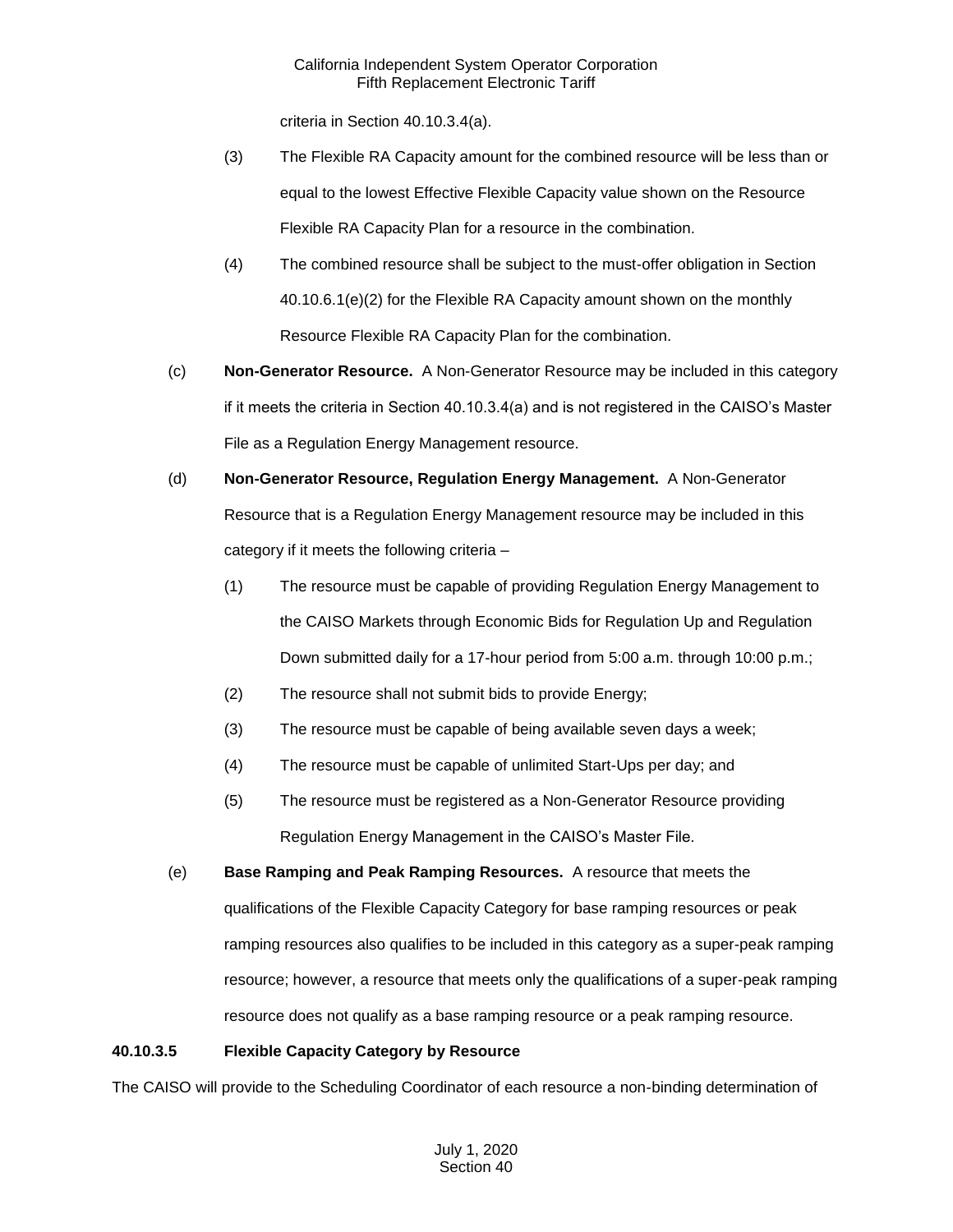the Flexible Capacity Category with the highest qualifications for which the resource qualifies to provide Flexible Capacity, as provided in Section 40.10.4.

# **40.10.3.6 Non-Eligible Resources**

Intertie resources and imports, other than Pseudo-Ties and Dynamic Scheduled resources, are not eligible to provide Flexible RA Capacity.

## **40.10.4 Effective Flexible Capacity**

The CAISO shall calculate the Effective Flexible Capacity value for each resource. The CAISO shall publish the draft and final lists of the Effective Flexible Capacity values for such resources and the Flexible Capacity Categories for which each resource qualifies to provide Flexible Capacity on the CAISO Website each year in accordance with the schedule for publishing the Net Qualifying Capacity values, as set forth in the BPM, for use in the next calendar year.

## **40.10.4.1 Effective Flexible Capacity Calculation**

- (a) **Flexible Resources.** The CAISO will calculate the Effective Flexible Capacity value of a resource, for use (i) if a Local Regulatory Authority has not established criteria for calculating the Effective Flexible Capacity value for eligible resource types, and (ii) for determining if a cumulative deficiency exists under Sections 43A.2.7(a) and (b), as follows, except as provided in Sections 40.10.4.1 (b) through  $(f)$  –
	- (1) If the Start-Up Time of the resource is greater than 90 minutes, the Effective Flexible Capacity value shall be the weighted average ramp rate of the resource calculated from PMin to Net Qualifying Capacity multiplied by 180 minutes. The Effective Flexible Capacity shall not exceed the difference between the PMin and PMax of the resource.
	- (2) If the Start-Up Time of the resource is less than or equal to 90 minutes, the Effective Flexible Capacity value shall be the resource's PMin plus the weighted average ramp rate of the resource calculated from PMin to Net Qualifying Capacity multiplied by the difference between 180 minutes and the resource's Start-Up Time. The Effective Flexible Capacity shall not exceed the Net Qualifying Capacity of the resource.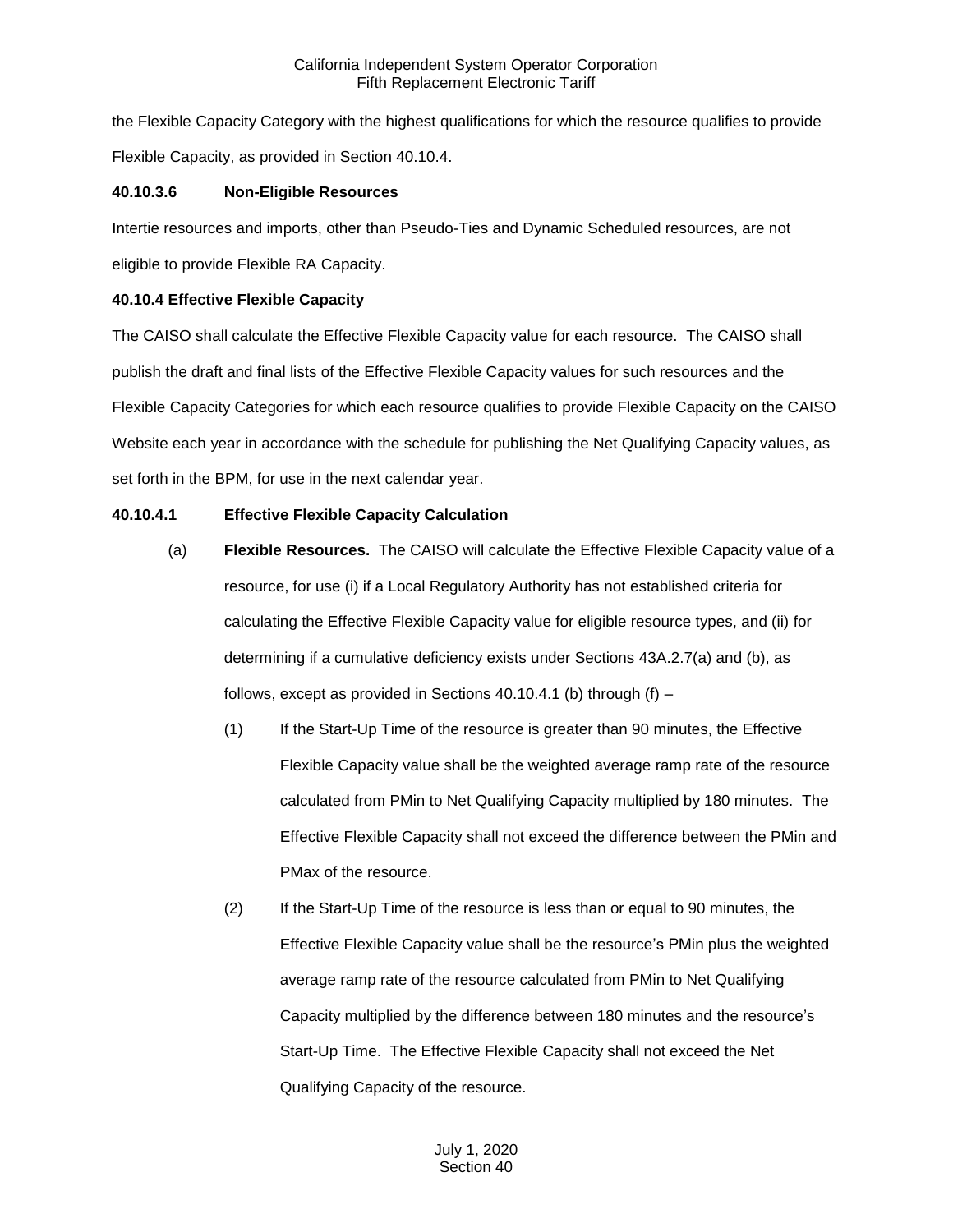- (b) **Hydroelectric Generating Unit.** The Effective Flexible Capacity of a hydroelectric generating unit will be the amount of capacity from which the resource can produce Energy consistently for 6 hours assuming that the resource's physical storage is at maximum capacity at the beginning of that six-hour period. The Effective Flexible Capacity of a hydroelectric generation unit cannot, however, exceed its Net Qualifying Capacity.
- (c) **Proxy Demand Resource.** The Effective Flexible Capacity of a Proxy Demand Resource will be based on the resource's actual MWs of load modification in response to a dispatch by the CAISO during a test event. In determining the Effective Flexible Capacity of a Proxy Demand Resource, the CAISO will –
	- (1) conduct the test at a random time during the flexible capacity must-offer obligation period for the resource;
	- (2) use the applicable baseline load data, as described in the CAISO Tariff or Business Practice Manual, to measure the load modification of the Proxy Demand Resource being tested; and
	- (3) pay the resource's bid price for the testing period.
- (d) **Energy Storage Resource.** The Effective Flexible Capacity value for an energy storage resource will be determined as follows –
	- (1) for an energy storage resource that provides Flexible RA Capacity but not Regulation Energy Management, the Effective Flexible Capacity value will be the MW output range the resource can provide over three hours of charge/discharge while constantly ramping.
	- (2) for an energy storage resource that provides Flexible RA Capacity and Regulation Energy Management, the Effective Flexible Capacity value will be the resource's 15-minute energy output capability.
- (e) **Multi-Stage Generating Resource.** The Effective Flexible Capacity value for a Multi-Stage Generating Resource will be calculated using the longest Start-Up Time of the resource's configuration that has the lowest PMin.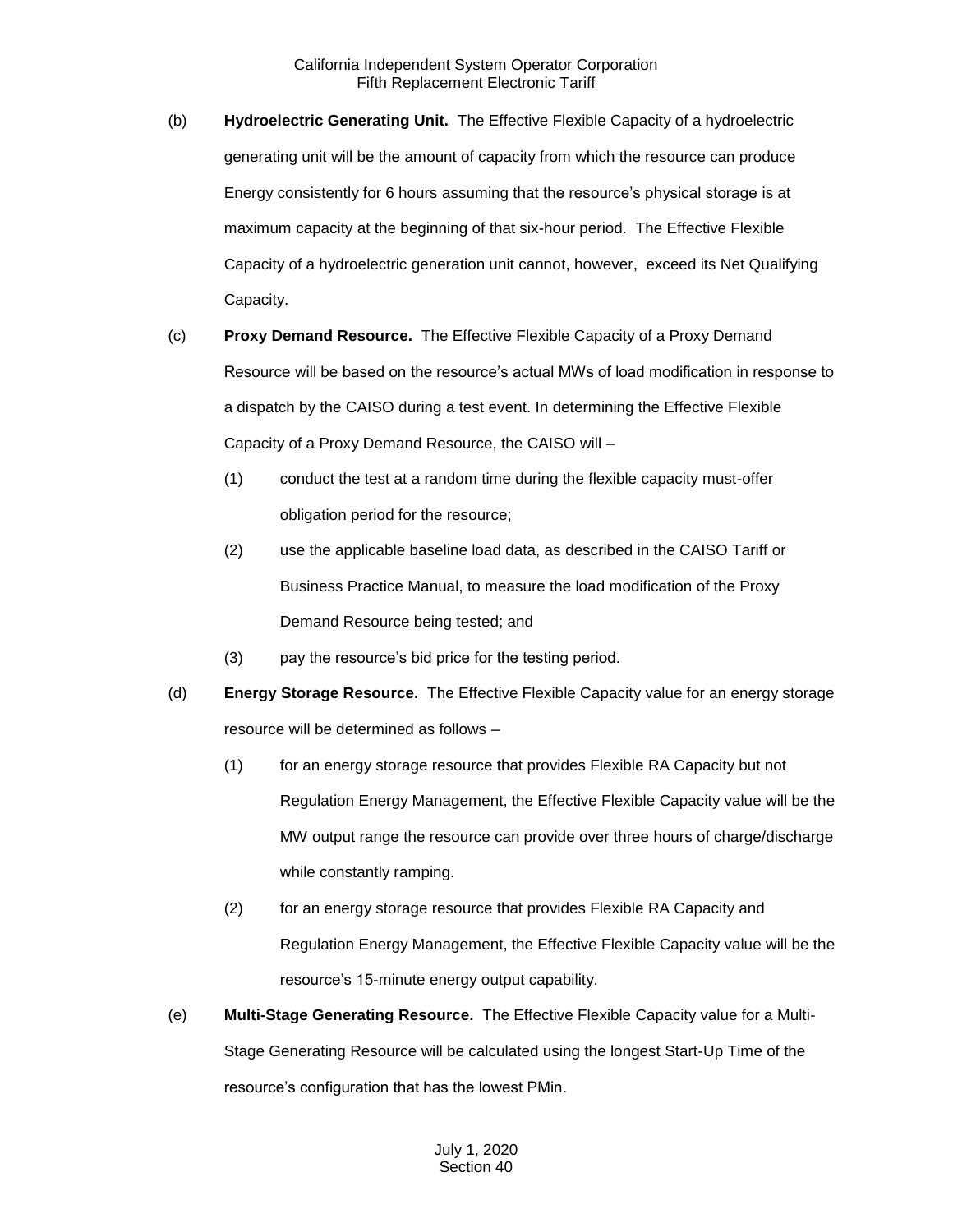(f) **Combined Heat and Power Resource.** The Effective Flexible Capacity value of a Combined Heat and Power Resource will be the lesser of (i) the resource's Net Qualifying Capacity, or (ii) the MW difference between the CHP resource's maximum output and its RMTMax, if the resource has a RMTMax, or its minimum operating level, such quantity not to exceed the quantity of generating capacity capable of being delivered over a three-hour period.

## **40.10.4.2 EFC Omission or Correction**

- (a) **Draft List.** The posted draft list of Effective Flexible Capacity values may be modified only as follows –
	- (1) If the Scheduling Coordinator for a resource that was not included on the draft list of Effective Flexible Capacity values seeks to have the resource included on the list, it must no later than the deadline set forth in the Business Practice Manual submit a request to the CAISO either showing that the resource meets the criteria in Section in 40.10.4.1 or is capable of meeting the criteria, and provide documentation to enable the CAISO to determine the resource's Effective Flexible Capacity pursuant to the criteria in Section 40.10.4.1.
	- (2) If the Scheduling Coordinator for a resource that was included on the draft list of Effective Flexible Capacity values seeks to change the value for that resource, it must submit documentation by the deadline set forth in the Business Practice Manual that supports such a change.
	- (3) The CAISO will review the information submitted and notify the Scheduling Coordinator whether the change was accepted at least 15 days prior to posting the final list of Effective Flexible Capacity values on the CAISO Website.
- (b) **Final List.** The CAISO will post on the CAISO Website the final list of Effective Flexible Capacity values for resources that are in service and the Flexible Capacity Categories for which each resource qualifies to provide Flexible Capacity. The final list shall be used for the next calendar year and shall not be changed during that year, except as follows –
	- (1) If the Net Qualifying Capacity or PMax of a resource included on the final list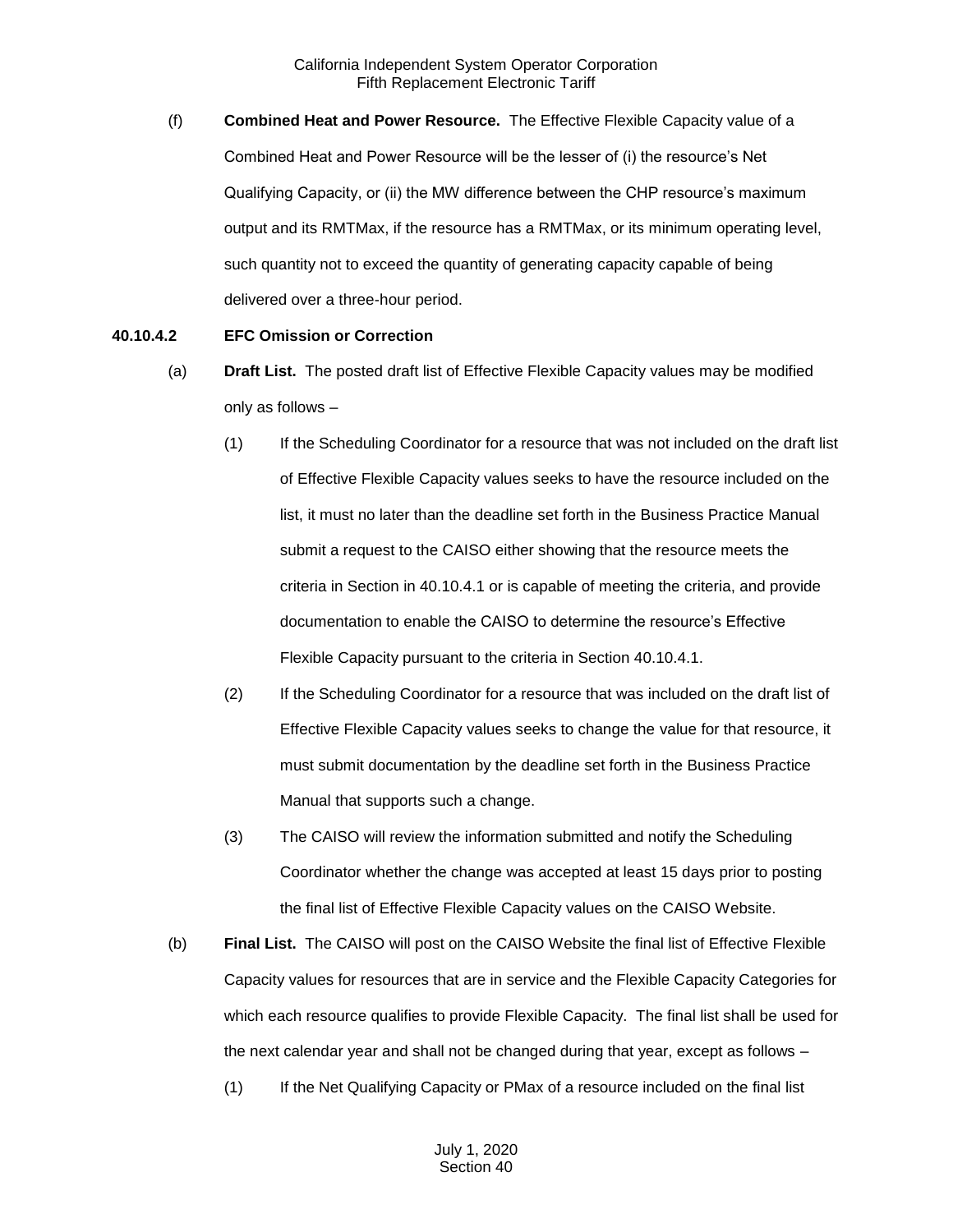increases or decreases during the year, and that value is changed in the Master File, the Scheduling Coordinator for the resource may request that the Effective Flexible Capacity value be recalculated to account for the change; or

- (2) If a new resource, achieves commercial operation during the year, the Scheduling Coordinator for the resource may request that the CAISO calculate and add its Effective Flexible Capacity value and the Flexible Capacity Categories for which the resource qualifies to provide Flexible Capacity to the final list as an in-service resource.
- (c) **Disputes.** Any disputes as to the CAISO's determination regarding Effective Flexible Capacity shall be subject to the CAISO ADR Procedure.

# **40.10.5 Flexible RA Capacity Plans**

# **40.10.5.1 LSE Flexible RA Capacity Plans**

- (a) **Submission Requirement.** A Scheduling Coordinator must submit annual and monthly LSE Flexible RA Capacity Plans for each Load Serving Entity it represents.
- (b) **Annual Plan.** Each annual LSE Flexible RA Capacity Plan must
	- (1) demonstrate that the Load Serving Entity has procured for each month at least 90 percent of the annual Flexible RA Capacity requirement determined by the CAISO; or the amount of Flexible RA Capacity required by the Load Serving Entity's Local Regulatory Authority, if the Local Regulatory Authority has set such requirement;
	- (2) identify the resources the Load Serving Entity intends to rely on to provide the Flexible RA Capacity, but need not identify the flexible resource adequacy categories; and
	- (3) include all information and be submitted no later than the last Business Day in October, in accordance with the reporting requirements and schedule set forth in the Business Practice Manual.
- (c) **Monthly Plan.** The monthly LSE Flexible RA Capacity Plan must
	- (1) demonstrate that the Load Serving Entity procured 100 percent of the total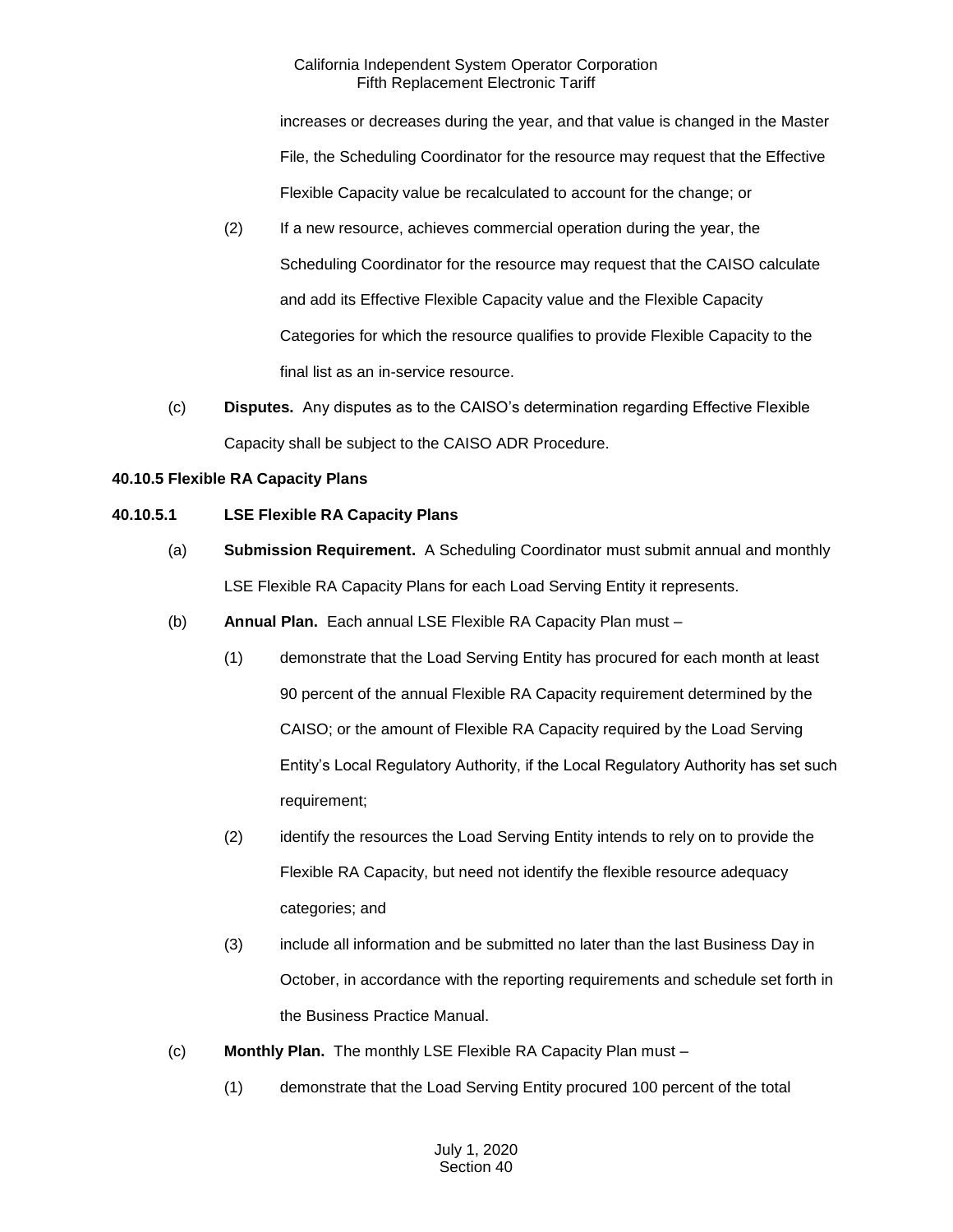monthly Flexible RA Capacity requirement determined by the CAISO; or the monthly amount of Flexible RA Capacity required by the Local Regulatory Authority, if the Local Regulatory Authority has set such requirement;

- (2) include information for purposes of the validation under Section 40.10.5.3(a) and the evaluation for cumulative deficiency under Section 40.10.5.3(c)that shows the MW of Flexible RA Capacity the Load Serving Entity designates based on the total monthly requirement determined by the CAISO within the minimum or maximum quantity, as applicable, for each Flexible Capacity Category; or only if the Local Regulatory Authority has established its own flexible capacity requirement, shows the MW of Flexible RA Capacity the Load Serving Entity designates based on the total monthly requirement determined by the Local Regulatory Authority within the minimum or maximum quantity for each Flexible Capacity Category required by the Local Regulatory Authority, if applicable;
- (3) identify all resources the Load Serving Entity will rely on to provide the Flexible RA Capacity and for each resource specify the Flexible Capacity Category in which the Flexible RA Capacity will be provided; and
- (4) include all information and be submitted to the CAISO at least 45 days in advance of the first day of the month covered by the plan, in accordance with the reporting requirements and schedule set forth in the Business Practice Manual.
- (d) **Correction to Monthly Plan.** The Scheduling Coordinator for the Load Serving Entity may submit at any time from 45 days through 30 days in advance of the first day of the month covered by the plan, a revision to its monthly LSE Flexible RA Capacity Plan to correct either: (i) a discrepancy between its monthly LSE Flexible RA Capacity Plan and the monthly Supply Plan of a Resource Adequacy Resource providing that Load Serving Entity with Flexible RA Capacity; or (ii) a deficiency in how much Flexible RA Capacity was provided on the monthly LSE Flexible RA Capacity Plan. The CAISO will not accept any revisions to a monthly LSE Flexible RA Capacity Plan from 30 days in advance of the relevant month through the end of the month, unless the Scheduling Coordinator for the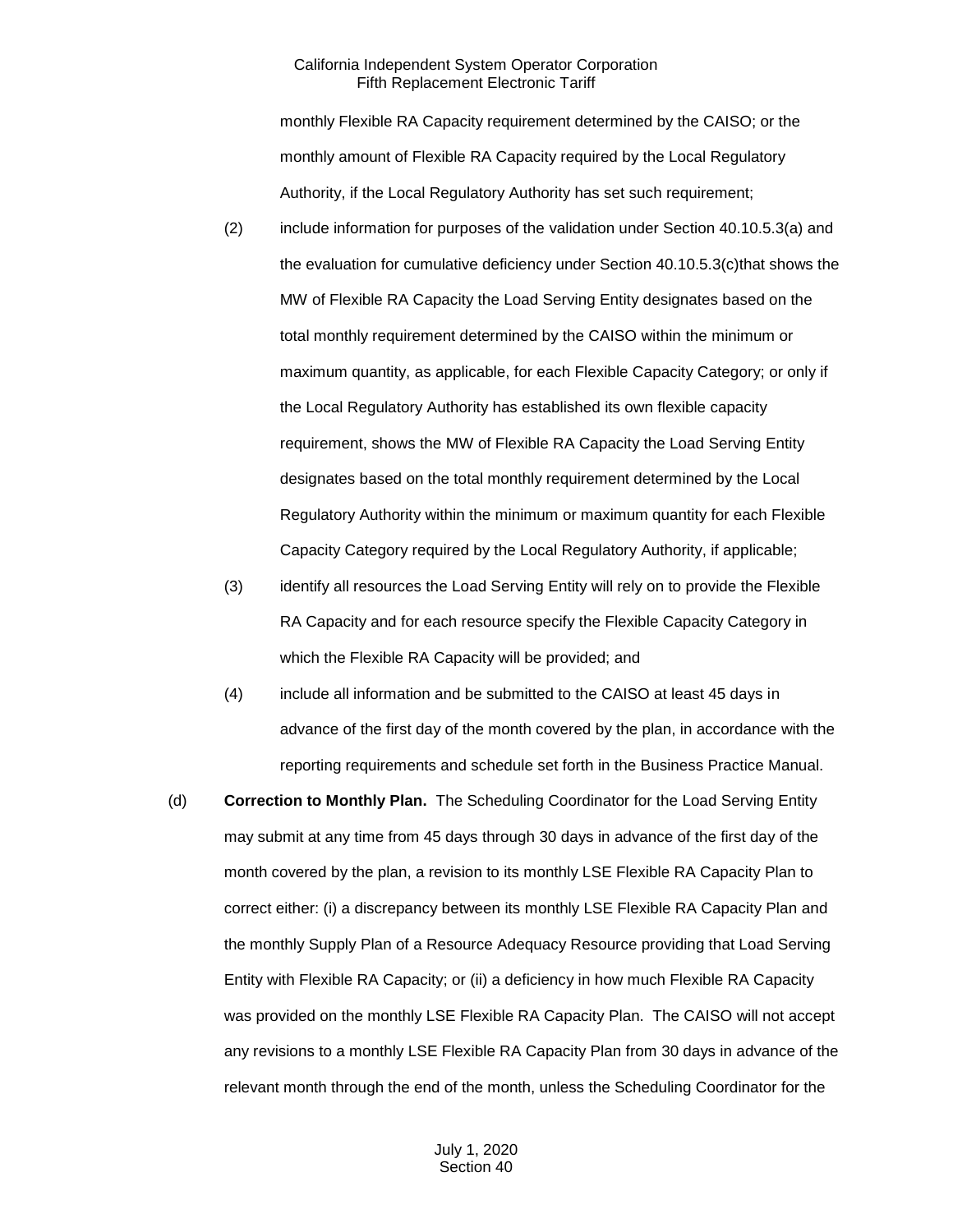Load Serving Entity demonstrates good cause for the change and explains why it was not possible to submit the change earlier.

(e) **Reporting Exemption.** Notwithstanding the above, a Load Serving Entity is not obligated to submit a monthly LSE Flexible RA Capacity Plan for a given month if the Load Serving Entity's contribution to the three-hour net load ramp is less than 1 MW for that month. Except to the extent allowed under section 43A.8.8(e), such Load Serving Entity is not exempt for any relevant cost allocation from a CPM designation made pursuant to Section 43A associated with a monthly RA capacity obligation of less than 1 MW.

## **40.10.5.1.1 Load-Following MSS**

- (1) Each Load-following MSS Load Serving Entity for which the CAISO has calculated an allocable share of the Flexible Capacity Need under Section 40.10.2.2 must submit annual and monthly LSE Flexible RA Capacity Plans pursuant to this Section 40.10.5.1 to identify the Flexible RA Capacity it is using to satisfy such requirement.
- (2) The Load-following MSS must increase the Flexible RA Capacity in its monthly plan by the MW amount of Capacity for a Variable Energy Resource that is initially shown as being included in the Load-following MSS Load Serving Entity's resource portfolio in the information required pursuant to Section 40.10.1.2, but is subsequently not included in the current MSS resource portfolio at the time the monthly LSE Flexible RA Capacity Plan is due for the applicable month.

## **40.10.5.2 Resource Flexible RA Capacity Plans**

- (a) **Submission Requirement.** A Scheduling Coordinator must submit annual and monthly Resource Flexible RA Capacity Plans for each resource it represents that provides Flexible RA Capacity; except that an annual plan is not required for 2015.
- (b) **Annual Plan.** The annual Resource Flexible RA Capacity Plan shall --
	- (1) verify the resource's agreement to provide Flexible RA Capacity during the next Resource Adequacy Compliance Year; and
	- (2) include all information and be submitted no later than the last Business Day in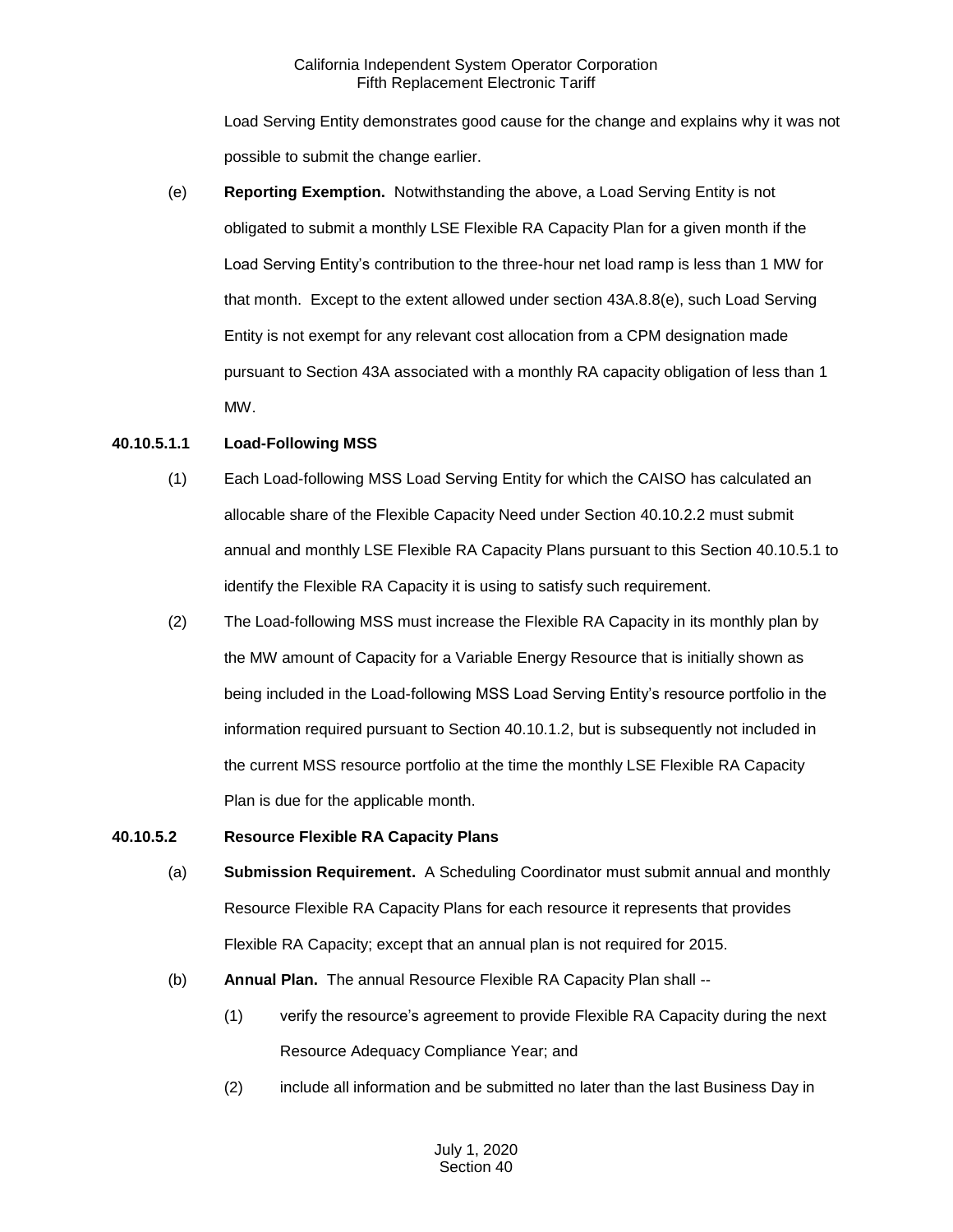October, in accordance with the reporting requirements and schedule set forth in the Business Practice Manual.

- (c) **Monthly Plan.** The monthly Resource Flexible RA Capacity Plan shall
	- (1) verify the resource's agreement to provide Flexible RA Capacity during the month;
	- (2) include an affirmative representation by the Scheduling Coordinator submitting the plan that the CAISO is entitled to rely on the accuracy of the information provided in the plan to perform those functions set forth in this Section 40; and
	- (3) include all information and be submitted to the CAISO at least 45 days in advance of the first day of the month covered by the plan, in accordance with the reporting requirements and schedule set forth in the Business Practice Manual.
- (d) **Correction to Monthly Plan.** The Scheduling Coordinator for the Resource Adequacy Resource may, at any time from 45 days through 30 days in advance of the relevant month, revise its monthly Flexible RA Capacity Plan to correct a discrepancy between its monthly Flexible RA Capacity Plan and a Resource Adequacy Plan of a Load Serving Entity for which that Resource Adequacy Resource is providing Flexible RA Capacity. The CAISO will not accept any revisions to a monthly Flexible RA Capacity Plan less than 30 days in advance of the relevant month through the end of the month, unless the Scheduling Coordinator for the Resource demonstrates good cause for the change and explains why it was not possible to submit the change earlier.

#### **40.10.5.3 Review of Flexible RA Capacity Plans**

#### (a) **Validation for Deficiency in an Individual LSE Plan.**

(1) If the Local Regulatory Authority has not established its own flexible capacity procurement requirements, the CAISO will validate the annual and monthly LSE Flexible RA Capacity Plans for that Local Regulatory Authority's jurisdictional Load Serving Entities, and will use the Effective Flexible Capacity value for each resource calculated under Section 40.10.4. The CAISO will determine whether each Load Serving Entity met its annual or monthly total Flexible RA Capacity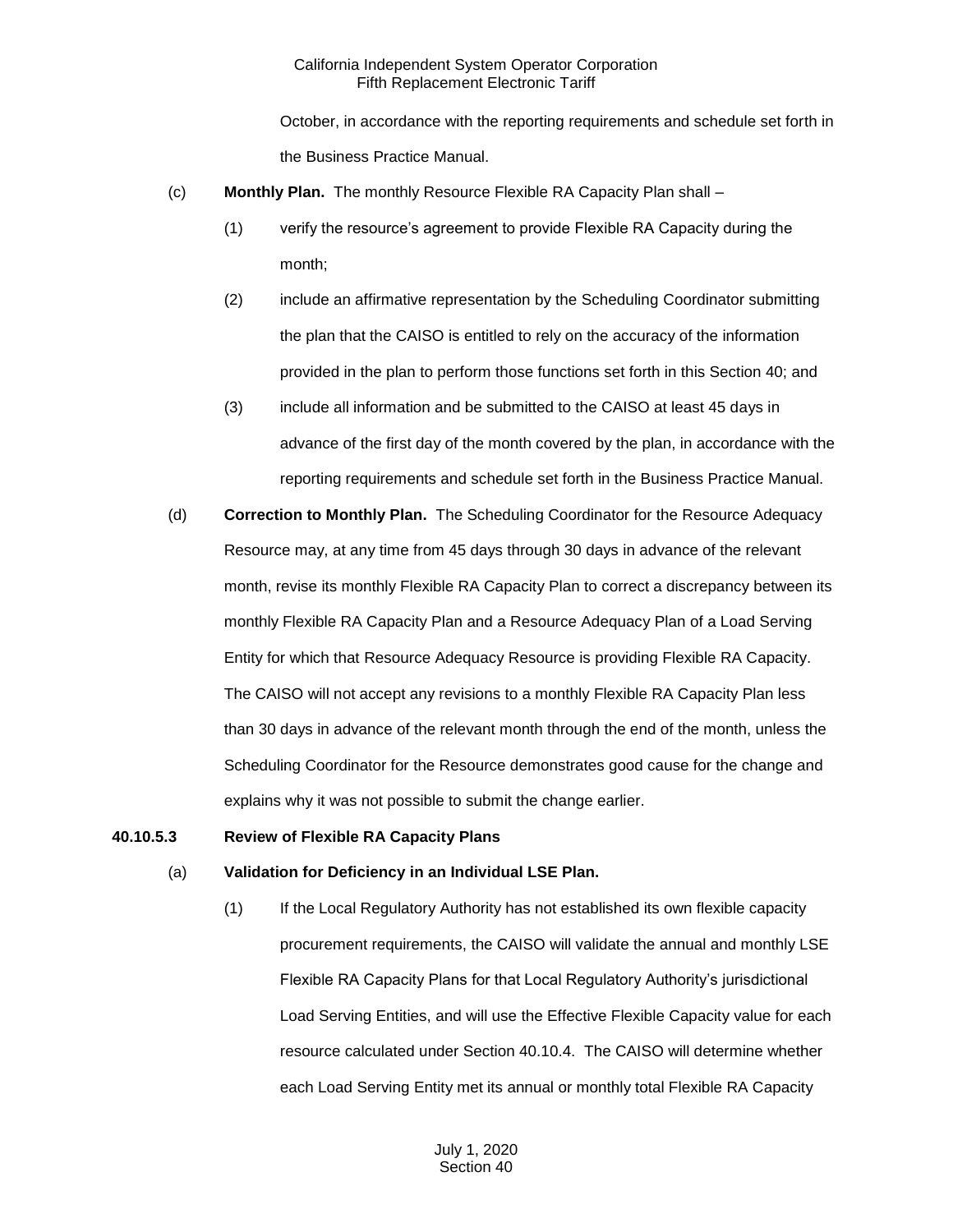Requirement, and for the monthly LSE Flexible RA Capacity Plan, whether it met the total monthly requirement within the minimum or maximum quantity, as applicable, for each Flexible Capacity Category.

- (2) If the Local Regulatory Authority has established its own flexible capacity procurement requirements, the CAISO will not validate the individual LSE Flexible Capacity Plans for that Local Regulatory Authority's jurisdictional Load Serving Entities.
- (b) **Identification of Discrepancy.** The CAISO will compare all LSE Flexible RA Capacity Plans and Resource Flexible RA Capacity Plans to identify any discrepancy in the Resource Adequacy Resources listed or the amount of the Resource Adequacy Capacity committed.

## (c) **Evaluation for Cumulative Deficiency.**

- (1) The CAISO will evaluate the annual LSE Flexible RA Capacity Plans of all Load Serving Entities on a cumulative basis to determine whether the total amount of Flexible RA Capacity shown in the plans meets 90 percent of the annual Flexible Capacity Need determined by the CAISO pursuant to Section 40.10.1 or whether a cumulative deficiency may exist under Section 43A.2.7(a).
- (2) The CAISO will evaluate the monthly Flexible RA Capacity Plans of all Load Serving Entities to determine whether (i) the total amount of Flexible RA Capacity shown in the plans, limited to the maximum monthly requirement for each category, meets the applicable monthly Flexible Capacity Need determined by the CAISO pursuant to Section 40.10.1 or whether a cumulative deficiency may exist under Section 43A.2.7(b)(1); or (ii) the total amount of Flexible RA Capacity shown in the base ramping Flexible Capacity Category in the plans meets the minimum monthly requirement for the base ramping Flexible Capacity Category determined by the CAISO pursuant to Section 40.10.1.5 or whether a cumulative deficiency may exist under Section 43A.2.7(b)(2).
- (d) **Calculation of Flexible RA Capacity.** The CAISO will calculate the amount of Flexible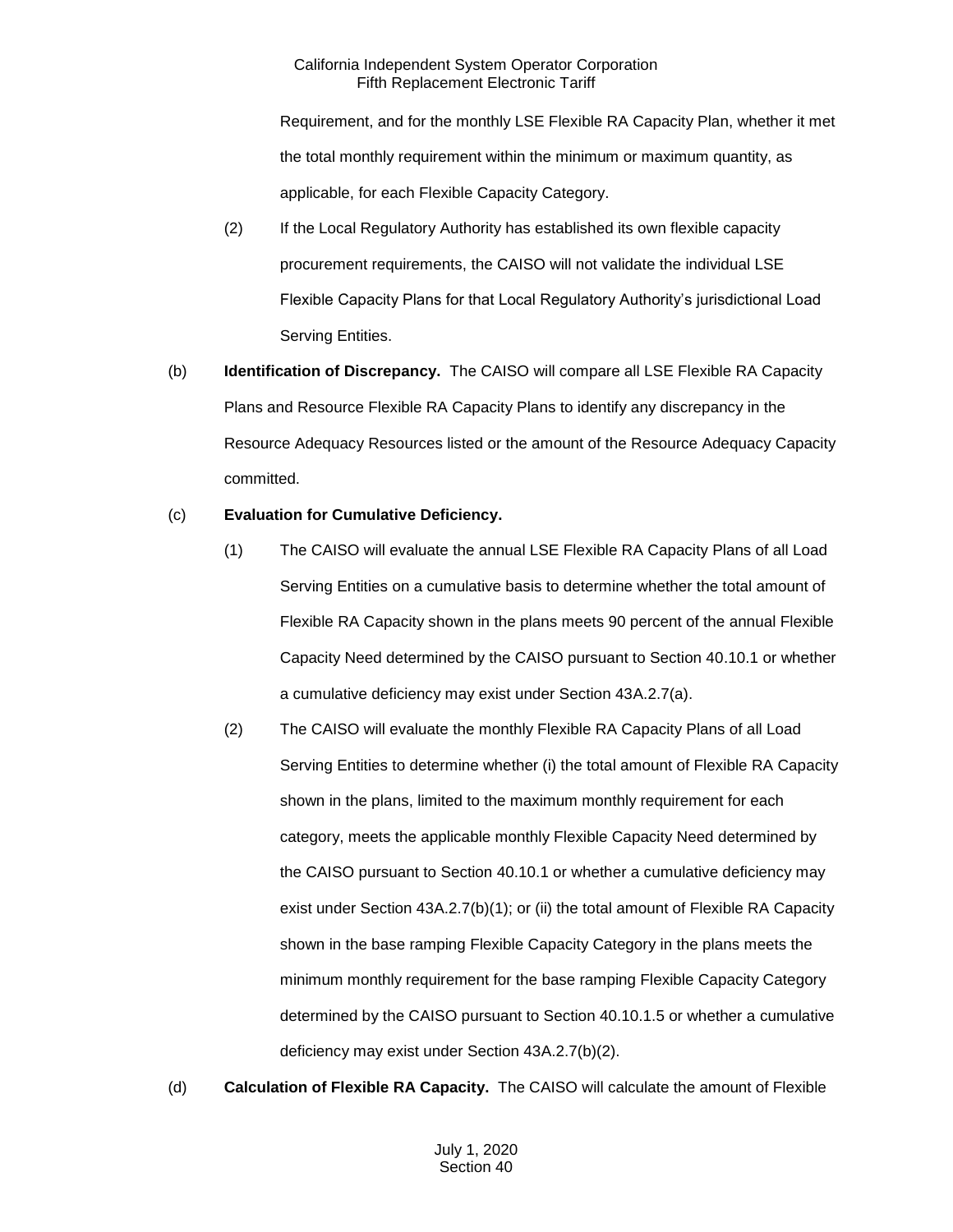RA Capacity included in the annual and monthly Flexible RA Capacity Plans using the MW amount of Flexible RA Capacity for each resource designated in a plan as a Flexible RA Capacity Resource up to the Effective Flexible Capacity value for the resource calculated under Section 40.10.4.

- (e) **Allocated Flexible RA Capacity Requirement.** The CAISO will calculate the Load Serving Entity's allocated annual and monthly Flexible RA Capacity Requirement –
	- (1) For Load Serving Entities within a Local Regulatory Authority that has not adopted its own allocation methodology, the CAISO will calculate the Load Serving Entity's allocated requirement based on the CAISO's allocation methodology set forth in Section 40.10.2.
	- (2) For Load Serving Entities within a Local Regulatory Authority that has adopted its own allocation methodology, the CAISO will use that Local Regulatory Authority's methodology for the Local Regulatory Authority's jurisdictional Load Serving Entities.

# **40.10.5.4 Deficiency in LSE Flexible RA Capacity Plan**

- (a) **Finding and Notification.** If the CAISO's validation under Section 40.10.5.3(a) finds either: (i) that the total amount of Flexible RA Capacity included in an annual or monthly LSE Flexible RA Capacity Plan is not sufficient to satisfy the Load Serving Entity's allocated Flexible RA Capacity Requirement; or (ii) that the total monthly requirement in a monthly LSE Flexible RA Capacity Plan was not met within the minimum or maximum quantity, as applicable, for each Flexible Capacity Category, the CAISO will –
	- (1) notify the relevant Scheduling Coordinator, and the Local Regulatory Authority or federal agency with jurisdiction over the relevant Load Serving Entity, in an attempt to resolve any deficiency in accordance with the procedures set forth in the Business Practice Manual; and
	- (2) provide the notice at least 40 days in advance of the first day of the month covered by the plan and include the reasons the CAISO believes a deficiency exists.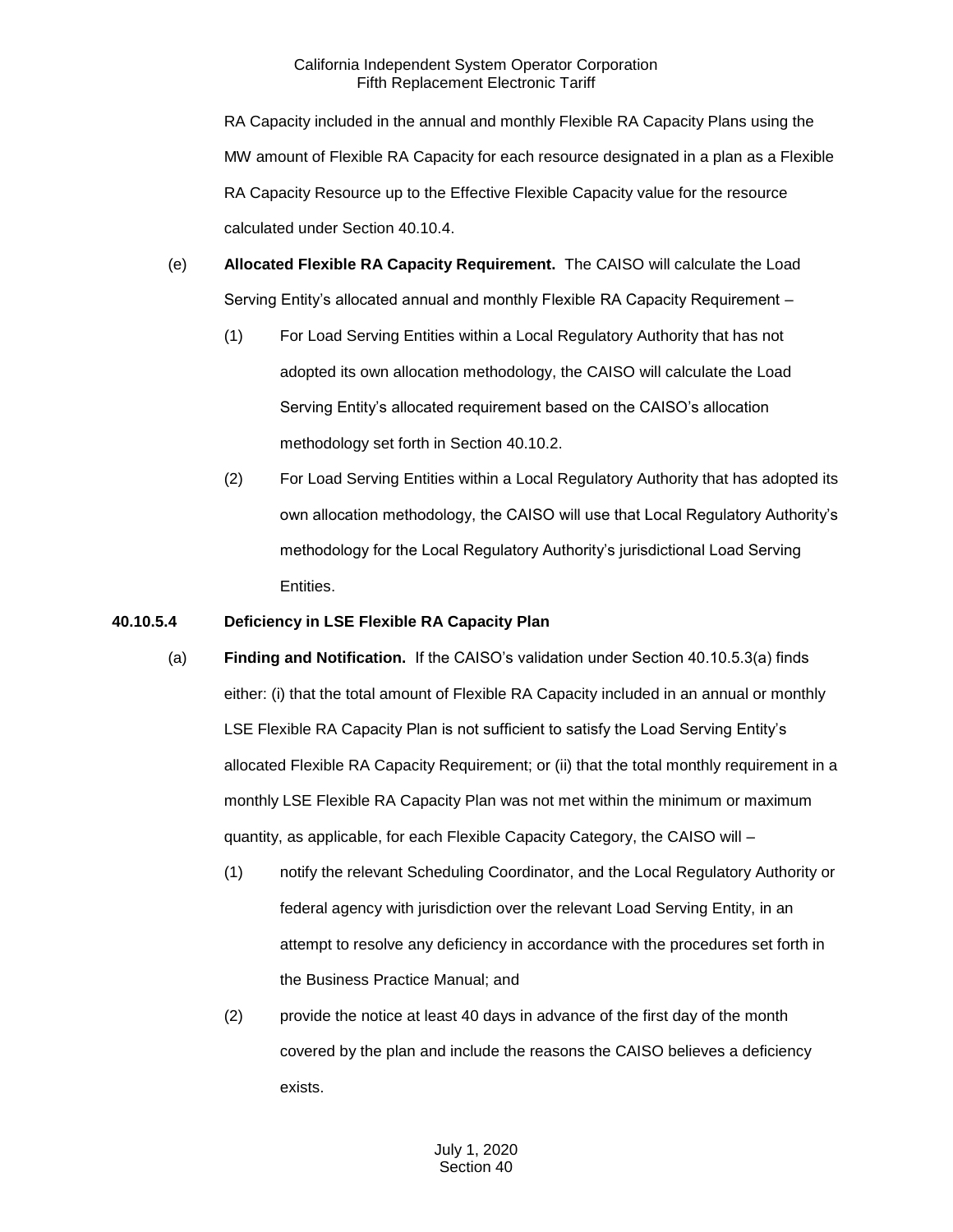- (b) **Resolved Discrepancy.** If the CAISO issues a notice of discrepancy under Section 40.10.5.5(a) and the discrepancy is resolved, the Scheduling Coordinator must provide the CAISO with a revised LSE Flexible RA Capacity Plan or Resource Flexible RA Capacity Plan, as applicable, no less than 11 days prior to the first day of the month covered by the plans.
	- (1) demonstrate, no less than 30 days prior to the first day of the month covered by the LSE Flexible RA Capacity Plan, that the identified deficiency is cured by submitting a revised LSE Flexible RA Capacity Plan, or
	- (2) advise the CAISO that the Load Serving Entity's Local Regulatory Authority, or federal agency, as appropriate, has determined that no deficiency exists.
- (c) **Unresolved Deficiency.** If the CAISO issues a notice of deficiency under Section 40.10.5.4(a) and is not advised that the deficiency is resolved, the CAISO will use the information contained in the Resource Flexible RA Capacity Plan to set the obligations of resources under Section 40.10 and/or to assign any costs incurred under this Section 40 and Section 43A.

## **40.10.5.5 Discrepancy Between Flexible RA Capacity Plans.**

- (a) **Finding and Notification.** If the CAISO's review under Section 40.10.5.3(b) finds a discrepancy between an LSE Flexible RA Capacity Plan and a Resource Flexible RA Capacity Plan, the CAISO will –
	- (1) notify the relevant Scheduling Coordinators of the discrepancy in an attempt to resolve the discrepancy in accordance with the procedures set forth in the Business Practice Manual; and
	- (2) provide the notice at least 40 days in advance of the first day of the month covered by the plans and include the reasons the CAISO believes a discrepancy exists.
- (b) **Resolved Discrepancy.** If the CAISO issues a notice of discrepancy under Section 40.10.5.5(a) and the discrepancy is resolved, the Scheduling Coordinator must provide the CAISO with a revised LSE Flexible RA Capacity Plan or Resource Flexible RA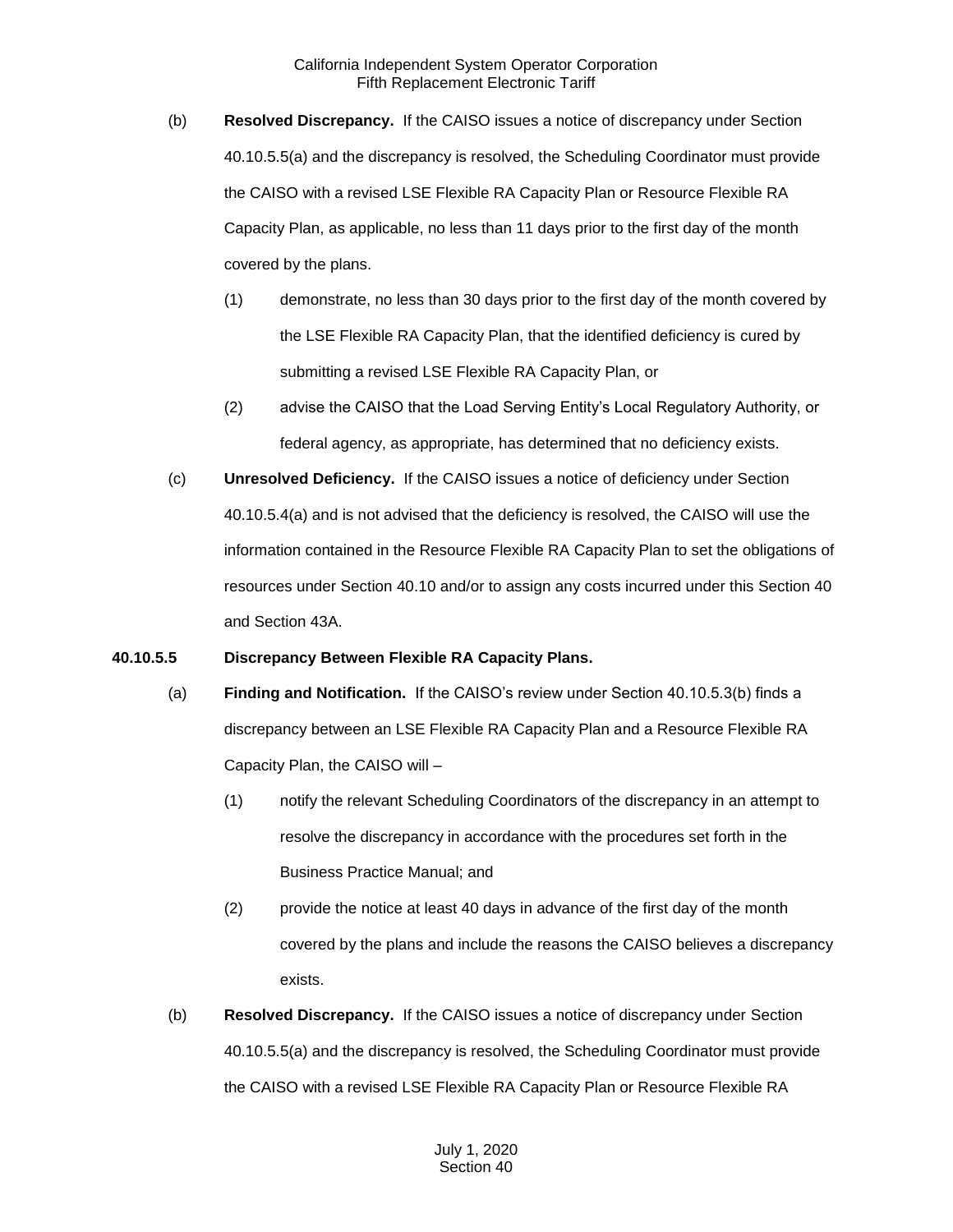Capacity Plan, as applicable, no less than 30 days prior to the first day of the month covered by the plans.

(c) **Unresolved Discrepancy.** If the CAISO issues a notice of discrepancy under Section 40.10.5.5(a) and is not advised that the discrepancy is resolved, the CAISO will use the information contained in the Resource Flexible RA Capacity Plan to set the obligations of resources under Section 40.10 and/or to assign any costs incurred under this Section 40 and Section 43A.

# **40.10.5.6 LRA Deficiency**

- (a) **Finding and Notification.** If the CAISO's evaluation under Section 40.10.5.3(c) finds a cumulative deficiency in Flexible RA Capacity, the CAISO will –
	- (1) identify each Local Regulatory Authority that did not meet its allocable share of the Flexible Capacity Need using the cumulative amount of Flexible RA Capacity that the Local Regulatory Authority's jurisdictional Load Serving Entities included in their annual and monthly Flexible RA Capacity Plans in total and, for the monthly Flexible RA Capacity Plans, in each Flexible Capacity Category;
	- (2) identify each Load Serving Entity that: (i) is subject to the jurisdiction of a Local Regulatory Authority that did not meet its allocable share of the Flexible Capacity Need under Section 40.10.5.6; and (ii) did not include sufficient Flexible RA Capacity in an annual or monthly plan to meet its allocated Flexible RA Capacity Requirement or did not meet the monthly requirement within the minimum or maximum quantity, as applicable, for each Flexible Capacity Category, based on the allocation methodology of the Local Regulatory Authority if it has established its own methodology for allocating the Flexible Capacity Need to its jurisdictional Load Serving Entities;
	- (3) notify each Local Regulatory Authority identified under Section 40.10.5.6(a)(1) and the Scheduling Coordinator for each Load Serving Entity identified under Section  $40.10.5.6(a)(2)$  of the cumulative deficiency in an attempt to resolve any deficiency in accordance with the procedures set forth in the Business Practice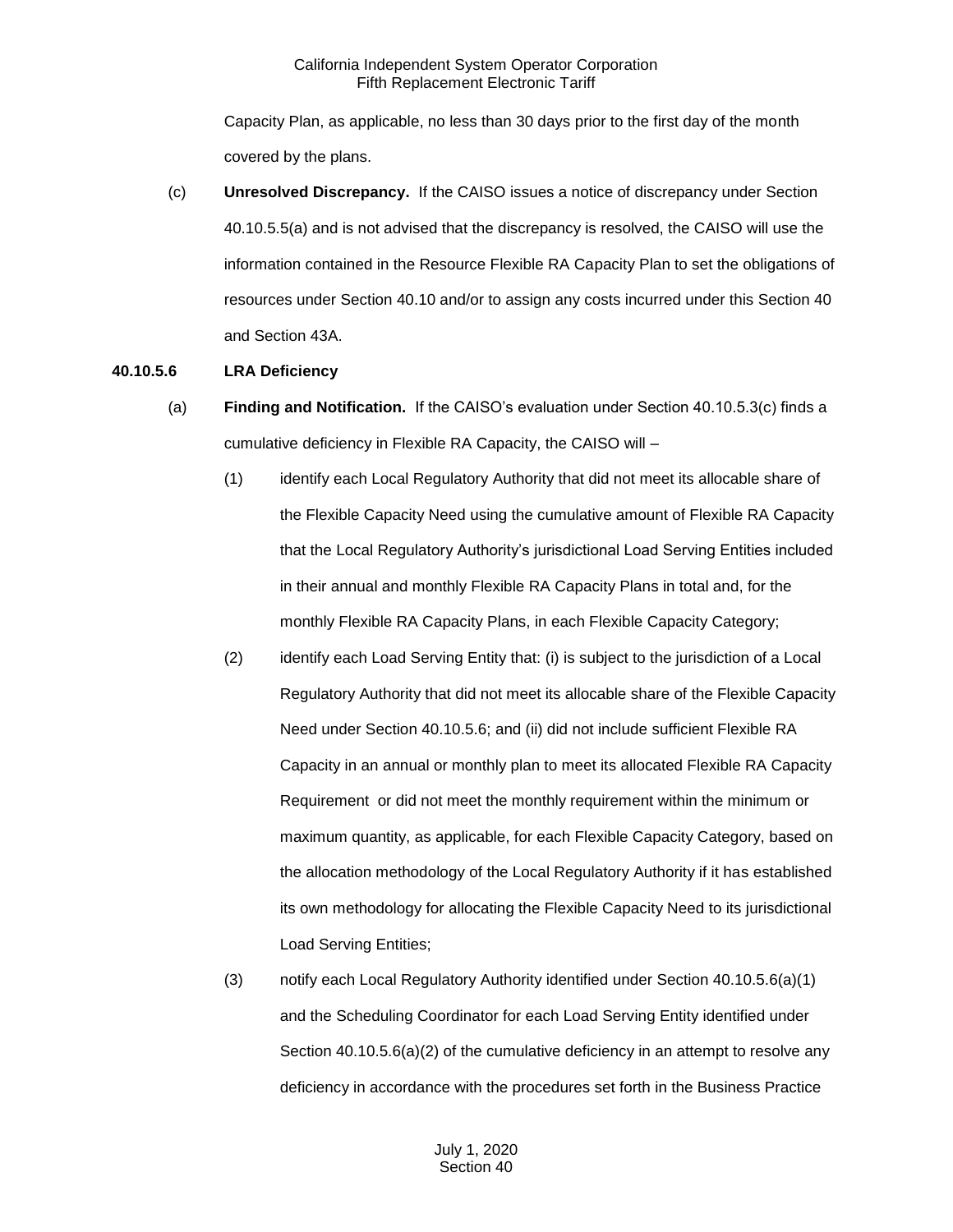Manual; and

- (4) provide the notice at least 40 days in advance of the first day of the month covered by the plan and include the reasons the CAISO believes a cumulative deficiency exists.
- (b) **Resolved Deficiency.** If the CAISO provides a notice of cumulative deficiency under Section 40.10.5.6(a), and the deficiency is resolved, the Scheduling Coordinator for the Load Serving Entity shall demonstrate, no less than 30 days prior to the first day of the month covered by the LSE Flexible RA Capacity Plan, that the identified deficiency is cured by submitting a revised LSE Flexible RA Capacity Plan.
- (c) **Unresolved Deficiency.** If the CAISO provides a notice of deficiency under Section 40.10.5.6(a) and is not advised that the deficiency is resolved, the CAISO will use the information contained in the Resource Flexible RA Capacity Plan to set the obligations of resources under Section 40.10 and/or to assign any costs incurred under this Section 40 and Section 43A.

# **40.10.6 Flexible RA Capacity Must-Offer Obligation**

# **40.10.6.1 Day-Ahead and Real-Time Availability**

- (a) **Must-Offer Obligation.** The Scheduling Coordinator for a resource supplying Flexible RA Capacity must submit Economic Bids for Energy for the full amount of the resource's Flexible RA Capacity, and Economic Bids for Ancillary Services that are not flagged as Contingency Only in the Day-Ahead Market for the full amount of the resource's Flexible RA Capacity that is certified to provide Ancillary Services, in the Day-Ahead Market and the Real-Time Market for the applicable Trading Hours that is capable of being economically dispatched as follows, except as provided in Section 40.10.6.1(e) through $(h)$  –
	- (1) Flexible Capacity Category for base ramping resources the 17-hour period from 5:00 a.m. to 10:00 p.m., seven days a week;
	- (2) Flexible Capacity Category for peak ramping resources the five-hour period determined for each season by the CAISO's Flexible Capacity Needs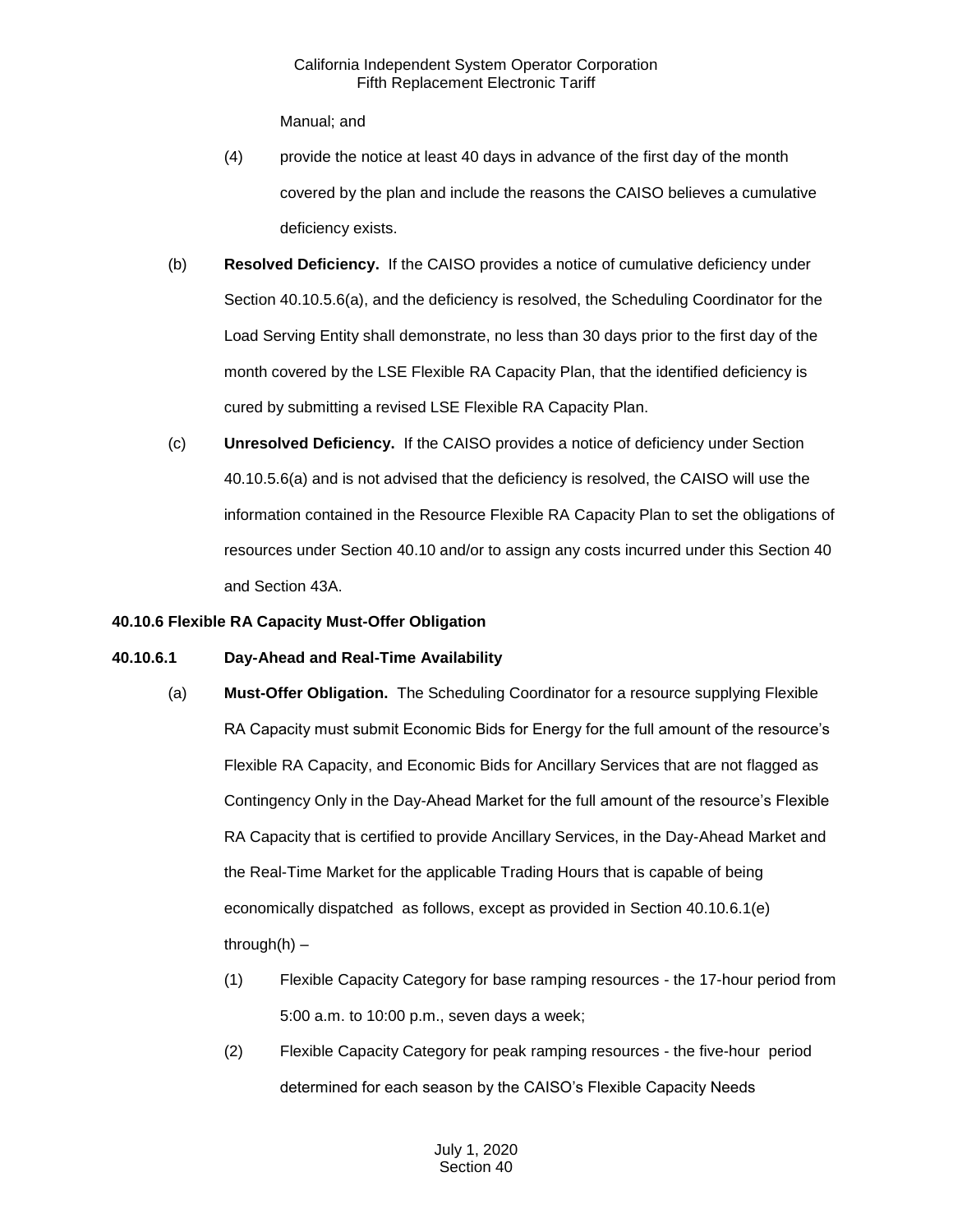Assessment, seven days a week; and

- (3) Flexible Capacity Category for super-peak ramping resources the five-hour period determined for each season by the CAISO's Flexible Capacity Needs Assessment, weekdays, except holidays and as provided in Section 40.10.6.1(h), until the resource receives during the five-hour period of the must offer obligation and responds to five CAISO dispatches for Start-Up during the month, after which the resource will not be subject to a must-offer obligation as a super-peak ramping resource for the remainder of that month; however, any other must-offer obligations for Resource Adequacy Capacity will still apply.
- (b) **Availability Requirement.** During the period of the applicable must-offer obligation, a Flexible RA Capacity Resource must be operationally available except for limitations specified in the Master File, legal or regulatory prohibitions or as otherwise required by this CAISO Tariff or by Good Utility Practice.
- (c) **Co-optimization.** Through the IFM co-optimization process, the CAISO will utilize available Flexible RA Capacity to provide Energy or Ancillary Services in the most efficient manner to clear the Energy market, manage congestion and procure required Ancillary Services.
- (d) **Participation in RUC.** A Flexible RA Capacity Resource must participate in the RUC to the extent that the resource has available Flexible RA Capacity that is not reflected in an IFM Schedule. Resource Adequacy Capacity participating in RUC will be optimized using a zero dollar (\$0/MW-hour) RUC Availability Bid. Flexible RA Capacity selected in RUC will not be eligible to receive a RUC Availability Payment.

# (e) **Use-Limited Resources.**

(1) A Use-Limited Resource providing Flexible RA Capacity must be capable of responding to Dispatch Instructions and, consistent with its use-limitations, must submit Economic Bids for Energy for the full amount of its Flexible RA Capacity in the Day-Ahead Market and the Real-Time Market for the Trading Hours applicable to the resource's Flexible Capacity Category for that month for the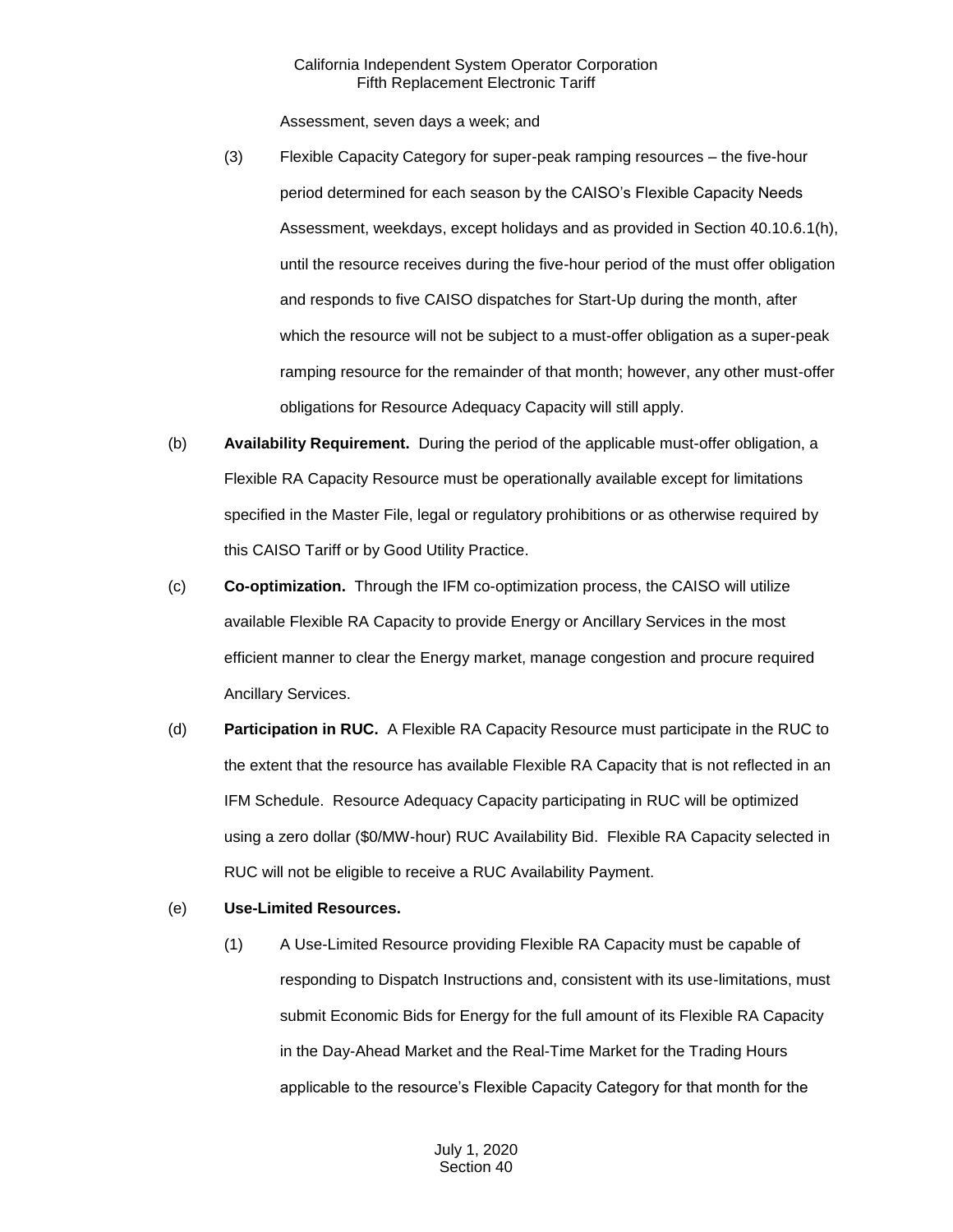Trading Hours that it is capable of being economically dispatched.

(2) The Scheduling Coordinator for the Use-Limited Resources designated as a combined resource under Section 40.10.3.2(b), 40.10.3.3(b) or 40.10.3.4(b) must submit Economic Bids for Energy for either resource for the full amount of the Flexible RA Capacity required by the applicable must-offer obligation; however, Economic Bids for Energy must be submitted for only one resource in the combination per Trade Day.

## (f) **Short, Medium or Long Start Units.**

- (1) Short Start Units or Medium Start Units providing Flexible RA Capacity that do not have an IFM Schedule or a RUC Schedule for any of their Resource Adequacy Capacity for a given Trading Hour are required to participate in the Real-Time Market consistent with the provisions in Section 40.6.2 that apply to Short Start Units providing RA Capacity.
- (2) Long Start Units providing Flexible RA Capacity that do not have an IFM Schedule or a RUC Schedule for any of their Resource Adequacy Capacity for a given Trading Hour are required to participate in the Real-Time Market consistent with the provisions in Section 40.6.2 that apply to Long Start Units providing RA Capacity.
- (3) If availability is required under Section 40.6.2, the Scheduling Coordinator for the resource must submit to the RTM for that Trading hour for which the resource is capable of responding to Dispatch Instructions: (i) Economic Bids for Energy for the full amount of the available Flexible RA Capacity, including capacity for which it has submitted Economic Bids for Ancillary Services; and (ii) Economic Bids for Ancillary Services for the full amount of its Flexible RA Capacity that is certified to provide Ancillary Services and that did not receive a day-ahead award, and for each Ancillary Service for which the resource is certified, including capacity for which it has submitted Economic Bids for Energy.
- (g) **Extremely Long-Start Resources.** Flexible RA Capacity Resources that are Extremely